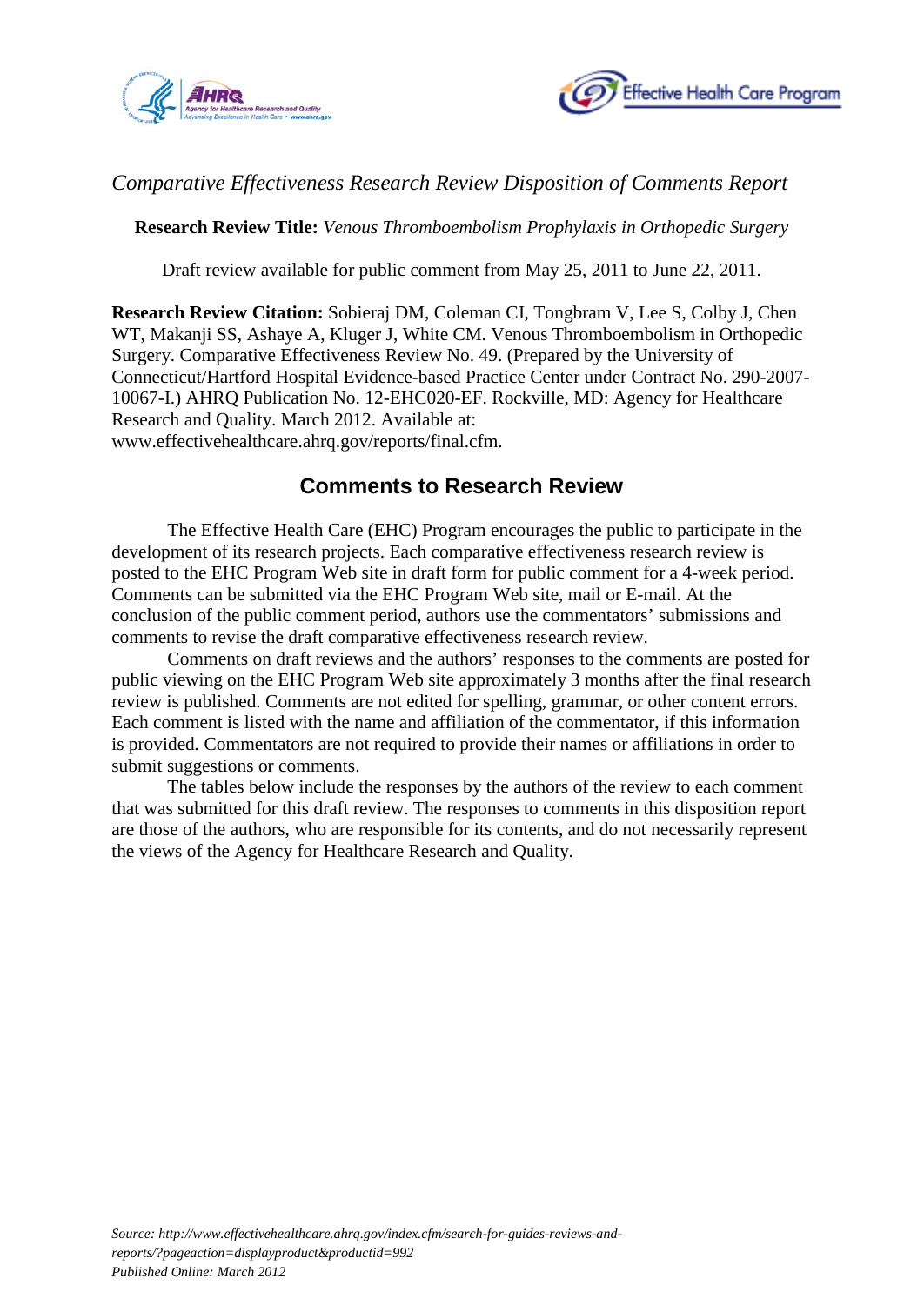



| <b>Commentator &amp;</b><br><b>Affiliation</b> | <b>Section</b>              | <b>Comment</b>                                                                                                                                                                                                                                                                 | <b>Response</b>                                                                                                                                                                                                                                                                                                                                                                                                                                                                                                                                                                                                                                                      |
|------------------------------------------------|-----------------------------|--------------------------------------------------------------------------------------------------------------------------------------------------------------------------------------------------------------------------------------------------------------------------------|----------------------------------------------------------------------------------------------------------------------------------------------------------------------------------------------------------------------------------------------------------------------------------------------------------------------------------------------------------------------------------------------------------------------------------------------------------------------------------------------------------------------------------------------------------------------------------------------------------------------------------------------------------------------|
| Peer Reviewer #1                               | General                     | Abbreviations page needs to be completed.                                                                                                                                                                                                                                      | The abbreviations which are used in the text of the report are<br>found right before the references and can be easily located<br>using the table of content. We greatly limited the use of<br>abbreviations in the text. Abbreviations used in tables are<br>defined in the legend under the given table.                                                                                                                                                                                                                                                                                                                                                            |
| Peer Reviewer #1                               | General                     | Page numbers need to be corrected throughout the<br>report (for example, KQs 2 through 3 all show page 71).                                                                                                                                                                    | Thank you for this comment. We have assured the page<br>numbering follows the AHRQ publishing guide.                                                                                                                                                                                                                                                                                                                                                                                                                                                                                                                                                                 |
| Peer Reviewer #1                               | General                     | Some instances of blank space; formatting can be<br>improved.                                                                                                                                                                                                                  | Thank you, blank spaces have been removed.                                                                                                                                                                                                                                                                                                                                                                                                                                                                                                                                                                                                                           |
| Peer Reviewer #1                               | General                     | As provided, the title page only contains the title of the<br>report, but no authors; also, the acknowledgments page<br>does not contain the contact information for key<br>informants or technical expert panel. Not sure if this due<br>to a blinded review or an oversight. | Thank you for this comment. We are required to remove all<br>mention of the EPC and individuals from the draft report, which<br>is what was available for peer review. The final report will be<br>complete with this information.                                                                                                                                                                                                                                                                                                                                                                                                                                   |
| Peer Reviewer #1                               | General                     | Please ensure that vitamin K antagonists is<br>appropriately capitalized in all instances. There are a<br>few instances where the K appears as k.                                                                                                                              | Thank you for this comment. We have checked all instances to<br>make sure "K" is appropriately capitalized.                                                                                                                                                                                                                                                                                                                                                                                                                                                                                                                                                          |
| Peer Reviewer #1                               | General                     | Consistency in language: In some instances, the<br>subgroup analysis is labeled "2001-present" and in<br>others, "2001 to the present". See comment below<br>regarding changing label to be more specific than<br>"present."                                                   | Thank you for this comment. We have checked to make sure<br>the use of "2001-present" is consistently used throughout the<br>report and is now defined in the methods section so that in<br>subsequent years the reader will be able to easily identify the<br>timeframe.                                                                                                                                                                                                                                                                                                                                                                                            |
| Peer Reviewer #1                               | Executive<br>Summary        | In the methods section, please justify how the sample<br>size of 750 was chosen for the observational studies.<br>Can this be cited in a methods guide?                                                                                                                        | Thank you for this comment. This decision was made with the<br>Technical Expert Panelist in the development of this protocol,<br>which also was posted for comment. Observational studies that<br>enrolled <750 subjects were excluded because numerous<br>RCTs in this literature base enroll over 500 participants, with<br>the most contemporary trials enrolling over 1,000 participants.<br>Therefore observational studies would need to be of larger size<br>to provide additional valuable information on outcomes of<br>interest and applicability. This is stated in the main report,<br>however clarification has been added to the executive<br>summary. |
| Peer Reviewer #1                               | Executive<br>Summary        | When describing the rating of applicability, please<br>clarify that this would be in an orthopedic surgery<br>population, not a primary care/outpatient population.                                                                                                            | Thank you for this comment. We have clarified in the executive<br>summary and in the main report we are referring to the<br>orthopedic surgery population.                                                                                                                                                                                                                                                                                                                                                                                                                                                                                                           |
| Peer Reviewer #1                               | <b>Executive</b><br>Summary | In the report of results for KQ 1, there is a series of<br>percents for THR, TKR, and HFS, respectively. In some<br>cases, the value is shown as "--"; please define this<br>symbol. My guess is that there is no data, but would be<br>clearer if stated as "no data".        | Thank you for this comment. In both the executive summary<br>and the main report we have defined the symbol "--" as<br>suggested, which we have used in place of "no data available".                                                                                                                                                                                                                                                                                                                                                                                                                                                                                |
| Peer Reviewer #1                               | Executive<br>Summary        | KQ 8: First word should be either "prolonged" or<br>"prolonging"                                                                                                                                                                                                               | Thank you for this comment. We have changed the first word<br>to state "prolonged".                                                                                                                                                                                                                                                                                                                                                                                                                                                                                                                                                                                  |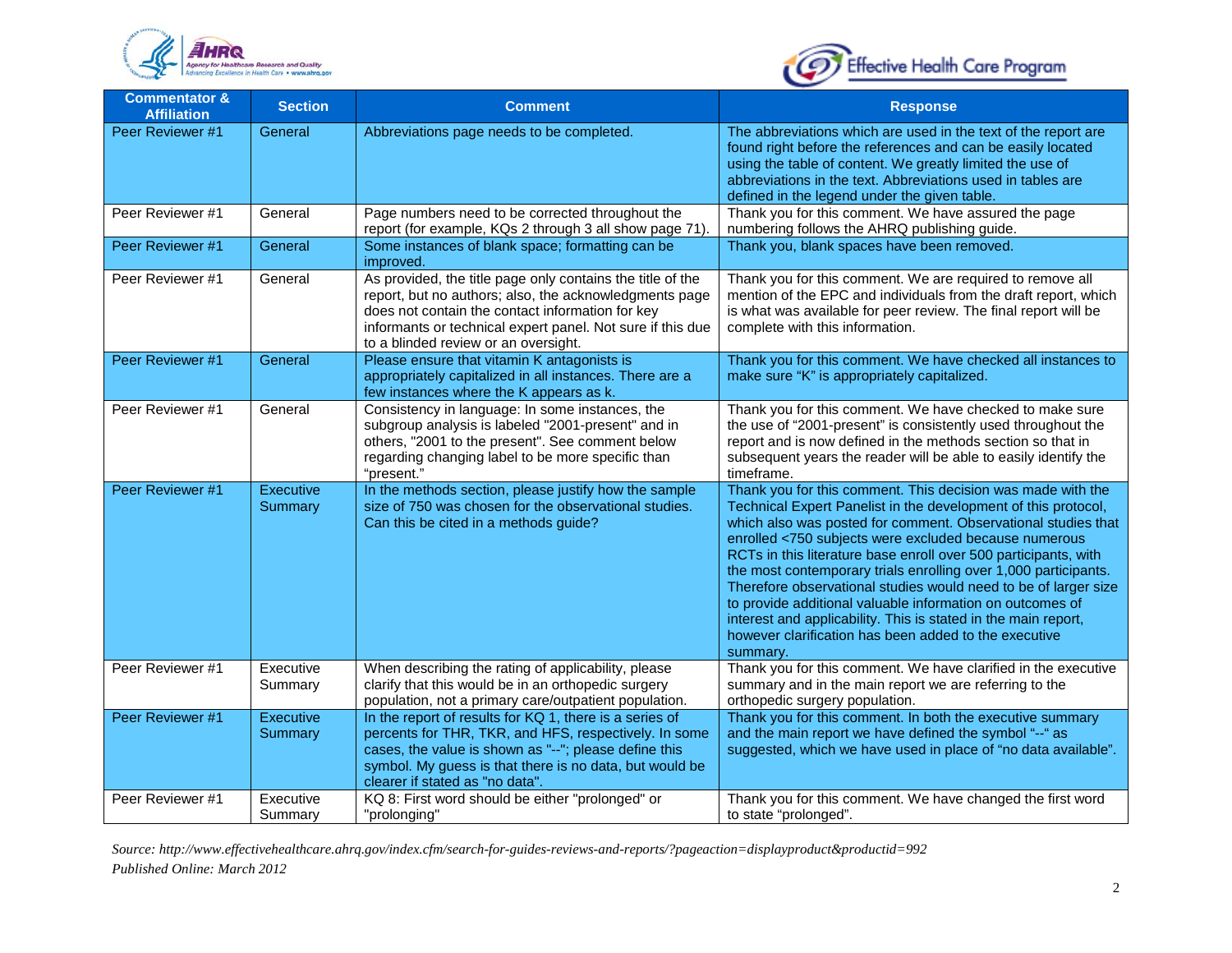



| <b>Commentator &amp;</b><br><b>Affiliation</b> | <b>Section</b>              | <b>Comment</b>                                                                                                                                                                                                                                                                                                                                                                                                                                                                          | <b>Response</b>                                                                                                                                                                                                                                                                                                                                                                                                                                                                                                                                                                                                                                                                                                                                                                                                                                                                                 |
|------------------------------------------------|-----------------------------|-----------------------------------------------------------------------------------------------------------------------------------------------------------------------------------------------------------------------------------------------------------------------------------------------------------------------------------------------------------------------------------------------------------------------------------------------------------------------------------------|-------------------------------------------------------------------------------------------------------------------------------------------------------------------------------------------------------------------------------------------------------------------------------------------------------------------------------------------------------------------------------------------------------------------------------------------------------------------------------------------------------------------------------------------------------------------------------------------------------------------------------------------------------------------------------------------------------------------------------------------------------------------------------------------------------------------------------------------------------------------------------------------------|
| Peer Reviewer #1                               | <b>Executive</b><br>Summary | Discussion: Page ES-18, Line 41, Sentence stating<br>"UFH should not be an initial prophylactic strategy"<br>sounds too much like a recommendation and not a<br>presentation of solely the evidence. Please rephrase.                                                                                                                                                                                                                                                                   | Thank you for this comment. We have removed any statement<br>from the report which implies a recommendation.                                                                                                                                                                                                                                                                                                                                                                                                                                                                                                                                                                                                                                                                                                                                                                                    |
| Peer Reviewer #1                               | Abstract                    | As above, please define symbol "--".                                                                                                                                                                                                                                                                                                                                                                                                                                                    | See comment above from Peer Reviewer #1, executive<br>summary.                                                                                                                                                                                                                                                                                                                                                                                                                                                                                                                                                                                                                                                                                                                                                                                                                                  |
| Peer Reviewer #1                               | Table of<br>content         | In the Table of Tables, there are some entries with an<br>asterisk at the end of the title. Please define or remove<br>the asterisk.                                                                                                                                                                                                                                                                                                                                                    | Thank you for this comment. We have removed the asterisk<br>from the table of tables.                                                                                                                                                                                                                                                                                                                                                                                                                                                                                                                                                                                                                                                                                                                                                                                                           |
| Peer Reviewer #1                               | <b>Methods</b>              | Please justify how the sample size of 750 was chosen<br>for the observational studies. Can this be cited in a<br>methods quide?                                                                                                                                                                                                                                                                                                                                                         | See comment above from Peer Reviewer #1, executive<br>summary.                                                                                                                                                                                                                                                                                                                                                                                                                                                                                                                                                                                                                                                                                                                                                                                                                                  |
| Peer Reviewer #1                               | <b>Methods</b>              | Page 8 (and others): FDA should be spelled out as<br>"Food and Drug Administration" not "Federal Drug<br>Administration".                                                                                                                                                                                                                                                                                                                                                               | Thank you for this comment. All instances referring to the FDA<br>now state "Food and Drug Administration".                                                                                                                                                                                                                                                                                                                                                                                                                                                                                                                                                                                                                                                                                                                                                                                     |
| Peer Reviewer #1                               | <b>Methods</b>              | Clarify if the outcome of "mortality" is "all-cause<br>mortality".                                                                                                                                                                                                                                                                                                                                                                                                                      | Thank you for this comment. In the analytic framework, we<br>define mortality as "all cause mortality" in the legend.                                                                                                                                                                                                                                                                                                                                                                                                                                                                                                                                                                                                                                                                                                                                                                           |
| Peer Reviewer #1                               | <b>Methods</b>              | Justify the appropriateness of exclusion of trials and<br>trial arms in pooled analyses due to no events. The<br>report of a zero event rate is valuable information<br>related to the baseline risk of events. By excluding this<br>important data, there is a risk that the pooled results as<br>given may overestimate the effect of the intervention,<br>being more likely to show statistically significant<br>differences between interventions, when there may truly<br>be none. | Thank you for this comment. The standard practice in meta-<br>analysis of odds ratios and risk ratios is to exclude studies from<br>the meta-analysis where there are no events in both arms. This<br>is because such studies do not provide any indication of either<br>the direction or magnitude of the relative treatment effect. So<br>that the reader is able to easily determine which studies had no<br>events for each analysis, the studies were included in the<br>forest plot and instead of a RR or OR the statement "excluded"<br>appears, since an effect cannot be calculated. When studies<br>are excluded because of no events, we explicitly state this in<br>the text as well. (See Methods Guide for Comparative<br>Effectiveness Reviews available at:<br>http://effectivehealthcare.ahrq.gov/ehc/products/243/554/Metho<br>dsGuide--ConductingQuantitativeSynthesis.pdf) |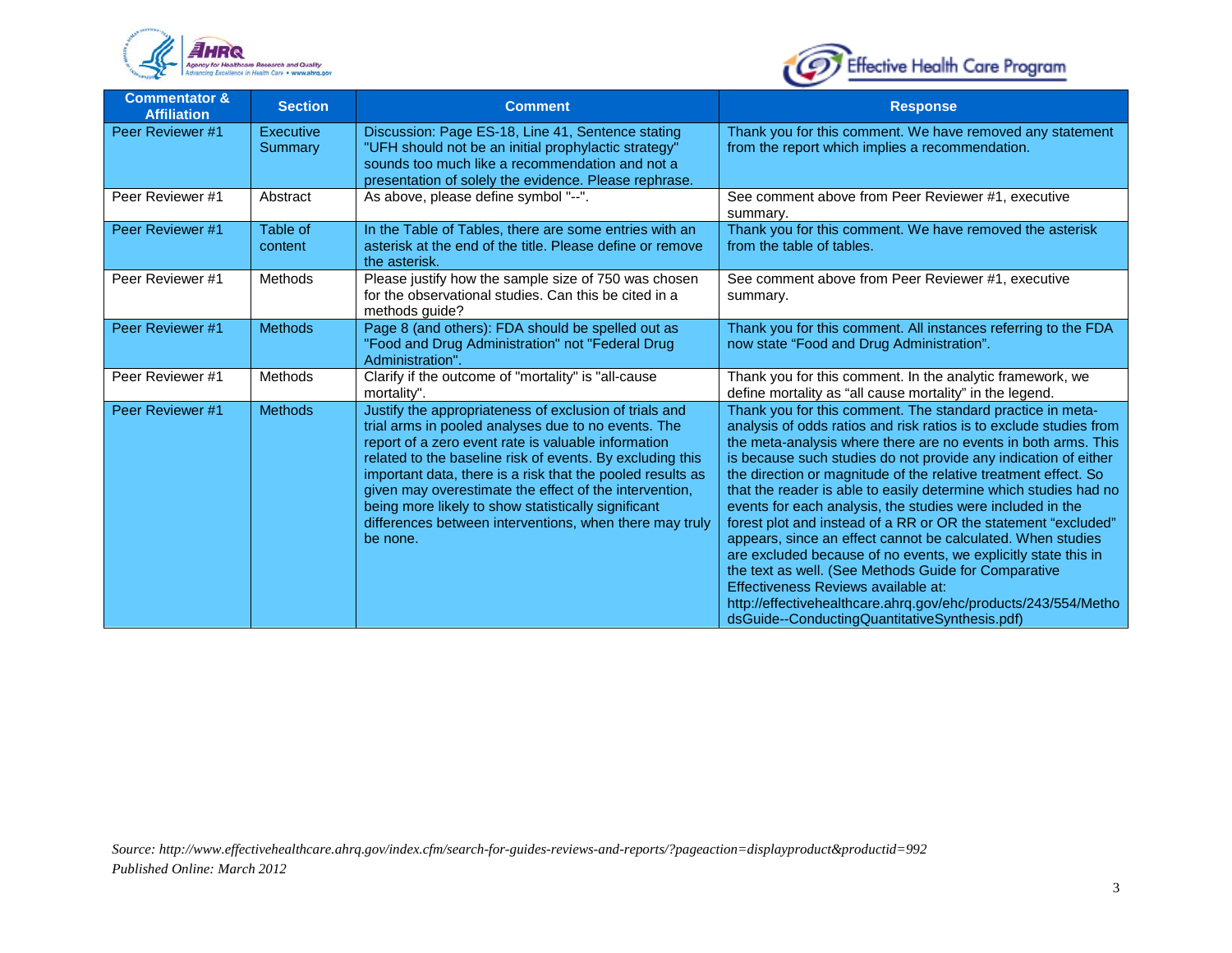



| <b>Commentator &amp;</b><br><b>Affiliation</b> | <b>Section</b> | <b>Comment</b>                                                                                                                                                                                                                                                                                                                                                                                                                                                                                                                                                                                                                                                                                                                                                                                                                                                                                                                                                                                                            | <b>Response</b>                                                                                                                                                                                                                                                                                                                                                                                                                                                                                                                                                                                                                                                                                                                                                                                                                                                                                                                                                                                                                                                                                                                                                                   |
|------------------------------------------------|----------------|---------------------------------------------------------------------------------------------------------------------------------------------------------------------------------------------------------------------------------------------------------------------------------------------------------------------------------------------------------------------------------------------------------------------------------------------------------------------------------------------------------------------------------------------------------------------------------------------------------------------------------------------------------------------------------------------------------------------------------------------------------------------------------------------------------------------------------------------------------------------------------------------------------------------------------------------------------------------------------------------------------------------------|-----------------------------------------------------------------------------------------------------------------------------------------------------------------------------------------------------------------------------------------------------------------------------------------------------------------------------------------------------------------------------------------------------------------------------------------------------------------------------------------------------------------------------------------------------------------------------------------------------------------------------------------------------------------------------------------------------------------------------------------------------------------------------------------------------------------------------------------------------------------------------------------------------------------------------------------------------------------------------------------------------------------------------------------------------------------------------------------------------------------------------------------------------------------------------------|
| Peer Reviewer #1                               | Methods        | Justify the appropriateness of the method used to<br>calculate NNT and NNH. It is unclear as written which<br>numbers were used to calculate. Please clarify. One<br>method may be to utilize the control event rate in an<br>equation and calculate NNT and NNH from the upper<br>and lower limits of the pooled 95% confidence interval.<br>It is unclear if this was completed from the text as<br>written. If this was the case, please provide the<br>applicable estimation equations. Also, please explain<br>why NNT and NNH were not calculated from pooled<br>absolute risk differences, which would provide a more<br>accurate value than an estimation from relative risks.<br>Related to the comment above regarding the exclusion<br>of trials with zero events, the NNT and NNH would be<br>biased estimates of the absolute differences between<br>interventions. By excluding this very important zero<br>event data, it is likely that the NNT and NNH would be<br>underestimated in the report results. | Thank you for the comment. The methods for calculating NNT<br>and NNH were clarified in the methods section of the text.<br>Calculating a NNT or NNH using the pooled absolute risk<br>difference assumes a fixed control event rate and may be<br>misleading if the population the result is applied to has a<br>varying levels of baseline risk for the outcome. A patient with a<br>lower baseline risk will have a higher NNT and vice-a-versa.<br>Therefore, to account for the variability in baseline risk that<br>may be seen in clinical practice, the range of control event<br>rates in the individual trials for a pooled analysis were<br>considered when calculating the NNT and NNH. An equation<br>which utilizes the control event rate and the relative effect<br>estimate was applied to the lowest and highest control event<br>rate in the range and then the NNT and NNH were reported as<br>a range. This will allow clinicians to see the range based on<br>variable baseline risk. When a trial with no events was included<br>in the pooled analysis, a range could not be calculated for the<br>NNT or NNH and this was explicitly stated in the text. |
| Peer Reviewer #1                               | <b>Methods</b> | Subgroup analyses: From the included data extraction<br>form, it is not clear if subgroup analyses from individual<br>included trials was extracted and then analyzed for the<br>subgroups of age, gender, and ethnicity. By extracting<br>this information, there may be more evidence regarding<br>subgroups than otherwise presented in this report. If an<br>individual trial did not conduct any subgroup analyses<br>upon the relevant variables, it would also be useful to<br>know, so that we can inform future researchers to<br>conduct such subgroup analyses. It appears that this<br>was done in the results section, but this should be<br>made explicit in the methods section.                                                                                                                                                                                                                                                                                                                           | Thank you for this comment. We did look for specific<br>information in each trial by age, gender, and ethnicity. A<br>sentence was added to the methods, data extraction section, to<br>clearly state this type of information was sought. In Appendix<br>B, we present the data extraction form used. At the end of the<br>form a question is asked "Does This trial or study have sub<br>group analysis looking at age, gender and ethnicity?" If the<br>individual extracting data answers "yes", they are prompted to<br>report the subgroup analysis results.                                                                                                                                                                                                                                                                                                                                                                                                                                                                                                                                                                                                                |
| Peer Reviewer #1                               | Methods        | Suggest rewording the subgroup for "2001 to present"<br>to "2001 to 2011" so that the end date will be explicit for<br>future readers.                                                                                                                                                                                                                                                                                                                                                                                                                                                                                                                                                                                                                                                                                                                                                                                                                                                                                    | See comment above from Peer Reviewer #1, general.                                                                                                                                                                                                                                                                                                                                                                                                                                                                                                                                                                                                                                                                                                                                                                                                                                                                                                                                                                                                                                                                                                                                 |
| Peer Reviewer #1                               | <b>Methods</b> | When describing the rating of applicability, please<br>clarify that this would be in an orthopedic surgery<br>population, not a primary care/outpatient population.                                                                                                                                                                                                                                                                                                                                                                                                                                                                                                                                                                                                                                                                                                                                                                                                                                                       | See comment above from Peer Reviewer #1, executive<br>summary.                                                                                                                                                                                                                                                                                                                                                                                                                                                                                                                                                                                                                                                                                                                                                                                                                                                                                                                                                                                                                                                                                                                    |
| Peer Reviewer #1                               | Results        | Literature Search<br>1. The position of Table 4 seems irrelevant to this<br>section, as it describes the summary of results to key<br>questions and not a result of the literature search.                                                                                                                                                                                                                                                                                                                                                                                                                                                                                                                                                                                                                                                                                                                                                                                                                                | Thank you for this comment. In the past we have had<br>comments to include a comprehensive results table in the<br>beginning of reports rather than the last table that appears in<br>the report. For this reason we have chosen to place a summary<br>table prior to the presenting of results per key question.                                                                                                                                                                                                                                                                                                                                                                                                                                                                                                                                                                                                                                                                                                                                                                                                                                                                 |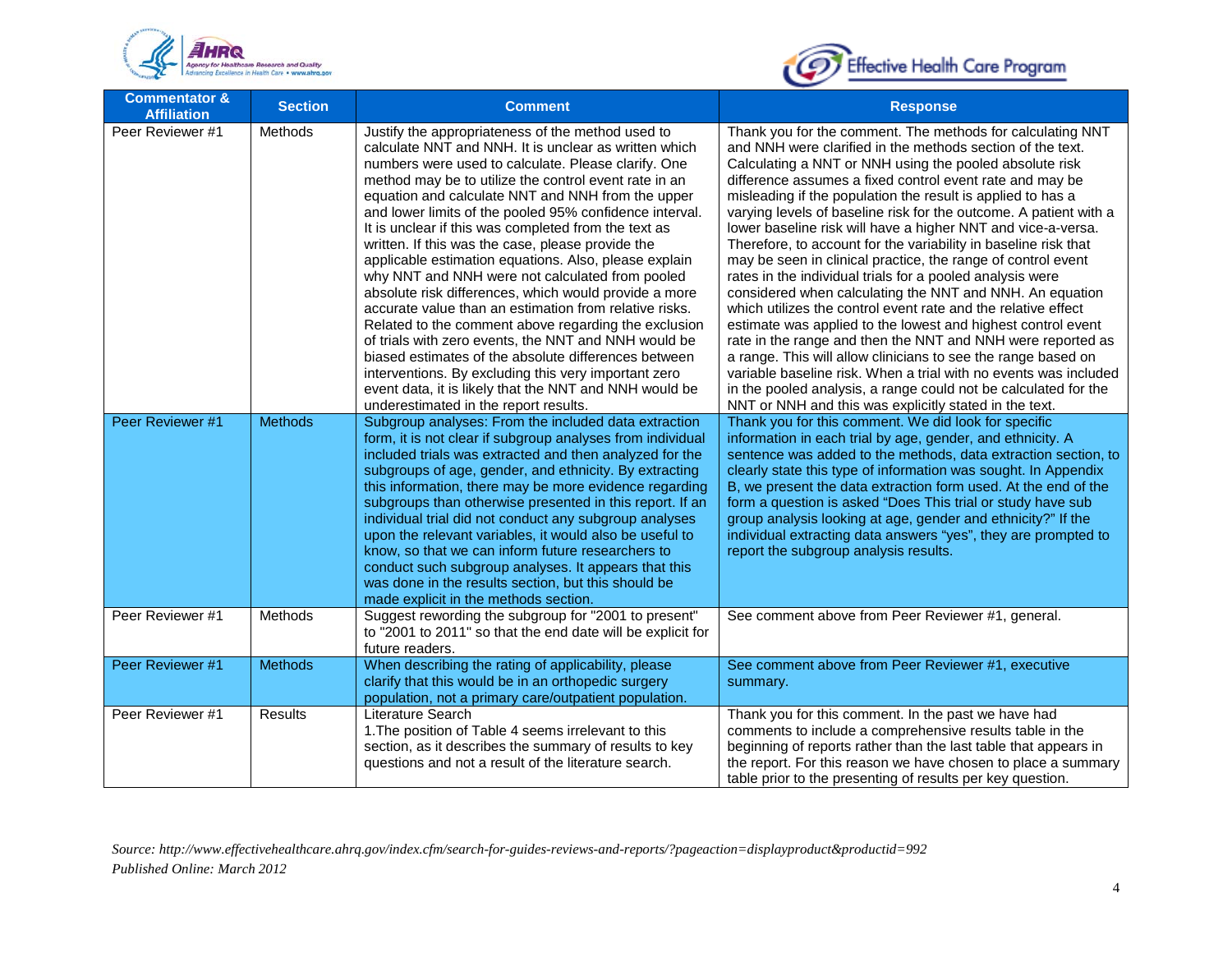



| <b>Commentator &amp;</b><br><b>Affiliation</b> | <b>Section</b> | <b>Comment</b>                                                                                                                                                                                                                                                                                                                                        | <b>Response</b>                                                                                                                                                                                                                                                                                                                                                                                                        |
|------------------------------------------------|----------------|-------------------------------------------------------------------------------------------------------------------------------------------------------------------------------------------------------------------------------------------------------------------------------------------------------------------------------------------------------|------------------------------------------------------------------------------------------------------------------------------------------------------------------------------------------------------------------------------------------------------------------------------------------------------------------------------------------------------------------------------------------------------------------------|
| Peer Reviewer #1                               | <b>Results</b> | KQ <sub>2</sub><br>2. The key points of this section state quite boldly that<br>there is "no impact" of various surgical and patient<br>characteristics on the risk of outcomes. However, given<br>the lack of statistical significance and low strength of<br>evidence from these evaluations, this seems to be an<br>overstatement of the evidence. | Thank you for this comment. The key points for KQ 2 were<br>revised so that is clear as to which characteristics had strength<br>of evidence of high, moderate, or low, and now clearly defines<br>those which the data were insufficient.                                                                                                                                                                             |
| Peer Reviewer #1                               | <b>Results</b> | 3. Study design and characteristics: When only a<br>selection of included studies report a specific baseline<br>characteristic (e.g. mean weight, and primary surgery),<br>please provide references for those studies.                                                                                                                               | Thank you for this comment. Referencing has been added as<br>suggested.                                                                                                                                                                                                                                                                                                                                                |
| Peer Reviewer #1                               | <b>Results</b> | $KQ_3$<br>1. The key point stating that the "available clinical trials"<br>were not very informative" sounds too much like<br>commentary, rather than a statement of the low<br>strength of evidence.                                                                                                                                                 | Thank you for this comment. The language was modified to<br>state that "The available clinical trials provided insufficient<br>data" Instead of "were not very informative".                                                                                                                                                                                                                                           |
| Peer Reviewer #1                               | Results        | 2. Study design and characteristics: When only a<br>selection of included studies report a specific baseline<br>characteristic, please provide references for those<br>studies.                                                                                                                                                                       | Thank you for this comment. Referencing has been added as<br>suggested.                                                                                                                                                                                                                                                                                                                                                |
| Peer Reviewer #1                               | <b>Results</b> | $KQ$ 4<br>1. When subgroup analyses were not possible because<br>there was only a single relevant trial, please state which<br>subgroups this individual trial would have applied to and<br>report results as such.                                                                                                                                   | Thank you for this comment. When subgroup analyses were<br>not possible because there was a single relevant trial, we have<br>provided the details about the individual study (i.e which<br>surgery, what the intervention was, if the trial was considered<br>"true placebo" etc.) so that the reader can judge which<br>subgroup the study would have applied to, in order to minimize<br>repetition of information. |
| Peer Reviewer #1                               | <b>Results</b> | 2. Improve consistency in language; in some instances,<br>statistical heterogeneity and publication bias could not<br>be assessed because of "too few studies" and in other<br>instances "too few strata".                                                                                                                                            | Thank you for this comment. All instances now consistently<br>state "too few studies".                                                                                                                                                                                                                                                                                                                                 |
| Peer Reviewer #1                               | <b>Results</b> | 3. For the outcome of readmission, please provide<br>information about the cause of readmission.                                                                                                                                                                                                                                                      | Thank you for this comment. The reasons for readmission that<br>were provided in the text of the study are now reported in the<br>results section of KQ 4.                                                                                                                                                                                                                                                             |
| Peer Reviewer #1                               | <b>Results</b> | 4. Table 10: Recommend adding symbol for those<br>results which are statistically significant.                                                                                                                                                                                                                                                        | Thank you for this comment. A symbol has been inserted to<br>designate statistically significant results.                                                                                                                                                                                                                                                                                                              |
| Peer Reviewer #1                               | <b>Results</b> | KQ <sub>5</sub><br>1. It is quite obvious that KQ4 and KQ5 were written by<br>two different individuals. Consider unifying the language<br>used.                                                                                                                                                                                                      | Thank you for this comment. We have applied consistent rules<br>across all key questions in order to provide unity, although the<br>questions differ from each other enough so that the writing may<br>reflect the needs of that particular key question.                                                                                                                                                              |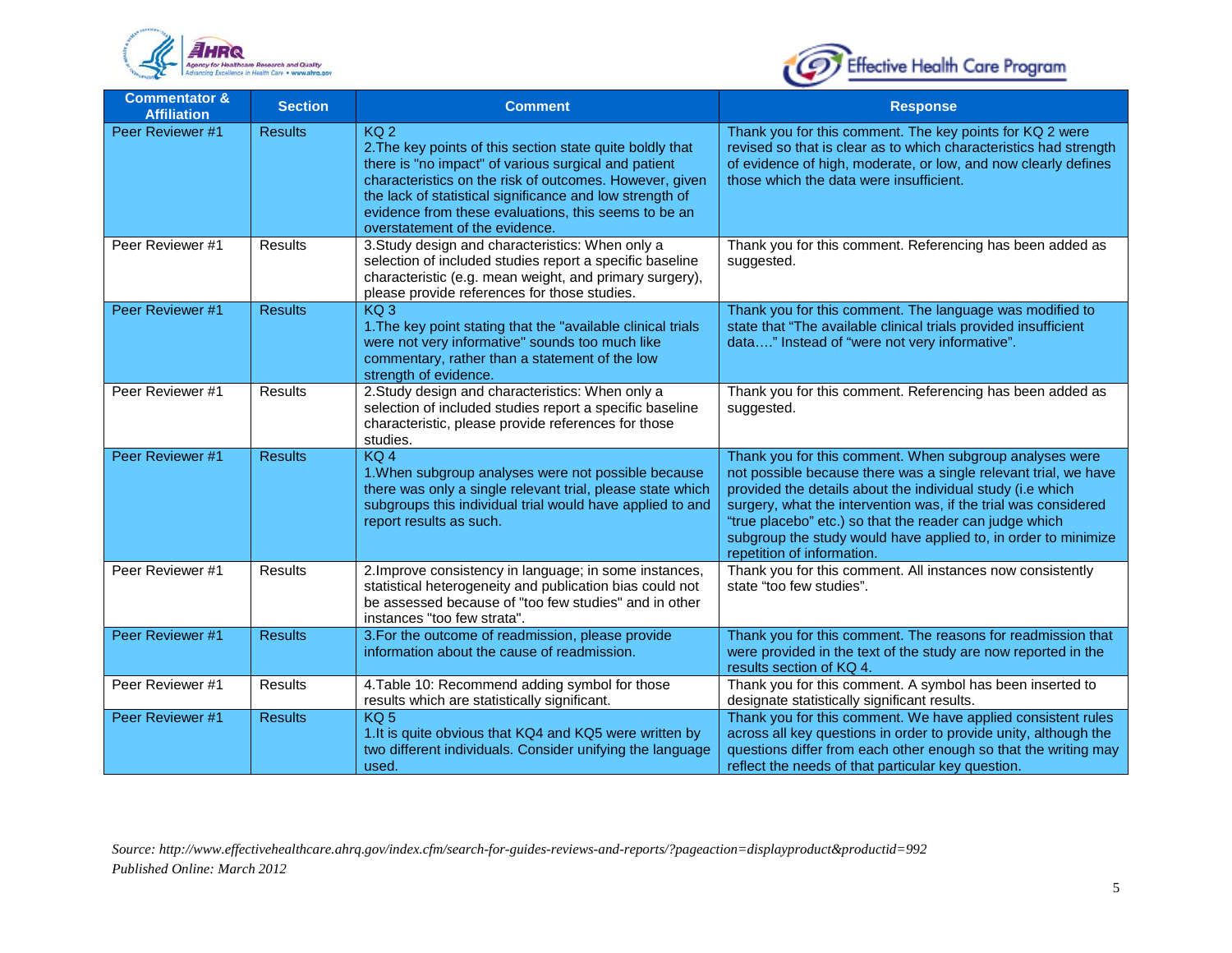



| <b>Commentator &amp;</b><br><b>Affiliation</b> | <b>Section</b> | <b>Comment</b>                                                                                                                                                                                                                                                                                      | <b>Response</b>                                                                                                                                                                                                                                                                                                                                                                                                                          |
|------------------------------------------------|----------------|-----------------------------------------------------------------------------------------------------------------------------------------------------------------------------------------------------------------------------------------------------------------------------------------------------|------------------------------------------------------------------------------------------------------------------------------------------------------------------------------------------------------------------------------------------------------------------------------------------------------------------------------------------------------------------------------------------------------------------------------------------|
| Peer Reviewer #1                               | Results        | In some cases where the analysis found high degrees<br>of heterogeneity, this is explained by commenting on<br>the direction and magnitude of effect, but this is not<br>consistent through all outcomes which showed high<br>heterogeneity. Please be consistent in providing this<br>explanation. | Thank you for this comment. We have gone through and more<br>consistently provided the explanation of high heterogeneity.                                                                                                                                                                                                                                                                                                                |
| Peer Reviewer #1                               | <b>Results</b> | 3. Please provide a statement of either the absence of<br>controlled observational studies or the results of<br>existing controlled observational studies for all<br>outcomes reported in KQ5.                                                                                                      | While we appreciate the comment, our format for handling<br>observational data in each KQ was to report presence of<br>observational data and results when available. The one<br>exception was when no data whatsoever (RCT or<br>observational) was available, in that instance it was stated so.                                                                                                                                       |
| Peer Reviewer #1                               | <b>Results</b> | 4. The Methods section states that studies published<br>prior to 2001 is an analyzed subgroup, but these results<br>are not presented.                                                                                                                                                              | Thank you for this comment. When subgroup analysis based<br>on trials published from 2001-present was possible (2 or more<br>trials) we provided the results. The results of this subgroup<br>analysis can also be found in the summary table following the<br>KQ5 results text.                                                                                                                                                         |
| Peer Reviewer #1                               | <b>Results</b> | 5. When subgroup analyses were not possible because<br>there was only a single relevant trial, please classify<br>which subgroups this individual trial would have applied<br>to and report results as such.                                                                                        | Please see response above, Peer Reviewer #1, KQ 4 results.                                                                                                                                                                                                                                                                                                                                                                               |
| Peer Reviewer #1                               | <b>Results</b> | 6. Page 120, distal DVT outcome, LMWH vs DTI<br>outcome, "included two separate comparisons" is<br>mentioned twice for the trial by Ginsburg et al.                                                                                                                                                 | Thank you for this comment. The duplicate wording has been<br>removed.                                                                                                                                                                                                                                                                                                                                                                   |
| Peer Reviewer #1                               | <b>Results</b> | 7. For the outcomes of discomfort and readmission,<br>please provide descriptions of definitions per study. Not<br>sure if this is in the Appendix Tables, as this is not<br>referenced within the body of the text.                                                                                | Thank you for this comment. The reasons for readmission and<br>the definitions of discomfort were added to the text.                                                                                                                                                                                                                                                                                                                     |
| Peer Reviewer #1                               | Results        | 8. Table 11 title has the word "question" misspelled.                                                                                                                                                                                                                                               | Thank you for this comment. The spelling of the title for Table<br>11 has been corrected.                                                                                                                                                                                                                                                                                                                                                |
| Peer Reviewer #1                               | <b>Results</b> | 9. Consistency in abbreviations: Factor Xa inhibitors<br>have been abbreviated as FXA and as FXI in various<br>sections of the report.                                                                                                                                                              | Thank you for this comment. The terminology "factor Xa<br>inhibitor" and its abbreviations are now consistently used<br>throughout the report and executive summary.                                                                                                                                                                                                                                                                     |
| Peer Reviewer #1                               | Results        | 10. Table 12: Recommend adding symbol for those<br>results which are statistically significant.                                                                                                                                                                                                     | Thank you for the comment. A symbol has been added to show<br>statistically significant results.                                                                                                                                                                                                                                                                                                                                         |
| Peer Reviewer #1                               | <b>Results</b> | 11. Table 12 and 10 have different formats in<br>presentation of subgroup results. Please unify.                                                                                                                                                                                                    | While we appreciate the comment, we have organized each of<br>these tables to fit the needs of the individual key questions. In<br>key question 4 the base case analysis is pharmacologic<br>prophylaxis versus no prophylaxis or mechanical prophylaxis<br>versus no prophylaxis. Key question 5 has many more base<br>case analyses since each comparison between two different<br>pharmacologic or mechanical classes is represented. |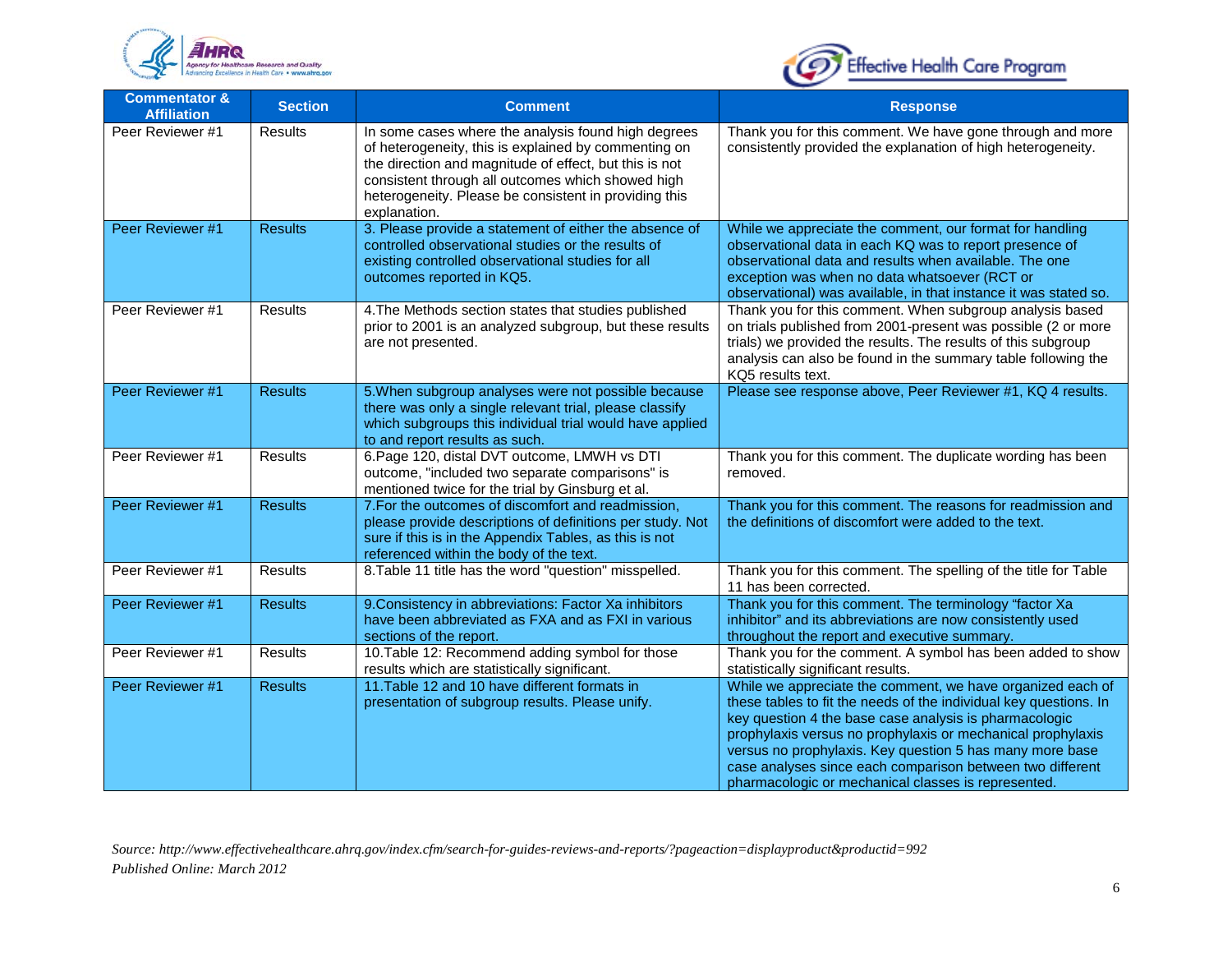



| <b>Commentator &amp;</b><br><b>Affiliation</b> | <b>Section</b> | <b>Comment</b>                                                                                                                                                                                                                                                                                                                                                                                                                                                        | <b>Response</b>                                                                                                                                                                                                                                                                                                                           |
|------------------------------------------------|----------------|-----------------------------------------------------------------------------------------------------------------------------------------------------------------------------------------------------------------------------------------------------------------------------------------------------------------------------------------------------------------------------------------------------------------------------------------------------------------------|-------------------------------------------------------------------------------------------------------------------------------------------------------------------------------------------------------------------------------------------------------------------------------------------------------------------------------------------|
| Peer Reviewer #1                               | <b>Results</b> | 12. Table 12: Define symbol "---"                                                                                                                                                                                                                                                                                                                                                                                                                                     | Thank you for your comment. The symbol "---" has been<br>defined in the table legend and in the text where it appears in<br>key question 1.                                                                                                                                                                                               |
| Peer Reviewer #1                               | <b>Results</b> | KQ <sub>6</sub><br>1. For this KQ, it is not clear from the methods that all<br>enoxaparin trials would be pooled together to generate<br>an "other" arm. Please specify that this was done in the<br>methods sections.                                                                                                                                                                                                                                               | Thank you for this comment. The methods now state that for<br>key question 6, data will be pooled for like agents versus<br>others in the class when possible.                                                                                                                                                                            |
| Peer Reviewer #1                               | <b>Results</b> | 2. Comment on the inability to perform subgroup<br>analyses for<br>specific comparisons, when applicable, similar to the<br>way this was reported in KQs 4 and 5.                                                                                                                                                                                                                                                                                                     | Please see response above, Peer Reviewer #1, results, KQ4                                                                                                                                                                                                                                                                                 |
| Peer Reviewer #1                               | <b>Results</b> | 3. Comment on the lack of controlled observational<br>studies, as applicable.                                                                                                                                                                                                                                                                                                                                                                                         | Please see response above, Peer Reviewer #1, results, KQ4                                                                                                                                                                                                                                                                                 |
| Peer Reviewer #1                               | <b>Results</b> | KQ7<br>1. Recommend adding subheadings for<br>"pharmacological plus mechanical versus<br>pharmacological alone" and for "pharmacological plus<br>mechanical versus mechanical alone" to improve ease<br>of reading for each outcome.                                                                                                                                                                                                                                  | Thank you for this comment. Where possible the suggested<br>subheadings were used in key question 7.                                                                                                                                                                                                                                      |
| Peer Reviewer #1                               | <b>Results</b> | 2. There is inconsistent reporting of specific<br>interventions in individual trials. Some outcomes<br>specifically report which interventions were evaluated,<br>but others do not. Would prefer to see which<br>interventions were included in each outcome,<br>regardless of the occurrence of any outcome events.<br>This would be important to the reader in interpreting<br>potential heterogeneity or other factors which may<br>influence the lack of events. | Thank you for this comment. The interventions being compared<br>are listed in all cases, even when no events occurred in any of<br>the trials which reported the given outcome.                                                                                                                                                           |
| Peer Reviewer #1                               | <b>Results</b> | 3.Also, should report study characteristics such as type<br>of surgery or other factors related to subgroups, even if<br>no events occurred.                                                                                                                                                                                                                                                                                                                          | Thank you for this comment. To balance the text of the report<br>with available tables in the appendix, when trials reported no<br>events, they are cited and the trial characteristics (including<br>any information which may be needed to determine<br>applicability of a particular subgroup) can be found in the<br>appendix tables. |
| Peer Reviewer #1                               | <b>Results</b> | 4. For the mortality section, please cite individual trials<br>when reporting their individual results.                                                                                                                                                                                                                                                                                                                                                               | Thank you for this comment. The individual trials are now cited<br>in this section.                                                                                                                                                                                                                                                       |
| Peer Reviewer #1                               | <b>Results</b> | 5. Table 14: As before, define symbol "---"                                                                                                                                                                                                                                                                                                                                                                                                                           | Thank you for this comment, a definition of the symbol "---" has<br>been added to the legend.                                                                                                                                                                                                                                             |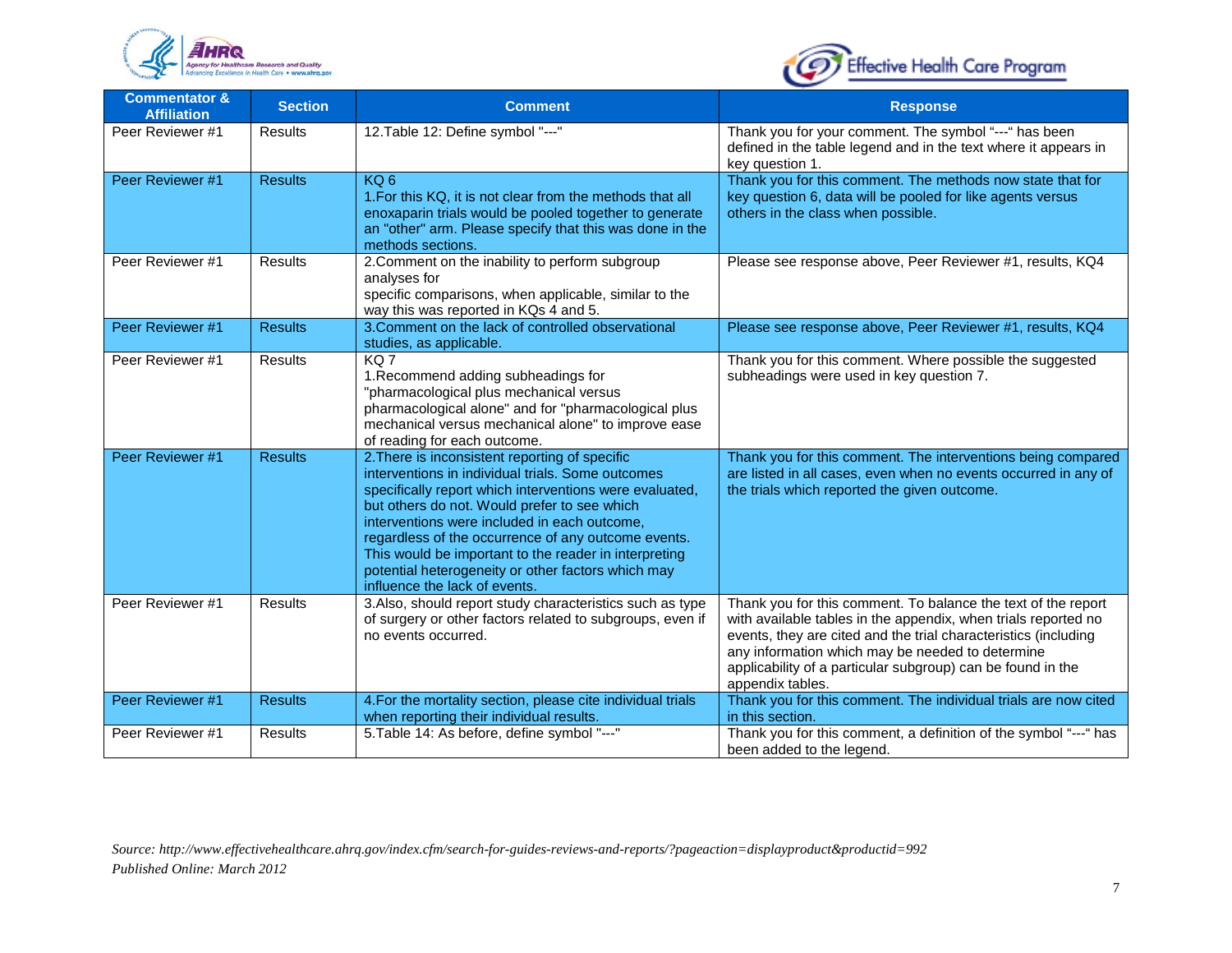



| <b>Commentator &amp;</b><br><b>Affiliation</b> | <b>Section</b> | <b>Comment</b>                                                                                                                                                                                                                                                                                                                                                                                                             | <b>Response</b>                                                                                                                                                                                                                                                                                                                                                                                                                                                                                                                                                                    |
|------------------------------------------------|----------------|----------------------------------------------------------------------------------------------------------------------------------------------------------------------------------------------------------------------------------------------------------------------------------------------------------------------------------------------------------------------------------------------------------------------------|------------------------------------------------------------------------------------------------------------------------------------------------------------------------------------------------------------------------------------------------------------------------------------------------------------------------------------------------------------------------------------------------------------------------------------------------------------------------------------------------------------------------------------------------------------------------------------|
| Peer Reviewer #1                               | <b>Results</b> | KQ8<br>1. Soften the language stating that any particular<br>intervention "reduces" or "increases" events, especially<br>considering the low strength of evidence.                                                                                                                                                                                                                                                         | Thank you for this comment. For summary tables, we use a<br>conclusion which shows directionality and then provide the<br>strength of evidence. In CER, one needs to appreciate not just<br>the direction and magnitude but also the strength of evidence<br>and the applicability of that evidence when making healthcare<br>decisions. One should not be viewed in a vacuum. Therefore<br>we feel the language used accurately describes the statistical<br>significance of the result taking into consideration the strength<br>of the evidence                                 |
| Peer Reviewer #1                               | Results        | 2. For all studies included in the analysis, it is valuable<br>to know which specific interventions are being<br>evaluated. Provide this information either in text or<br>reference the applicable table. Knowing the specific<br>intervention would be more insightful than simply<br>knowing the duration of therapy because some<br>interventions may be more effective in prolonged<br>durations while others may not. | Thank you for this comment. The introduction to this key<br>question specifies what the intervention was for each trial<br>included in the key question. Alternatively, the reader can refer<br>to the tables in the appendix which display the trial<br>characteristics to find this information.                                                                                                                                                                                                                                                                                 |
| Peer Reviewer #1                               | <b>Results</b> | 3. It is already stated in the study design and<br>characteristics section that no controlled observational<br>trials are included in this KQ. There is no need to repeat<br>this information again within individual outcomes for<br>which there is no data.                                                                                                                                                              | Thank you for this comment. Although the introduction does<br>state this fact, our standard procedure for all key questions<br>when no data was available (RCT or observational) was to<br>state so.                                                                                                                                                                                                                                                                                                                                                                               |
| Peer Reviewer #1                               | Results        | 1. Provide relative risks and confidence intervals for<br>studies included. If not available in the publication,<br>please state such.                                                                                                                                                                                                                                                                                     | Thank you for this comment. Calculation of relative risk and<br>odds ratio, whether pooled or not, was conducted using the<br>raw numerical data extracted from traisl (number of events and<br>total number of subjects, per group). The individual study<br>relative risk or odds ratio (depending on the pooled effect)<br>along with its confidence interval, can be found in the<br>respective forest plot for the particular outcome. When only<br>one trial was available we report the calculated relative risk or<br>odds ratio with the confidence interval in the text. |
| Peer Reviewer #1                               | Appendix       | Appendixes<br>1. The table of contents appears as underlined<br>hyperlinks. This is difficult to read in print; please<br>remove style.                                                                                                                                                                                                                                                                                    | Thank you for this comment, the formatting has been<br>addressed.                                                                                                                                                                                                                                                                                                                                                                                                                                                                                                                  |
| Peer Reviewer #1                               | Appendix       | 2. Tables: Please repeat Table Title on every page, for<br>ease of reading                                                                                                                                                                                                                                                                                                                                                 | Thank you for this comment. The publishing guide for<br>comparative effectiveness reports specifies to repeat header<br>rows rather than breaking tables to insert the table title on<br>every page of the table.                                                                                                                                                                                                                                                                                                                                                                  |
| Peer Reviewer #1                               | Appendix       | 3. The Egger's p-value is given for some forest plot<br>figures, but not all. Please add missing Egger's p-<br>values throughout the appendix.                                                                                                                                                                                                                                                                             | Thank you for this comment. The Egger's p-value was only<br>provided for what was considered to be a base case analysis,<br>since restricting the studies in a particular analysis, such as the<br>subgroup analyses, inherently creates publication bias.                                                                                                                                                                                                                                                                                                                         |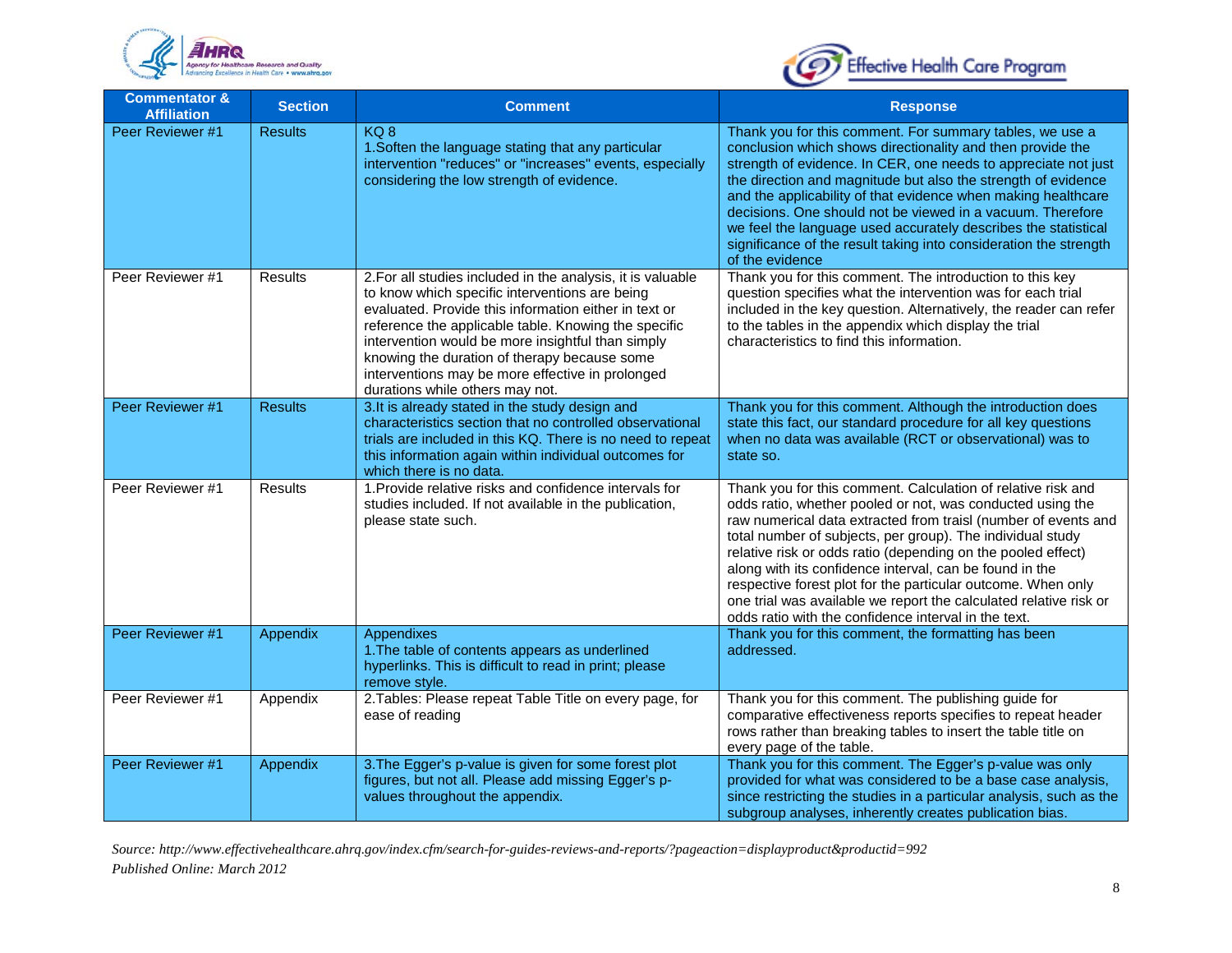



| <b>Commentator &amp;</b><br><b>Affiliation</b> | <b>Section</b>                         | <b>Comment</b>                                                                                                                                                                                                                                                                                                                                                                                                                                                                                                                               | <b>Response</b>                                                                                                                                                                                                                                                                                                                                                                                                                                                                                                                                                                                                                                                                                                                                                                                                                                                                                                                                                                                                                                                                                                                                                                                                                                                                                                                                                                         |
|------------------------------------------------|----------------------------------------|----------------------------------------------------------------------------------------------------------------------------------------------------------------------------------------------------------------------------------------------------------------------------------------------------------------------------------------------------------------------------------------------------------------------------------------------------------------------------------------------------------------------------------------------|-----------------------------------------------------------------------------------------------------------------------------------------------------------------------------------------------------------------------------------------------------------------------------------------------------------------------------------------------------------------------------------------------------------------------------------------------------------------------------------------------------------------------------------------------------------------------------------------------------------------------------------------------------------------------------------------------------------------------------------------------------------------------------------------------------------------------------------------------------------------------------------------------------------------------------------------------------------------------------------------------------------------------------------------------------------------------------------------------------------------------------------------------------------------------------------------------------------------------------------------------------------------------------------------------------------------------------------------------------------------------------------------|
| Peer Reviewer #1                               | Appendix                               | 4. It seems that the analysis presented in Figure 53, on<br>the impact of pharmacologic prophylaxis versus none<br>on minor bleeding (2001-present) should be a relative<br>risk, rather than a Peto odds ratio, since Peto odds ratio<br>is reserved for rare events. Verify that this is the correct<br>analysis, based on the pre-specified criteria for<br>choosing Peto odds ratio over relative risk.                                                                                                                                  | Thank you for this comment. This outcome was updated to<br>account for new literature which reported applicable data, and<br>the new analysis was run as a relative risk, which followed the<br>pre-specified criteria set in the methods.                                                                                                                                                                                                                                                                                                                                                                                                                                                                                                                                                                                                                                                                                                                                                                                                                                                                                                                                                                                                                                                                                                                                              |
| Peer Reviewer #1                               | Appendix                               | 5. Figure 105, LMWH versus DTI on mortality (2001-<br>present): Studies were excluded in this analysis, even<br>though it reports a random effects relative risk. The<br>Cochrane Handbook states that zero-cell adjustments<br>are not necessary for Peto odds ratio; however,<br>adjustments should be made with relative risk.<br>- same comment applies for Figure 152, 153, 159, 219                                                                                                                                                    | Thank you for this comment. The protocol followed for this<br>report was a collaborative effort on behalf of the EPC and the<br>members of the Technical Expert Panel. The methodology of<br>the report states that trial in which no event occurred were<br>excluded from the pooled analysis. The standard practice in<br>meta-analysis of odds ratios and risk ratios is to exclude<br>studies from the meta-analysis where there are no events in<br>both arms. This is because such studies do not provide any<br>indication of either the direction or magnitude of the relative<br>treatment effect. While it may be clear that events are very rare<br>on both the experimental intervention and the control<br>intervention, no information is provided as to which group is<br>likely to have the higher risk, or on whether the risks are of the<br>same or different orders of magnitude (when risks are very low,<br>they are compatible with very large or very small ratio<br>measures). Zero cell correction meets the objective of avoiding<br>computational errors although it usually has the undesirable<br>effect of biasing study estimates towards no difference and<br>overestimating variances of study estimates (consequently<br>down-weighting inappropriately their contribution to the meta-<br>analysis). (See Cochrane Handbook for Systematic Reviews) |
| Peer Reviewer #1                               | Discussion<br>and<br>Conclusion        | no comments                                                                                                                                                                                                                                                                                                                                                                                                                                                                                                                                  | <b>NA</b>                                                                                                                                                                                                                                                                                                                                                                                                                                                                                                                                                                                                                                                                                                                                                                                                                                                                                                                                                                                                                                                                                                                                                                                                                                                                                                                                                                               |
| Peer Reviewer #1                               | <b>Clarity and</b><br><b>Usability</b> | no comments                                                                                                                                                                                                                                                                                                                                                                                                                                                                                                                                  | <b>NA</b>                                                                                                                                                                                                                                                                                                                                                                                                                                                                                                                                                                                                                                                                                                                                                                                                                                                                                                                                                                                                                                                                                                                                                                                                                                                                                                                                                                               |
| Peer Reviewer #2                               | General                                | The information in this massive, well executed<br>undertaking accurately describes the current state of<br>the art regarding prophylaxis for thromboembolic<br>disease. However, I have major reservations with the<br>conclusions derived from this information. After reading<br>this text, it appears to me that the major conclusions<br>should be; -- at this time, there is not enough high level,<br>consistent, complete data, to make any firm<br>conclusions about the management of this problem. My<br>reasoning is noted below. | Thank you for this comment. We hope to have addressed the<br>reservations you have below while addressing the specific<br>comments made.                                                                                                                                                                                                                                                                                                                                                                                                                                                                                                                                                                                                                                                                                                                                                                                                                                                                                                                                                                                                                                                                                                                                                                                                                                                |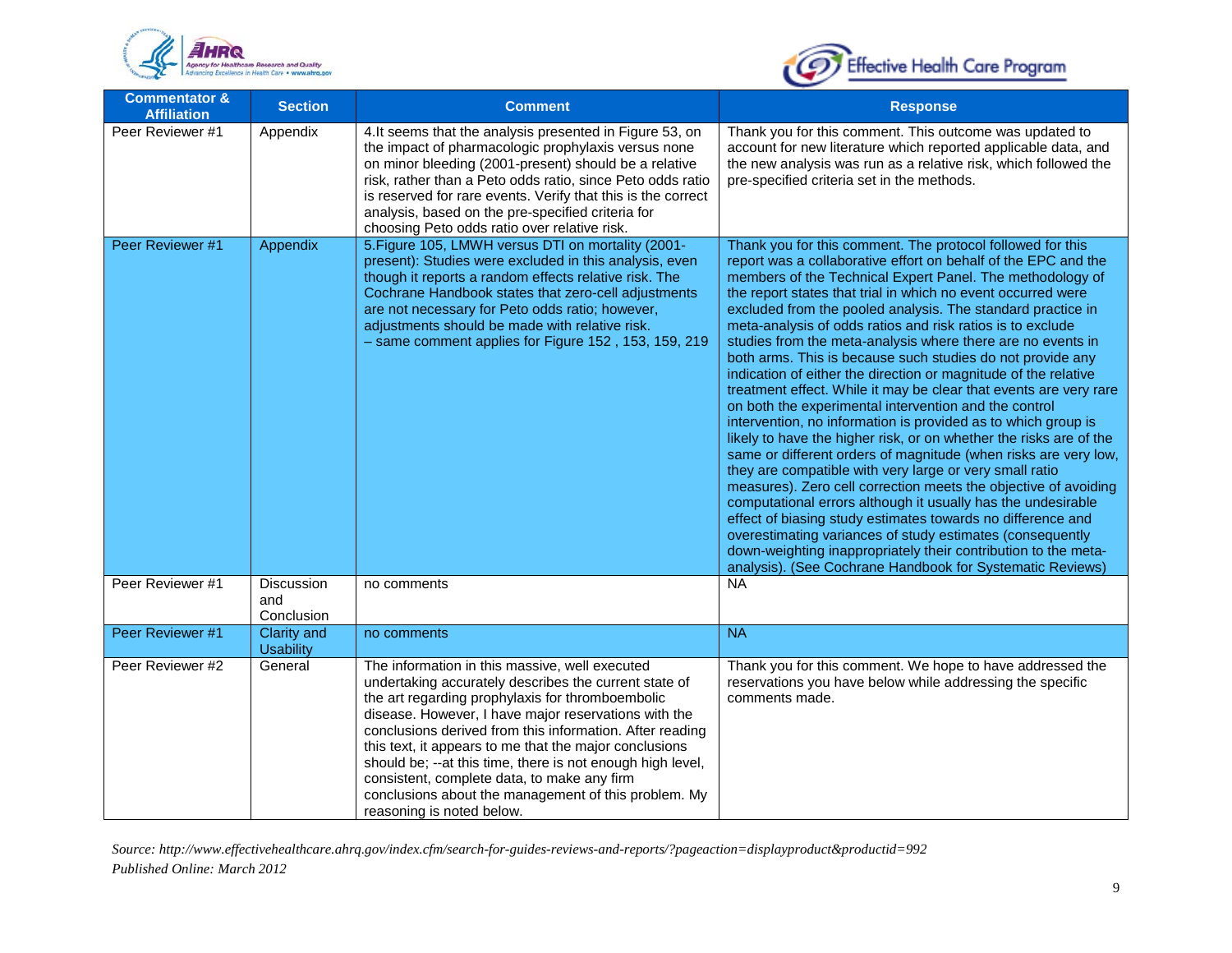



| <b>Commentator &amp;</b><br><b>Affiliation</b> | <b>Section</b> | <b>Comment</b>                                                                                                                                                                                                                                                                                                                                                                                                                                                                                                                                                                                                                                                                                                                                                                                                                                                                                                                                                                                                                                                                                                                                                                                                                                                                                                                                                                                                                                                                                                                           | <b>Response</b>                                                                                                                                                                                                                                                                                                                                                                                                                                                                                                                                                                                                                                                                                                                                                                                                                                                                                                                                                           |
|------------------------------------------------|----------------|------------------------------------------------------------------------------------------------------------------------------------------------------------------------------------------------------------------------------------------------------------------------------------------------------------------------------------------------------------------------------------------------------------------------------------------------------------------------------------------------------------------------------------------------------------------------------------------------------------------------------------------------------------------------------------------------------------------------------------------------------------------------------------------------------------------------------------------------------------------------------------------------------------------------------------------------------------------------------------------------------------------------------------------------------------------------------------------------------------------------------------------------------------------------------------------------------------------------------------------------------------------------------------------------------------------------------------------------------------------------------------------------------------------------------------------------------------------------------------------------------------------------------------------|---------------------------------------------------------------------------------------------------------------------------------------------------------------------------------------------------------------------------------------------------------------------------------------------------------------------------------------------------------------------------------------------------------------------------------------------------------------------------------------------------------------------------------------------------------------------------------------------------------------------------------------------------------------------------------------------------------------------------------------------------------------------------------------------------------------------------------------------------------------------------------------------------------------------------------------------------------------------------|
| Peer Reviewer #2                               | Abstract       | First, I must comment on the Abstract. This<br>undoubtedly will be the most read 943 words of this<br>entire 970 page manuscript. The Conclusions in the<br>Abstract and the information the authors have elected<br>to include in the Results may be misleading, possibly<br>inaccurate, and almost appear to have been written by<br>a representative of the pharmaceutical industry. For<br>example in Conclusions they state: "the incidence of<br>DVT is appreciable but the risks of PE, major and minor<br>bleeds is smaller". This statement is written despite the<br>fact the authors determined that DVT may not be a<br>surrogate marker for PE (they write "o While we found<br>that there is a real risk of developing deep vein<br>thrombosis, pulmonary embolism, and major bleeding<br>after undergoing major orthopedic surgery, there is<br>inadequate data to say whether or not deep vein<br>thrombosis causes pulmonary embolism. We were not<br>even able to determine that deep vein thrombosis is an<br>independent predictor of pulmonary embolism).<br>Therefore, it seems inconsistent to make a comment<br>about the incidence of DVT being 'appreciable', when<br>DVT have no known significance, and in the same<br>sentence make an association to the risk of PE. It<br>would seem more accurate to state: --DVT are relatively<br>common but we are unable to demonstrate they predict<br>or cause PE. The risks of PE, major, and minor bleeds<br>is small--. (may elect to define common and small). | Thank you for this comment. We have revised the conclusion<br>as suggested, which now reads " In major orthopedic surgery,<br>while the risk of developing deep vein thrombosis is highest<br>followed by pulmonary embolism and major bleeding, there is<br>inadequate data to say whether or not deep vein thrombosis<br>causes pulmonary embolism or is an independent predictor of<br>pulmonary embolism."                                                                                                                                                                                                                                                                                                                                                                                                                                                                                                                                                            |
| Peer Reviewer #2                               | Abstract       | The Abstract Conclusion further states: "the benefit to<br>harms is favorable for providing prophylaxis" This<br>conclusion is provided without defining benefits or<br>harms. It appears the major benefit is reduced DVT,<br>which they have demonstrated have undetermined or<br>no significance, and the major harm is bleeding, which<br>they have demonstrated (with high strength of<br>evidence) to be significantly increased with prophylaxis.<br>Further, they note in their Future Research section, the<br>effects of increased bleeding on other outcomes needs<br>to be evaluated. Therefore, I am unable to determine<br>why this statement is a major conclusion as it is<br>undefined, not investigated, and inconsistent with their<br>observations.                                                                                                                                                                                                                                                                                                                                                                                                                                                                                                                                                                                                                                                                                                                                                                  | Thank you for this comment. Overall benefits are those<br>considered to be intermediate and final health outcomes while<br>the harms include all adverse events due to therapy, which are<br>all defined within the analytic framework provided within the<br>report. There is insufficient evidence to say whether or not DVT<br>causes PE or predicts PE. Therefore, the current state of the<br>literature suggests that the overall benefits outweigh the overall<br>harms in providing VTE prophylaxis in major orthopedic<br>surgery. There are however, several pre-specified harms in<br>which data was rarely reported and therefore in the future<br>research avenues we have identified those harms which may<br>add value in determining the overall benefit to harms<br>( "bleeding leading to infection, bleeding leading to<br>transfusion, readmission and reoperation to provide more<br>information for the comparative balance of benefits to harms.") |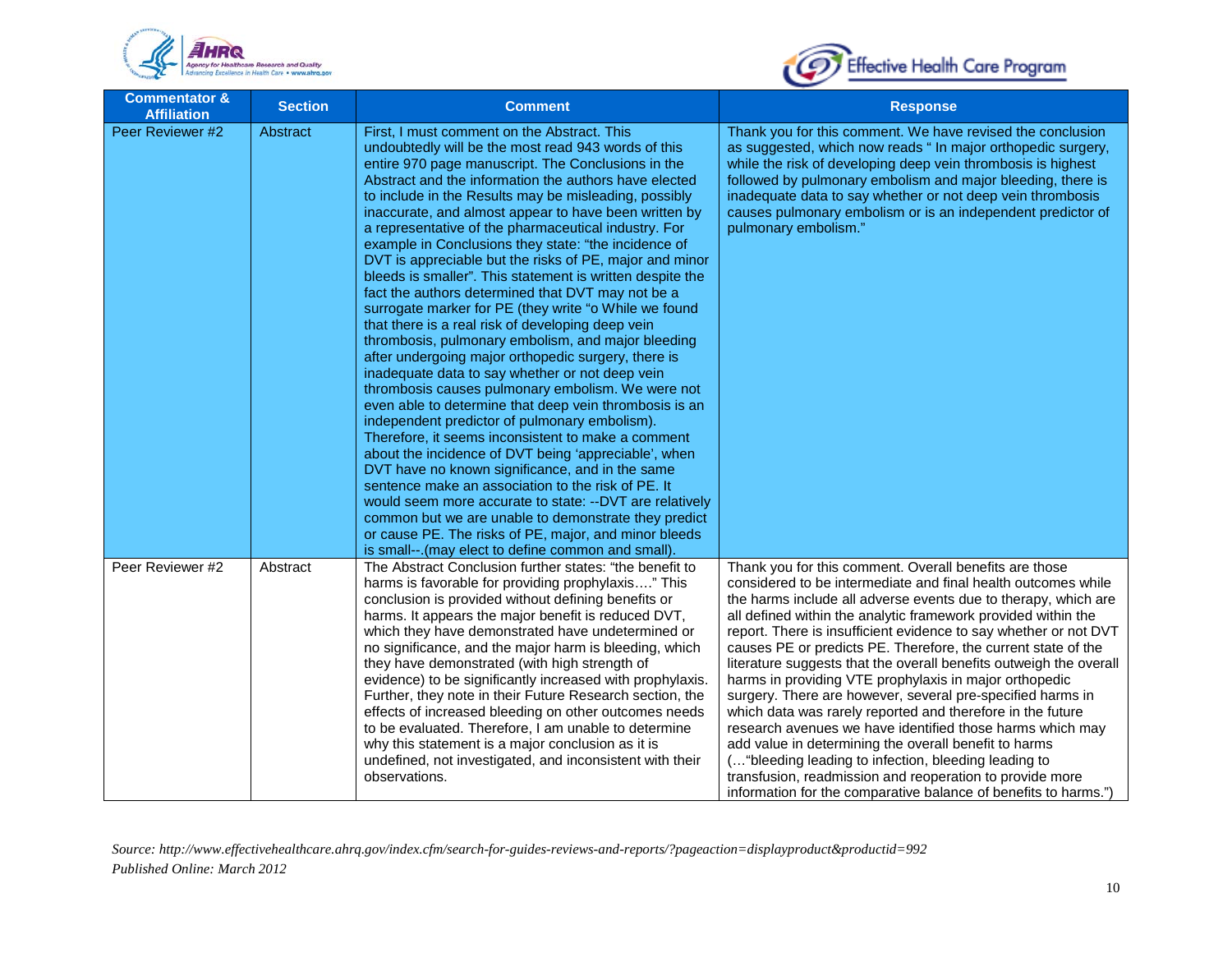



| <b>Commentator &amp;</b><br><b>Affiliation</b> | <b>Section</b> | <b>Comment</b>                                                                                                                                                                                                                                                                                                                                                                                                                                                                                                                                                                                                                                                                                                                                                                                                                                                                                                                                                                                                                                                                                                                                                                                                                                                                                                                                                                                                                                                                                                                                                                                                                                                                                                                                                                                                                                                        | <b>Response</b>                                                                                                                                                                                                                                                                                                                                                                                                                                                                                                                                      |
|------------------------------------------------|----------------|-----------------------------------------------------------------------------------------------------------------------------------------------------------------------------------------------------------------------------------------------------------------------------------------------------------------------------------------------------------------------------------------------------------------------------------------------------------------------------------------------------------------------------------------------------------------------------------------------------------------------------------------------------------------------------------------------------------------------------------------------------------------------------------------------------------------------------------------------------------------------------------------------------------------------------------------------------------------------------------------------------------------------------------------------------------------------------------------------------------------------------------------------------------------------------------------------------------------------------------------------------------------------------------------------------------------------------------------------------------------------------------------------------------------------------------------------------------------------------------------------------------------------------------------------------------------------------------------------------------------------------------------------------------------------------------------------------------------------------------------------------------------------------------------------------------------------------------------------------------------------|------------------------------------------------------------------------------------------------------------------------------------------------------------------------------------------------------------------------------------------------------------------------------------------------------------------------------------------------------------------------------------------------------------------------------------------------------------------------------------------------------------------------------------------------------|
| Peer Reviewer #2                               | Abstract       | The Results section of the Abstract is equally<br>perplexing. First, the inclusion of the statistical<br>information makes this section difficult to read, is<br>confusing and obfuscating. (However, that may be a<br>format requirement). Second, it is not clear how the<br>authors chose the information to be included in this<br>paragraph. Some of the information is misleading and<br>possibly inaccurate. For example, they state: In major<br>orthopedic surgery, pharmacologic prophylaxis reduced<br>major venous thromboembolism (VTE) [OR 0.21 (0.05-<br>0.95), NNT 19-22, SOE: L, AOE: L], DVT [RR 0.55<br>(0.45-0.67), NNT 3-11, SOE: M, AOE: L], and proximal<br>DVT (pDVT) [RR 0.53 (0.39-0.73,), NNT 6-79, SOE: M,<br>AOE: L] but increased minor bleeding [RR 1.61 (1.12-<br>2.32), NNH 4-166, SOE: H, AOE: M]. The focus is on<br>reduced major VTE, despite the fact that buried within<br>the details is the data noting the low strength of<br>evidence (SOE). Also, the first sentence of Results<br>notes the incidence of DVT and PE, but neglects to<br>note that this may be historic data, over a 30 year<br>period of time, and may not represent current practice<br>(see below). It is unclear how they choose these<br>statements, with low SOE, to be the first bits of<br>information relayed in the Results. Are they the most<br>important? How did the authors determine which<br>information should be placed into the Abstract, (the<br>most well read section of this text). Would it be more<br>accurate and useful if the abstract reported the data<br>which has high and low strengths of evidence, focusing<br>the readers on what we really know and the current<br>state of knowledge? Therefore, as written, I have strong<br>reservations about the information, focus, and format of<br>the Abstract as written. | Thank you for this comment. The abstract is structured as such<br>so that it may stand alone and therefore statistical data is<br>necessary.<br>We had very little space for the abstract and this CER includes<br>a large number of key questions with multiple comparisons. We<br>applied a consistent format to all of the results reported in the<br>abstract. The statistically significant findings for key questions<br>were reported, and the strength of evidence was added to<br>allow full and transparent interpretation of the results. |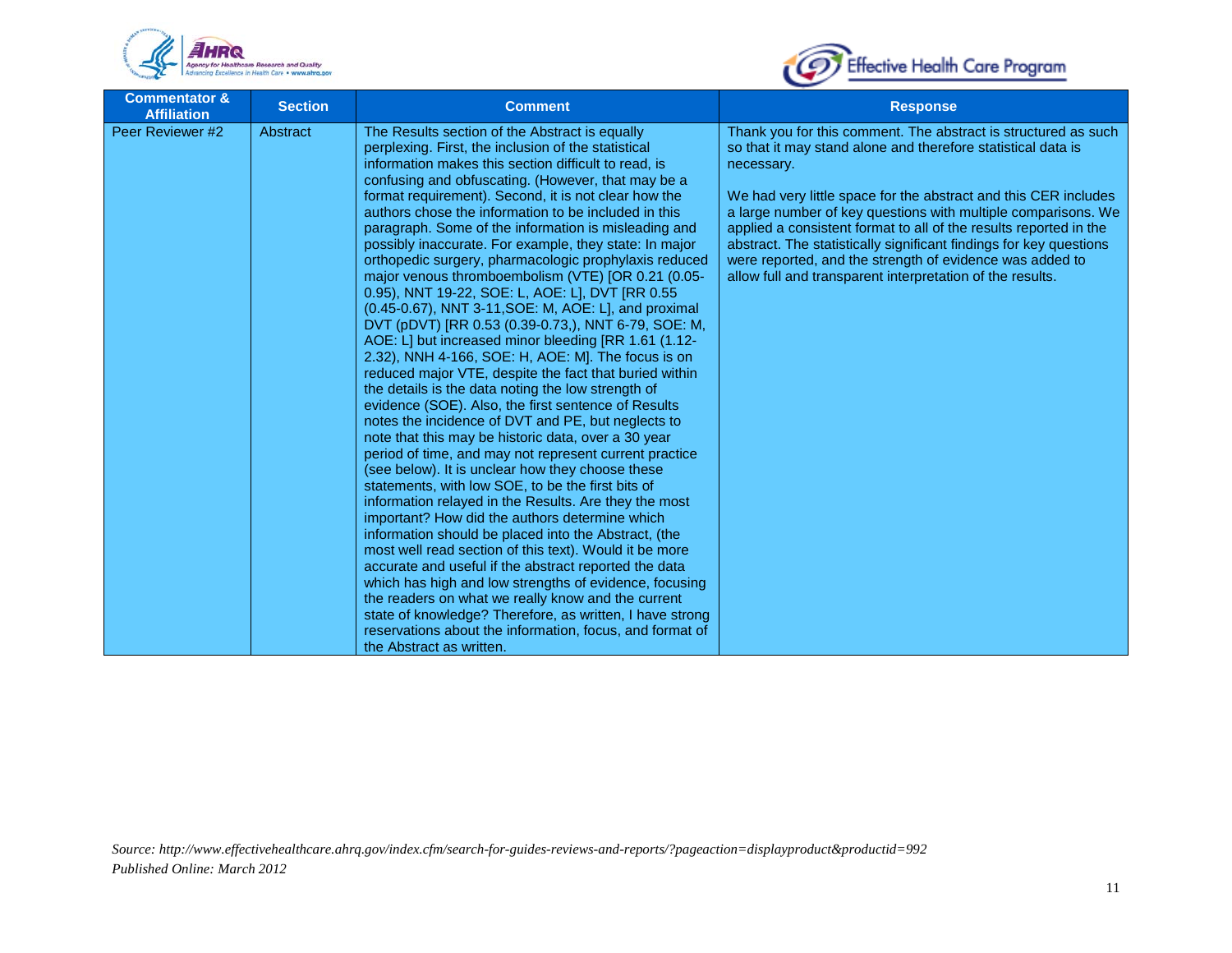



| <b>Commentator &amp;</b><br><b>Affiliation</b> | <b>Section</b> | <b>Comment</b>                                                                                                                                                                                                                                                                                                                                                                                                                                                                                                                                                                                                                                                                                                                                                                                                                                                                                                                                                                                                                                                                                                                              | <b>Response</b>                                                                                                                                                                                                                                                                                                                                                                                                                                                                                                                                                                                                                                                                                                                                                                                                                                                                                                                                                                                                                                                                                                                                                                                                                                                |
|------------------------------------------------|----------------|---------------------------------------------------------------------------------------------------------------------------------------------------------------------------------------------------------------------------------------------------------------------------------------------------------------------------------------------------------------------------------------------------------------------------------------------------------------------------------------------------------------------------------------------------------------------------------------------------------------------------------------------------------------------------------------------------------------------------------------------------------------------------------------------------------------------------------------------------------------------------------------------------------------------------------------------------------------------------------------------------------------------------------------------------------------------------------------------------------------------------------------------|----------------------------------------------------------------------------------------------------------------------------------------------------------------------------------------------------------------------------------------------------------------------------------------------------------------------------------------------------------------------------------------------------------------------------------------------------------------------------------------------------------------------------------------------------------------------------------------------------------------------------------------------------------------------------------------------------------------------------------------------------------------------------------------------------------------------------------------------------------------------------------------------------------------------------------------------------------------------------------------------------------------------------------------------------------------------------------------------------------------------------------------------------------------------------------------------------------------------------------------------------------------|
| Peer Reviewer #2                               | Result         | Although the information in the text is excellent; the<br>authors should address at least three systemic<br>problems in their analysis. First, there is a selection<br>bias. The authors find 3,464 cited articles and rely on<br>173 selected papers (120 RCT, 14 observational and<br>39 reviews). The majority of the RCT are industry<br>supported studies (Appendix D) and designed to be<br>drug comparison studies (that is why KQ 5 has so much<br>data-44 RCT). These excellent studies seek to<br>determine if one drug agent is better than another and<br>use DVT as a bioassay. As such, they exclude the<br>elderly, frail, noncompliant patients, and compressive<br>devices. The outcomes are DVT (95% are distal) and<br>bleeding. This information has only modest clinical<br>usefulness, yet because of the numbers and quality,<br>has high SOE, may bias results. A corollary to this<br>observation is the lack of data available to answer the<br>other key questions. Since the bulk of the selected<br>"good science" literature is drug company related, the<br>other key questions remain incompletely answered | Thank you for this comment. The protocol followed for this<br>report (including the literature search strategy and the<br>inclusion/exclusion criteria) was a collaborative effort on behalf<br>of the EPC and the members of the Technical Expert Panel.<br>The literature search strategy was designed to balance<br>sensitivity and specificity. The inclusion and exclusion criteria<br>were strictly followed and review was completed in duplicate<br>with disagreements resolved through discussion, a standard<br>procedure for completion of systematic review. The PRISMA<br>figure corresponding to key questions 1-9 demonstrates that<br>the most common reason for exclusion was that the citation<br>was not a systematic review, study, or trial (49%) followed by<br>studies or trials which were not comparing interventions of<br>interest to the a priori defined key questions (20%) and studies<br>and trials outside of major orthopedic surgery (15%).<br>Aside from being able to identify the funding source of the<br>individual studies, little detail is ever provided as to the conflicts<br>of interest that may or may not be present, and therefore one is<br>left to assume the impact finding source may have on the trial. |
|                                                |                | because of the lack of data (0-3 RCT).                                                                                                                                                                                                                                                                                                                                                                                                                                                                                                                                                                                                                                                                                                                                                                                                                                                                                                                                                                                                                                                                                                      | The applicability of the evidence is evaluated for every<br>outcome and comparison made in base case analyses. The<br>applicability of each individual trial can be found the appendix<br>as well as the overall applicability rating to the body of<br>evidence for each comparison and outcome evaluated in this<br>report. Here the factors such as elderly, frail, inclusion of a<br>representative population etc. are factored in. For this reason,<br>although the strength of evidence may be moderate or high for<br>some outcomes, the applicability of the body of evidence most<br>times is low. (See the summary table in the executive<br>summary, also in the beginning of the full report)                                                                                                                                                                                                                                                                                                                                                                                                                                                                                                                                                     |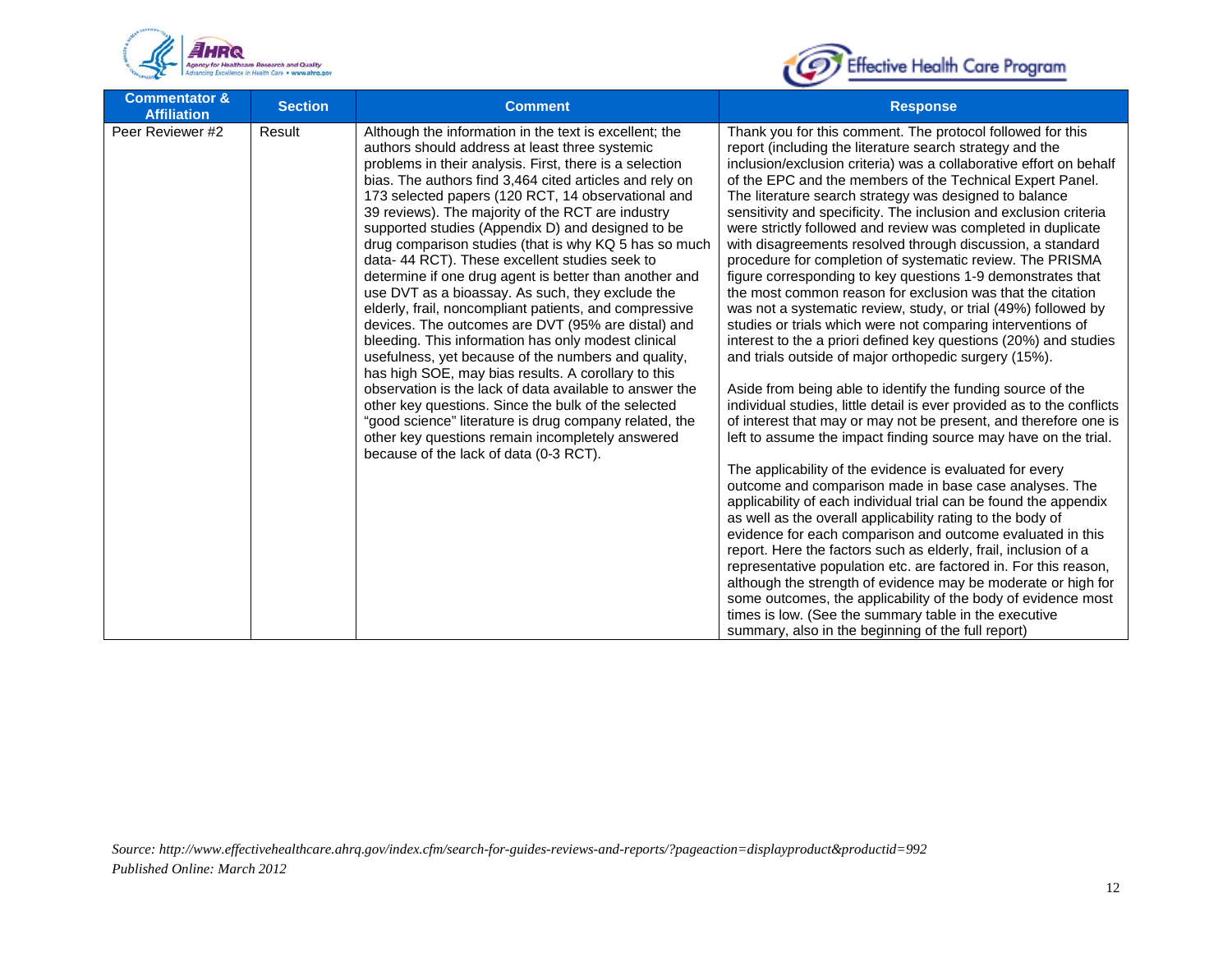



| <b>Commentator &amp;</b><br><b>Affiliation</b> | <b>Section</b>                  | <b>Comment</b>                                                                                                                                                                                                                                                                                                                                                                                                                                                                                                                                                                                                                                                              | <b>Response</b>                                                                                                                                                                                                                                                                                                                                                                                                                                                                                                                                                                                                                                                                                                                                                                                                               |
|------------------------------------------------|---------------------------------|-----------------------------------------------------------------------------------------------------------------------------------------------------------------------------------------------------------------------------------------------------------------------------------------------------------------------------------------------------------------------------------------------------------------------------------------------------------------------------------------------------------------------------------------------------------------------------------------------------------------------------------------------------------------------------|-------------------------------------------------------------------------------------------------------------------------------------------------------------------------------------------------------------------------------------------------------------------------------------------------------------------------------------------------------------------------------------------------------------------------------------------------------------------------------------------------------------------------------------------------------------------------------------------------------------------------------------------------------------------------------------------------------------------------------------------------------------------------------------------------------------------------------|
| Peer Reviewer #2                               | <b>Result</b>                   | Second, is the selection of articles over a broad period<br>of time. We cannot reliably use data from 20-30 years<br>ago (published in the 80s and 90s) since the patterns of<br>care have changed dramatically. Historically, total joint<br>patients were kept in bed for prolonged periods of time,<br>discharged at 2+ weeks, and maintained on restricted<br>activity. Currently (past 10-15 yrs) patients are out of<br>bed within 24 hrs and discharged within 2-4 days. It is<br>believed this has significantly changed the incidence of<br>TED. The data in KQ1 may have to be qualified as 12<br>of 18 citations are prior to 2000 and 6 of 18 prior to<br>1990. | Thank you for this comment. The Technical Expert Panel<br>recognized the changes in practice and patient care over the<br>years. However, there was agreement that excluding literature<br>published earlier within the interval of 1980-present would most<br>likely exclude placebo or control trials and limit further the<br>literature base for those key questions. In order to evaluate the<br>impact of practice and patient care changes, the experts<br>agreed that a subgroup analysis for trials published from 2001<br>to the present would more accurately reflect contemporary<br>practice, therefore this was the methodology used. We have<br>added a comment to the key points to reflect the wide range of<br>years in which studies were published and that the majority of<br>trials were prior to 2000. |
| Peer Reviewer #2                               | Result                          | Third, the harvested data is essentially limited to VTE<br>and bleeding (variably determined). These may not be<br>the most important outcomes of interest to the patient<br>and orthopaedic surgeons as they may be equally<br>concerned about infection, range of motion, wound<br>healing, chronic pain, etc. The need for this information<br>is mentioned in "Future Research" but the current lack<br>of information diminishes the conclusions that can be<br>drawn from the available data.                                                                                                                                                                         | Thank you for this comment. The selection of outcomes of<br>interest (benefits and harms) is done so that the interests of a<br>wide variety of stakeholders are considered. The outcomes<br>which were defined in the report are a collaborative effort<br>amongst the Technical Expert Panel members and the EPC<br>and data was sought for each of these outcomes. Through the<br>systematic review process it was determined that the current<br>literature does not report or very rarely reports some of the pre-<br>specified outcomes and mostly this impacted the harms.<br>Therefore, we have identified this in the "limitations of current<br>research" and "future research needs" since these outcomes<br>may be of importance to individuals.                                                                  |
| Peer Reviewer #2                               | Clarity and<br><b>Usability</b> | In summary, the data clearly demonstrates the state of<br>the science. However, the weaknesses in the data<br>should be clearly exposed, the conclusions clearly<br>qualified, and the abstract rewritten.                                                                                                                                                                                                                                                                                                                                                                                                                                                                  | Thank you for this comment. We have been able to address<br>the specific comments made above in your review and<br>therefore hope the overall clarity and usability has improved.                                                                                                                                                                                                                                                                                                                                                                                                                                                                                                                                                                                                                                             |
| Peer Reviewer #3                               | General                         | 1. The report is clinically meaningful although the data<br>from newer agents recently published is not included.                                                                                                                                                                                                                                                                                                                                                                                                                                                                                                                                                           | Thank you for this comment. One of the inclusion criteria<br>required for CER is that the drugs have a current FDA<br>approved indication. The indication does not have to be for that<br>which is under investigation. At the time of the initial literature<br>search and the updated literature search in May 2011,<br>rivaroxaban was not FDA approved for an indication, however<br>given its recent approval (July 2011) an addendum to the CER<br>has been added to discuss relevant clinical trials as they<br>pertain to this CER. Apixaban has yet to be FDA approved for<br>an indication and therefore is excluded from this CER.                                                                                                                                                                                 |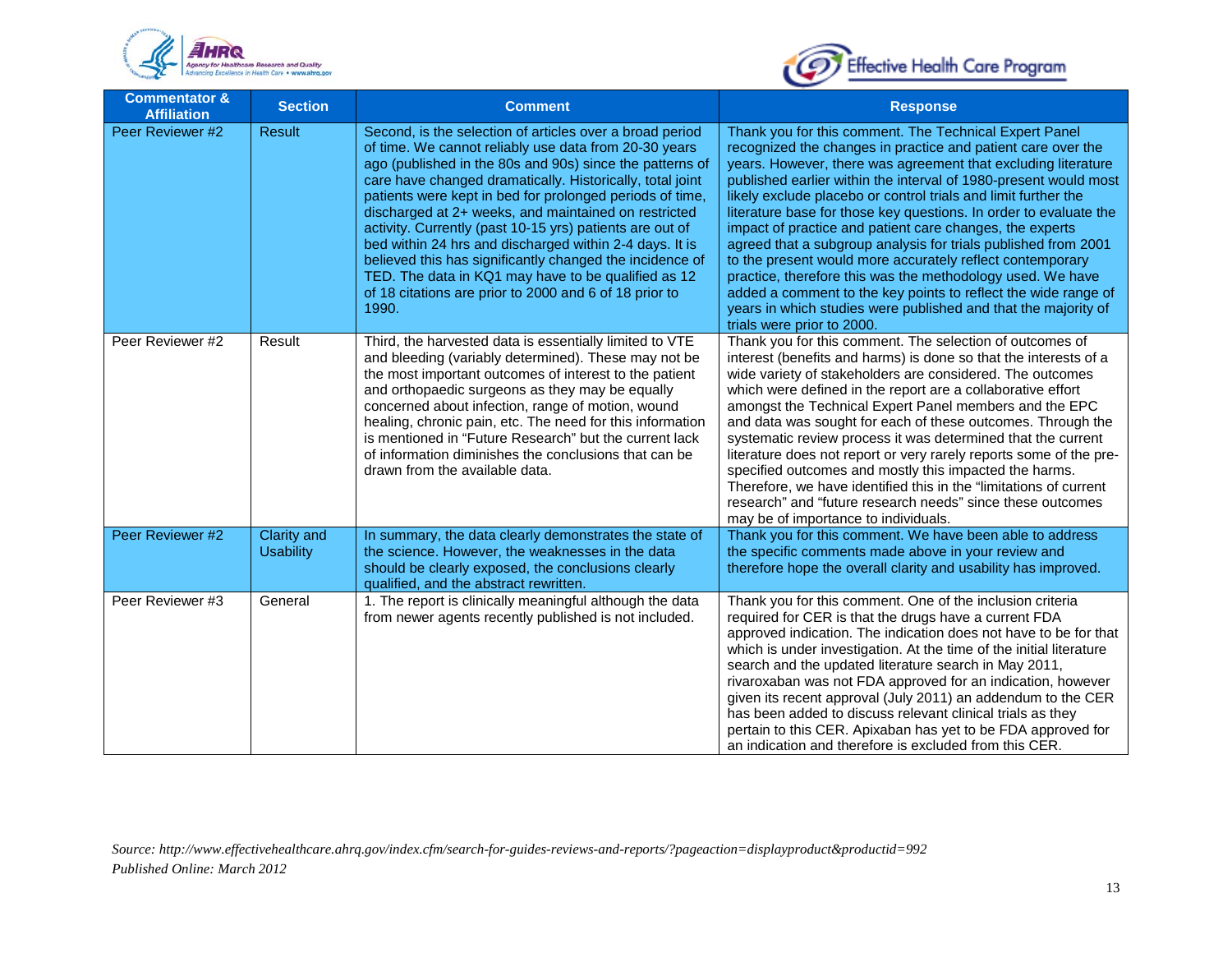



| <b>Commentator &amp;</b><br><b>Affiliation</b> | <b>Section</b> | <b>Comment</b>                                                                                                                                                                                                                                                                                                                                                                                                                                                                                   | <b>Response</b>                                                                                                                                                                                                                                                                                                                                                                                                                                                                                                                                                                                                                                                                                                                                                                       |
|------------------------------------------------|----------------|--------------------------------------------------------------------------------------------------------------------------------------------------------------------------------------------------------------------------------------------------------------------------------------------------------------------------------------------------------------------------------------------------------------------------------------------------------------------------------------------------|---------------------------------------------------------------------------------------------------------------------------------------------------------------------------------------------------------------------------------------------------------------------------------------------------------------------------------------------------------------------------------------------------------------------------------------------------------------------------------------------------------------------------------------------------------------------------------------------------------------------------------------------------------------------------------------------------------------------------------------------------------------------------------------|
| Peer Reviewer #3                               | General        | 2. I have difficulty understanding the purpose of Key<br>Question 3. Trials of DVT screened asymptomatic<br>patients. VTE trials do not screen asymptomatic<br>patients for PE. So if the only "meaningful" outcome to<br>be considered is PE, then only contemporary trials<br>which report the symptomatic VTE events, both DVT<br>and PE, should be included. It appears that the purpose<br>of this question is to identify some correlation between<br>asymptomatic DVT and symptomatic PE. | Thank you for this comment. The purpose of this question is to<br>identify literature which reviews the causal link between DVT<br>and PE and reviews whether or not DVT can be accurately<br>used as a surrogate marker for PE.                                                                                                                                                                                                                                                                                                                                                                                                                                                                                                                                                      |
| Peer Reviewer #3                               | General        | 3. The answer, based upon trials, to Key question #8 is<br>different depending on whether or not the patient is<br>undergoing TKR or THR. I am unclear why they are<br>grouped together.                                                                                                                                                                                                                                                                                                         | Thank you for this comment. As we are aware that the data<br>may be different based on the individual surgery, we conducted<br>subgroup analyses in each key question based on each of the<br>three major surgeries and presented the results for these<br>subgroups.                                                                                                                                                                                                                                                                                                                                                                                                                                                                                                                 |
| Peer Reviewer #3                               | Introduction   | Please comment on the symptomatic versus<br>asymptomatic DVT events reported in trials.                                                                                                                                                                                                                                                                                                                                                                                                          | Thank you for this comment. We have added information, as<br>suggested, to the introduction.                                                                                                                                                                                                                                                                                                                                                                                                                                                                                                                                                                                                                                                                                          |
| Peer Reviewer #3                               | <b>Methods</b> | 1. Agree with inclusion criteria of using confirmed<br>diagnosis for events.                                                                                                                                                                                                                                                                                                                                                                                                                     | Thank you for this comment.                                                                                                                                                                                                                                                                                                                                                                                                                                                                                                                                                                                                                                                                                                                                                           |
| Peer Reviewer #3                               | <b>Methods</b> | 2. Agree with inclusion of observational trials since<br>older data important to evaluate for questions 3 and 4.                                                                                                                                                                                                                                                                                                                                                                                 | Thank you for this comment.                                                                                                                                                                                                                                                                                                                                                                                                                                                                                                                                                                                                                                                                                                                                                           |
| Peer Reviewer #3                               | Methods        | 3. Search strategies and assessment of data quality<br>adequately described.                                                                                                                                                                                                                                                                                                                                                                                                                     | Thank you for this comment.                                                                                                                                                                                                                                                                                                                                                                                                                                                                                                                                                                                                                                                                                                                                                           |
| Peer Reviewer #3                               | <b>Methods</b> | 4. Table 2 page 53. Since there are no high SOE data, I<br>would like to better know how the investigators<br>synthesized the 4 EPC domains to make this grade<br>recommendation.                                                                                                                                                                                                                                                                                                                | Thank you for this comment. After the revision of the report<br>based on all reviews, there are some outcomes which are now<br>rated with a high strength of evidence. The four EPC domains<br>of risk of bias, consistency, directness, and precision were<br>used to rate strength of evidence, according to our described<br>methods. Only RCT data was considered when grading the<br>strength of evidence, and rating began as high and was<br>downgraded accordingly based on the four domains. For<br>further details as to what was considered in each domain,<br>please refer to the methods paper published: Owens DK, Lohr<br>KN, Atkins D, et al. Grading the strength of a body of evidence<br>when comparing medical interventions. J Clin Epidemiol<br>2010;63:513-23. |
| Peer Reviewer #3                               | <b>Results</b> | 1. The amount of data presented in the literature search<br>section is adequate.                                                                                                                                                                                                                                                                                                                                                                                                                 | Thank you for this comment.                                                                                                                                                                                                                                                                                                                                                                                                                                                                                                                                                                                                                                                                                                                                                           |
| Peer Reviewer #3                               | <b>Results</b> | 2. If possible, can reference numbers accompany the<br>studies identified in Table 4?                                                                                                                                                                                                                                                                                                                                                                                                            | Thank you for this comment. This table presents only data<br>which is rated with a strength of evidence rating of high,<br>moderate, or low. Insufficient data is not presented.<br>Additionally, the organization of the table is per key questions.<br>Therefore, the interested reader can easily refer to the results<br>chapter of the report to identify the included trials for outcomes<br>and comparisons of interest.                                                                                                                                                                                                                                                                                                                                                       |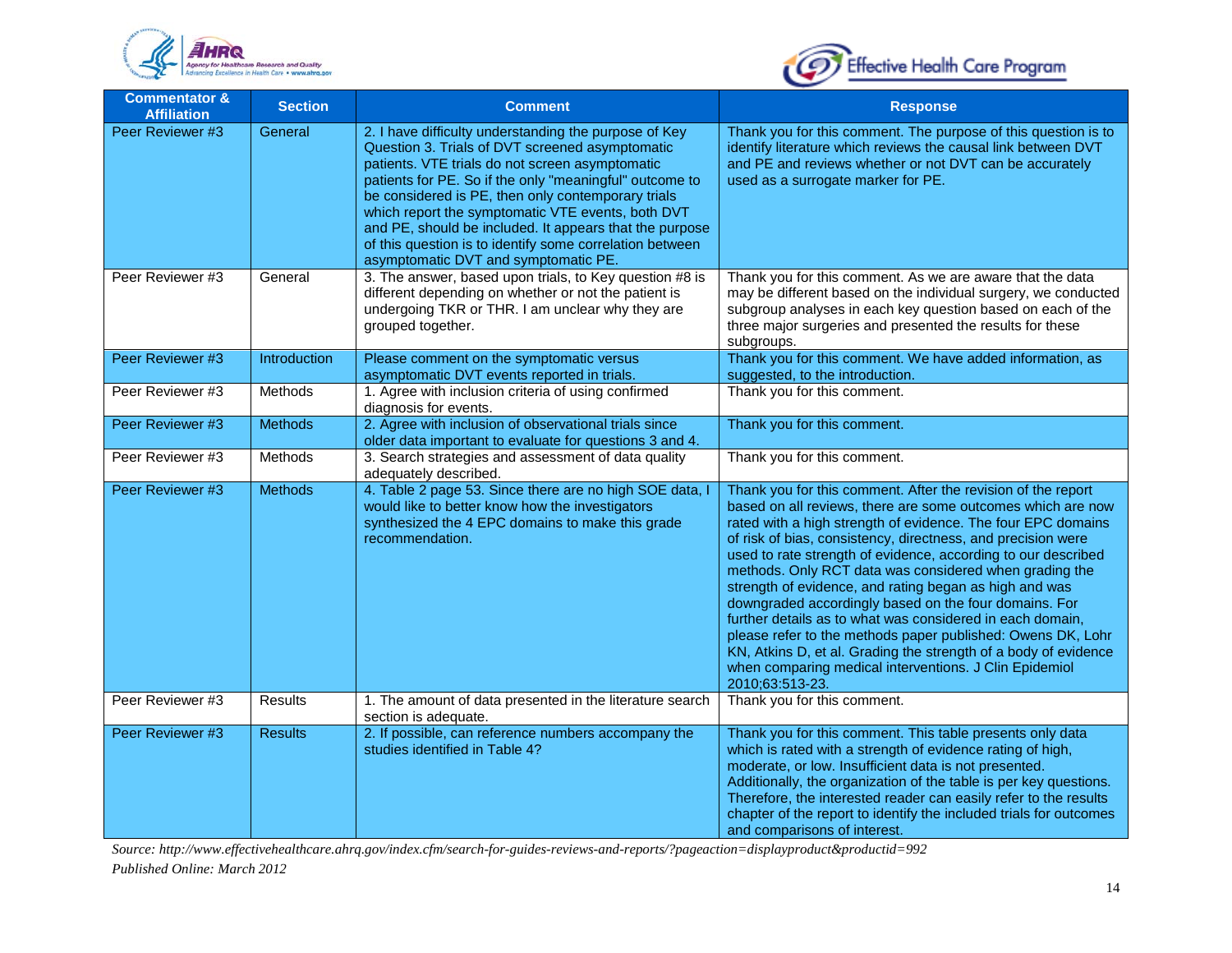



| <b>Commentator &amp;</b><br><b>Affiliation</b> | <b>Section</b> | <b>Comment</b>                                                                                                                                                                                                                                                                                                                   | <b>Response</b>                                                                                                                                                                                                                                                                                                                                                                                                                                                                                                                                                                                                                         |
|------------------------------------------------|----------------|----------------------------------------------------------------------------------------------------------------------------------------------------------------------------------------------------------------------------------------------------------------------------------------------------------------------------------|-----------------------------------------------------------------------------------------------------------------------------------------------------------------------------------------------------------------------------------------------------------------------------------------------------------------------------------------------------------------------------------------------------------------------------------------------------------------------------------------------------------------------------------------------------------------------------------------------------------------------------------------|
| Peer Reviewer #3                               | <b>Results</b> | 3. Table 4 (and elsewhere). I would recommend NOT<br>using FXI as the abbreviation for Factor Xa inhbitors<br>are there are indeed Factor XI inhibitors under<br>investigation. Perhaps FXal.                                                                                                                                    | Thank you for this suggestion. We have changed "FXI" to FXaI"<br>as suggested.                                                                                                                                                                                                                                                                                                                                                                                                                                                                                                                                                          |
| Peer Reviewer #3                               | <b>Results</b> | 4. Table 4. Is KQ3 missing?                                                                                                                                                                                                                                                                                                      | Thank you for this comment. As is noted by the * after the title<br>of table 4, base case analyses with at least 1 randomized<br>controlled trial or 1 controlled observational study and a<br>strength of evidence of low, moderate, or high evaluating the<br>given outcome are represented in this table. Since key<br>question 3 was rated with an insufficient strength of evidence, it<br>is not in Table 4.                                                                                                                                                                                                                      |
| Peer Reviewer #3                               | <b>Results</b> | 5. Can Tables 7, 12, 13,14 and 15 have the Key<br>question number somewhere in their title?                                                                                                                                                                                                                                      | Thank you for this comment. We have added the key question<br>to the title of these tables, as suggested.                                                                                                                                                                                                                                                                                                                                                                                                                                                                                                                               |
| Peer Reviewer #3                               | <b>Results</b> | 6. The subheadings within each question answer make<br>the responses easy to follow.                                                                                                                                                                                                                                             | Thank you for this comment.                                                                                                                                                                                                                                                                                                                                                                                                                                                                                                                                                                                                             |
| Peer Reviewer #3                               | Results        | 7. Can there be some discussion about major clinical<br>trials that were omitted because they failed to have<br>objective confirmation of events? For example No DTI<br>studies.                                                                                                                                                 | Thank you for this comment. However, we are unsure of the<br>meaning since direct thrombin inhibitors are included in this<br>report. If the question is regarding factor Xa inhibitors, please<br>see the reply above to your first comment under "general".                                                                                                                                                                                                                                                                                                                                                                           |
| Peer Reviewer #3                               | <b>Results</b> | 8. Again for the DTIs and oral Xa inhibitors, please<br>specify the search dates at every opportunity because<br>this will be out-of-date before publication. For example<br>on page 140 (86), the original analysis was limited to<br>trials published since 2001 but it is still missing current<br>trials published recently. | Thank you for this comment. This topic was also brought up by<br>a second peer reviewier. We have explicitly stated the search<br>inclusion dates in the methods and have clarified that 2001 to<br>the present present is defined as 2001 through May 2011.<br>Again, the inclusion of individual drugs is in part based on FDA<br>approval. If an agent is not FDA approved at the time of the<br>literature search or updated literature search, the drug is not<br>included in the CER. Given rivaroxaban's very recent approval<br>(July 2011) we have added an addendum to the report<br>reviewing pertinent clinical trial data. |
| Peer Reviewer #3                               | <b>Results</b> | 9. Why wasn't the data with the DTI ximelagatran<br>included? Please state in background.                                                                                                                                                                                                                                        | Thank you for this comment. The inclusion of individual drugs<br>is in part based on current FDA approval. Since ximelagatran,<br>in the past, was once FDA approve but has since been<br>removed from the US market, therefore no longer available for<br>clinical use, the drug did not meet inclusion criteria. All agents<br>evaluated in the CER must have a current FDA approved<br>indication for use.                                                                                                                                                                                                                           |
| Peer Reviewer #3                               | <b>Results</b> | 10. What were the search dates? Please add to<br>Appendix 1 and text.                                                                                                                                                                                                                                                            | Thank you for this comment. The original search was<br>conducted in July 2010 and the updated literature search was<br>conducted in May 2011. This has been clarified in out methods<br>section under the literature search as well as in Appendix A.                                                                                                                                                                                                                                                                                                                                                                                   |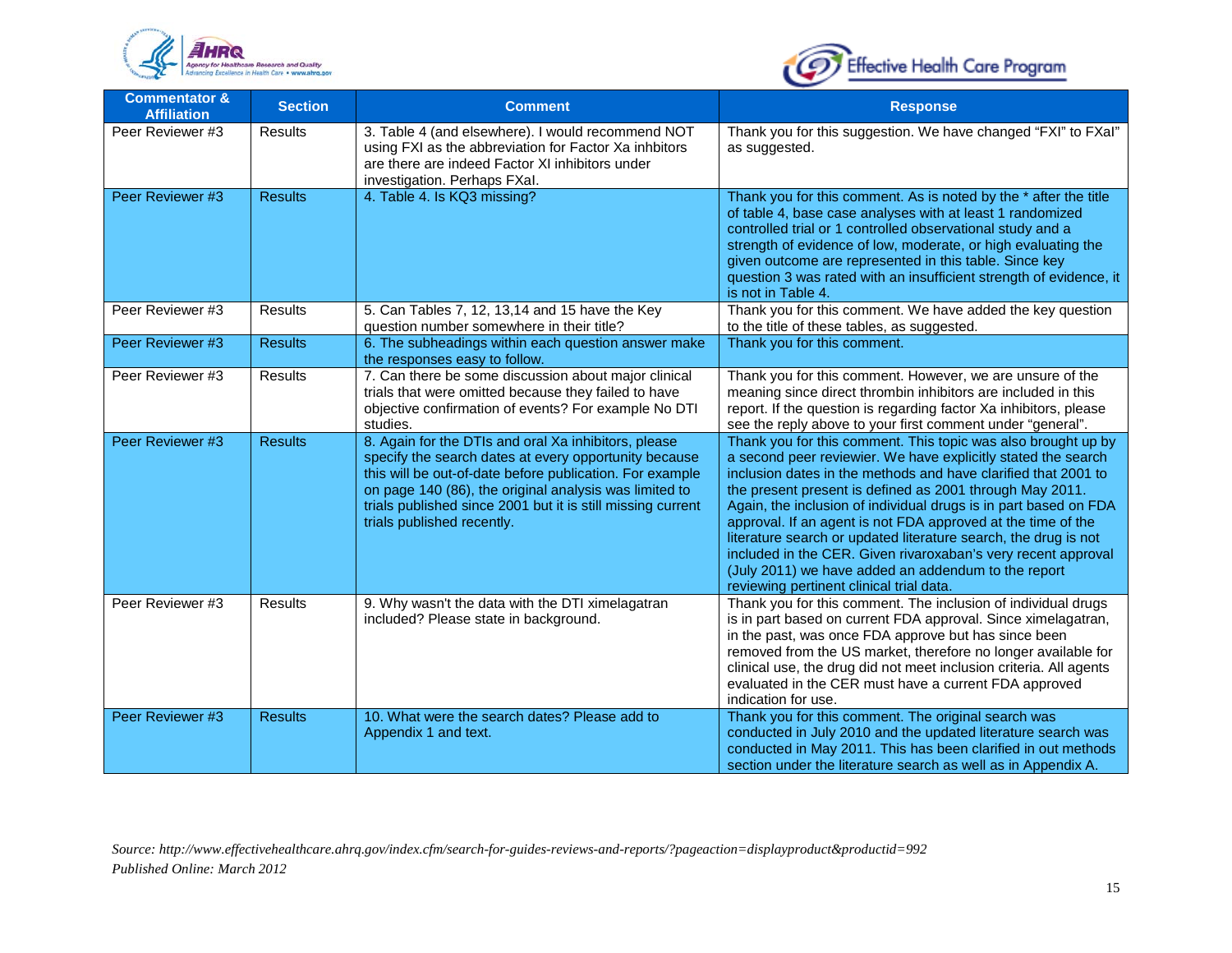



| <b>Commentator &amp;</b><br><b>Affiliation</b> | <b>Section</b>                  | <b>Comment</b>                                                                                                                                                                                                                                                                                                                                                                                                                                                                                                                                                                                                                                                                                       | <b>Response</b>                                                                                                                                                                                                                                                                                                                                                                                                                                                                                                                                                                                                                         |
|------------------------------------------------|---------------------------------|------------------------------------------------------------------------------------------------------------------------------------------------------------------------------------------------------------------------------------------------------------------------------------------------------------------------------------------------------------------------------------------------------------------------------------------------------------------------------------------------------------------------------------------------------------------------------------------------------------------------------------------------------------------------------------------------------|-----------------------------------------------------------------------------------------------------------------------------------------------------------------------------------------------------------------------------------------------------------------------------------------------------------------------------------------------------------------------------------------------------------------------------------------------------------------------------------------------------------------------------------------------------------------------------------------------------------------------------------------|
| Peer Reviewer #3                               | <b>Results</b>                  | 11. Key Question 8, pages 252-253 (198-199). Why<br>wasn't the subgroup of TKR analyzed? If it is negative,<br>please be more clear in the conclusions. If there is<br>insufficient data then state that (but I believe there are<br>meta-analyses on just that so think there is sufficient<br>data).                                                                                                                                                                                                                                                                                                                                                                                               | Thank you for this comment. However, we are unclear since<br>TKR was evaluated as a subgroup and the results are<br>presented within the key question. Since the results for TKR<br>subgroup are based on a single comparison that was made<br>within an RCT that included a second population (although<br>evaluated separately) and because none of the outcomes were<br>impacted to a statistically significant degree, specific comments<br>were not made in the key points of this key question. However,<br>given this suggestion, we have added a single statement to the<br>key points to clarify this detail.                  |
| Peer Reviewer #3                               | Discussion/<br>Conclusion       | 1. The conclusions regarding Question 6 should be<br>reviewed. If there are only 2 trials, then I do not think<br>the authors should be a strong in their conclusion<br>statements described on page 283 (229). Stating no<br>differences when there are only two randomized trials is<br>not clinically sound in my opinion.                                                                                                                                                                                                                                                                                                                                                                        | Thank you for this comment. We agree that the literature base<br>was insufficient for the majority of the outcomes evaluated. In a<br>CER, aside from making a conclusion statement, the strength<br>of the evidence is rated and must be taken into consideration<br>when interpreting the conclusions. The strength of evidence<br>was rated as insufficient for the majority of outcomes in this key<br>question (Please see appendix Table 84). The key points for<br>key question 6 also explicitly state the number of trials so that<br>the reader is aware that the findings presented are based on a<br>small literature base. |
| Peer Reviewer #3                               | Clarity and<br>Usability        | 1. The structure is easy to follow with the exceptions<br>identified above.                                                                                                                                                                                                                                                                                                                                                                                                                                                                                                                                                                                                                          | Thank you for this comment.                                                                                                                                                                                                                                                                                                                                                                                                                                                                                                                                                                                                             |
| Peer Reviewer #3                               | Clarity and<br><b>Usability</b> | 2. Overall I concur with the conclusions and most could<br>be used to make practice decisions with three<br>exceptions: 1) the work will be out-of-date with<br>regarding to DTIs and Xa inhibitors. 2) I am concerned<br>regarding Question 6, within class comparisons. Many<br>would interpret only the statement in the<br>summary/discussion to mean that all agents are<br>equivalent. I disagree and would suggest that more<br>comparative data are needed that has objective<br>measureable outcomes. As such it should be an area<br>recommended for future research. 3) I do not believe<br>the data is strong enough to conclude that TKR<br>requires extended prophylaxis (Question 8). | Thank you for these considerations. Regarding the DTI and Xa<br>inhibitors, please see the response above to explain inclusion<br>of individual drug agents. Regarding key question 6, please<br>see the response, 2 above from this comment. Regarding key<br>question 8, please see the response above marked #11 under<br>results.                                                                                                                                                                                                                                                                                                   |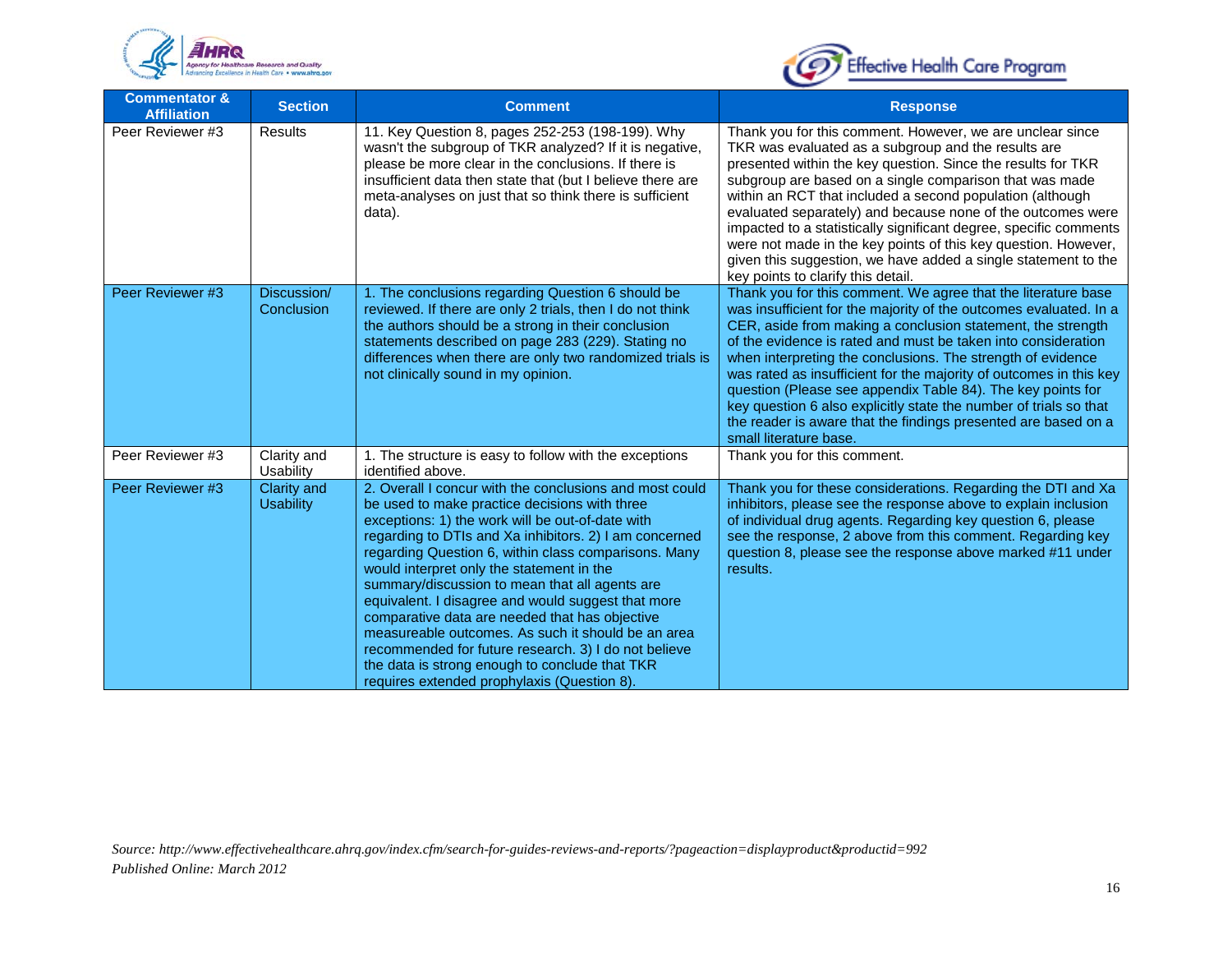



| <b>Commentator &amp;</b><br><b>Affiliation</b> | <b>Section</b>       | <b>Comment</b>                                                                                                                                                                                                                                                                                                                                                                                                                                                                                                                                                                                                                                                                                                                                                                                                                                                                                                                                                                                                                                                                                                                                                                                                                                                                                                                                                                                                                                                                                                                                                                                                                                                                                                                                                                                                                                                                                                                                                                                                                                                                                                                                                                                                                                                                                                                        | <b>Response</b>                                                                                                                                                                                                                                                                                                                                                                                                                                                                                                                                                                                                                                                                                                                                                                                                                                                                                                                                                                                                                                                                             |
|------------------------------------------------|----------------------|---------------------------------------------------------------------------------------------------------------------------------------------------------------------------------------------------------------------------------------------------------------------------------------------------------------------------------------------------------------------------------------------------------------------------------------------------------------------------------------------------------------------------------------------------------------------------------------------------------------------------------------------------------------------------------------------------------------------------------------------------------------------------------------------------------------------------------------------------------------------------------------------------------------------------------------------------------------------------------------------------------------------------------------------------------------------------------------------------------------------------------------------------------------------------------------------------------------------------------------------------------------------------------------------------------------------------------------------------------------------------------------------------------------------------------------------------------------------------------------------------------------------------------------------------------------------------------------------------------------------------------------------------------------------------------------------------------------------------------------------------------------------------------------------------------------------------------------------------------------------------------------------------------------------------------------------------------------------------------------------------------------------------------------------------------------------------------------------------------------------------------------------------------------------------------------------------------------------------------------------------------------------------------------------------------------------------------------|---------------------------------------------------------------------------------------------------------------------------------------------------------------------------------------------------------------------------------------------------------------------------------------------------------------------------------------------------------------------------------------------------------------------------------------------------------------------------------------------------------------------------------------------------------------------------------------------------------------------------------------------------------------------------------------------------------------------------------------------------------------------------------------------------------------------------------------------------------------------------------------------------------------------------------------------------------------------------------------------------------------------------------------------------------------------------------------------|
| Public Reviewer #1                             | Executive<br>Summary | I must preface my comments by saying that I glanced<br>through the draft yesterday but cannot fully download<br>either the draft report or the appendixes today despite<br>several attempts. I am writing based on my Executive<br>Summary review of yesterday.<br>Executive Summary and Table 7:<br>The findings are misleading as presented. The PE<br>incidence in hip replacement looks unusually high (6%,<br>page 19). It is important for the EPC authors to<br>determine and inform readers how the hip replacement<br>population in the very limited number of hip<br>replacement RCTs (5) differs from the TKA and hip<br>fracture patients, since the findings are not remotely in<br>line with clinical expectation. The 6% PE finding<br>borders on alarming and unbelievable. We would<br>expect hip fracture patients to have the highest PE<br>incidence, followed by TKA (lesser), with hip<br>replacement at or below the TKA PE incidence level.<br>Although I do not have (and cannot easily obtain) the 4<br>RCTs from the 1980's, my first thought is that the hip<br>replacements in the 1980's articles included a large<br>number of cancer patients. Metastases and non-hip,<br>non-bone cancer patients have a much higher risk of<br>PE than elective arthroplasty patients, and many<br>cancers metastasize to the hip. It is incumbent upon the<br>EPC to identify these and other differences that could<br>account for such an unexpected estimate, rather than<br>homogenizing and reporting, "The percent of patients<br>with malignancy ranged from 0 to 7.14%" (page 18).<br>Were the PEs in the cancer patients? What other<br>medical, injury or treatment factors (i.e. orthopaedic<br>resident cases, time?) are driving the estimate?<br>Also, the EPC authors state (top, page 19) that 5 RCTs<br>were used for the pooled estimate of PE in hip<br>replacement (ref 14, 27, 28, 42 and 43) but later state in<br>the text that the Kim article (ref 14) included some<br>bilateral hip replacement patients and was therefore not<br>included in pooled estimates. It would be valuable to<br>note that the 6% estimate is therefore based on 4<br>articles that were published in 1981, 1982, and 1986 (2)<br>and does not likely reflect "contemporary" risk as<br>suggested on page 18. | Thank you for this comment. We have reviewed the five<br>included trials in the pooled incidence of PE as you have<br>suggested. Of all trials, 1 patient in the placebo group in one<br>trial had a history of malignancy; otherwise no patients had<br>malignancy in the studies which explicitly reported this<br>characteristic. The trial by Modig and colleagues, which had<br>the highest incidence of PE, was conducted in patients with<br>osteoarthritis. Therefore, we do not feel that aside from those<br>factors already identified in the key points, there are others that<br>may be contributing to heterogeneity.<br>We are unclear about the comment made that Kim et al was<br>excluded from the PE analysis. In the report, there is no<br>statement that Kim et al was excluded from the pooled analysis<br>of PE. We state that five trials were pooled and present the<br>result of that pooled incidence. Additionally, the methods states<br>that 1980 to most currently published data was used to define<br>contemporary practice, as agreed upon with the TEP. |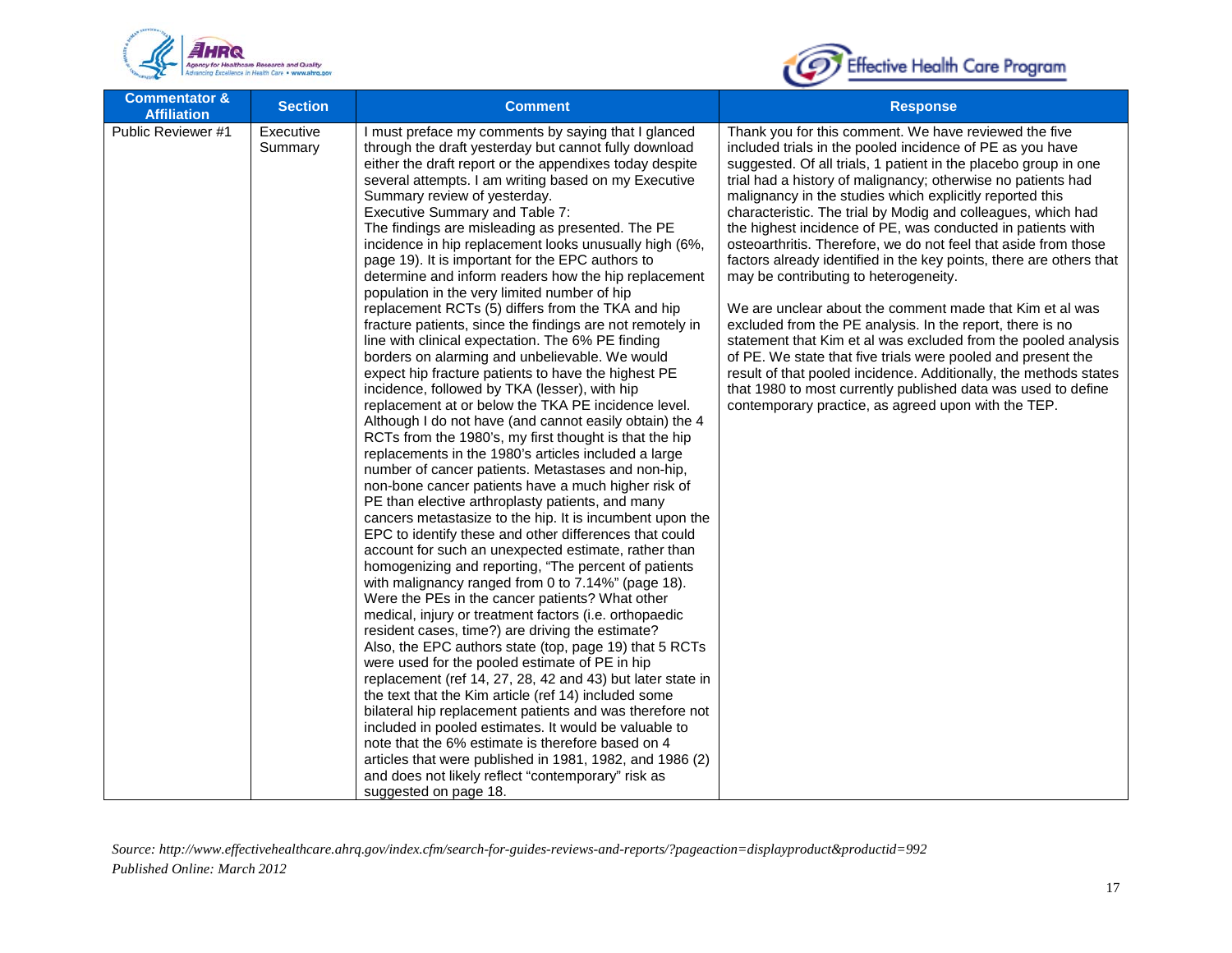



| <b>Commentator &amp;</b><br><b>Affiliation</b> | <b>Section</b> | <b>Comment</b>                                                                                                                                                                                                                                                                                                                                                                                                                                                                                                                                                                                                                                                                                                                                                                                                                                                                                                                                                                                                                                                                                                                                                                                                                                                                                                                                                                                                                                                                                                                                                                                                                             | <b>Response</b>                                                                                                                                                                                                                                                                                                                                                                                                                                                                                                                                                                                                                                                                                                                                                                                                                                                                       |
|------------------------------------------------|----------------|--------------------------------------------------------------------------------------------------------------------------------------------------------------------------------------------------------------------------------------------------------------------------------------------------------------------------------------------------------------------------------------------------------------------------------------------------------------------------------------------------------------------------------------------------------------------------------------------------------------------------------------------------------------------------------------------------------------------------------------------------------------------------------------------------------------------------------------------------------------------------------------------------------------------------------------------------------------------------------------------------------------------------------------------------------------------------------------------------------------------------------------------------------------------------------------------------------------------------------------------------------------------------------------------------------------------------------------------------------------------------------------------------------------------------------------------------------------------------------------------------------------------------------------------------------------------------------------------------------------------------------------------|---------------------------------------------------------------------------------------------------------------------------------------------------------------------------------------------------------------------------------------------------------------------------------------------------------------------------------------------------------------------------------------------------------------------------------------------------------------------------------------------------------------------------------------------------------------------------------------------------------------------------------------------------------------------------------------------------------------------------------------------------------------------------------------------------------------------------------------------------------------------------------------|
| Public Reviewer # 2                            | <b>Methods</b> | KQ 11: There is a MAJOR flaw in your care pathway. It<br>should not start with the surgery. It should start with an<br>assessment of risk factors 6-12 months before surgery,<br>ie: mobility, airline flights or dehydration pre-op, Protein<br>C deficiency, and other conditions that predispose to<br>DVT that can be assessed with a good pre-op history.<br>Rarely is this done. Patients that are high risk for<br>conditions other than JUST the type of surgery should<br>be anti-coagulated. I had a simple surgery: Morton's<br>Neuroma and Plantar Fascia release but flew 9000<br>miles for the surgery. I was almost immobile for 6<br>months pre-op due to the pain. No one considered<br>putting me on anti-coagulants because of the type of<br>surgery. I suffered a saddle embolism of the pulmonary<br>artery and almost died.                                                                                                                                                                                                                                                                                                                                                                                                                                                                                                                                                                                                                                                                                                                                                                                         | Thank you for your comment. We are so sorry to hear of your<br>injury and hope you now doing better. The concerns you raise<br>are reasonable, although a CER is not designed to simulate a<br>care pathway. In a CER, we are charged with determining the<br>balance of benefits and harms, strength of the evidence and<br>applicability. In assessing the applicability of the evidence, the<br>population which is represented by the evidence is taken into<br>consideration (i.e. high vs. standard risk for VTE). We agree<br>that there are other risk factors aside from the type of surgery<br>which may modify the risk of VTE in a patient that may be<br>considered when deciding the balance of benefits and harms.<br>For this reason, we answered key question 2, which addresses<br>the patient characteristics which may alter risk of VTE or<br>bleeding outcomes. |
| Public Reviewer #3                             | General        | Venous thromboembolism (VTE), specifically<br>pulmonary embolism (PE) and major deep vein<br>thrombosis (DVT), remains the most common cause of<br>readmission and death after elective total hip and knee<br>arthroplasty, which account for nearly one million<br>procedures each year. Despite recent advances in<br>patient care, fatal pulmonary embolism occurs in 0.1 -<br>0.5% of these patients. Routine perioperative<br>anticoagulant prophylaxis has been suggested to<br>reduce PE risk, but must be tempered by consideration<br>of bleeding risk following major orthopaedic procedures<br>where hemostasis is uniquely imperfect in the setting of<br>exposed bony surfaces. Substantial variation exists<br>between current clinical guidelines as proposed by<br>professional associations and clinical practice is highly<br>variable. Federal agencies threaten penalties for<br>noncompliance with controversial guidelines and<br>pharmaceutical companies have funded large trials that<br>recommend costly anticoagulants that are not popular<br>in the surgical community because of the associated<br>risk of bleeding complications. Genuine equipoise<br>exists in this clinical arena and there is need for a<br>definitive trial to bring clarity to this important issue.<br>This trial will have great impact on "best practices"<br>relative to venous thromboembolism prophylaxis<br>following total joint replacement by evaluating a<br>balanced approach to prevention of pulmonary<br>embolism that also values avoidance of anticoagulant-<br>related bleeding complications. If the newer agents, | Thank you for this comment. There are several future research<br>needs identified in the report in which large randomized trials<br>would be of benefit.                                                                                                                                                                                                                                                                                                                                                                                                                                                                                                                                                                                                                                                                                                                              |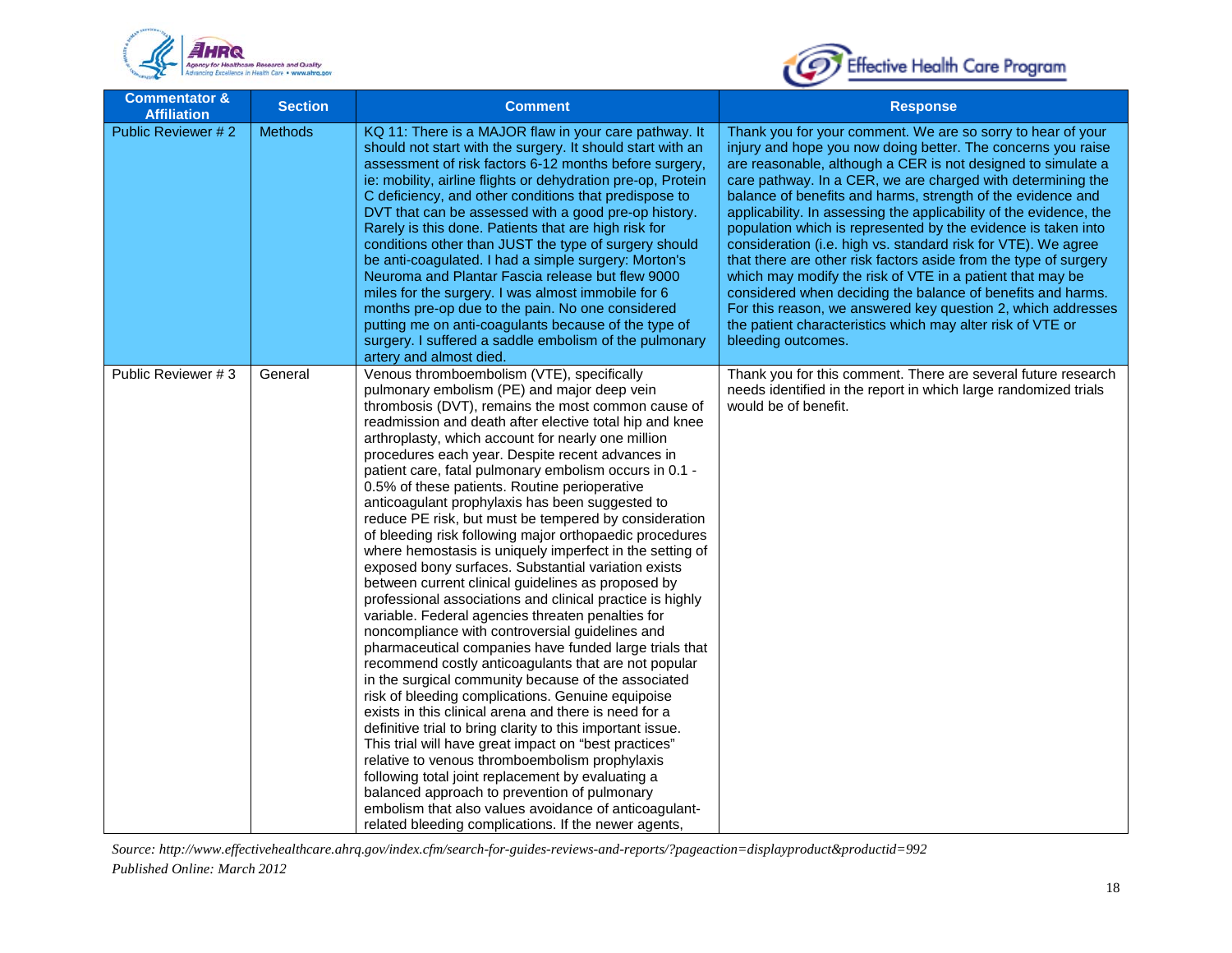



| <b>Commentator &amp;</b><br><b>Affiliation</b> | <b>Section</b> | <b>Comment</b>                                                                                                    | <b>Response</b> |
|------------------------------------------------|----------------|-------------------------------------------------------------------------------------------------------------------|-----------------|
|                                                |                | studied in clinical trials and advocated by the American                                                          |                 |
|                                                |                | College of Chest Physicians (ACCP) and                                                                            |                 |
|                                                |                | pharmaceutical industry-sponsored practice guidelines,<br>are not found superior to low intensity warfarin or     |                 |
|                                                |                | aspirin, the alternative methods supported by the                                                                 |                 |
|                                                |                | American Academy of Orthopaedic Surgeons (AAOS),                                                                  |                 |
|                                                |                | the cost savings to the health care system will be                                                                |                 |
|                                                |                | substantial. Savings are related both to the direct drug                                                          |                 |
|                                                |                | costs as well as the avoidance of reoperations resulting                                                          |                 |
|                                                |                | from the more frequent bleeding complications                                                                     |                 |
|                                                |                | associated with the newer agents.                                                                                 |                 |
|                                                |                | We propose a large (25,000 patients) randomized non-                                                              |                 |
|                                                |                | blinded three-group clinical trial with meaningful clinical                                                       |                 |
|                                                |                | endpoints and adequate statistical power to allow                                                                 |                 |
|                                                |                | concurrent study of both effectiveness and safety in a                                                            |                 |
|                                                |                | manner that will provide evidence supporting the most                                                             |                 |
|                                                |                | rational approach to this clinical dilemma. This study<br>will challenge prevailing clinical dogma promulgated by |                 |
|                                                |                | current guidelines that are very controversial.                                                                   |                 |
|                                                |                | The objective of the clinical trial is to compare overall                                                         |                 |
|                                                |                | effectiveness (all-cause mortality, clinical PE, and                                                              |                 |
|                                                |                | clinical DVT resulting in readmission) and safety (major                                                          |                 |
|                                                |                | and wound bleeding) of three thromboprophylaxis                                                                   |                 |
|                                                |                | regimens endorsed by professional associations in a                                                               |                 |
|                                                |                | single clinical trial; aspirin, low intensity warfarin (INR                                                       |                 |
|                                                |                | 2.0), and rivaroxaban (or an alternative ACCP approved                                                            |                 |
|                                                |                | agent), in conjunction with standard of care use of<br>pneumatic compression devices after elective total hip     |                 |
|                                                |                | and knee arthroplasty.                                                                                            |                 |
|                                                |                | Our hypothesis is that venous thromboembolism                                                                     |                 |
|                                                |                | prophylaxis after total hip and knee replacement with                                                             |                 |
|                                                |                | warfarin or aspirin will be equivalent to newer ACCP                                                              |                 |
|                                                |                | endorsed agents in terms of preventing clinically                                                                 |                 |
|                                                |                | meaningful pulmonary embolism and deep vein                                                                       |                 |
|                                                |                | thrombosis while providing greater safety in terms of                                                             |                 |
|                                                |                | reduced bleeding complications that threaten the                                                                  |                 |
|                                                |                | success and durability of the joint replacement.                                                                  |                 |
|                                                |                | The primary Specific Aims of the clinical trial are;<br>1) To compare the frequency of clinically meaningful      |                 |
|                                                |                | venous thromboembolism (clinical pulmonary embolism                                                               |                 |
|                                                |                | and DVT leading to hospital readmission) among three                                                              |                 |
|                                                |                | different thromboprophylaxis regimens.                                                                            |                 |
|                                                |                | 2) To compare all-cause mortality as an aggregate                                                                 |                 |
|                                                |                | indicator of fatal pulmonary embolism and related                                                                 |                 |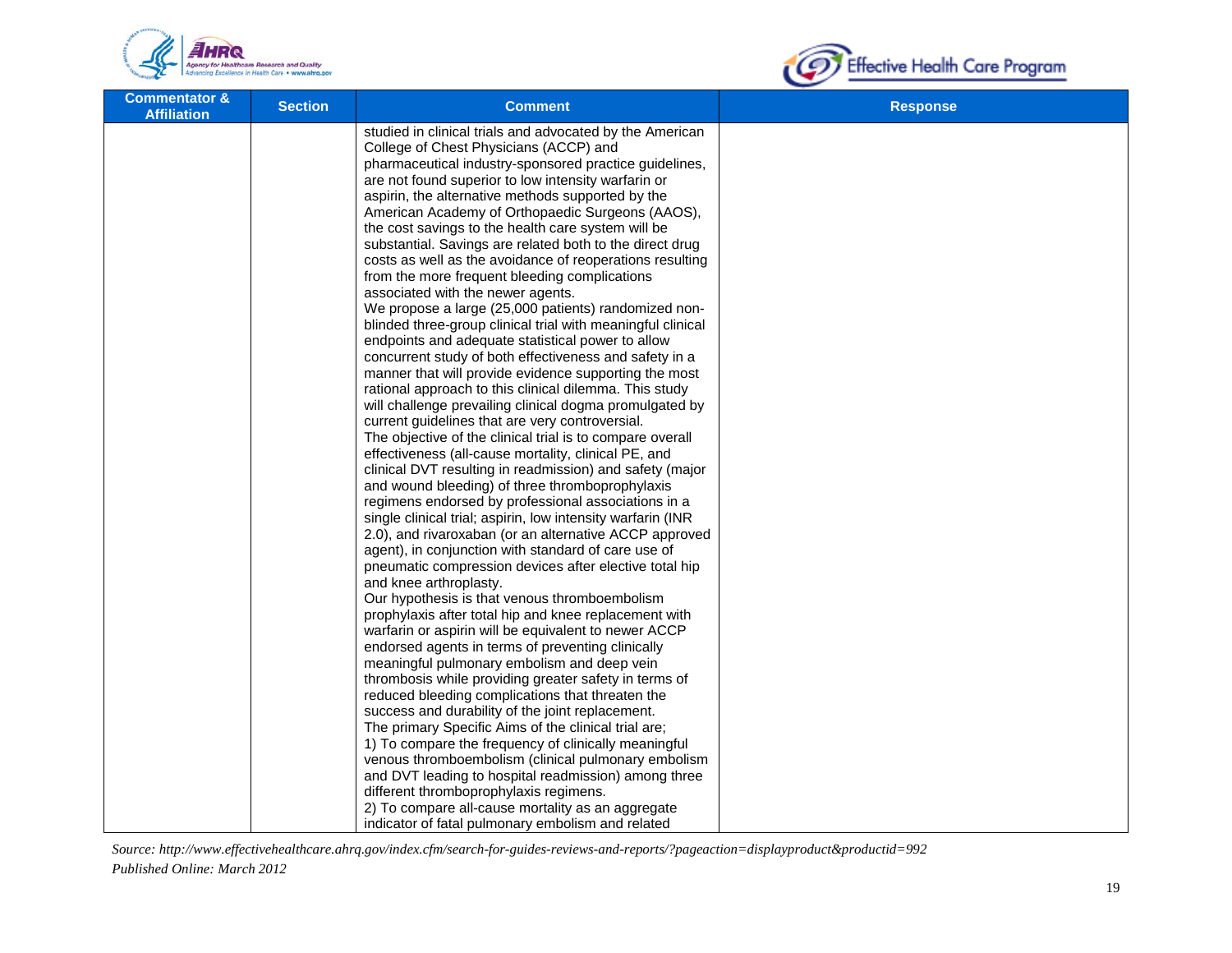



| <b>Commentator &amp;</b><br><b>Affiliation</b> | <b>Section</b> | <b>Comment</b>                                                                                                                                                                                                                                                                                                                                                                                                                                                                                                                                                                                                                                                                                                                                                                                                                                                                                                                                                                                                                                                                                                                                                                                                                                                                                                                                                                                                                                                                                                                                                                                                                                                                                                                                                                                                                                                                                                  | <b>Response</b>                                                                                                                                                                                                              |
|------------------------------------------------|----------------|-----------------------------------------------------------------------------------------------------------------------------------------------------------------------------------------------------------------------------------------------------------------------------------------------------------------------------------------------------------------------------------------------------------------------------------------------------------------------------------------------------------------------------------------------------------------------------------------------------------------------------------------------------------------------------------------------------------------------------------------------------------------------------------------------------------------------------------------------------------------------------------------------------------------------------------------------------------------------------------------------------------------------------------------------------------------------------------------------------------------------------------------------------------------------------------------------------------------------------------------------------------------------------------------------------------------------------------------------------------------------------------------------------------------------------------------------------------------------------------------------------------------------------------------------------------------------------------------------------------------------------------------------------------------------------------------------------------------------------------------------------------------------------------------------------------------------------------------------------------------------------------------------------------------|------------------------------------------------------------------------------------------------------------------------------------------------------------------------------------------------------------------------------|
|                                                |                | bleeding events associated with routine anticoagulant<br>use among the three different prophylaxis regimens.<br>3) To compare the frequency and nature of bleeding<br>complications (major and wound-related bleeding)<br>among the three different prophylaxis regimens.<br>Relative to effectiveness of each of the three<br>prophylaxis regimens, secondary observations include;<br>a) Analysis of the contribution of "standard of care"<br>pneumatic compression devices.<br>b) Analysis of the contribution of "standard of care"<br>methods of anesthesia.<br>c) Comparison of frequency of thromboembolic and<br>bleeding events between hip and knee patients.<br>The specific aims of the clinical trial planning grant<br>(R34) are to:<br>1) Establish the research team; including sites with<br>patients to meet recruitment, site PIs, and staff.<br>2) Specify the roles and site of central facilities such as<br>the data coordinating center and the study treatment<br>randomization center. Develop tools to ensure data<br>consistency and oversight of research.<br>3) Establish objective diagnostic definitions for clinical<br>endpoints (bleeding events, PE, and sx DVT)<br>4) Define recruitment strategy including confirmation of<br>proposed inclusion/exclusion criteria<br>5) Finalize protocol parameters; confirmation of final<br>outcome measures, prophylaxis agents, sample size<br>estimates, use of compression devices, and<br>stratification for type of surgery and anesthetic<br>6) Formulation and submission of IND to the FDA for<br>anticoagulant agents used in study context<br>7) Develop Manual of Procedures to ensure<br>standardization of data collection, endpoint<br>determination, and creation of concealed randomization<br>scheme<br>Culmination will be submission of an investigator-<br>initiated application to NIAMS, NHLBI, and/or AHRQ. |                                                                                                                                                                                                                              |
| <b>Public Reviewer</b><br>#4                   | General        | Lassen MR, Raskob GE, Gallus A, et al. Apixaban or<br>Enoxaparin for thromboprophylaxis after knee<br>replacement. NEJM 2009;361:594-604                                                                                                                                                                                                                                                                                                                                                                                                                                                                                                                                                                                                                                                                                                                                                                                                                                                                                                                                                                                                                                                                                                                                                                                                                                                                                                                                                                                                                                                                                                                                                                                                                                                                                                                                                                        | Thank you for this article. We have already reviewed this<br>citation for inclusion in this CER, however because apixaban<br>does not have a current FDA approved indication, this drug<br>does not meet inclusion criteria. |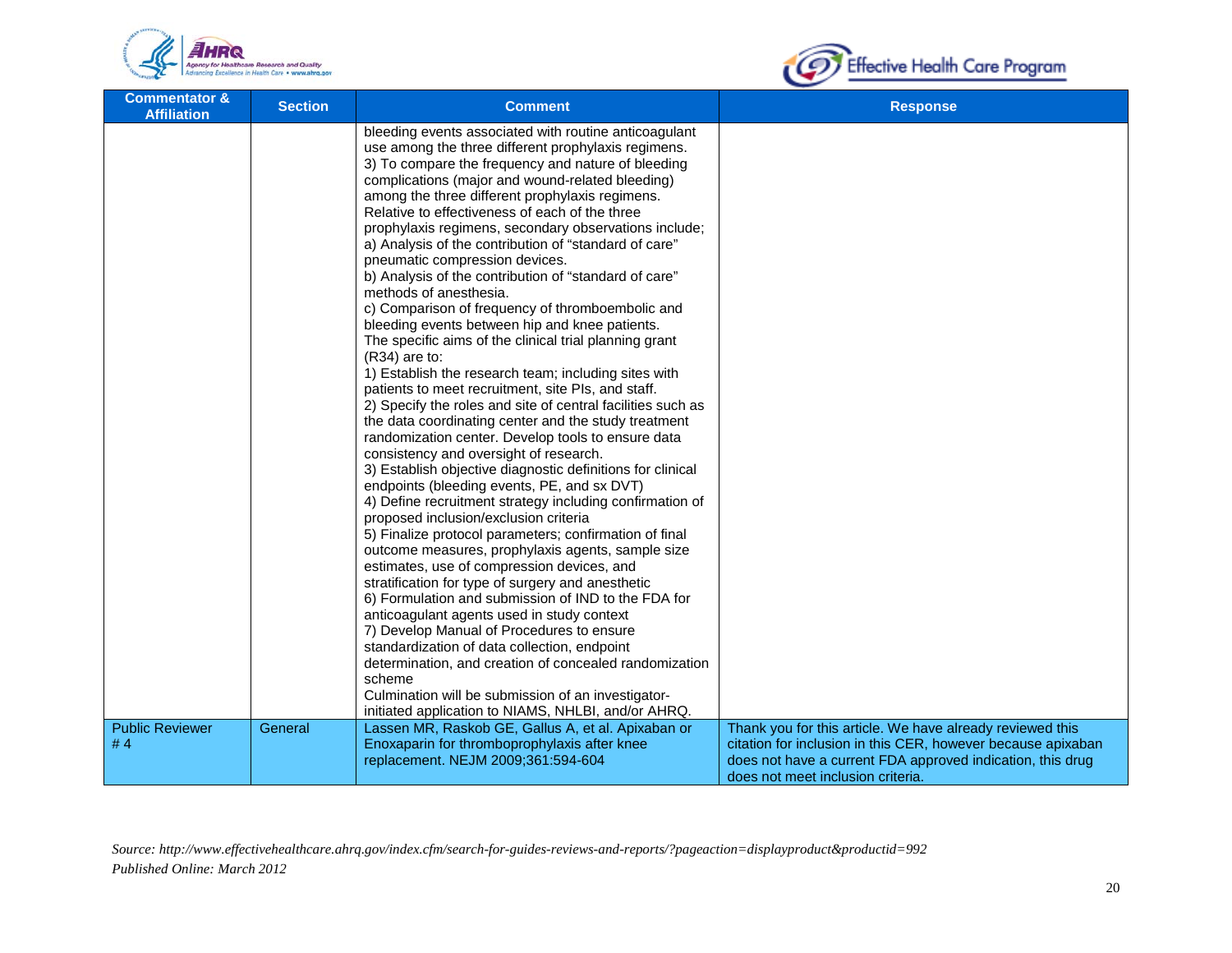



| <b>Commentator &amp;</b><br><b>Affiliation</b>                                                                          | <b>Section</b> | <b>Comment</b>                                                                                                                                                                                                                                                                                                                                                                                                                                                                                                                                                                                                                                                                                                                                                                                                                                                                                                                                                                                                                                                                                                                                                                                      | <b>Response</b>                                                                                                                                                                                                                                                                                                                                                                                                                                                                                                                      |
|-------------------------------------------------------------------------------------------------------------------------|----------------|-----------------------------------------------------------------------------------------------------------------------------------------------------------------------------------------------------------------------------------------------------------------------------------------------------------------------------------------------------------------------------------------------------------------------------------------------------------------------------------------------------------------------------------------------------------------------------------------------------------------------------------------------------------------------------------------------------------------------------------------------------------------------------------------------------------------------------------------------------------------------------------------------------------------------------------------------------------------------------------------------------------------------------------------------------------------------------------------------------------------------------------------------------------------------------------------------------|--------------------------------------------------------------------------------------------------------------------------------------------------------------------------------------------------------------------------------------------------------------------------------------------------------------------------------------------------------------------------------------------------------------------------------------------------------------------------------------------------------------------------------------|
| Alexander P.<br>Danyluk, PharmD.<br>Director, Medical<br>Information<br>Janssen Scientific<br><b>Affairs LLC</b>        | General        | Thank you for the opportunity to comment on the<br>Comparative Effectiveness Report for VTE prophylaxis<br>in orthopedic surgery. After reviewing the report, our<br>comments regarding the differentiation of Factor Xa<br>inhibitors and an overview of rivaroxaban clinical trials<br>in VTE prophylaxis are included below for consideration<br>in future reports. Rivaroxaban is currently an<br>investigational product under FDA review for VTE<br>prophylaxis in hip and knee replacement surgery.<br>Differentiation of Factor Xa inhibitors: Across several<br>key questions and summaries in the report, the Factor<br>Xa category includes both injectable and oral agents.<br>The agents in this category differ not only by route of<br>administration but also in mechanism of action and<br>should be differentiated. The antithrombotic activity of<br>injectable fondaparinux is the result of antithrombin III<br>(ATIII)-mediated selective inhibition of Factor Xa.1<br>Rivaroxaban is a direct factor Xa inhibitor and does not<br>require binding to ATIII. Rivaroxaban binds to factor Xa<br>in the prothrombinase complex, clot-bound factor Xa,<br>and free factor Xa.2-4 | Thank you for this comment. At the time of protocol<br>development, the original and updated literature searches,<br>rivaroxaban did not meet inclusion criteria because it did not<br>have an FDA approved indication. Therefore, together with the<br>expert panel, the class of factor Xa inhibitors was structured as<br>is. Since rivaroxaban has been very recently approved, we<br>were unable to update the full report. However, we have added<br>an addendum to the report regarding the four completed phase<br>3 trials. |
| Alexander P.<br>Danyluk, PharmD.<br>Director, Medical<br>Information<br><b>Janssen Scientific</b><br><b>Affairs LLC</b> | General        | Rivaroxaban trials evaluate relevant efficacy and safety<br>outcomes: Rivaroxaban's clinical trial program for VTE<br>prevention in hip and knee replacement evaluated the<br>efficacy and safety outcomes that are included in the<br>Comparative Effectiveness report such as DVT, PE,<br>major bleeding, minor bleeding, surgical site bleeding,<br>and others. For your consideration in future reviews, a<br>brief summary of the outcomes measured and the trial<br>results are provided below. 5-8<br>Efficacy and Safety Outcomes for RECORD 1-4<br><b>Studies</b><br><b>Efficacy Outcomes</b><br><b>Primary Efficacy Outcome</b><br>· DVT, non-fatal PE, all-cause mortality<br>Main Secondary Efficacy Outcome<br>• Major VTE: proximal DVT, non-fatal PE, and<br>VT E-related mortality<br><b>Other Efficacy Outcomes</b><br>• Symptomatic VTE during treatment and follow-up<br>· DVT: any, proximal, distal<br><b>Safety Outcomes</b>                                                                                                                                                                                                                                                  | Thank you for these comments. Please see the response<br>immediately above.                                                                                                                                                                                                                                                                                                                                                                                                                                                          |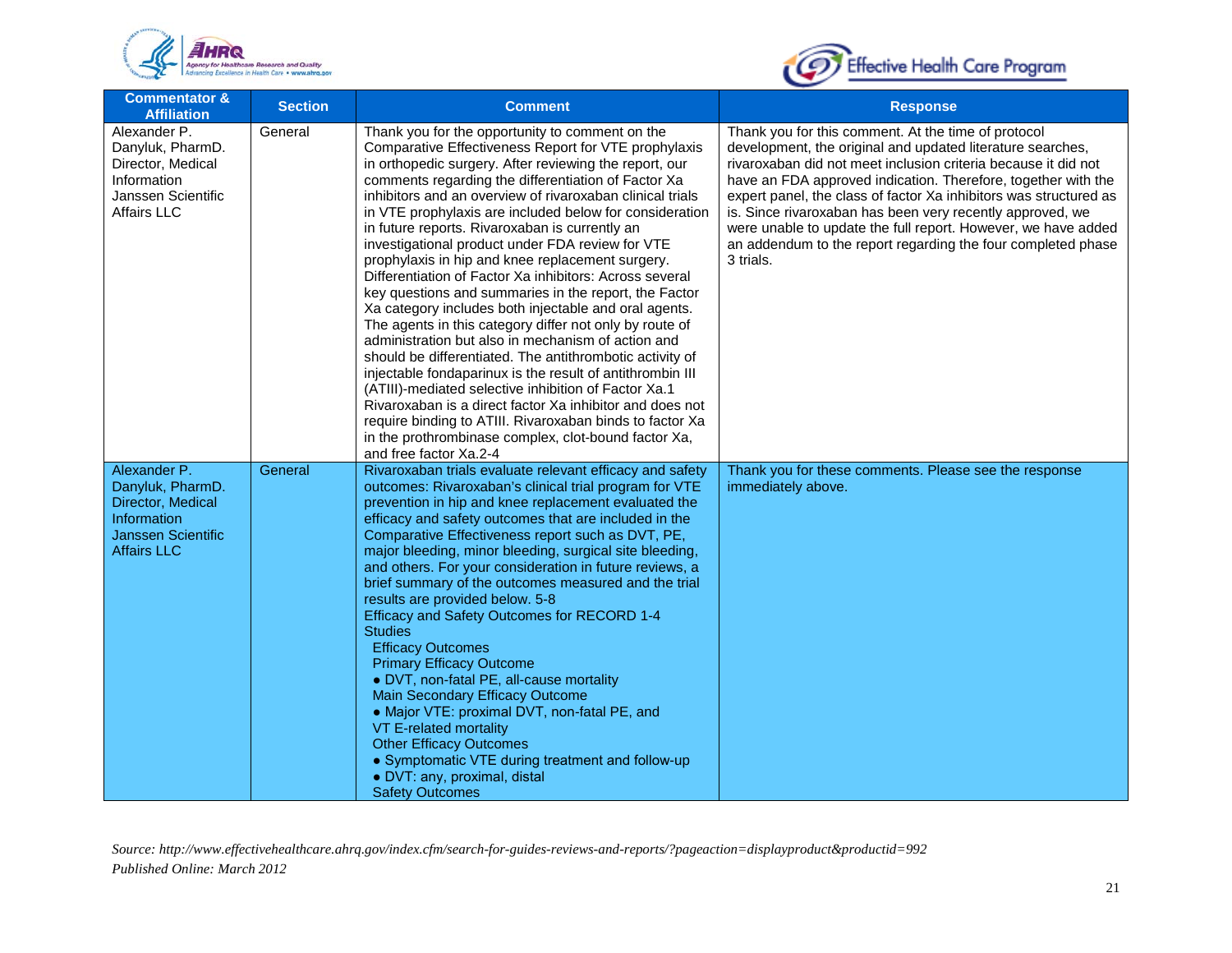



| <b>Commentator &amp;</b><br><b>Section</b><br><b>Affiliation</b> | <b>Comment</b>                                                                                                     | <b>Response</b> |
|------------------------------------------------------------------|--------------------------------------------------------------------------------------------------------------------|-----------------|
|                                                                  | <b>Primary Safety Outcome</b><br>• Major bleeding starting after the first blinded dose<br>and                     |                 |
|                                                                  | up to two days after the last dose:<br>Bleeding that was fatal, into a critical organ, or<br>Required re-operation |                 |
|                                                                  | Clinically overt extra-surgical site bleeding<br>associated with a fall in hemoglobin of >2 g/dL or                |                 |
|                                                                  | the infusion of >2 units of blood<br><b>Other Safety Outcomes</b>                                                  |                 |
|                                                                  | • Any bleeding<br>• Non-major bleeding                                                                             |                 |
|                                                                  | • Hemorrhagic wound complications (composite of<br>excessive wound hematoma and surgical site<br>bleeding)         |                 |
|                                                                  | <b>Clinical Trial Results:</b>                                                                                     |                 |
|                                                                  | As part of the Phase III RECORD clinical trial program,<br>two randomized double-blind studies (RECORD1 and        |                 |
|                                                                  | RECORD2) compared the efficacy and safety of oral<br>rivaroxaban 10 mg once daily to enoxaparin 40 mg SC           |                 |
|                                                                  | once daily for VTE prevention in patients undergoing<br>total hip replacement surgery.                             |                 |
|                                                                  | In RECORD1 the primary efficacy endpoint occurred in                                                               |                 |
|                                                                  | 1.1% of patients receiving rivaroxaban compared to<br>3.7% of patients receiving enoxaparin, (p<0.001). The        |                 |
|                                                                  | rate of major bleeding was similar in both groups (0.3%<br>with rivaroxaban vs. 0.1% with enoxaparin; p=0.178).    |                 |
|                                                                  | o Hemorrhagic wound complications were reported in                                                                 |                 |
|                                                                  | 1.5% of rivaroxaban patients and 1.7% of enoxaparin<br>patients.                                                   |                 |
|                                                                  | In RECORD2, the primary efficacy endpoint occurred in<br>2% of patients receiving the extended regimen (i.e., 5    |                 |
|                                                                  | weeks) of rivaroxaban compared to 9.3% of patients<br>receiving the short-term regimen (i.e., 2 weeks) of          |                 |
|                                                                  | enoxaparin, (p<0.0001). Major bleeding occurred in                                                                 |                 |
|                                                                  | 0.1% of patients in both treatment groups.<br>o Hemorrhagic wound complications were reported in                   |                 |
|                                                                  | 1.6% of rivaroxaban patients and 1.7% of enoxaparin<br>patients.                                                   |                 |
|                                                                  | As part of the Phase III RECORD clinical trial program,<br>two randomized double-blind studies (RECORD3 and        |                 |
|                                                                  | RECORD4) compared the efficacy and safety of oral                                                                  |                 |
|                                                                  | rivaroxaban 10 mg once daily to enoxaparin 40 mg SC<br>once daily (RECORD 3) or 30 mg BID (RECORD 4) for           |                 |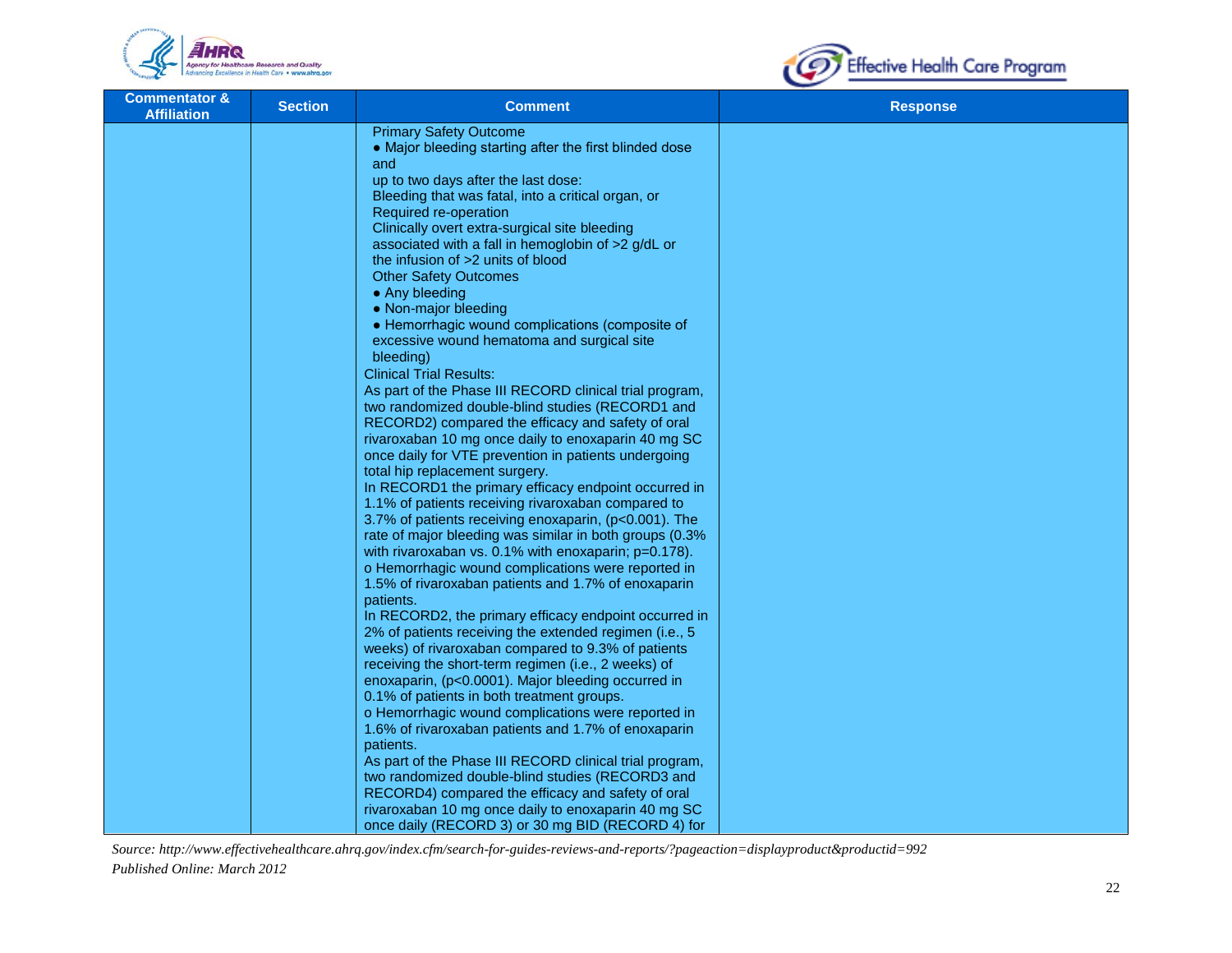



| <b>Commentator &amp;</b><br><b>Affiliation</b> | <b>Section</b> | <b>Comment</b>                                                                                                                                                                                                                                                                                                                                                                                                                                                                                                                                                                                                                                                                                                                                                                                                   | <b>Response</b> |
|------------------------------------------------|----------------|------------------------------------------------------------------------------------------------------------------------------------------------------------------------------------------------------------------------------------------------------------------------------------------------------------------------------------------------------------------------------------------------------------------------------------------------------------------------------------------------------------------------------------------------------------------------------------------------------------------------------------------------------------------------------------------------------------------------------------------------------------------------------------------------------------------|-----------------|
|                                                |                | VTE prevention in patients undergoing elective total<br>knee replacement surgery.<br>In RECORD3, the primary efficacy endpoint occurred in<br>9.6% of patients receiving rivaroxaban 10 mg once<br>daily compared to 18.9% of patients receiving<br>enoxaparin 40 mg once daily (p<0.001). The rate of<br>major bleeding was similar in both groups (0.6% with<br>rivaroxaban vs. 0.5% with enoxaparin; p=0.77).<br>o Hemorrhagic wound complications were reported in<br>2.0% of rivaroxaban patients and 1.9% of enoxaparin<br>patients.<br>In RECORD4, the primary efficacy endpoint occurred in<br>6.9% of patients receiving rivaroxaban 10 mg once<br>daily compared to 10.1% of patients receiving<br>enoxaparin 30 mg BID (p=0.012). The rate of major<br>bleeding was similar in both groups (0.7% with |                 |
|                                                |                | rivaroxaban vs. $0.3\%$ with enoxaparin; $p=0.11$ ).<br>Hemorrhagic wound complications were reported in<br>1.4% of rivaroxaban patients and 1.5% of enoxaparin<br>patients.                                                                                                                                                                                                                                                                                                                                                                                                                                                                                                                                                                                                                                     |                 |
|                                                |                | We appreciate the opportunity to provide comment.<br>Should any clarification be required on the above, we<br>are available for discussion.<br>References:<br>1. Arixtra® (fondaparinux sodium injection) [package<br>insert]. Research Triangle Park, NC:GlaxoSmithKline;<br>2011.                                                                                                                                                                                                                                                                                                                                                                                                                                                                                                                              |                 |
|                                                |                | 2. Weitz JI, Bates SM. New anticoagulants. J Thromb<br>Haemost 2005;3:1843-1853.<br>3. Depasse F, Busson J, Mnich J, et al. Effect of BAY                                                                                                                                                                                                                                                                                                                                                                                                                                                                                                                                                                                                                                                                        |                 |
|                                                |                | 59-7939-a novel, oral, direct factor Xa inhibitor-on clot-<br>bound factor Xa activity in vitro. J Thromb Haemost<br>2005;3(Suppl 1):Abstract P1104.<br>4. Perzborn E, Strassburger J, Wilmen A, et al. In vitro                                                                                                                                                                                                                                                                                                                                                                                                                                                                                                                                                                                                 |                 |
|                                                |                | and in vivo studies of the novel antithrombotic agent<br>BAY 59-7939-an oral, direct factor Xa inhibitor. J<br>Thromb Haemost 2005;3:514-521.<br>5. Eriksson BI, Borris LC, Friedman RJ, et al.                                                                                                                                                                                                                                                                                                                                                                                                                                                                                                                                                                                                                  |                 |
|                                                |                | Rivaroxaban versus enoxaparin for thromboprophylaxis<br>after hip arthroplasty. N Engl J Med 2008;358:2765-<br>2775.                                                                                                                                                                                                                                                                                                                                                                                                                                                                                                                                                                                                                                                                                             |                 |
|                                                |                | 6. Kakkar AK, Brenner B, Dahl OE, et al. Extended<br>duration rivaroxaban versus short-term enoxaparin for                                                                                                                                                                                                                                                                                                                                                                                                                                                                                                                                                                                                                                                                                                       |                 |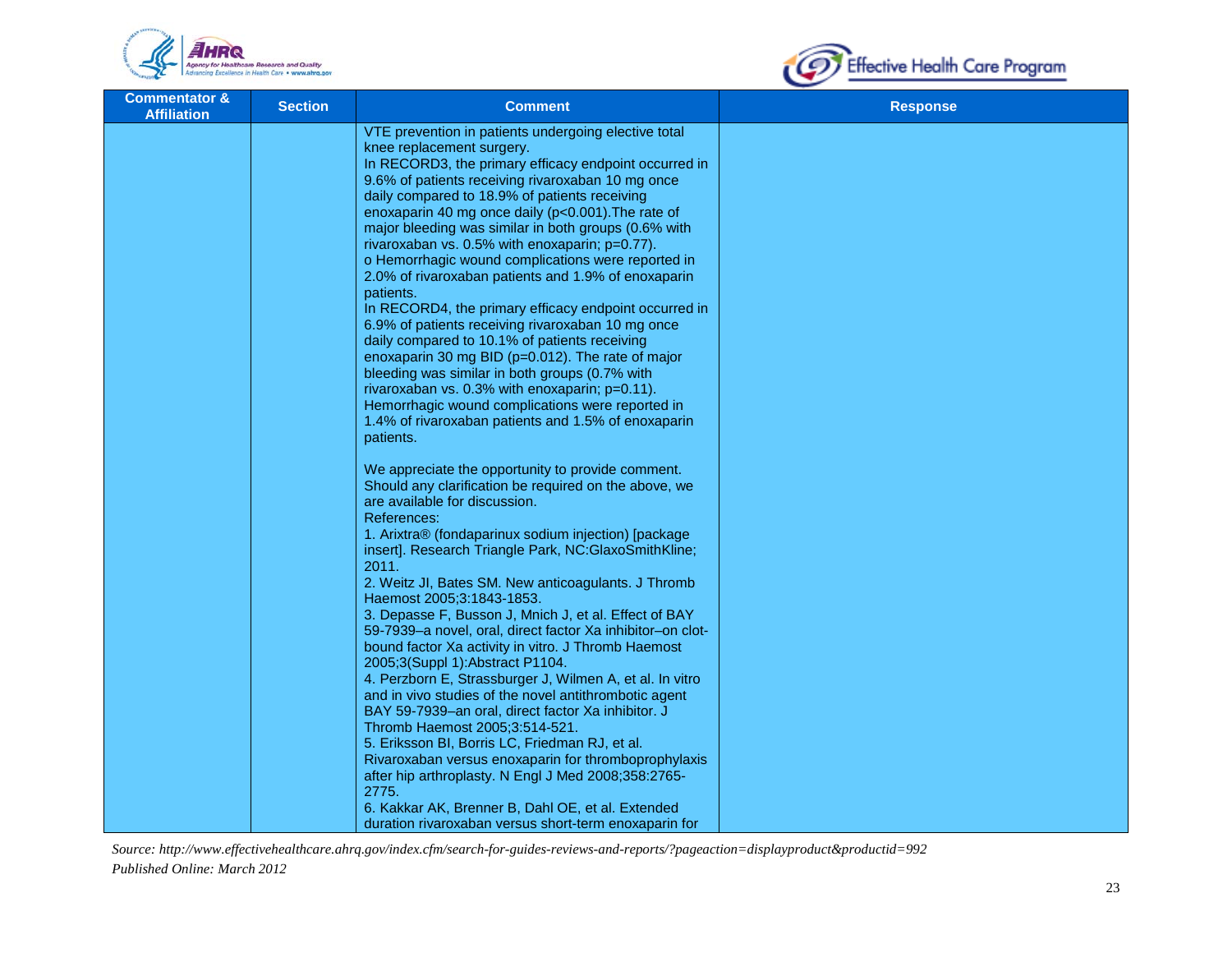



| <b>Commentator &amp;</b><br><b>Affiliation</b>       | <b>Section</b>       | <b>Comment</b>                                                                                                                                                                                                                                                                                                                                                                                                                                                                                                                                                                                                                                                                              | <b>Response</b>                                                                                                                                                                                                                                                                                                           |
|------------------------------------------------------|----------------------|---------------------------------------------------------------------------------------------------------------------------------------------------------------------------------------------------------------------------------------------------------------------------------------------------------------------------------------------------------------------------------------------------------------------------------------------------------------------------------------------------------------------------------------------------------------------------------------------------------------------------------------------------------------------------------------------|---------------------------------------------------------------------------------------------------------------------------------------------------------------------------------------------------------------------------------------------------------------------------------------------------------------------------|
|                                                      |                      | the prevention of venous thromboembolism after total<br>hip arthroplasty: a double blind, randomized controlled<br>trial. Lancet 2008;372:31-39.<br>7. Lassen MR, Ageno W, Borris LC, et al. Rivaroxaban<br>versus enoxaparin for thromboprophylaxis after total<br>knee arthroplasty. N Engl J Med 2008;358(26):2776-<br>2786.<br>8. Turpie AGG, Lassen MR, Davidson BL, et al.<br>Rivaroxaban versus enoxaparin for thromboprophylaxis<br>after total knee arthroplasty: a randomised trial. Lancet<br>2009;373:1673-80.                                                                                                                                                                  |                                                                                                                                                                                                                                                                                                                           |
| Christopher Dezii                                    | Methods              | KQ 4: The Bristol-Myers Squibb Company appreciates<br>ongoing efforts by AHRQ's Effective Healthcare<br>Program to organize knowledge on topics of importance<br>to the health of Americans, including the creation of<br>Technical Assessment Reports addressing areas such<br>as Venous Thromboembolism Prophylaxis in<br>Orthopedic Surgery. We request the inclusion of an<br>analysis of the relationship between acute post-surgical<br>bleeding and re-hospitalization and re-operation along<br>with the planned health outcome analyses.                                                                                                                                           | Thank you for this suggestion. The key questions that are<br>addressed in the CER are pre-defined in collaboration the<br>technical experts during the development of the protocol, which<br>also was publically reviewed. Although this may be an area of<br>interest, at this time the key questions have been defined. |
| Christopher Dezii                                    | <b>Methods</b>       | KQ 11: See response to question 10. Same problem<br>with treating all elective spine surgery the same. Use of<br>VTE, particularly chemical, affected by whether<br>decompression done or not, and magnitude of surgery<br>as well as whether its anterior vs. posterior vs. both.                                                                                                                                                                                                                                                                                                                                                                                                          | Thank you for this comment. We agree that "other orthopedic<br>surgery" is a broad term and for that reason, the inclusion<br>criteria for the specific surgeries are detailed in the protocol,<br>methods section.                                                                                                       |
| Belinda Duszynski                                    | Methods              | KQ 11: As written, the question appears to treat all<br>elective spine surgeries the same, whether multilevel or<br>not, long deformities, anterior or posterior surgery,<br>decompression, etc. The term elective spine surgery<br>needs to be better defined, as some elective<br>procedures are complex, like deformity, and incur<br>different risks. The North American Spine Society has<br>developed an evidence-based clinical practice guideline<br>that discusses the available evidence regarding use of<br>antithrombotic therapies in elective spine surgery, and<br>can be accessed at:<br>http://www.spine.org/Documents/Antithrombotic_Thera<br>pies_ClinicalGuidelines.pdf | Thank you for this comment. We agree that "other orthopedic<br>surgery" is a broad term and for that reason, the inclusion<br>criteria for the specific surgeries are detailed in the protocol,<br>methods section.                                                                                                       |
| Mary Forte, PhD, DC                                  | Executive<br>Summary | See attached                                                                                                                                                                                                                                                                                                                                                                                                                                                                                                                                                                                                                                                                                | Thank you for this comment.                                                                                                                                                                                                                                                                                               |
| <b>Health and Science</b><br><b>Policy Committee</b> | Executive<br>Summary | Please see attached response.                                                                                                                                                                                                                                                                                                                                                                                                                                                                                                                                                                                                                                                               | Thank you for this comment.                                                                                                                                                                                                                                                                                               |
| <b>Kay Jewell</b>                                    | <b>Methods</b>       | KQ 3: White (2003) provides an analysis of                                                                                                                                                                                                                                                                                                                                                                                                                                                                                                                                                                                                                                                  | Thank you for this comment which will be considered during                                                                                                                                                                                                                                                                |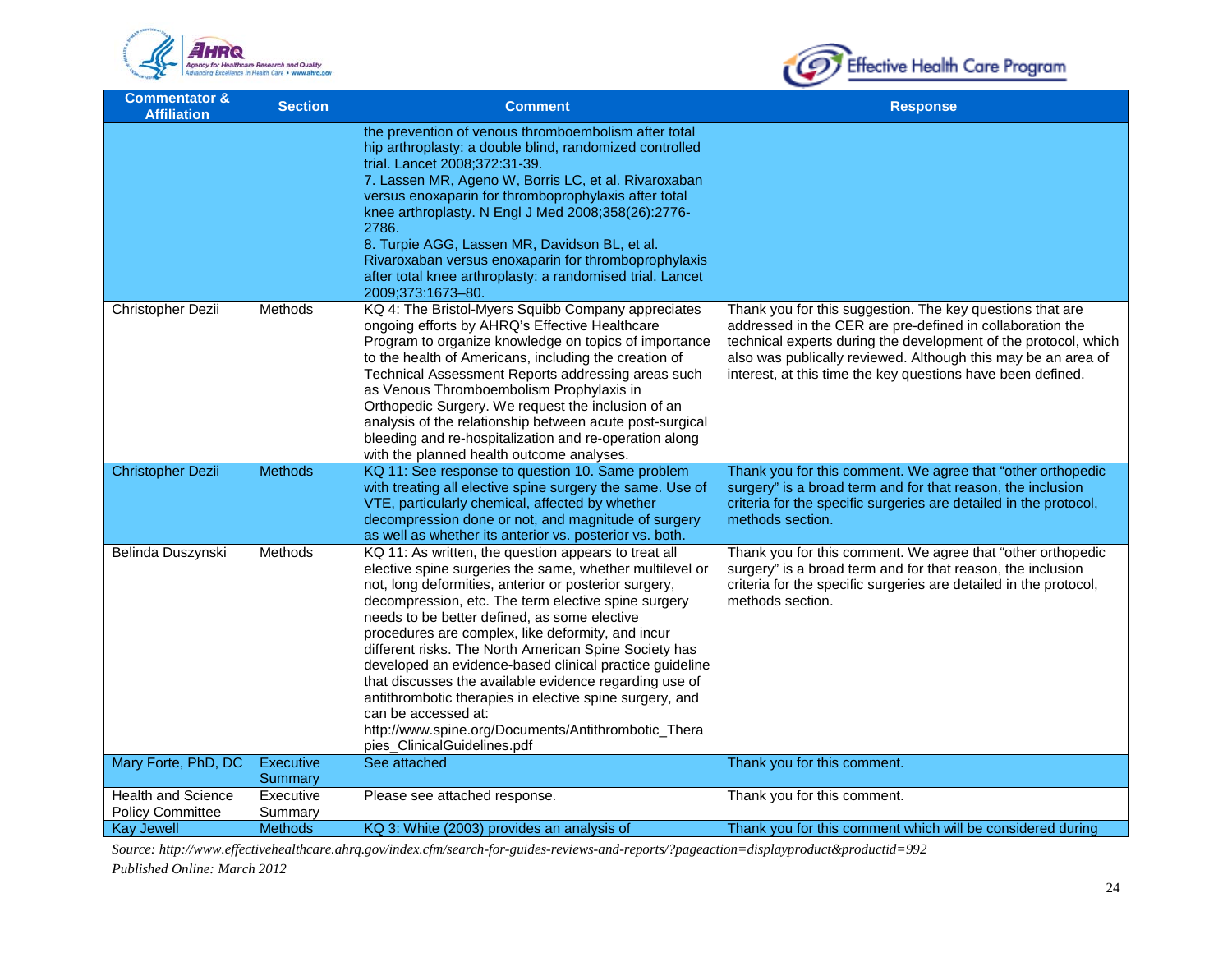



| <b>Commentator &amp;</b><br><b>Affiliation</b> | <b>Section</b> | <b>Comment</b>                                                                                                                                                                                                                                                                                                                                                                                                                                                                                                                                                                                                                                                                                                                                                                                                                                                                                                                                                                                                                                                                                                                                                                                                                                                                                                                                                                                                                                                                                                                                                                                                                                                                                                                                                                                                                                                                                                                            | <b>Response</b>                                                                                                                                                                                                                                                                                                                                                                    |
|------------------------------------------------|----------------|-------------------------------------------------------------------------------------------------------------------------------------------------------------------------------------------------------------------------------------------------------------------------------------------------------------------------------------------------------------------------------------------------------------------------------------------------------------------------------------------------------------------------------------------------------------------------------------------------------------------------------------------------------------------------------------------------------------------------------------------------------------------------------------------------------------------------------------------------------------------------------------------------------------------------------------------------------------------------------------------------------------------------------------------------------------------------------------------------------------------------------------------------------------------------------------------------------------------------------------------------------------------------------------------------------------------------------------------------------------------------------------------------------------------------------------------------------------------------------------------------------------------------------------------------------------------------------------------------------------------------------------------------------------------------------------------------------------------------------------------------------------------------------------------------------------------------------------------------------------------------------------------------------------------------------------------|------------------------------------------------------------------------------------------------------------------------------------------------------------------------------------------------------------------------------------------------------------------------------------------------------------------------------------------------------------------------------------|
|                                                |                | symptomatic VTE after different surgical procedures,<br>including rates of VTE within 90 days and<br>rehospitalization rates. Total hip arthroplasty and<br>invasive neurosurgical procedures had the highest<br>incidence of VTE, despite that fact that many also had<br>inpatient prophylaxis. They also had the highest<br>incidence of diagnosis after discharge. 56% of VTEs<br>were diagnosed after discharge from the hospital. Total<br>hip (n=56720. LOS - 5.8 da) 91-day VTE rate 2.4%, %<br>after discharge $-1.8\%$ Total knee (n-=65,745. Ave LOS<br>5.6 da), 91-day VTE rate 1.7%, % after discharge -<br>0.8% Mohamed (2003) VTE rates within 90 days of<br>Primary total hip: Readmission to hospital - 4.6%, PE,<br>0.93%, wound infection 0.24%. Spyroupoulos 2009 -<br>$(n=41, 139$ orthopedic cases; managed care, 2001-2005<br>data) The rate of VTE for orthopedic surgery: 3.5%.<br>DVT alone - 2.5%; PE alone - 1.1%; both PE and DVT<br>- 0.1%. LOS- 4 days. Number of events diagnosed in<br>index hospitalization - -. 7% Anticoagulant use in 30 days<br>after hospitalization: 40.5%. Median time to event: DVT<br>alone $-70$ days; PE alone $-46$ days; DVT and PE $-31$<br>days. Colwell (2009) "Total joint arthroplasty patients<br>treated with placebo or as controls have, based on<br>studies conducted between 1908 and 2002, a total DVT<br>prevalence of 41% to 85% and a proximal DVT<br>prevalence of 5% to 36% when examined by<br>venography at 7 to 14 days. Prevalence of PE is less<br>certain, but clinical studies have reported a range of<br>0.9% to 28% for all PE and 0.1% to 2% for fatal PE in<br>control or placebo patients" Studies of the rates of VTE,<br>readmissions and bleeding were reported by Bullano<br>(2005) and Spyropoulos (2007). They reported on<br>primary and secondary diagnosis and did not analyze<br>orthopedic surgery specifically. However, they do | the revision of this report. Although these outcomes were<br>considered by the Technical Expert Panel in the development<br>of the protocol, these outcomes were not felt to be most<br>comprehensive and of most interest to the variety of<br>stakeholders. The focus of this CER was not secondary<br>prevention therefore outcomes such as recurrent VTE were not<br>included. |
|                                                |                | identify additional risks of bleeding events relative to<br>VTE events and readmissions for both. Risk                                                                                                                                                                                                                                                                                                                                                                                                                                                                                                                                                                                                                                                                                                                                                                                                                                                                                                                                                                                                                                                                                                                                                                                                                                                                                                                                                                                                                                                                                                                                                                                                                                                                                                                                                                                                                                    |                                                                                                                                                                                                                                                                                                                                                                                    |
|                                                |                | Assessment tool - Maynard (2010a) - new tool to<br>address VTE risk and Decousus (2010) - factors<br>associated with bleeding risk. A realistic report on the<br>risks of bleeding, as major or minor events and their                                                                                                                                                                                                                                                                                                                                                                                                                                                                                                                                                                                                                                                                                                                                                                                                                                                                                                                                                                                                                                                                                                                                                                                                                                                                                                                                                                                                                                                                                                                                                                                                                                                                                                                    |                                                                                                                                                                                                                                                                                                                                                                                    |
|                                                |                | sequelae, are an extremely important issue for this<br>CER. Arepally (2010) reported a survey of physicians<br>about prophylaxis, physician attitudes and barriers.                                                                                                                                                                                                                                                                                                                                                                                                                                                                                                                                                                                                                                                                                                                                                                                                                                                                                                                                                                                                                                                                                                                                                                                                                                                                                                                                                                                                                                                                                                                                                                                                                                                                                                                                                                       |                                                                                                                                                                                                                                                                                                                                                                                    |
|                                                |                | They found that 58% of surgeons referred to guidelines                                                                                                                                                                                                                                                                                                                                                                                                                                                                                                                                                                                                                                                                                                                                                                                                                                                                                                                                                                                                                                                                                                                                                                                                                                                                                                                                                                                                                                                                                                                                                                                                                                                                                                                                                                                                                                                                                    |                                                                                                                                                                                                                                                                                                                                                                                    |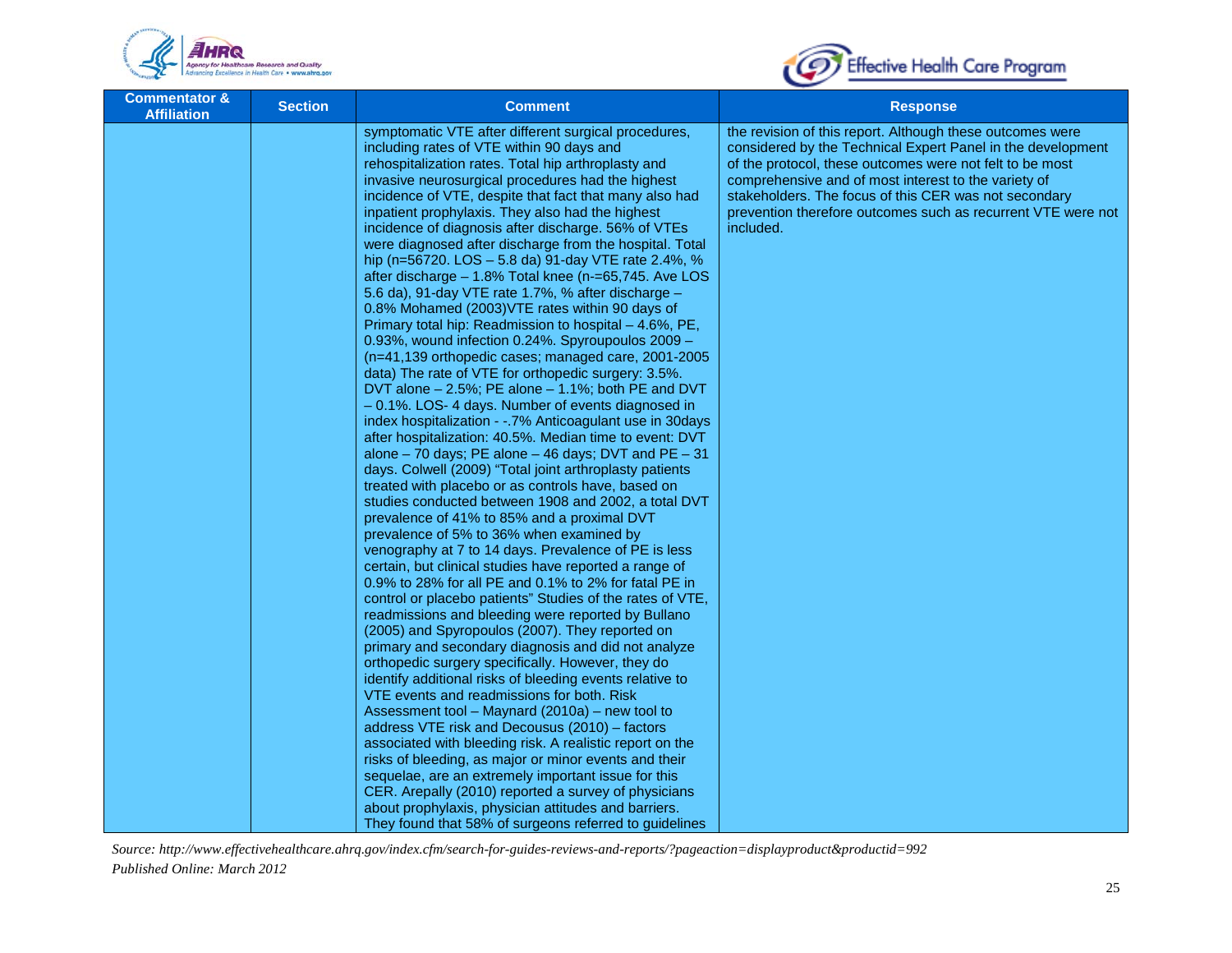



| <b>Commentator &amp;</b><br><b>Affiliation</b> | <b>Section</b> | <b>Comment</b>                                                                                           | <b>Response</b> |
|------------------------------------------------|----------------|----------------------------------------------------------------------------------------------------------|-----------------|
|                                                |                | most or all of the time. The guideline used most often                                                   |                 |
|                                                |                | was the AAOS (80%). The 3 factors most influencing                                                       |                 |
|                                                |                | their choice of agents: efficacy in reducing VTE risk                                                    |                 |
|                                                |                | (83%), bleeding risk (57%) and need for monitoring                                                       |                 |
|                                                |                | (38%). Orthopedic surgeons focus attention on the risk                                                   |                 |
|                                                |                | of bleeding and balance it against the risk of PE in                                                     |                 |
|                                                |                | clinical practice. Their assessment of the situation is                                                  |                 |
|                                                |                | influenced by the current AAOS guidelines. A CER                                                         |                 |
|                                                |                | needs to provide a balanced review of the situation and                                                  |                 |
|                                                |                | recommendations. A separate question is the rate of                                                      |                 |
|                                                |                | VTE events in patients who did receive                                                                   |                 |
|                                                |                | thromboprophylaxis. Schiff et al reported a 14%                                                          |                 |
|                                                |                | breatkthrough rate. The factors that predicted VTE were                                                  |                 |
|                                                |                | Total Knee Replacement (TKR) surgery and type of                                                         |                 |
|                                                |                | LMWH used. (Schiff 2005) Additional Outcomes to                                                          |                 |
|                                                |                | Consider in the CER: This question refers to the overall                                                 |                 |
|                                                |                | risk of VTE and the document lists a number of                                                           |                 |
|                                                |                | outcomes related to VTE.                                                                                 |                 |
|                                                |                | There is no question or place to comment on additional                                                   |                 |
|                                                |                | outcomes that should be considered in the CER so we                                                      |                 |
|                                                |                | will do so here. ACCP offered their response to the                                                      |                 |
|                                                |                | AAOS guideline and identified key points with support                                                    |                 |
|                                                |                | from the literature. (Eikelboom, 2009) There is no need                                                  |                 |
|                                                |                | to repeat their work here. The focus is on the                                                           |                 |
|                                                |                | prevention of VTE - both DVT and PE, which have                                                          |                 |
|                                                |                | immediate health consequences that prophylaxis is                                                        |                 |
|                                                |                | designed to prevent. While the impact of the acute                                                       |                 |
|                                                |                | phase of PE and DVT events is important, there are                                                       |                 |
|                                                |                | also intermediate and long-term consequences to be                                                       |                 |
|                                                |                | considered in a CER. These are not only burdensome                                                       |                 |
|                                                |                | to the patient, they also have clinical and                                                              |                 |
|                                                |                | socioeconomic ramifications. In addition to post-<br>thrombotic syndrome, which the draft questions have |                 |
|                                                |                | identified, we would add recurrent VTE events as well                                                    |                 |
|                                                |                | as a complex regional pain syndrome. Research is also                                                    |                 |
|                                                |                | identifying additional association between VTE, acute                                                    |                 |
|                                                |                | arterial cardiovascular events . In the Danish study,                                                    |                 |
|                                                |                | patients with VTE had a two-fold increased risk for                                                      |                 |
|                                                |                | myocardial infarction and stroke during the first year.                                                  |                 |
|                                                |                | Becker (2009) addressed these issues with support                                                        |                 |
|                                                |                | from literature published since 2007. Becker RC. The                                                     |                 |
|                                                |                | importance of VTE prevention after orthopaedic                                                           |                 |
|                                                |                | surgery. Lancet. 2009 May 16 2009; 373(9676):1661-                                                       |                 |
|                                                |                | 1662. Ashrani AA, Heit JA. Incidence and cost burden                                                     |                 |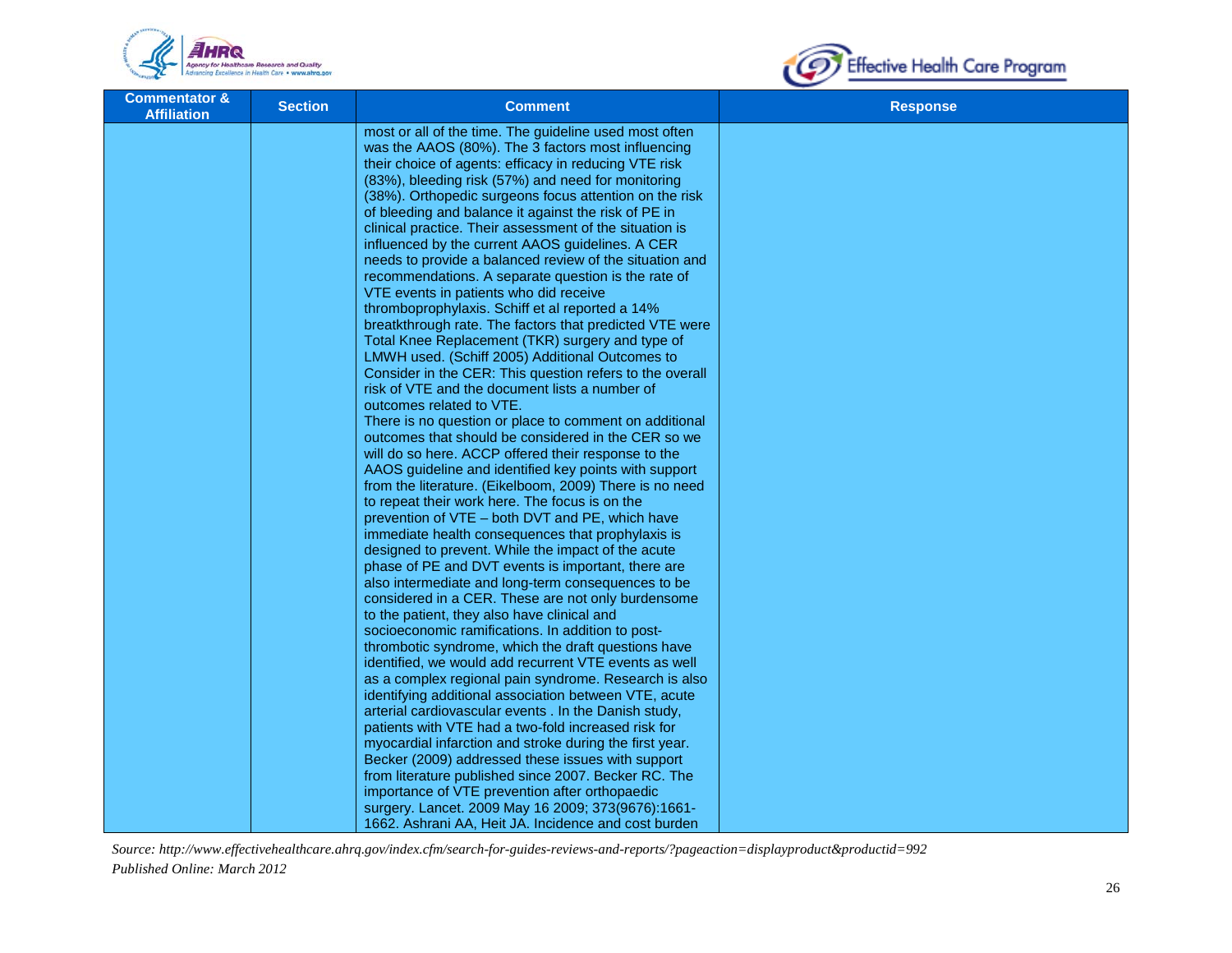



| <b>Commentator &amp;</b><br><b>Affiliation</b> | <b>Section</b> | <b>Comment</b>                                                                                              | <b>Response</b> |
|------------------------------------------------|----------------|-------------------------------------------------------------------------------------------------------------|-----------------|
|                                                |                | of post-thrombotic syndrome. J Thromb Thrombolysis                                                          |                 |
|                                                |                | 2009; published online Feb 18. DOI:10.1007/s11239-                                                          |                 |
|                                                |                | 009-0309-3 (accessed April 28, 2009). Deitelzweig SB,                                                       |                 |
|                                                |                | Becker R, Lin J, et al. Comparison of the two-year                                                          |                 |
|                                                |                | outcomes and costs of prophylaxis in medical patients                                                       |                 |
|                                                |                | at risk of venous thromboembolism. Thromb Haemost                                                           |                 |
|                                                |                | 2008; 100: 810-20. Douketis JD, Gu C, Piccioli A, et al.                                                    |                 |
|                                                |                | The long-term risk of cancer in patients with a first                                                       |                 |
|                                                |                | episode of venous thromboembolism. J Thromb                                                                 |                 |
|                                                |                | Haemost 2009; 7: 546-51. Hsu ES. Practical                                                                  |                 |
|                                                |                | management of complex regional pain syndrome. Am J<br>Ther 2009; 16: 147-54. Nutescu EA, Shorr AF, Farrelly |                 |
|                                                |                | E, et al. Burden of deep vein thrombosis in the                                                             |                 |
|                                                |                | outpatient setting following major orthopedic surgery.                                                      |                 |
|                                                |                | Ann Pharmacother 2008; 42: 1216-21. Prandoni P,                                                             |                 |
|                                                |                | Kahn SR. Post-thrombotic syndrome: prevalence,                                                              |                 |
|                                                |                | prognostication and need for progress. Br J Haematol                                                        |                 |
|                                                |                | 2009; published online Feb 12. DOI:10.1111/j.1365-                                                          |                 |
|                                                |                | 2141.2009.07601.x (accessed April 28, 2009). Shbaklo                                                        |                 |
|                                                |                | H, Holcroft CA, Kahn SR. Levels of infl ammatory                                                            |                 |
|                                                |                | markers and the development of the post-thrombotic                                                          |                 |
|                                                |                | syndrome. Thromb Haemost 2009; 101: 505-12.                                                                 |                 |
|                                                |                | Sorensen HT, Horvath-Puho E, Pedersen L, et al.                                                             |                 |
|                                                |                | Venous thromboembolism and subsequent                                                                       |                 |
|                                                |                | hospitalisation due to acute arterial cardiovascular                                                        |                 |
|                                                |                | events: a 20-year cohort study. Lancet 2007; 370:                                                           |                 |
|                                                |                | 1773-79. Turpie AGG, Lassen MR, Davidson BL, et al,                                                         |                 |
|                                                |                | for the RECORD4 Investigators. Rivaroxaban versus                                                           |                 |
|                                                |                | enoxaparin for thromboprophylaxis after total knee                                                          |                 |
|                                                |                | arthroplasty (RECORD4): a randomised trial. Lancet<br>2009; published online April 30. DOI:10.1016/S0140-   |                 |
|                                                |                | 6736(09)60734-0. Zhu T, Martinez I, Emmerich J.                                                             |                 |
|                                                |                | Venous thromboembolism: risk factors for recurrence.                                                        |                 |
|                                                |                | Arterioscler Thromb Vasc Biol 2009; 29: 298-310.                                                            |                 |
|                                                |                |                                                                                                             |                 |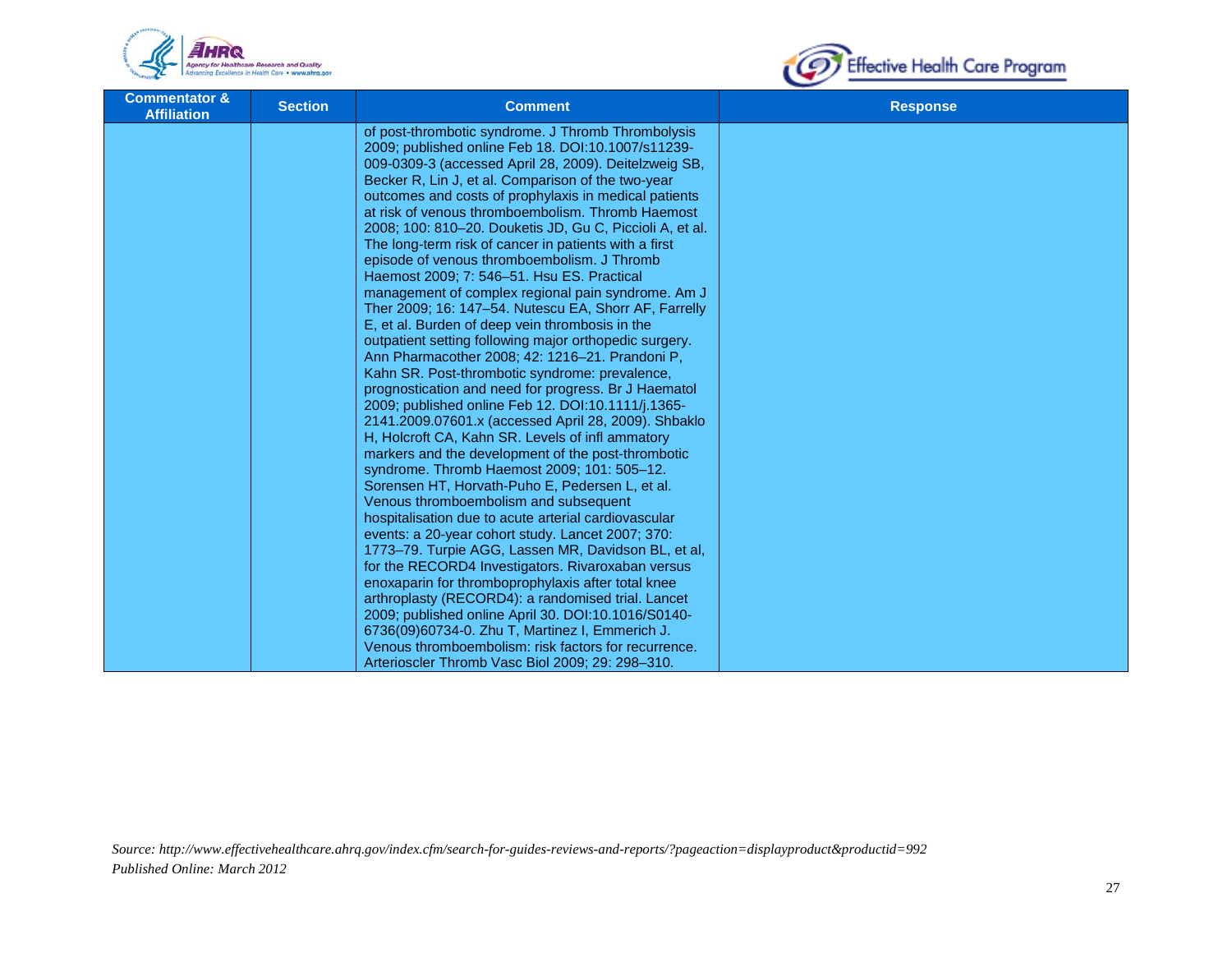



| <b>Commentator &amp;</b><br><b>Affiliation</b> | <b>Section</b> | <b>Comment</b>                                                                                                                                                                                                                                                                                                                                                                                                                                                                                                                                                                                                                                                                                                                                                                | <b>Response</b>                                                                      |
|------------------------------------------------|----------------|-------------------------------------------------------------------------------------------------------------------------------------------------------------------------------------------------------------------------------------------------------------------------------------------------------------------------------------------------------------------------------------------------------------------------------------------------------------------------------------------------------------------------------------------------------------------------------------------------------------------------------------------------------------------------------------------------------------------------------------------------------------------------------|--------------------------------------------------------------------------------------|
| Kay Jewell                                     | Methods        | KQ 2: The studies on predictors and patient<br>characteristics identify a number of risk factors. The<br>NICE report addresses this in detail with analysis of the<br>studies. Since those publications, there have been<br>additional studies on risk and risk assessment.<br>Maynard (2010a) and Decousus (2010) – factors<br>associated with bleeding risk. A separate question is<br>whether there are patient risk factors associated with<br>VTE events in patients who did receive<br>thromboprophylaxis. Schiff et al looked at this question<br>for major orthopedic surgery. They reported there were<br>no patient characteristics (e.g. previous VTE,<br>malignancy, hormonal therapy or postoperative<br>complications) associated with VTE rates. (Schiff 2005) | Thank you for these comments which will be considered while<br>revising this report. |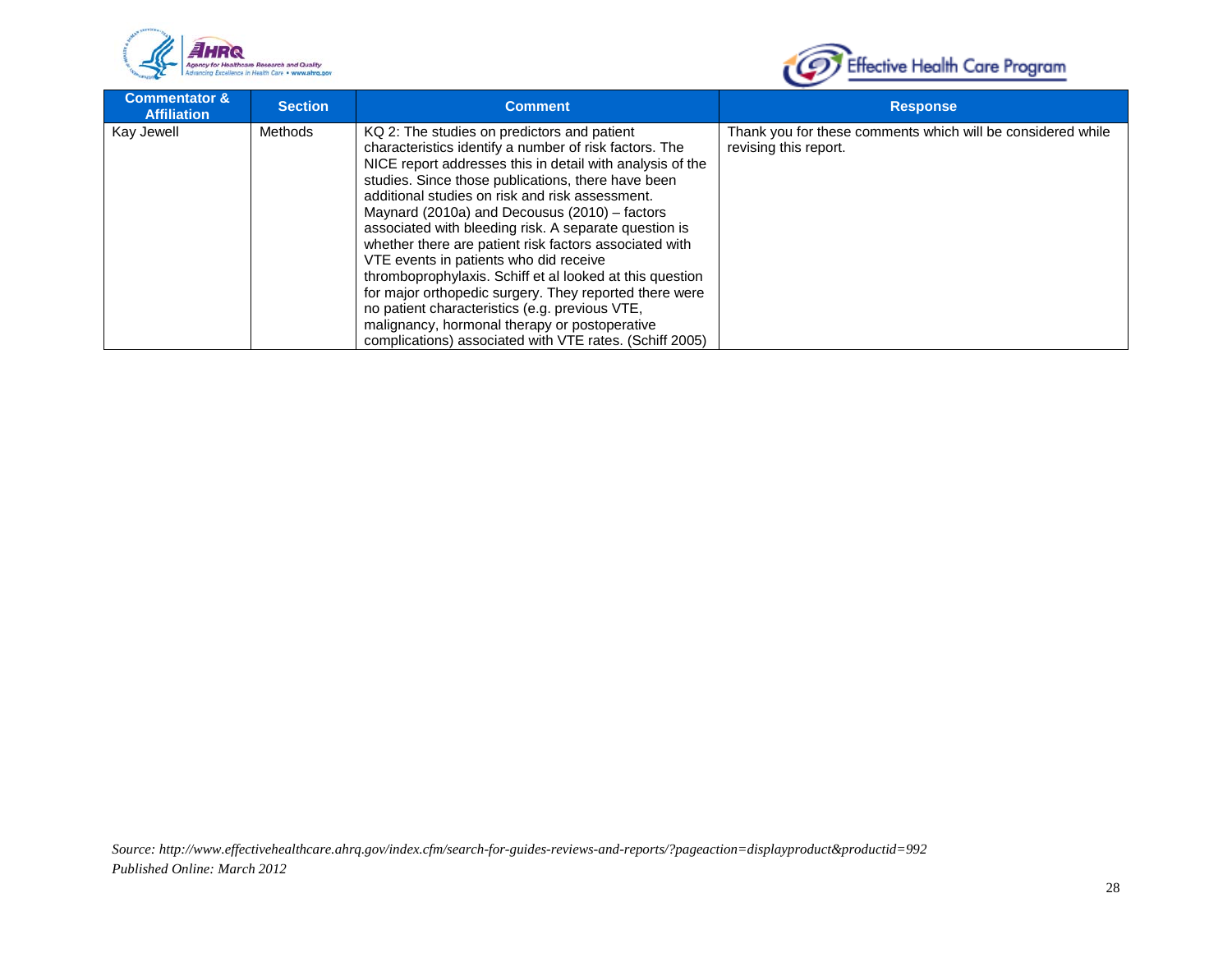



| <b>Commentator &amp;</b><br><b>Affiliation</b> | <b>Section</b> | <b>Comment</b>                                                                                                                                                                                                                                                                                                                                                                                                                                                                                                                                                                                                                                                                                                                                                                                                                                                                                                                                                                                                                                                                                                                                                                                                                                                                                                                                                                                                                                                                                                                                                                                                                                                                                                                                                                                                                                                                                                                                                                                                                                                                                          | <b>Response</b>                                                                                                                                                                                                                                                                                                                                                                                                           |
|------------------------------------------------|----------------|---------------------------------------------------------------------------------------------------------------------------------------------------------------------------------------------------------------------------------------------------------------------------------------------------------------------------------------------------------------------------------------------------------------------------------------------------------------------------------------------------------------------------------------------------------------------------------------------------------------------------------------------------------------------------------------------------------------------------------------------------------------------------------------------------------------------------------------------------------------------------------------------------------------------------------------------------------------------------------------------------------------------------------------------------------------------------------------------------------------------------------------------------------------------------------------------------------------------------------------------------------------------------------------------------------------------------------------------------------------------------------------------------------------------------------------------------------------------------------------------------------------------------------------------------------------------------------------------------------------------------------------------------------------------------------------------------------------------------------------------------------------------------------------------------------------------------------------------------------------------------------------------------------------------------------------------------------------------------------------------------------------------------------------------------------------------------------------------------------|---------------------------------------------------------------------------------------------------------------------------------------------------------------------------------------------------------------------------------------------------------------------------------------------------------------------------------------------------------------------------------------------------------------------------|
| <b>Kay Jewell</b>                              | <b>Methods</b> | KQ 3: There are numerous clinical studies cited in the<br>ACCP response to the AAOS (Eikelboom, 2209), in the<br>ACCP guideline (Geerts 2008), in the NICE guideline<br>(NICE, 2007) that address the issue of surrogates for<br>PE. The point is that the focus of the outcome study<br>should not just be PE, symptomatic or fatal. DVT is<br>important not only as a surrogate for PE. While<br>physicians may not consider DVTs to be as serious as<br>a PE, DVTs are a significant clinical event when they<br>occur alone. It is important as an outcome by itself.<br>DVTs occur at a higher rate than PEs as primary and<br>secondary diagnoses. (Spyropoulos 2007) They have a<br>different rate of recurrence, hospitalization, readmission<br>and cost of care. They occur more often than PE in<br>most cases and specifically with TKR (Bjornara, 2006).<br>DVTs require much the same approach as a PE and<br>have the same impact on the patient in the diagnosis<br>and management of the acute event.; first, they require<br>diagnostic evaluation. Because more than 50% of them<br>occur after hospitalization, there is an office visit/ED<br>visit and often a readmission to the hospital. A DVT<br>must also be treated for 3-6 months. That treatment, as<br>with treatment for PE, usually with warfarin, carries with<br>it its own risks of bleeding, falls, and readmission. It<br>also requires weekly blood testing, dietary adjustment<br>and alteration of habits to accommodate the increased<br>risk of bleeding. DVT also has its own rate of<br>recurrence and complications, e.g. post-thrombotic<br>syndrome and regional pain syndrome. Spyropoulos et<br>al reported that recurrent DVT cost was 21% greater<br>than the cost of the initial DT event (PE costs were the<br>same for the initial and recurrent events). (Spyropoulos<br>2007) Nutescu (2008) specifically looked at the<br>outpatient burden of DVT following orthopedic surgery.<br>It was associated with a 22% and 74% increase in<br>office and ED visits in the 6-months after discharge. | Thank you for these comments. We included both symptomatic<br>and asymptomatic events as well as DVT and PE events. This<br>is done so that the CER satisfies the needs of a variety of<br>stakeholders including clinicians, patients, and policy decision<br>makers. As such, a more inclusive approach will allow each<br>stakeholder group to have the information that they need to<br>make informed health choices. |
| Kay Jewell                                     | Methods        | KQ 4: The impact of VTE prevention must not focus<br>only on the prevention of symptomatic PE, as the<br>AAOS guideline does. While clinicians and patients<br>want to avoid symptomatic and fatal PE as the most<br>significant outcomes, DVT must also be included in the<br>evaluation, not just as a surrogate for PE but as a<br>distinct clinical entity. ACCP offered their response to<br>the AAOS guideline and identified key points with                                                                                                                                                                                                                                                                                                                                                                                                                                                                                                                                                                                                                                                                                                                                                                                                                                                                                                                                                                                                                                                                                                                                                                                                                                                                                                                                                                                                                                                                                                                                                                                                                                                     | Thank you for these comment, please se response<br>immediately above.                                                                                                                                                                                                                                                                                                                                                     |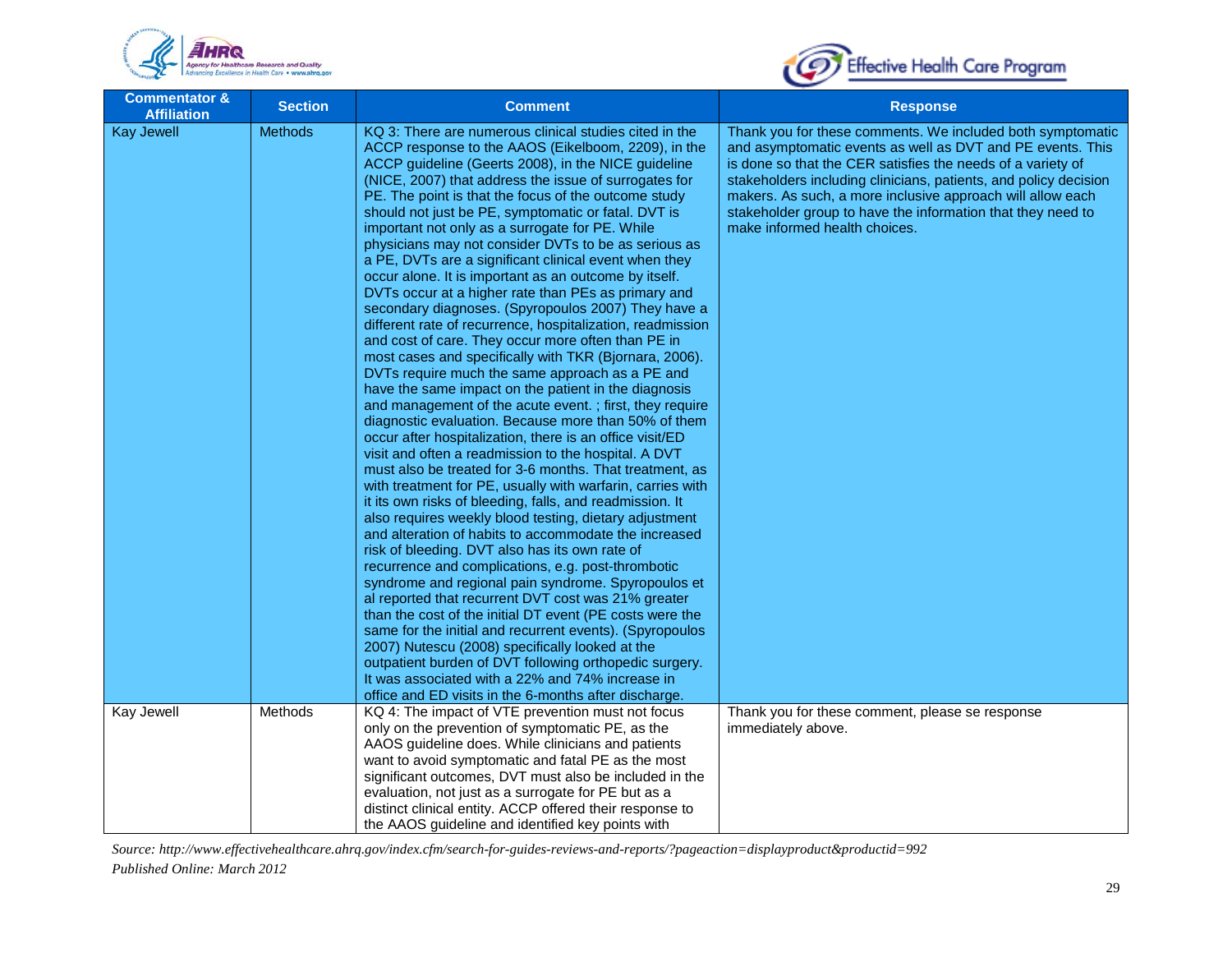



| <b>Commentator &amp;</b><br><b>Affiliation</b> | <b>Section</b> | <b>Comment</b>                                                                                                        | <b>Response</b> |
|------------------------------------------------|----------------|-----------------------------------------------------------------------------------------------------------------------|-----------------|
|                                                |                | support from the literature. (Eikelboom, 2009) There is                                                               |                 |
|                                                |                | no need to repeat their work here. The AAOS                                                                           |                 |
|                                                |                | recommendations only balance the risk for a                                                                           |                 |
|                                                |                | symptomatic PE and bleeding. As Deitelzweig (2008)                                                                    |                 |
|                                                |                | points out, the orthopedic surgeons are focusing on                                                                   |                 |
|                                                |                | what they see while the patient is in the hospital. The<br>majority of the VTE events happen when they patient        |                 |
|                                                |                | has been discharged. The patient probably does not go                                                                 |                 |
|                                                |                | to the orthopedic surgeon for the symptoms; they go to                                                                |                 |
|                                                |                | the ED or their primary care physician. They may be in                                                                |                 |
|                                                |                | another town or state. The patient might be admitted to                                                               |                 |
|                                                |                | another facility. The surgeon is would not be aware of                                                                |                 |
|                                                |                | the rate of the VTE events. What the physician sees in                                                                |                 |
|                                                |                | the immediate days in the hospital is the risk of                                                                     |                 |
|                                                |                | bleeding with its potential impact on the surgery. In                                                                 |                 |
|                                                |                | discussions with surgeons, bleeding is almost equated                                                                 |                 |
|                                                |                | with infection which is a surrogate for removal of the                                                                |                 |
|                                                |                | prosthesis, as dreaded a consequence for the                                                                          |                 |
|                                                |                | orthopedic surgeon as a fatal PE. This should not be                                                                  |                 |
|                                                |                | taken lightly because it is a significant issue for the                                                               |                 |
|                                                |                | clinician impacting their decision-making,                                                                            |                 |
|                                                |                | underestimating the risk of PE and the importance of                                                                  |                 |
|                                                |                | DVT as a separate entity and the risk with the surgery                                                                |                 |
|                                                |                | and overestimating the rate and impact of infections. It                                                              |                 |
|                                                |                | can constitute a barrier to appropriate use of                                                                        |                 |
|                                                |                | prophylaxis if it is not addressed. Thromboprophylaxis                                                                |                 |
|                                                |                | and the risk of infection cannot be fully evaluated                                                                   |                 |
|                                                |                | unless the following are addressed: 1) the relationship                                                               |                 |
|                                                |                | of bleeding, wound drainage, and infection to the type                                                                |                 |
|                                                |                | of surgical procedure (standard vs minimally invasive)                                                                |                 |
|                                                |                | 2) the risk factors for infection and their relationship to                                                           |                 |
|                                                |                | thromboprophylaxis, 3) the severity of infection and                                                                  |                 |
|                                                |                | treatment required including rehospitalization and                                                                    |                 |
|                                                |                | debridement, and 4) the type, rate and risk factors for                                                               |                 |
|                                                |                | infection that requires removal of the prosthesis. A                                                                  |                 |
|                                                |                | separate consideration is whether the risk of infection                                                               |                 |
|                                                |                | can be clinically identified and intermediate steps taken<br>to prevent it. Surgical Procedure issues. In the past 10 |                 |
|                                                |                | years, minimally invasive techniques (MIT) have been                                                                  |                 |
|                                                |                | developed for TKA. There is a smaller skin incision and                                                               |                 |
|                                                |                | more blunt dissection with these procedures. Khanna                                                                   |                 |
|                                                |                | (2009) and Cheng (2009) reviewed the literature to                                                                    |                 |
|                                                |                | identify key differences between the procedures, e.g.                                                                 |                 |
|                                                |                | the length of procedure time/tourniquet time, blood loss                                                              |                 |
|                                                |                |                                                                                                                       |                 |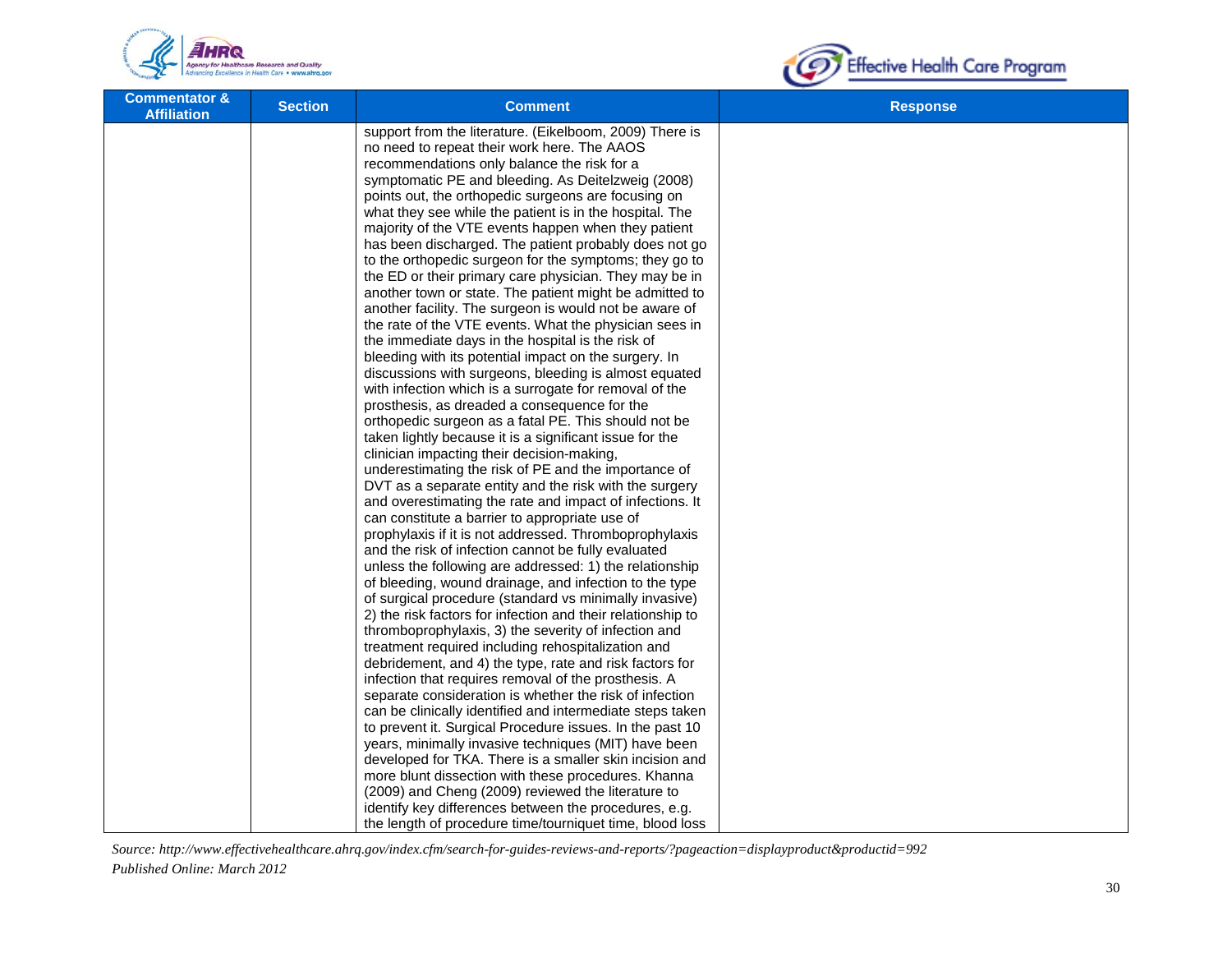



| <b>Commentator &amp;</b><br><b>Affiliation</b> | <b>Section</b> | <b>Comment</b>                                                                                                                                                                                                                                                                                                                                                                                                                                                                                                                                                                                                                                                                                                                                                                                                                                                                                                                                                                                                                                                                                                                                                                                                                                                                                                                                                                                                                                                                                                                                                                                                                                                                                                                                                                                                                                                                                                                                                                                                                                                                                                                                                      | <b>Response</b> |
|------------------------------------------------|----------------|---------------------------------------------------------------------------------------------------------------------------------------------------------------------------------------------------------------------------------------------------------------------------------------------------------------------------------------------------------------------------------------------------------------------------------------------------------------------------------------------------------------------------------------------------------------------------------------------------------------------------------------------------------------------------------------------------------------------------------------------------------------------------------------------------------------------------------------------------------------------------------------------------------------------------------------------------------------------------------------------------------------------------------------------------------------------------------------------------------------------------------------------------------------------------------------------------------------------------------------------------------------------------------------------------------------------------------------------------------------------------------------------------------------------------------------------------------------------------------------------------------------------------------------------------------------------------------------------------------------------------------------------------------------------------------------------------------------------------------------------------------------------------------------------------------------------------------------------------------------------------------------------------------------------------------------------------------------------------------------------------------------------------------------------------------------------------------------------------------------------------------------------------------------------|-----------------|
|                                                |                | and rate of complications. Both reported the blood loss<br>to be about the same or reduced with the MIT. Khanna<br>reported a delayed wound healing problem with the MIT<br>group, thought to be possible due to excessive<br>retraction during the procedure to improve visualization.<br>The rate of superficial infections was 1-4% in the<br>standard group and 0.7-0.8% in the MIT. The rate of<br>deep infections was 1.3% in the standard and 0.2-1.3%<br>in the MIT. The bottom line is that the rate of infections<br>with either technique is much lower than the VTE rate.<br>Infections, risk and management: Saleh (2002) • Risk<br>factors for predicting SSI - (patients did receive<br>prophylactic antibiotics at time of surgery) (Saleh)?<br>Hematoma (OR= 11.8) ? Days of post-operative<br>drainage (OR=1.32) • Days of drainage (Saleh) ? In<br>noninfected patients, the median time was 2.0 days?<br>For those patients who developed infection, the median<br>time was 5.5 days Infected Cases Control Received<br>anticoagulants 73% 81% Hematoma 58% 6% Other<br>sites of infection 21% 5% Received blood transfusion<br>33% 22% • One approach described by Saleh: Patients<br>with hematoma or persistent drainage in excess of 7<br>days receive IV antibiotics and surgical debridement of<br>the wound if needed. Factors Associated with<br>Prolonged Wound Drainage (Patel 2007) • THA -<br>Factors associated with a prolonged time until post-op<br>wound is dry ? Obese or Morbid obesity ? Use of<br>LMWH (compared with aspirin and mechanical device)<br>? Higher drain output . Infection rate THA TKA Women<br>1.2% 0.6% Men 1.0% 0.3% • The difference in drainage<br>based on anticoagulant use was significant on post-op<br>day 5 but not by day 8. Prolong drainage was<br>associated with increased LOS. . There was no<br>significant association between mean postoperative<br>drain output volume and type of prophylaxis. • THA -<br>Prolonged drainage was associated with higher rate of<br>infection when compared to risk with TKA ? "The risk of<br>postoperative wound infection was significantly higher |                 |
|                                                |                | for patients who had prolonged wound drainage after<br>THA and this risk was independent of the type of                                                                                                                                                                                                                                                                                                                                                                                                                                                                                                                                                                                                                                                                                                                                                                                                                                                                                                                                                                                                                                                                                                                                                                                                                                                                                                                                                                                                                                                                                                                                                                                                                                                                                                                                                                                                                                                                                                                                                                                                                                                             |                 |
|                                                |                | prophylaxis against deep venous thrombosis. " • TKA -<br>? Increased drain output was the only significant risk                                                                                                                                                                                                                                                                                                                                                                                                                                                                                                                                                                                                                                                                                                                                                                                                                                                                                                                                                                                                                                                                                                                                                                                                                                                                                                                                                                                                                                                                                                                                                                                                                                                                                                                                                                                                                                                                                                                                                                                                                                                     |                 |
|                                                |                | factor in TKA. ? Obesity was the only independent risk<br>factor associated with a higher rate of infection                                                                                                                                                                                                                                                                                                                                                                                                                                                                                                                                                                                                                                                                                                                                                                                                                                                                                                                                                                                                                                                                                                                                                                                                                                                                                                                                                                                                                                                                                                                                                                                                                                                                                                                                                                                                                                                                                                                                                                                                                                                         |                 |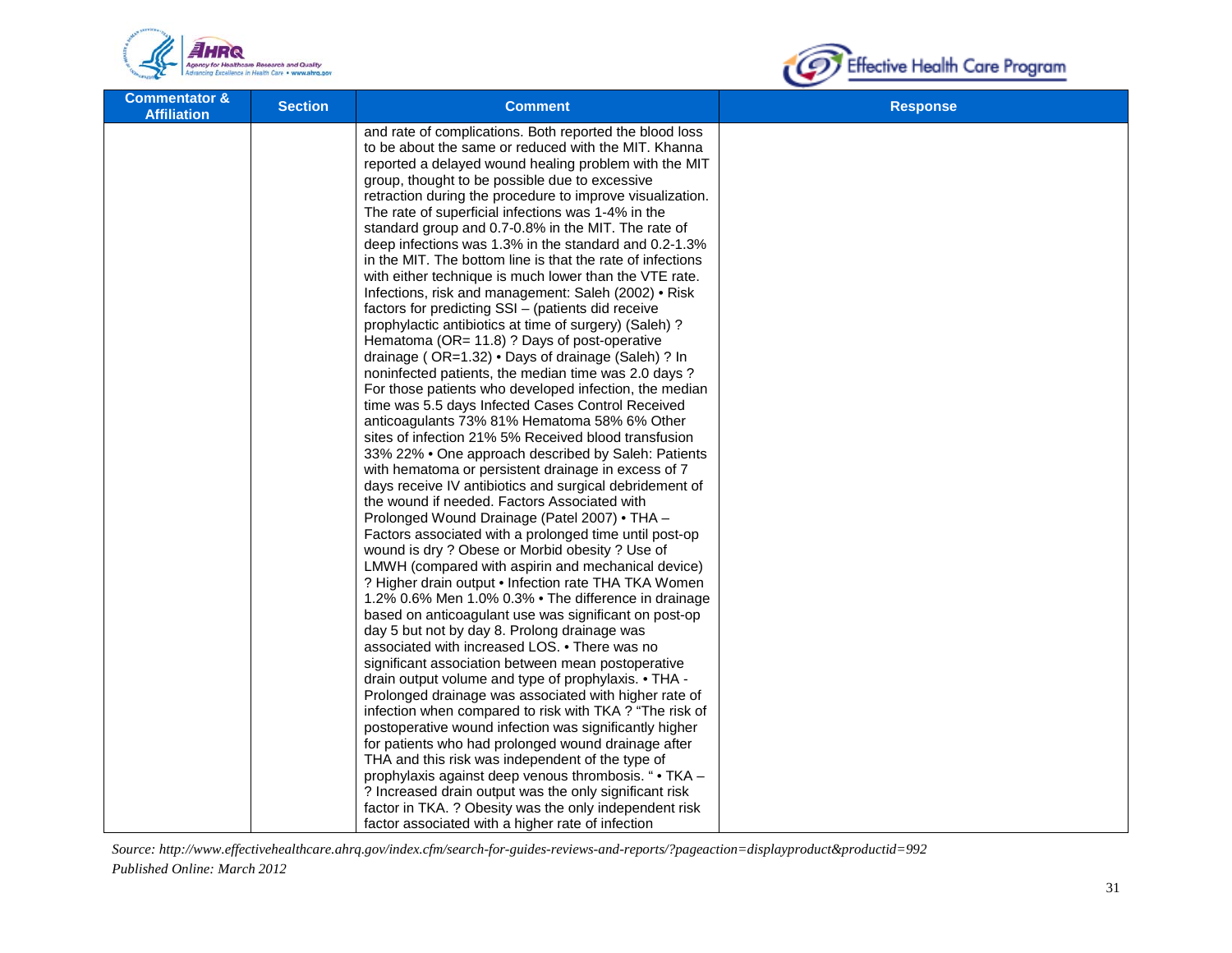



| <b>Commentator &amp;</b><br><b>Affiliation</b> | <b>Section</b> | <b>Comment</b>                                                                                                                                                                                                                                                                                                                                                                                                                                                                                                                                                                                                                                                                                                                                                                                                                                                                                                                                                                                                                                                                                                                                                                                                                                                                                                                                                                                                                                                                                                                                                                                                                                                                                                                                                                                                                                                                   | <b>Response</b>                                                                                                                             |
|------------------------------------------------|----------------|----------------------------------------------------------------------------------------------------------------------------------------------------------------------------------------------------------------------------------------------------------------------------------------------------------------------------------------------------------------------------------------------------------------------------------------------------------------------------------------------------------------------------------------------------------------------------------------------------------------------------------------------------------------------------------------------------------------------------------------------------------------------------------------------------------------------------------------------------------------------------------------------------------------------------------------------------------------------------------------------------------------------------------------------------------------------------------------------------------------------------------------------------------------------------------------------------------------------------------------------------------------------------------------------------------------------------------------------------------------------------------------------------------------------------------------------------------------------------------------------------------------------------------------------------------------------------------------------------------------------------------------------------------------------------------------------------------------------------------------------------------------------------------------------------------------------------------------------------------------------------------|---------------------------------------------------------------------------------------------------------------------------------------------|
|                                                |                | Minnema (2004) reported on risk factors for SSI with<br>primary TKA between 199-2001. The rate of infections<br>were 0.95%, 1.07% and 1.19% per year. There were a<br>total of 22 infections: 6 superficial and 1 deep and 5<br>organ-space (prosthetic joint) requiring prolonged<br>antibiotic therapy and additional surgical procedures.<br>The variables independently associated with infection<br>were the use of closed suction drainage less than 24<br>hours in 90% of cases and an increased postoperative<br>INR (>3). Patients received cefazolin prophylaxis within<br>1 hour of surgery. They looked at BMI, age, gender,<br>ASA score, comorbidities, medication including the use<br>of steroids, Glucose. OR, surgeon, surgical and<br>tourniquet time, device, cement, estimated blood lost,<br>transfusions as well. SooHoo (2006) reported on<br>complication rates after TKA (90 days after discharge).<br>They reported a readmission rate for infection of 0.71%<br>and PE of 0.41%. [It should be pointed out that the VTE<br>rate is PE only. They did not include DVTs. The data is<br>that DVTs occur at a higher rate in TKA than PEs. The<br>rate for VTE complications would be higher if DVTs<br>were included. ] Wound Infections Cases - (numbers of<br>surgery - THA - 1211, TKA - 1226)(Patel, 2007) • THA<br>- 15 patients developed wound infection out of 1211<br>patients (1.2%) ? Cellulitis in 5- resolved with<br>antibiotics only ? Other 10 patients – required IV<br>antibiotics and after 3 days, irrigation and debridement<br>? Required removal of the component - 0 • TKA - - 10<br>infections out of 1227 patients (0.8%) ? Cellulitis in 7 -<br>resolved with antibiotics ? Required operative irrigation<br>and debridement in 1; did not have to remove<br>component? Infection required component removal - 2<br>(0.15%) |                                                                                                                                             |
| <b>Kay Jewell</b>                              | General        | KQ 5: The NICE report addresses this in detail with<br>literature and analysis. A literature search would identify<br>additional comparison studies.                                                                                                                                                                                                                                                                                                                                                                                                                                                                                                                                                                                                                                                                                                                                                                                                                                                                                                                                                                                                                                                                                                                                                                                                                                                                                                                                                                                                                                                                                                                                                                                                                                                                                                                             | Thank you for these comments. We feel that our literature<br>captured all pre-specified class comparisons relevant to this<br>key question. |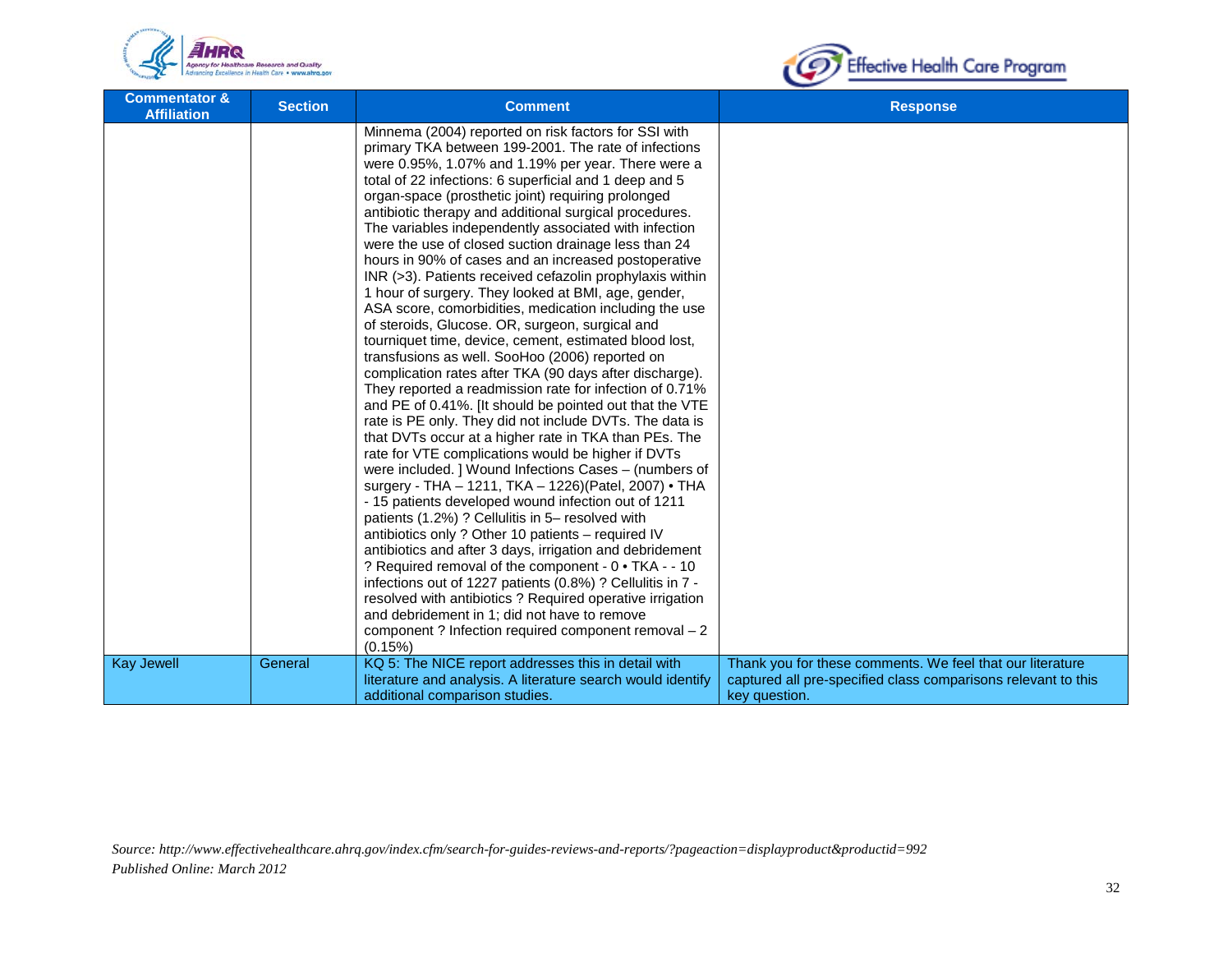



| <b>Commentator &amp;</b><br><b>Affiliation</b> | <b>Section</b> | <b>Comment</b>                                                                                                                                                                                                                                                                                                                                                                                                                                                                                                                                                                                                                                                                                                                                                                                                                                                                                                                                                                                                                                                                                                                                                                                                                                                                                                                                                                                                                                                                                                                                                                                                                                                                                                                                                                                                                                                                                                                                                                                                                                                                                                                                                                                                    | <b>Response</b>                                                                                                                                                                                                                                                                                                                                                            |
|------------------------------------------------|----------------|-------------------------------------------------------------------------------------------------------------------------------------------------------------------------------------------------------------------------------------------------------------------------------------------------------------------------------------------------------------------------------------------------------------------------------------------------------------------------------------------------------------------------------------------------------------------------------------------------------------------------------------------------------------------------------------------------------------------------------------------------------------------------------------------------------------------------------------------------------------------------------------------------------------------------------------------------------------------------------------------------------------------------------------------------------------------------------------------------------------------------------------------------------------------------------------------------------------------------------------------------------------------------------------------------------------------------------------------------------------------------------------------------------------------------------------------------------------------------------------------------------------------------------------------------------------------------------------------------------------------------------------------------------------------------------------------------------------------------------------------------------------------------------------------------------------------------------------------------------------------------------------------------------------------------------------------------------------------------------------------------------------------------------------------------------------------------------------------------------------------------------------------------------------------------------------------------------------------|----------------------------------------------------------------------------------------------------------------------------------------------------------------------------------------------------------------------------------------------------------------------------------------------------------------------------------------------------------------------------|
| Kay Jewell                                     | General        | KQ 6: The NICE report addresses this in detail with<br>literature and analysis. There are new articles also.<br>Merli and Groce have recently published an analysis of<br>the different agents, their pharmacologic and clinical<br>differences between the LMWH and implications for<br>prescribing and therapeutic interchange (Merli 2010).<br>Mechanical Devices: A critical practical matter to<br>address with the mechanical devices is compliance and<br>duration of use. Because of patient comfort with them<br>and logistics of reapplying them after ambulation and<br>trips to the bathroom, they are often not applied<br>consistently throughout the day. In its application of<br>VTE protocols, UC-San Diego team audits revealed a<br>55% rate of compliance with their use, making them<br>ineffective options for thromboprophylaxis. (AHRQ,<br>2008) The time/effort of nursing to achieve adequate<br>compliance must be considered in addition to the<br>patient factors with compliance. A recommendation for<br>intermittent compression devices as a viable option<br>must include specific recommendations for the amount<br>of time during the day that they must be applied to be<br>effective in reducing the VTE rate. If that threshold<br>cannot be consistently met, then the physician/hospital<br>should not consider them as viable options to reduce<br>VTE events in their facility. UFH: Although<br>unfractionated heparin (UFH) is not recommended as a<br>single option (ACCP 2008), if the CER is going to<br>address its use and effectiveness, the evaluation<br>should pay special attention to the dosing. The<br>effectiveness is different for a dose of twice a day<br>versus three times a day. The difference in dosing and<br>its impact on outcomes is noted in the current<br>guidelines and in the AHRQ and SHM<br>recommendations: Preventing Hospital -Acquired VTE:<br>Guide for Effective Quality Improvement. USCD noted<br>that patients were still getting VTE with the BID dosing.<br>(AHRQ, page19) In its process of developing protocols<br>for VTE prevention, Emory noted a difference in<br>outcome between the two doses. (AHRQ, page 21) | Thank you for this comment. The pre-defined key questions<br>defined between and within class comparisons, but not to the<br>level where different dose regimens were considered<br>separately or evaluated against each other. We did not feel<br>subgroup analyses were necessary given the results found<br>from the primary base case analyses, based on drug regimen. |
| <b>Kay Jewell</b>                              | General        | KQ 7: The NICE report addresses this in detail with                                                                                                                                                                                                                                                                                                                                                                                                                                                                                                                                                                                                                                                                                                                                                                                                                                                                                                                                                                                                                                                                                                                                                                                                                                                                                                                                                                                                                                                                                                                                                                                                                                                                                                                                                                                                                                                                                                                                                                                                                                                                                                                                                               | Thank you for these comments which were considered when                                                                                                                                                                                                                                                                                                                    |
|                                                |                | literature and analysis. Compliance for the mechanical<br>modalities remains a factor. (see #6)                                                                                                                                                                                                                                                                                                                                                                                                                                                                                                                                                                                                                                                                                                                                                                                                                                                                                                                                                                                                                                                                                                                                                                                                                                                                                                                                                                                                                                                                                                                                                                                                                                                                                                                                                                                                                                                                                                                                                                                                                                                                                                                   | assessing the applicability of the evidence.                                                                                                                                                                                                                                                                                                                               |
| Kay Jewell                                     | General        | KQ 8: There is a more fundamental issue with this                                                                                                                                                                                                                                                                                                                                                                                                                                                                                                                                                                                                                                                                                                                                                                                                                                                                                                                                                                                                                                                                                                                                                                                                                                                                                                                                                                                                                                                                                                                                                                                                                                                                                                                                                                                                                                                                                                                                                                                                                                                                                                                                                                 | Thank you for these comments which will be considered while                                                                                                                                                                                                                                                                                                                |
|                                                |                | question. The question compares 7 day with 30 days or                                                                                                                                                                                                                                                                                                                                                                                                                                                                                                                                                                                                                                                                                                                                                                                                                                                                                                                                                                                                                                                                                                                                                                                                                                                                                                                                                                                                                                                                                                                                                                                                                                                                                                                                                                                                                                                                                                                                                                                                                                                                                                                                                             | revising this report. CERs are designed to determine                                                                                                                                                                                                                                                                                                                       |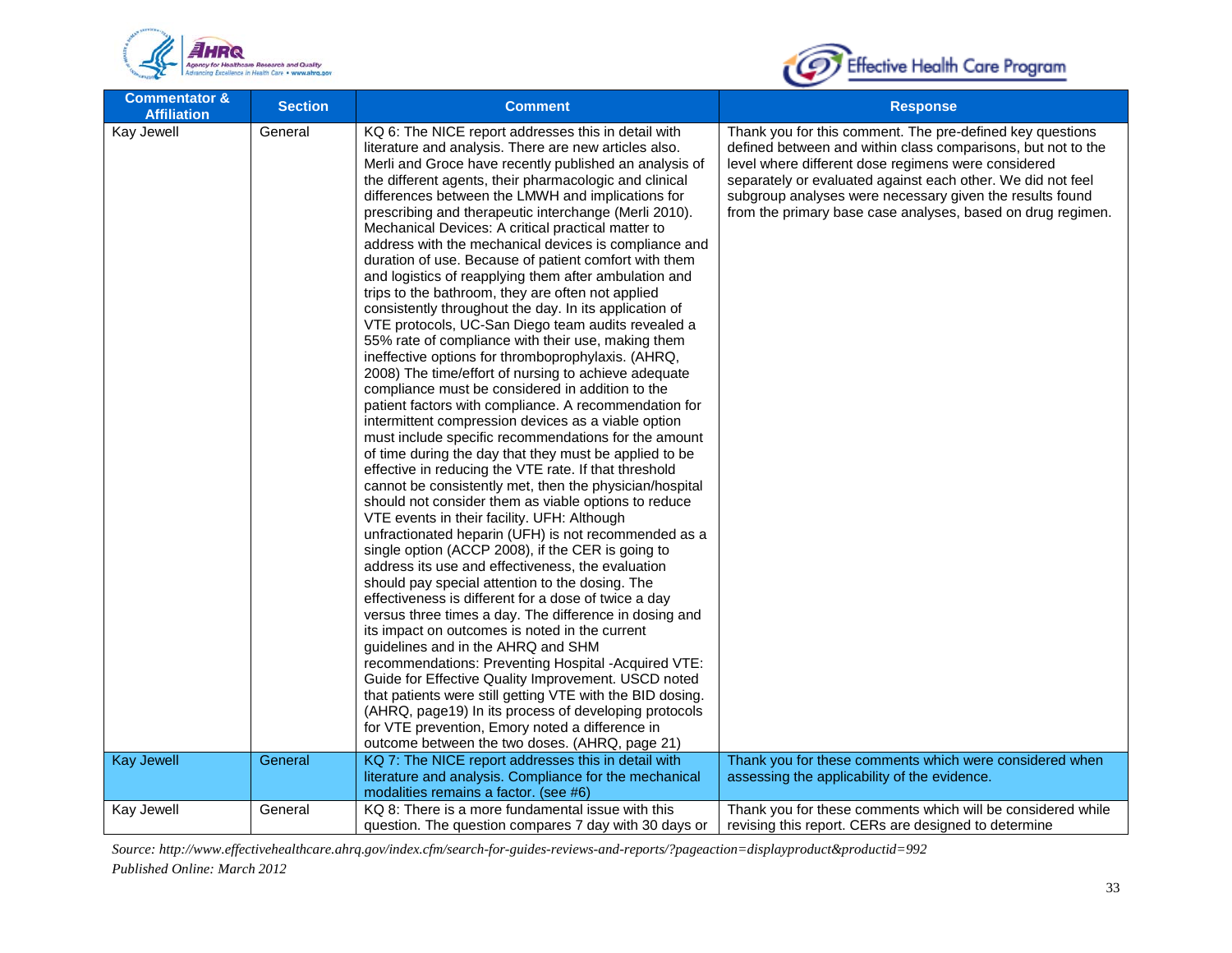



| <b>Commentator &amp;</b><br><b>Affiliation</b> | <b>Section</b> | <b>Comment</b>                                                                                                                                                                                                                                                                                                                                                                                                                                                                                                                                                                                                                                                                                                                                                                                                                                                                                                                                                                                                                                                                                                                                                                                                                                                                                                                                                                                                                                                                                                                                                                                                                                                                                                                                                                                                                                                                                                                                                                                                                                                                                                                                                                                                                                                       | <b>Response</b>                                                                                                                                                                                                                                                                                                                                                          |
|------------------------------------------------|----------------|----------------------------------------------------------------------------------------------------------------------------------------------------------------------------------------------------------------------------------------------------------------------------------------------------------------------------------------------------------------------------------------------------------------------------------------------------------------------------------------------------------------------------------------------------------------------------------------------------------------------------------------------------------------------------------------------------------------------------------------------------------------------------------------------------------------------------------------------------------------------------------------------------------------------------------------------------------------------------------------------------------------------------------------------------------------------------------------------------------------------------------------------------------------------------------------------------------------------------------------------------------------------------------------------------------------------------------------------------------------------------------------------------------------------------------------------------------------------------------------------------------------------------------------------------------------------------------------------------------------------------------------------------------------------------------------------------------------------------------------------------------------------------------------------------------------------------------------------------------------------------------------------------------------------------------------------------------------------------------------------------------------------------------------------------------------------------------------------------------------------------------------------------------------------------------------------------------------------------------------------------------------------|--------------------------------------------------------------------------------------------------------------------------------------------------------------------------------------------------------------------------------------------------------------------------------------------------------------------------------------------------------------------------|
|                                                |                | longer prophylaxis. It should be pointed out that<br>patients are generally not receiving even 7 days of<br>prophylaxis. The hospital stay has been decreasing and<br>patients have not been receiving the 7 day prophylaxis<br>that is used and reported in the clinical studies, e.g. for<br>enoxaparin. Most patients are receiving prophylaxis<br>only during their hospital stay. • 2003 - Ave LOS - hip<br>$-5.8$ days, knee $-6.3$ days (White, 2003) • Huo (2009)<br>- reports the trend to lower LOS for total hip and total<br>knee, from 4.7/4.5 days respectively in 1996 to 3.7 days<br>for both in 2001 • Spyroupolous 2009 data reported<br>less than 40% of orthopedic patients received<br>anticoagulants after the index hospital stay. • The<br>SCIP-VTE 1 and 2 measures, which apply to high risk<br>surgical procedures including major hip/knee<br>procedures, do not apply if the hospital stay is less than<br>3 days. If clinicians use that as their guide, many<br>patients may not even receive prophylaxis during their<br>hospital stay. Extended prophylaxis after 7 days: The<br>ACCP and NICE guidelines address this with<br>supportive literature cited – they recommend extended<br>prophylaxis for major orthopedic surgery. The incidence<br>of VTE is lowest with the longest duration of prophylaxis<br>(Eriksson 2003). Rates of VTE ranged from 5.2% to<br>11.7% in patients treated for 9 to 11 days, from 6.7% to<br>13.4% in patients treated for 6 to 8 days, and from 8.7%<br>to 17.0% in those treated for $\leq$ =5 days. Repeated<br>studies report that most of the VTE events are<br>diagnosed after discharge from the hospital. White<br>reported that 56% were diagnosed after discharged (all<br>surgeries). Total or partial hip arthroplasty had the<br>highest rate of diagnosis after discharge. Huo & Muntz<br>summarized the literature on the need for extended<br>prophylaxis (Huo 2009). They cited the following: •<br>White (2003) The diagnosis of VTE was made after<br>hospital discharge in 76% of THRs and 47% of TKRs,<br>and the median times to diagnosis were a respective 17<br>and 7 days. • Bjornara (2006) - 71% of symptomatic<br>DVTs and 61.8% of symptomatic PEs occurred after | comparative effectiveness which includes the balance of<br>benefits to harms, the strength of evidence, and applicability of<br>evidence. CERs are precluded from using cost as a factor in<br>determining comparative effectiveness. The length of VTE<br>prophylaxis used in trials was taken into consideration when<br>evaluating the applicability of the evidence. |
|                                                |                | discharge. • Schelling (2005) median time to diagnosis<br>after THR and TKR is 17 days and 7 days respectively.<br>• Dahl (2000) – mean duration to VTE symptoms was<br>27 days for THR. 17 days for TKR and 36 days for hip                                                                                                                                                                                                                                                                                                                                                                                                                                                                                                                                                                                                                                                                                                                                                                                                                                                                                                                                                                                                                                                                                                                                                                                                                                                                                                                                                                                                                                                                                                                                                                                                                                                                                                                                                                                                                                                                                                                                                                                                                                         |                                                                                                                                                                                                                                                                                                                                                                          |
|                                                |                | fracture. Eikelboom (2001) – reported that extended                                                                                                                                                                                                                                                                                                                                                                                                                                                                                                                                                                                                                                                                                                                                                                                                                                                                                                                                                                                                                                                                                                                                                                                                                                                                                                                                                                                                                                                                                                                                                                                                                                                                                                                                                                                                                                                                                                                                                                                                                                                                                                                                                                                                                  |                                                                                                                                                                                                                                                                                                                                                                          |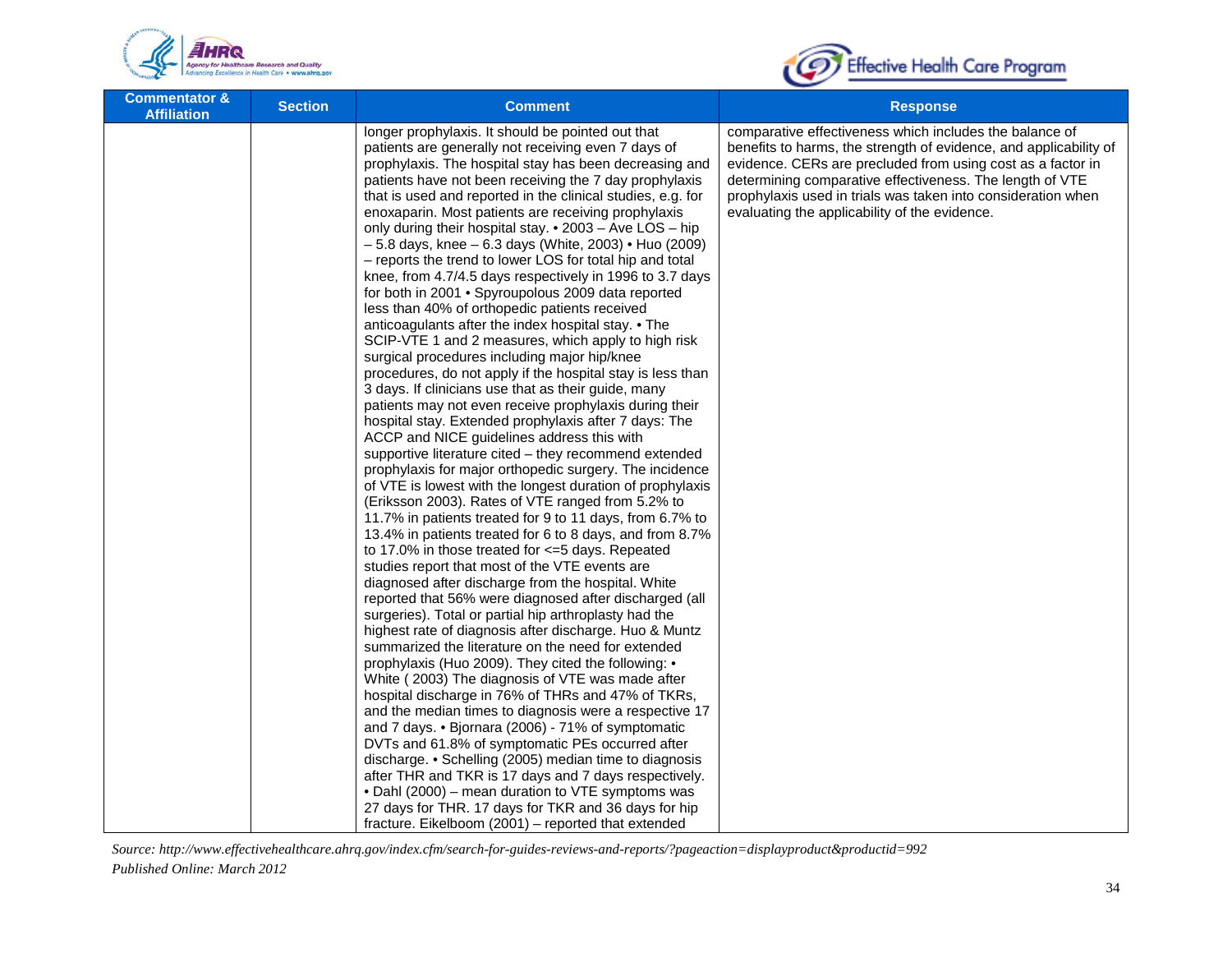



| <b>Commentator &amp;</b><br><b>Affiliation</b> | <b>Section</b> | <b>Comment</b>                                                                                                                                                                                                                                                                                                                                                                                                                                                                                                                                                                                                                                                                                                                                                                                                                                                                                                                                                                                                                                                                                                                                                                                                                                                                                                                                                                                                                                                                                                                                                                                                                                                                                                                                                                                                                                                                                                                                                                                                                                                                                                                                                                                                                                 | <b>Response</b>                                                |
|------------------------------------------------|----------------|------------------------------------------------------------------------------------------------------------------------------------------------------------------------------------------------------------------------------------------------------------------------------------------------------------------------------------------------------------------------------------------------------------------------------------------------------------------------------------------------------------------------------------------------------------------------------------------------------------------------------------------------------------------------------------------------------------------------------------------------------------------------------------------------------------------------------------------------------------------------------------------------------------------------------------------------------------------------------------------------------------------------------------------------------------------------------------------------------------------------------------------------------------------------------------------------------------------------------------------------------------------------------------------------------------------------------------------------------------------------------------------------------------------------------------------------------------------------------------------------------------------------------------------------------------------------------------------------------------------------------------------------------------------------------------------------------------------------------------------------------------------------------------------------------------------------------------------------------------------------------------------------------------------------------------------------------------------------------------------------------------------------------------------------------------------------------------------------------------------------------------------------------------------------------------------------------------------------------------------------|----------------------------------------------------------------|
|                                                |                | duration of thromboprophylaxis was not associated with<br>major bleeding although there was an increase in minor<br>bleeding. Experience with bleeding with extended<br>prophylaxis for other surgeries; in the ENOXACAN<br>study, there was not an increase in bleeding (Bergqvist<br>2002) The shorter hospital stays and need for<br>prophylaxis in the outpatient setting create new issues<br>for patient care. There is a need for sufficient days to<br>allow for bridging between LMWH and warfarin,<br>reimbursement for medications in the outpatient.<br>Another major factor is the transition of care from the<br>hospital to the outpatient setting with appropriate<br>connection with the clinic that will educate the patient<br>on anticoagulation, provide the testing, monitor for side<br>effects and adjust doses when necessary. Outpatient<br>appointments within 7 days of the discharge will<br>facilitate adherence to medication use and testing. The<br>analysis for extended use should consider not only the<br>effectiveness on reducing VTE events and the risk of<br>major and minor bleeding, it should also consider all the<br>costs associated with each drug. This would include the<br>direct medical costs of the drug, lab testing, and office<br>visits, ED visits, and readmissions for VTE and bleeding<br>events, long-term VTE costs as well as the indirect<br>costs to the patient of time lost from work/life for events<br>and for lab testing and appointments as well as patient<br>health-related QoL issues associated with each drug.<br>ADDITIONAL REFERENCES: Bergqvist D, Jo"nsson B<br>(1999) Cost-effectiveness of prolonged administration<br>of a low molecular weight heparin for the prevention of<br>deep venous thrombosis following total hip<br>replacement. Value Health 2:288-294.<br>doi:10.1046/j.1524-4733.1999.24003.x Dahl OE, Pleil<br>AM (2003) Investment in prolonged thromboprophylaxis<br>with dalteparin improves clinical outcomes after hip<br>replacement. J Thromb Haemost 1:896-906.<br>doi:10.1046/j.1538-7836.2003.00236.x Friedman RJ,<br>Dunsworth GA (2000) Cost analyses of extended<br>prophylaxis with enoxaparin after hip arthroplasty. Clin |                                                                |
|                                                |                | Orthop Relat Res 370:171-182. doi:10.1097/00003086-                                                                                                                                                                                                                                                                                                                                                                                                                                                                                                                                                                                                                                                                                                                                                                                                                                                                                                                                                                                                                                                                                                                                                                                                                                                                                                                                                                                                                                                                                                                                                                                                                                                                                                                                                                                                                                                                                                                                                                                                                                                                                                                                                                                            |                                                                |
|                                                |                | 200001000-00016                                                                                                                                                                                                                                                                                                                                                                                                                                                                                                                                                                                                                                                                                                                                                                                                                                                                                                                                                                                                                                                                                                                                                                                                                                                                                                                                                                                                                                                                                                                                                                                                                                                                                                                                                                                                                                                                                                                                                                                                                                                                                                                                                                                                                                |                                                                |
| Freda C. Lewis-Hall,<br>MD.                    | General        | Pfizer is pleased to submit comments in response to                                                                                                                                                                                                                                                                                                                                                                                                                                                                                                                                                                                                                                                                                                                                                                                                                                                                                                                                                                                                                                                                                                                                                                                                                                                                                                                                                                                                                                                                                                                                                                                                                                                                                                                                                                                                                                                                                                                                                                                                                                                                                                                                                                                            | Thank you for this comment. CERs are designed to determine     |
| <b>Chief Medical</b>                           |                | the Agency for Healthcare Research and Quality's                                                                                                                                                                                                                                                                                                                                                                                                                                                                                                                                                                                                                                                                                                                                                                                                                                                                                                                                                                                                                                                                                                                                                                                                                                                                                                                                                                                                                                                                                                                                                                                                                                                                                                                                                                                                                                                                                                                                                                                                                                                                                                                                                                                               | the comparative effectiveness of different interventions. This |
|                                                |                | (AHRQ) request on draft key questions on the                                                                                                                                                                                                                                                                                                                                                                                                                                                                                                                                                                                                                                                                                                                                                                                                                                                                                                                                                                                                                                                                                                                                                                                                                                                                                                                                                                                                                                                                                                                                                                                                                                                                                                                                                                                                                                                                                                                                                                                                                                                                                                                                                                                                   | includes determining the balance of benefits to harms,         |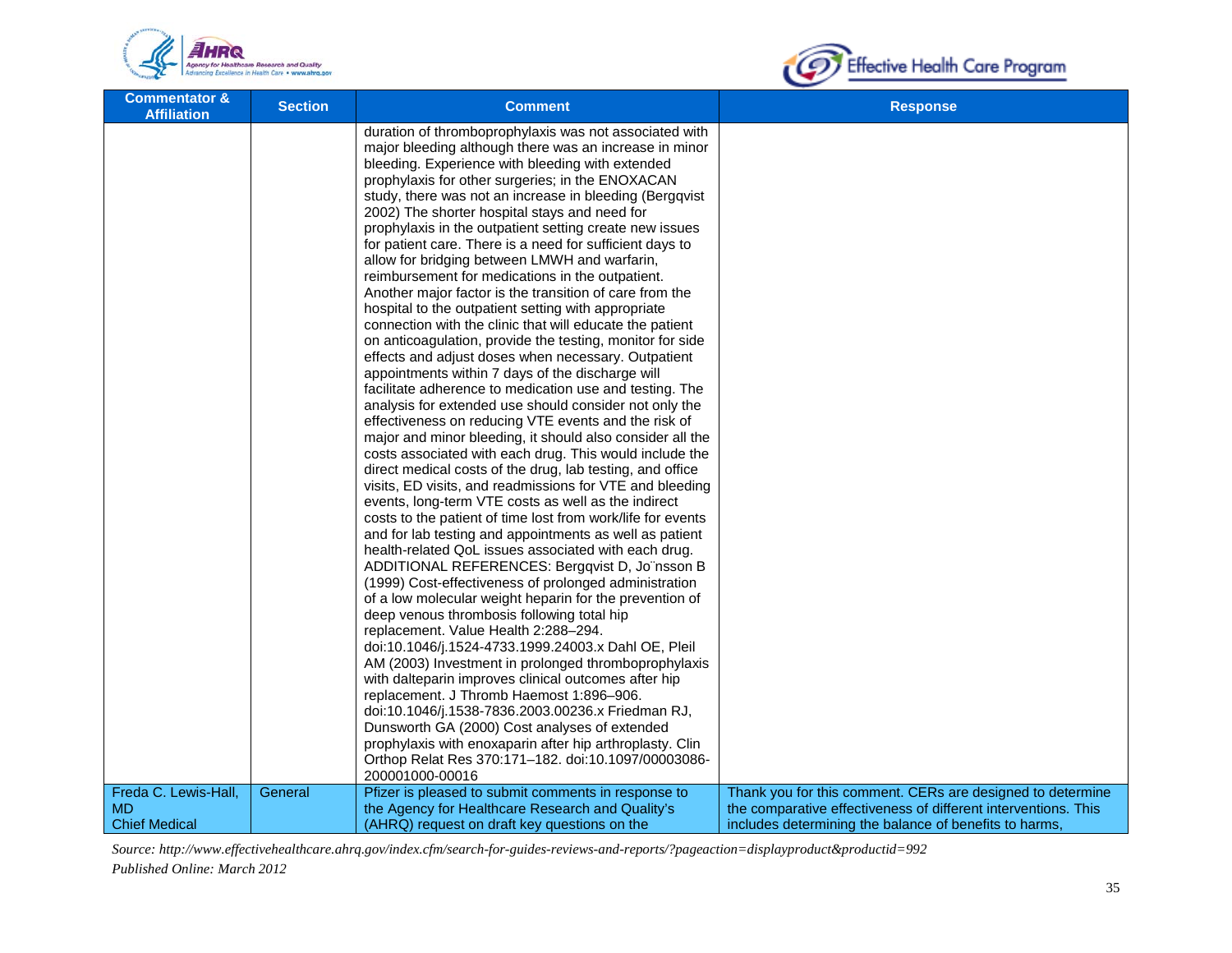



| <b>Commentator &amp;</b><br><b>Affiliation</b> | <b>Section</b> | <b>Comment</b>                                                                                                                                                                                                                                                                                                                                                                                                                                                                                                                                                                                                                                                                                                                                                                                                                                                                                                                                                                                                                                                                                                                                                                                                                                                                                                                                                                                                                                                                                                                                                                                                                                                                                                                                                                                                                                                                                                                                                                                                                                                                                                                                                                                                                                                                                                                       | <b>Response</b>                                                                                                                                                                                                                                                                                                                                                                                                                                                                                                                                                                                                                                                                                                                                                                                                                                                                                                                                                                                                                                                                                                                                                                                                                                                                        |
|------------------------------------------------|----------------|--------------------------------------------------------------------------------------------------------------------------------------------------------------------------------------------------------------------------------------------------------------------------------------------------------------------------------------------------------------------------------------------------------------------------------------------------------------------------------------------------------------------------------------------------------------------------------------------------------------------------------------------------------------------------------------------------------------------------------------------------------------------------------------------------------------------------------------------------------------------------------------------------------------------------------------------------------------------------------------------------------------------------------------------------------------------------------------------------------------------------------------------------------------------------------------------------------------------------------------------------------------------------------------------------------------------------------------------------------------------------------------------------------------------------------------------------------------------------------------------------------------------------------------------------------------------------------------------------------------------------------------------------------------------------------------------------------------------------------------------------------------------------------------------------------------------------------------------------------------------------------------------------------------------------------------------------------------------------------------------------------------------------------------------------------------------------------------------------------------------------------------------------------------------------------------------------------------------------------------------------------------------------------------------------------------------------------------|----------------------------------------------------------------------------------------------------------------------------------------------------------------------------------------------------------------------------------------------------------------------------------------------------------------------------------------------------------------------------------------------------------------------------------------------------------------------------------------------------------------------------------------------------------------------------------------------------------------------------------------------------------------------------------------------------------------------------------------------------------------------------------------------------------------------------------------------------------------------------------------------------------------------------------------------------------------------------------------------------------------------------------------------------------------------------------------------------------------------------------------------------------------------------------------------------------------------------------------------------------------------------------------|
| Officer,<br>Pfizer                             |                | "Comparative Effectiveness of Venous<br>Thromboembolism (VTE) Prophylaxis in Orthopedic<br>Surgery." Pfizer is both a global leader in life sciences<br>and a research-based organization with extensive<br>clinical expertise in VTE. We applaud the efforts AHRQ<br>is undertaking to develop evidence reports and<br>technology assessments to assist patients and<br>physicians in their decisionmaking regarding prevention<br>of VTE in patients undergoing orthopedic surgery.<br>Pfizer agrees that a cmprehensive evaluation of both<br>pharmacologic and mechanical strategies to prevent<br>VTE in orthopedic surgery patients is important given<br>that deep venous thrombosis (DVT) occurs in<br>orthopedic surgery patients at a much higher rate than<br>general surgery or other medical patients, and it can<br>lead to serious outcomes such as pulmonary embolism<br>(PE), bleeding, and death. To that end, we submit the<br>following recommendations to improve the structure,<br>clarity and specificity of the analysis:<br>Structure analysis and report to ensure findings are<br>clinically appropriate and reflect the availability of<br>evidence. The key questions take a comprehensive and<br>detailed approach to assessing evidence on both<br>pharmacologic and non-pharmacologic interventions for<br>VTE across a wide range of outcomes. In addition, we<br>recommend the evidence be evaluated and the report<br>be structured in concordance with actual care delivery<br>to ensure the review's findings are clinically relevant.<br>Specifically, Key Questions $1 - 9$ address patients<br>undergoing "major orthopedic surgery" (MOS), grouping<br>total knee replacement (TKR), total hip replacement<br>(THR), and hip fracture surgery together as one group.<br>However, the availability of evidence and the findings<br>may vary<br>among these types of surgery. Therefore, we<br>recommend the assessment consider each<br>type of MOS separately.<br>Similarly, Key Questions 10 and 11 group distal to knee<br>injuries, conditions requiring knee arthroscopy, with<br>elective spine surgery as examples<br>for "other orthopedic conditions." Since the impact of<br>treatment may vary depending on the patient's<br>orthopedic condition, we recommend AHRQ stratify its | assessing the strength of evidence, and determining the<br>applicability of evidence. So we have summarized the available<br>evidence and rated the strength of evidence.<br>In the proposed methodology to the TEP, we recommend that<br>the three surgeries (total hip replacement, total knee<br>replacement, and hip fracture surgery) be analyzed together as<br>"major orthopedic surgery" as well as individually. By pooling<br>all the orthopedic surgeries together, it enhances power to<br>detect differences between interventions and we can assess<br>for statistical heterogeneity which will give us an indication of<br>whether the surgeries can be pooled together. Because of<br>known clinical heterogeneity, arising from the different<br>procedures, we also analyzed each surgery separately (total<br>hip, total knee, and hip fracture) in subgroup analyses and<br>reported the results of these subgroups.<br>We agree that the population included in "other orthopedic<br>conditions" required further specification and we have specified<br>the three broad surgical categories within the key questions<br>and further defined them within the methods of the protocol.<br>Please see above regarding the comment of pooling surgeries<br>together. |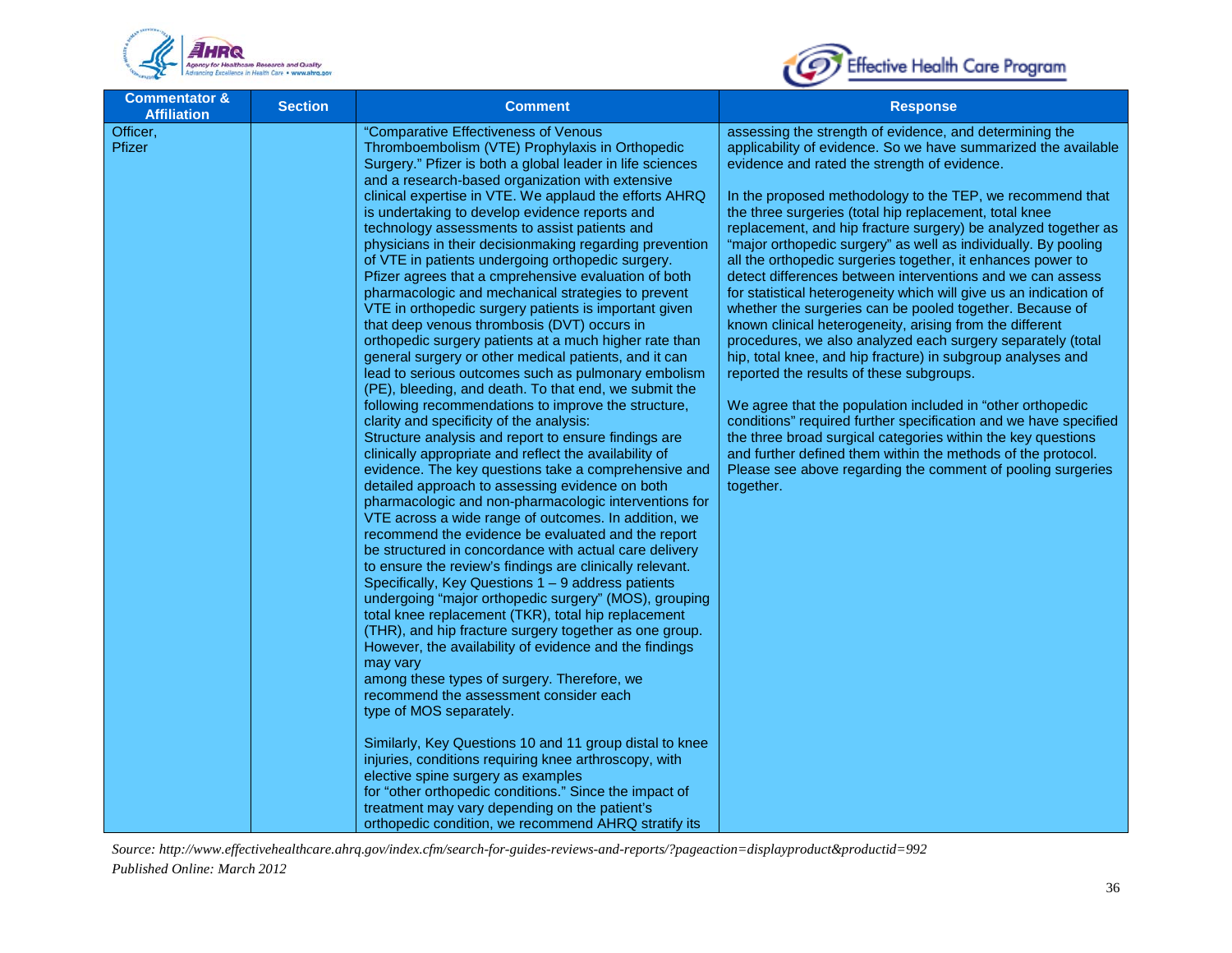



| <b>Commentator &amp;</b><br><b>Affiliation</b>                            | <b>Section</b> | <b>Comment</b>                                                                                                                                                                                                                                                                                                                                                                                                                                                                                                                                                                                                                                                                                                                                                                                                                                                                                                                                                                                                                                                                                                                                                                                                                                                                                                                                                                                                                                                                                                                                                                                                                                                                                                                                                                                                                                                                                                                                                                                                                                                                                       | <b>Response</b>                                                                                                                                                                                                                                                                                                                                                                                                                                                                                                                                                                                                                                                                                                                                                                                                                                                                                                                                                                                                                                                                                                        |
|---------------------------------------------------------------------------|----------------|------------------------------------------------------------------------------------------------------------------------------------------------------------------------------------------------------------------------------------------------------------------------------------------------------------------------------------------------------------------------------------------------------------------------------------------------------------------------------------------------------------------------------------------------------------------------------------------------------------------------------------------------------------------------------------------------------------------------------------------------------------------------------------------------------------------------------------------------------------------------------------------------------------------------------------------------------------------------------------------------------------------------------------------------------------------------------------------------------------------------------------------------------------------------------------------------------------------------------------------------------------------------------------------------------------------------------------------------------------------------------------------------------------------------------------------------------------------------------------------------------------------------------------------------------------------------------------------------------------------------------------------------------------------------------------------------------------------------------------------------------------------------------------------------------------------------------------------------------------------------------------------------------------------------------------------------------------------------------------------------------------------------------------------------------------------------------------------------------|------------------------------------------------------------------------------------------------------------------------------------------------------------------------------------------------------------------------------------------------------------------------------------------------------------------------------------------------------------------------------------------------------------------------------------------------------------------------------------------------------------------------------------------------------------------------------------------------------------------------------------------------------------------------------------------------------------------------------------------------------------------------------------------------------------------------------------------------------------------------------------------------------------------------------------------------------------------------------------------------------------------------------------------------------------------------------------------------------------------------|
|                                                                           |                | evaluation across each orthopedic condition<br>considered. Doing so will ensure that the available<br>evidence is assessed in the appropriate clinical context<br>and will provide clarity in results and conclusions.                                                                                                                                                                                                                                                                                                                                                                                                                                                                                                                                                                                                                                                                                                                                                                                                                                                                                                                                                                                                                                                                                                                                                                                                                                                                                                                                                                                                                                                                                                                                                                                                                                                                                                                                                                                                                                                                               |                                                                                                                                                                                                                                                                                                                                                                                                                                                                                                                                                                                                                                                                                                                                                                                                                                                                                                                                                                                                                                                                                                                        |
| Freda C. Lewis-Hall,<br>MD.<br><b>Chief Medical</b><br>Officer,<br>Pfizer | Methods        | Clarify definitions of key terms (i.e., patient outcomes,<br>VTE, and bleeding outcomes). Several of the draft key<br>questions address similar outcomes, but they are not<br>consistently or clearly defined across questions. Since<br>published clinical trials have used a variety of<br>definitions for some outcomes, which adds to the<br>difficulty in comparing data between studies, Pfizer<br>recommends that the key questions apply a consistent<br>definition for each outcome considered and that these<br>definitions are clearly stated throughout.<br>For example, Key Question 3 provides no definition for<br>"important patient outcomes," a term that could be<br>interpreted differently by stakeholders depending on<br>their experience and level of expertise. We recommend<br>this phrase be clarified, particularly as to how these<br>"important patient outcomes" will contrast against the<br>surrogate outcomes Key Question 3 addresses.<br>Key Questions 1 and 2 also do not provide a definition<br>for VTE, while subsequent questions define it as:<br>"Asymptomatic or symptomatic, proximal or distal deep<br>venous thrombosis (DVT) detected by venography or<br>ultrasound, proximal DVT, non-fatal pulmonary<br>embolism (PE), fatal PE, symptomatically objectively<br>confirmed VTE, major VTE (proximal DVT, non-fatal PE<br>or VTE-related mortality)." If VTE in Key Questions 1<br>and 2 is meant to be defined in the same way as in<br>subsequent key questions, we recommend this<br>definition be stated in each question to avoid confusion<br>or it be stated that this is the intent across all questions.<br>Similarly, "bleeding outcomes" are not clearly defined in<br>Key Questions 1 or 2, while subsequent questions<br>define "bleeding" as "major, major leading to re-<br>operation, minor, bleeding leading to infection, bleeding<br>leading to transfusion."<br>Pfizer recommends that AHRQ also include clinically<br>relevant non-major (CRNM) bleeding and clarify<br>whether this definition is intended to be used for Key | Thank you for this comment. The wording of key question 3<br>was changed and no longer states "important patient<br>outcomes". We would like to clarify that the term VTE, when<br>used in the listing of outcomes within key questions,<br>collectively refers to the various DVT and PE outcomes that will<br>be analyzed independently, as depicted in the analytic<br>framework under intermediate and final health outcomes. The<br>term "bleeding", when used in the listing of safety outcomes<br>within each key question, collectively refers to all of the<br>individual bleeding outcomes that we propose to analyze<br>independently. To account for the potential variability in the<br>definitions used in trials to define particular outcomes, we<br>tested for statistical heterogeneity for each outcome analysis.<br>Additionally, the definitions used for major and minor bleeding<br>in each trial are include in the evidence tables.<br>Although raised to the TEP, the addition of CRNM as an<br>outcome was not determined to add value beyond the<br>outcomes which were already specified. |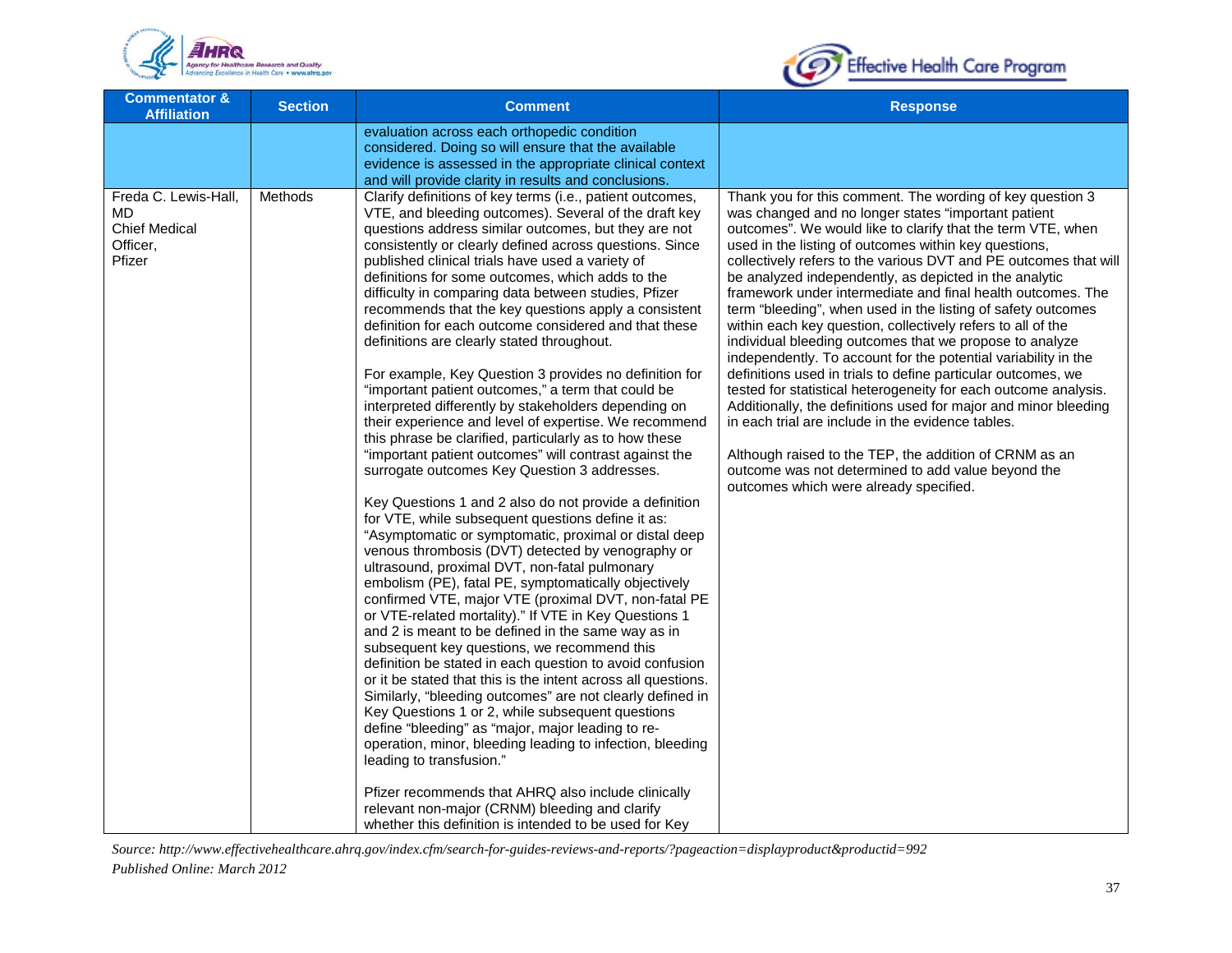



| <b>Commentator &amp;</b><br><b>Affiliation</b>                                  | <b>Section</b> | <b>Comment</b>                                                                                                                                                                                                                                                                                                                                                                                                                                                                                                                                                                                                                                                                                                                                                                                                      | <b>Response</b>                                                                                                                                                                                                                                                                                                                                                                                                                                                                                                                                                           |
|---------------------------------------------------------------------------------|----------------|---------------------------------------------------------------------------------------------------------------------------------------------------------------------------------------------------------------------------------------------------------------------------------------------------------------------------------------------------------------------------------------------------------------------------------------------------------------------------------------------------------------------------------------------------------------------------------------------------------------------------------------------------------------------------------------------------------------------------------------------------------------------------------------------------------------------|---------------------------------------------------------------------------------------------------------------------------------------------------------------------------------------------------------------------------------------------------------------------------------------------------------------------------------------------------------------------------------------------------------------------------------------------------------------------------------------------------------------------------------------------------------------------------|
|                                                                                 |                | Questions 1 and 2 as well. Further, since multiple<br>definitions exist for some bleeding outcomes (e.g.,<br>major, minor, and CRNM bleeding), these terms should<br>be more precisely explained using definitions from a<br>recognized standards-setting organization such as the<br>International Society on Thrombosis & Haemostasis<br>(ISTH).                                                                                                                                                                                                                                                                                                                                                                                                                                                                  |                                                                                                                                                                                                                                                                                                                                                                                                                                                                                                                                                                           |
| Freda C. Lewis-Hall,<br><b>MD</b><br><b>Chief Medical</b><br>Officer.<br>Pfizer | <b>Methods</b> | Consider pharmacologic and mechanical<br>thromboprophylaxis strategies in this assessment. We<br>recommend that key questions assessing the impact of<br>pharmacologic and mechanical thromboprophylaxis<br>strategies (i.e., Key Questions 4 - 8, Key Question 10,<br>and Key Question 11) take into consideration the dose<br>of thromboprophylaxis and the operating conditions of<br>mechanical interventions. The relative impact or<br>comparative efficacy of therapies may differ based on<br>these factors and they currently do not appear to be<br>considered as part of the evaluation. Explicitly including<br>them in this assessment will be valuable to ensure the<br>analysis includes a full range of interventions that<br>physicians and patients consider in the context of VTE<br>prevention. | Thank you for this comment. We extracted information<br>regarding the dose regimen and operating conditions (duration<br>of use and compliance) when reported in trials although basing<br>analysis on these factors was not included in the protocol. We<br>did consider these factors when statistical heterogeneity was<br>observed in a particular analysis. The data regarding the exact<br>regimen can be found in the quality and characteristics table<br>within the appendix. These factors were considered when<br>assessing the applicability of the evidence. |
| Freda C. Lewis-Hall,<br>MD<br><b>Chief Medical</b><br>Officer,<br>Pfizer        | Methods        | Refine Key Question 2 to target relevant<br>subpopulations. We recommend that Key Question 2<br>be further refined to target specific subpopulations that<br>are generally more likely to experience complications<br>during surgery, including patients aged 75 years and<br>older, patients weighing 50 kilograms or less, and<br>patients with renal impairment. Tailoring the evidence<br>assessment in this key question to relevant subgroups<br>will help ensure that findings are most useful and<br>appropriate for clinical decisions frequently made<br>regarding VTE.                                                                                                                                                                                                                                   | Thank you for this comment. The evaluation of special<br>populations such as those suggested in your comment (i.e.<br>patients older than 75 years, patients weighing 50kg or less<br>and patients with renal impairment) is beyond the scope of this<br>CER.                                                                                                                                                                                                                                                                                                             |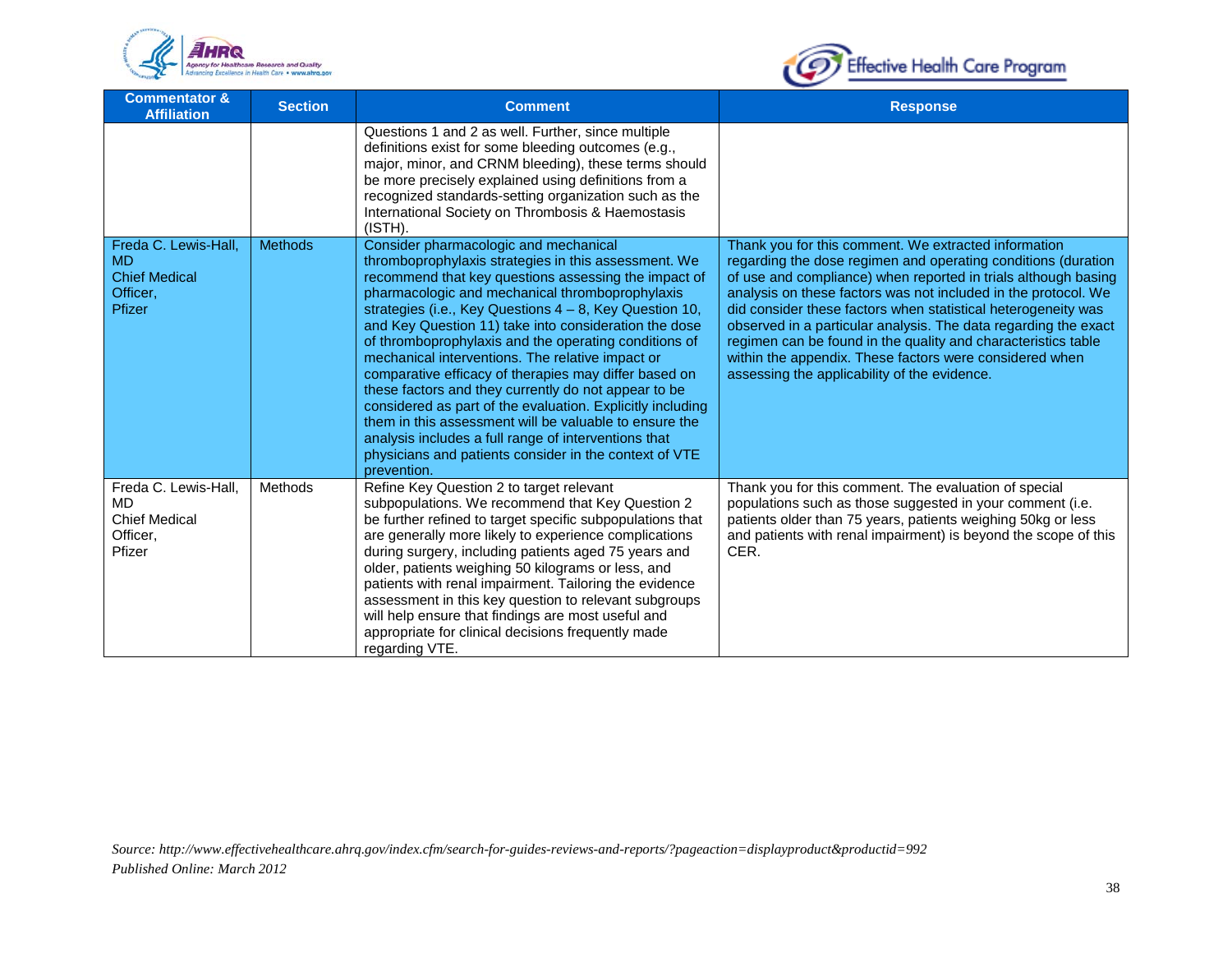



| <b>Commentator &amp;</b><br><b>Affiliation</b>                                  | <b>Section</b> | <b>Comment</b>                                                                                                                                                                                                                                                                                                                                                                                                                                                                                                                                                                                                                                                                                                                                                                                                                                                                                                                                                                                                                                                                                                                                                                                                                                                                                                                                                                                                                                                                                                                                                                                                                                                                                                                                                                                                                                                                                                                                                                                                                                                                       | <b>Response</b>                                                                                                                                                                                                                                                                                                                                                                                                                                                                                                                                                                                                                                                                                                                                                                                                                                                                                                                                                                                                                                                                                                                       |
|---------------------------------------------------------------------------------|----------------|--------------------------------------------------------------------------------------------------------------------------------------------------------------------------------------------------------------------------------------------------------------------------------------------------------------------------------------------------------------------------------------------------------------------------------------------------------------------------------------------------------------------------------------------------------------------------------------------------------------------------------------------------------------------------------------------------------------------------------------------------------------------------------------------------------------------------------------------------------------------------------------------------------------------------------------------------------------------------------------------------------------------------------------------------------------------------------------------------------------------------------------------------------------------------------------------------------------------------------------------------------------------------------------------------------------------------------------------------------------------------------------------------------------------------------------------------------------------------------------------------------------------------------------------------------------------------------------------------------------------------------------------------------------------------------------------------------------------------------------------------------------------------------------------------------------------------------------------------------------------------------------------------------------------------------------------------------------------------------------------------------------------------------------------------------------------------------------|---------------------------------------------------------------------------------------------------------------------------------------------------------------------------------------------------------------------------------------------------------------------------------------------------------------------------------------------------------------------------------------------------------------------------------------------------------------------------------------------------------------------------------------------------------------------------------------------------------------------------------------------------------------------------------------------------------------------------------------------------------------------------------------------------------------------------------------------------------------------------------------------------------------------------------------------------------------------------------------------------------------------------------------------------------------------------------------------------------------------------------------|
| Freda C. Lewis-Hall,<br><b>MD</b><br><b>Chief Medical</b><br>Officer,<br>Pfizer | <b>Methods</b> | Refine Key Question 8 to account for variation in length<br>of prophylaxis by patient profile and/or intervention<br>type. Pfizer would like to emphasize the importance of<br>assessing the effects of prolonged thromboprophylaxis<br>since the duration of prophylaxis in patients that have<br>undergone THR or TKR is often much shorter than the<br>period in which these patients are at risk for<br>thromboembolic events after surgery.1 Consequently,<br>Key Question 8 should be refined to account for<br>different types of surgery as the length of prophylactic<br>therapy needed may differ by surgery type. Additionally,<br>the 7-day period articulated in this key question may not<br>apply to all interventions. For example, a minimum of<br>10 days of prophylaxis for TKR was considered for<br>several new agents. The 7-day period currently<br>included in this key question may be inappropriate for<br>the available evidence on certain classes of interest.<br>Therefore, Pfizer recommends the key question be<br>refined to address the variation in recommended<br>duration. In conclusion, we would like to commend<br>AHRQ for addressing this topic and for seeking<br>comment on the draft key questions. We appreciate<br>AHRQ's willingness to partner with healthcare<br>stakeholders, including the life sciences industry, to<br>improve our nation's healthcare. We look forward to<br>seeing our suggestions incorporated into the final key<br>question set. As Pfizer's efforts in this therapeutic area<br>continue, we look forward to further collaboration with<br>the Agency on improving the body of clinical evidence<br>for VTE and other important therapeutic areas.<br>1 D. Warwick, R.J. Friedman, G. Agnelli, E. Gil-Garay,<br>K. Johnson, G. FitzGerald, F. M. Turibio. Insufficient<br>duration of venous thromboembolism prophylaxis after<br>total hip surgery or knee replacement when<br>compared with the time course of thromboembolic<br>events. The Journal of Bone & Joint Surgery (2007)<br>89(6): 799-807. | Thank you for this comment. We analyzed the three surgeries<br>(total hip replacement, total knee replacement, and hip fracture<br>surgery) together as "major orthopedic surgery" as well as<br>individually. By pooling all the orthopedic surgeries together, it<br>enhances power to detect differences between interventions<br>and we can assess for statistical heterogeneity which will give<br>us an indication of whether the surgeries can be pooled<br>together. Because of known clinical heterogeneity, arising from<br>the different procedures, we also analyzed total hip, total knee,<br>and hip fracture separately as well and reported results of<br>these subgroups.<br>While a minimum of 10 days of prophylaxis for TKR is a<br>consensus recommendation, the majority of data in the<br>literature is for 7 days of therapy for standard prophylaxis and<br>for over 30 days for extended prophylaxis. We agree with you<br>that it may be more inclusive to define 7 to 10 days as standard<br>prophylaxis to assure that some relevant studies do not get<br>excluded from inclusion in answering this KQ. |
| Freda C. Lewis-Hall,                                                            | Methods        | Pfizer appreciates the opportunity to submit comments                                                                                                                                                                                                                                                                                                                                                                                                                                                                                                                                                                                                                                                                                                                                                                                                                                                                                                                                                                                                                                                                                                                                                                                                                                                                                                                                                                                                                                                                                                                                                                                                                                                                                                                                                                                                                                                                                                                                                                                                                                | Thank you for this comment. Apixaban was not excluded                                                                                                                                                                                                                                                                                                                                                                                                                                                                                                                                                                                                                                                                                                                                                                                                                                                                                                                                                                                                                                                                                 |
| MD<br><b>Chief Medical</b>                                                      |                | on AHRQ's draft research review on "Venous<br>Thromboembolism Prophylaxis in Orthopedic Surgery."                                                                                                                                                                                                                                                                                                                                                                                                                                                                                                                                                                                                                                                                                                                                                                                                                                                                                                                                                                                                                                                                                                                                                                                                                                                                                                                                                                                                                                                                                                                                                                                                                                                                                                                                                                                                                                                                                                                                                                                    | because "it is not a comparison of interest" as stated in the<br>comment. Apixaban was excluded because it is not FDA                                                                                                                                                                                                                                                                                                                                                                                                                                                                                                                                                                                                                                                                                                                                                                                                                                                                                                                                                                                                                 |
| Officer,                                                                        |                | Pfizer is a global leader in life sciences and a research-                                                                                                                                                                                                                                                                                                                                                                                                                                                                                                                                                                                                                                                                                                                                                                                                                                                                                                                                                                                                                                                                                                                                                                                                                                                                                                                                                                                                                                                                                                                                                                                                                                                                                                                                                                                                                                                                                                                                                                                                                           | approved for any indication at this time, nor at the time of the                                                                                                                                                                                                                                                                                                                                                                                                                                                                                                                                                                                                                                                                                                                                                                                                                                                                                                                                                                                                                                                                      |
| Pfizer                                                                          |                | based organization with extensive clinical expertise in                                                                                                                                                                                                                                                                                                                                                                                                                                                                                                                                                                                                                                                                                                                                                                                                                                                                                                                                                                                                                                                                                                                                                                                                                                                                                                                                                                                                                                                                                                                                                                                                                                                                                                                                                                                                                                                                                                                                                                                                                              | original literature search or the updated literature search. The                                                                                                                                                                                                                                                                                                                                                                                                                                                                                                                                                                                                                                                                                                                                                                                                                                                                                                                                                                                                                                                                      |
|                                                                                 |                | therapies for venous thromboembolism (VTE). We                                                                                                                                                                                                                                                                                                                                                                                                                                                                                                                                                                                                                                                                                                                                                                                                                                                                                                                                                                                                                                                                                                                                                                                                                                                                                                                                                                                                                                                                                                                                                                                                                                                                                                                                                                                                                                                                                                                                                                                                                                       | same criterion applied to all interventions evaluated in this                                                                                                                                                                                                                                                                                                                                                                                                                                                                                                                                                                                                                                                                                                                                                                                                                                                                                                                                                                                                                                                                         |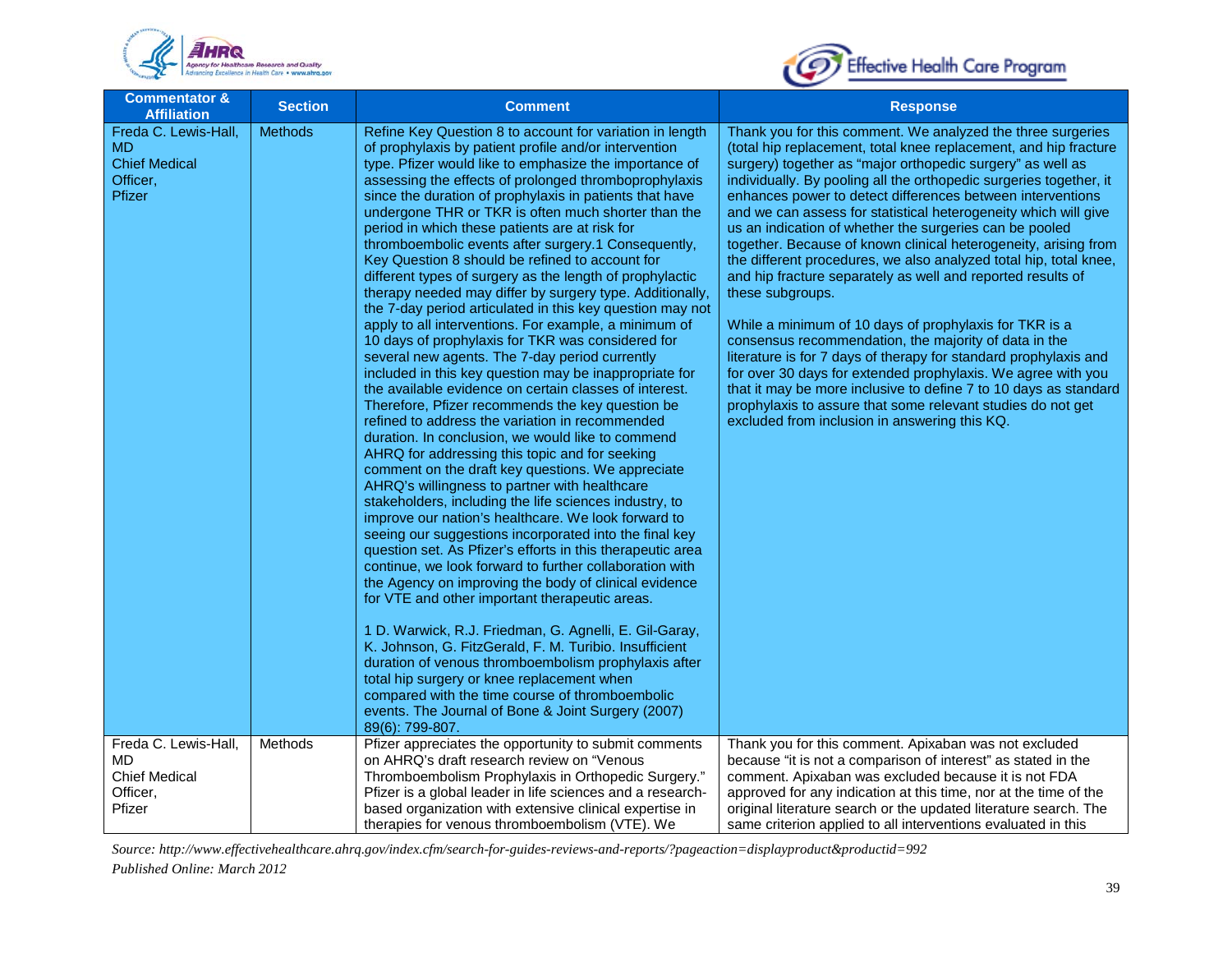



| <b>Commentator &amp;</b><br><b>Affiliation</b> | <b>Section</b> | <b>Comment</b>                                                                                                                                                                                                                                                                                                                                                                                                                                                                                                                                                                                                                                                                                                                                                                                                                                                                                                                                                                                                                                                                                                                                                                                                                                                                                                                                                                                                                                                                                                                                                                                                                                                                                                                                                                                                                                                                                                                                                                                                                                                                                                                                                                                                                                                                      | <b>Response</b>                                                                                           |
|------------------------------------------------|----------------|-------------------------------------------------------------------------------------------------------------------------------------------------------------------------------------------------------------------------------------------------------------------------------------------------------------------------------------------------------------------------------------------------------------------------------------------------------------------------------------------------------------------------------------------------------------------------------------------------------------------------------------------------------------------------------------------------------------------------------------------------------------------------------------------------------------------------------------------------------------------------------------------------------------------------------------------------------------------------------------------------------------------------------------------------------------------------------------------------------------------------------------------------------------------------------------------------------------------------------------------------------------------------------------------------------------------------------------------------------------------------------------------------------------------------------------------------------------------------------------------------------------------------------------------------------------------------------------------------------------------------------------------------------------------------------------------------------------------------------------------------------------------------------------------------------------------------------------------------------------------------------------------------------------------------------------------------------------------------------------------------------------------------------------------------------------------------------------------------------------------------------------------------------------------------------------------------------------------------------------------------------------------------------------|-----------------------------------------------------------------------------------------------------------|
|                                                |                | value AHRQ's continued efforts to develop evidence to<br>inform and support better patient and physician<br>decision making. As such, we respectfully submit the<br>following comments for your consideration to help<br>ensure the research review is relevant to and<br>appropriate for clinical application.<br>Include relevant data from studies on additional<br>prophylaxis anticoagulants, specifically oral Factor Xa<br>inhibitors, to more comprehensively assess available<br>evidence on existing therapies. Currently, the draft<br>research review omits a number of key studies<br>evaluating the comparative effectiveness of different<br>anticoagulant therapies for VTE. Specifically, the report<br>overlooks evidence demonstrating the comparative<br>value of apixaban, an oral factor Xa inhibitor, when<br>used to prevent VTE following elective knee<br>replacement surgery. While we recognize that studies<br>of apixaban are currently excluded because they are<br>not "comparisons of interest," we recommend<br>expanding the inclusion criteria to allow for the<br>evaluation of this novel therapy. AHRQ should strive to<br>be consistent in its criteria for determining which<br>therapies are included in the review. While not yet<br>approved by the FDA for use in the U.S., apixaban has<br>recently been approved by the European Medicines<br>Agency (EMA) for use in Europe. This is the same<br>scenario facing rivaroxaban (Xarelto), another oral<br>factor Xa inhibitor, as it does not have FDA approval<br>but is approved for use in Europe. However, the current<br>draft research review does evaluate rivaroxaban. In the<br>interest of applying a consistent approach for<br>determining which therapies are included in its draft<br>report, Pfizer recommends incorporating the following<br>studies to provide a more thorough and accurate<br>overview of the current landscape of VTE therapies:<br>Lassen MR, Raskob GE, Gallus A, Pineo G, Chen D,<br>Portman RJ. Apixaban or enoxaparin for<br>thromboprophylaxis after knee replacement. N Engl J<br>Med. 2009 Oct 29;361(18):1814. Lassen MR, Raskob<br>GE, Gallus A, Pineo G, Chen D, Hornick P; ADVANCE-<br>2 investigators. Apixaban versus enoxaparin for | CER, as such rivaroxaban was also excluded. This is a criteria<br>explicitly determined by AHRQ for CERs. |
|                                                |                | thromboprophylaxis after knee replacement<br>(ADVANCE-2): a randomised double-blind trial. Lancet.<br>2010 Mar 6;375(9717):807-15.                                                                                                                                                                                                                                                                                                                                                                                                                                                                                                                                                                                                                                                                                                                                                                                                                                                                                                                                                                                                                                                                                                                                                                                                                                                                                                                                                                                                                                                                                                                                                                                                                                                                                                                                                                                                                                                                                                                                                                                                                                                                                                                                                  |                                                                                                           |
|                                                |                |                                                                                                                                                                                                                                                                                                                                                                                                                                                                                                                                                                                                                                                                                                                                                                                                                                                                                                                                                                                                                                                                                                                                                                                                                                                                                                                                                                                                                                                                                                                                                                                                                                                                                                                                                                                                                                                                                                                                                                                                                                                                                                                                                                                                                                                                                     |                                                                                                           |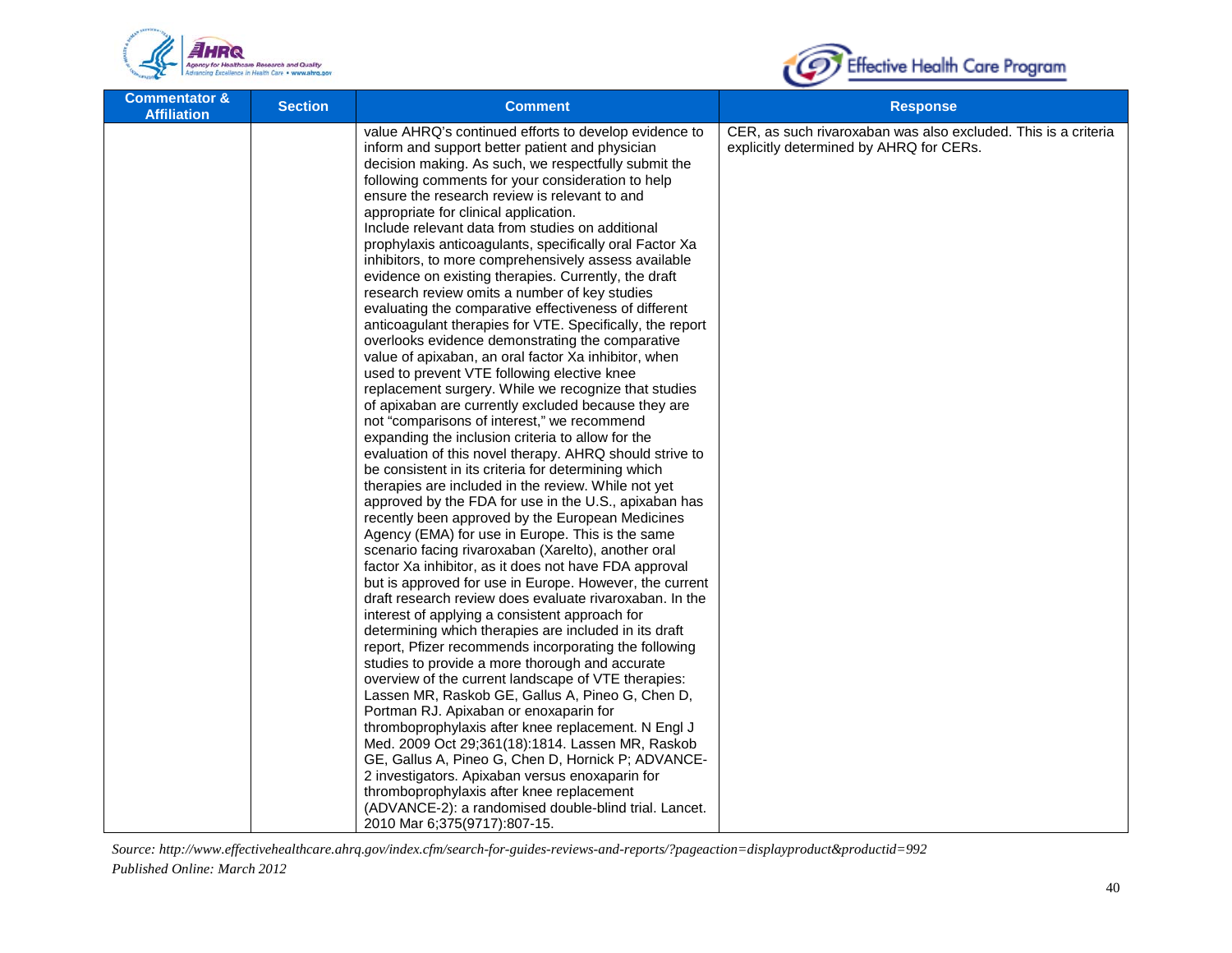



| <b>Commentator &amp;</b><br><b>Affiliation</b>                                  | <b>Section</b> | <b>Comment</b>                                                                                                                                                                                                                                                                                                                                                                                                                                                                                                                                                                                                                                                                                                                                                                                                                                                                                                                                                                                                                                                                                                                                                                                                                                                                                                                                                                                           | <b>Response</b>                                                                                                                                                                                                                                                                                                                                                                                                                                                                                                                                                                                                                                      |
|---------------------------------------------------------------------------------|----------------|----------------------------------------------------------------------------------------------------------------------------------------------------------------------------------------------------------------------------------------------------------------------------------------------------------------------------------------------------------------------------------------------------------------------------------------------------------------------------------------------------------------------------------------------------------------------------------------------------------------------------------------------------------------------------------------------------------------------------------------------------------------------------------------------------------------------------------------------------------------------------------------------------------------------------------------------------------------------------------------------------------------------------------------------------------------------------------------------------------------------------------------------------------------------------------------------------------------------------------------------------------------------------------------------------------------------------------------------------------------------------------------------------------|------------------------------------------------------------------------------------------------------------------------------------------------------------------------------------------------------------------------------------------------------------------------------------------------------------------------------------------------------------------------------------------------------------------------------------------------------------------------------------------------------------------------------------------------------------------------------------------------------------------------------------------------------|
| Freda C. Lewis-Hall,<br><b>MD</b><br><b>Chief Medical</b><br>Officer.<br>Pfizer | <b>Methods</b> | Incorporate significant studies on oral Factor Xa<br>inhibitors outside of the inclusion cutoff date to offer a<br>more complete assessment of available evidence and<br>avoid omission of key data.<br>We appreciate AHRQ's thorough review of the available<br>evidence and use of clear inclusion and exclusion<br>criteria to determine appropriate evidence for review.<br>However, we recommend considering an extension of<br>the cutoff deadline for published reports to allow for the<br>addition of important data from recent trials on oral<br>Factor Xa inhibitors. The findings from the following<br>study contribute important new data to comparative<br>evaluations of therapies for the prevention of VTE<br>following elective hip replacement surgery and warrant<br>inclusion in the final report. Lassen MR, Gallus A,<br>Raskob GE, Pineo G, Chen D, Ramirez LM;<br>ADVANCE-3 Investigators. Apixaban versus<br>enoxaparin for thromboprophylaxis after hip<br>replacement. N Engl J Med. 2010 Dec<br>23;363(26):2487-98.<br>We appreciate AHRQ's willingness to consider<br>comments from stakeholders and work with relevant<br>healthcare sectors, including the life sciences industry,<br>to improve population health in the United States. We<br>are happy to answer any questions you may have on<br>these comments and to provide additional information<br>as needed. | Thank you for this comment. Modifying the inclusion dates<br>would not allow for inclusion of apixaban since the drug is not<br>FDA approved. Please see the comment above.                                                                                                                                                                                                                                                                                                                                                                                                                                                                          |
| Caliann T. Lum, MD,<br>PhD, FACS                                                | Methods        | Despite all the work put into this report, I do not think it<br>will be possible to cleanly answer key questions unless<br>patient specific data is extracted, stratified, and<br>analyzed.                                                                                                                                                                                                                                                                                                                                                                                                                                                                                                                                                                                                                                                                                                                                                                                                                                                                                                                                                                                                                                                                                                                                                                                                              | Thank you for this comment. Patient level data was not sought<br>for this comparative effectiveness review.                                                                                                                                                                                                                                                                                                                                                                                                                                                                                                                                          |
| Caliann T. Lum, MD,<br>PhD, FACS                                                | <b>Results</b> | If at all possible it would be helpful to show comparative<br>data in tables so that treatments (eg, pharmacologic,<br>mechanical) could be easily compared across the board<br>with regard to major outcomes, including any<br>comparative statistical results.                                                                                                                                                                                                                                                                                                                                                                                                                                                                                                                                                                                                                                                                                                                                                                                                                                                                                                                                                                                                                                                                                                                                         | Thank you for this comment. We agree that with the number of<br>key questions, there are a number of comparisons being made.<br>For that reason, after each key question we present the data in<br>tabular format, with statistical results, so that the reader can<br>quickly compare the interventions within a key question. For a<br>higher level summary, we have constructed a table that<br>includes all comparisons for all outcomes (regardless of the<br>key question) along with the strength of evidence rating (lo,<br>moderate or high outcomes only). This table appears in the<br>executive summary and well as early in the report. |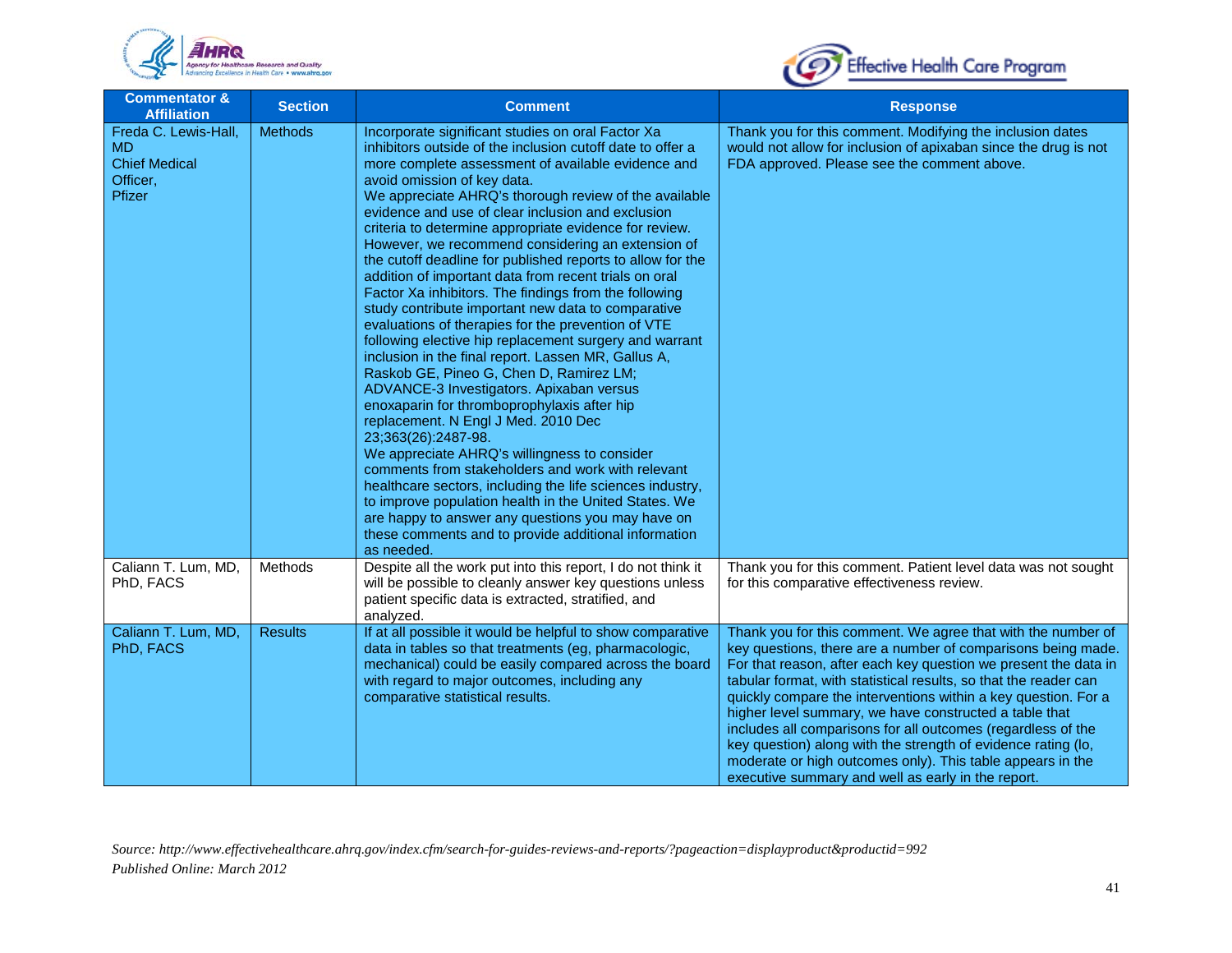



| <b>Commentator &amp;</b><br><b>Affiliation</b>                                                               | <b>Section</b>    | <b>Comment</b>                                                                                                                                                                                                                                                                                                                                                                                                                                                                                                                                   | <b>Response</b>                                                                                                                                                                                                                                                                                                                                                                                                                                             |
|--------------------------------------------------------------------------------------------------------------|-------------------|--------------------------------------------------------------------------------------------------------------------------------------------------------------------------------------------------------------------------------------------------------------------------------------------------------------------------------------------------------------------------------------------------------------------------------------------------------------------------------------------------------------------------------------------------|-------------------------------------------------------------------------------------------------------------------------------------------------------------------------------------------------------------------------------------------------------------------------------------------------------------------------------------------------------------------------------------------------------------------------------------------------------------|
| Caliann T. Lum, MD,<br>PhD, FACS                                                                             | <b>Discussion</b> | What can be said about the differences in<br>recommendations between ACCP and AAOA? Are they<br>planning to issue a joint recommendation?                                                                                                                                                                                                                                                                                                                                                                                                        | Thank you for this comment. The technical expert panel<br>included representatives from both organizations so that their<br>interests were captured for this report. However, we are unsure<br>of the status of these organizations independently in their plans<br>to generate a joint recommendation. This is outside of the<br>scope of the CER.                                                                                                         |
| <b>Jeff Maitland</b>                                                                                         | <b>Methods</b>    | KQ 3: Approve with comments. Although the QIC<br>recognizes the pivotal importance of this questions, we<br>question how this will be answered. The QIC noted that<br>AHRQ should think about this question carefully when<br>attempting to answer this question, as it may be based<br>upon expert opinion and strong personal provider<br>preferences. As an alternative, the QIC suggested that<br>AHRQ not focus purely on mortality, but                                                                                                    | Like QIC, we felt that this would be a difficult question to<br>answer. An ideal surrogate is correlated to an outcome and an<br>intervention which impacts that surrogate is found to impact<br>final health outcomes of interest. While this level of data did not<br>exists, it is important to summarize what is known so that<br>stakeholders can use this information when determining which<br>outcomes will most impact their healthcare decisions. |
| <b>Jeff Maitland</b>                                                                                         | Methods           | KQ 4: Disapprove with comments. The QIC feels that<br>too many classes are grouped together for these<br>outcomes, making it impossible to separate the "signal<br>from the noise". From a clinical standpoint, a positive<br>result might be helpful, but a negative result would<br>clearly not rule out an important effect.                                                                                                                                                                                                                  | Thank you for this comment. We analyzed each identified<br>pharmacologic and mechanical class independently and not<br>collectively in one analysis.                                                                                                                                                                                                                                                                                                        |
| <b>Jeff Maitland</b>                                                                                         | General           | KQ 5: The QIC wanted to ensure that AHRQ did not<br>use multiple comparisons across classes in their<br>analysis. The QIC agreed that if AHRQ examined the<br>rates of the major outcomes in each class they will be<br>able to find clinically important data.                                                                                                                                                                                                                                                                                  | Thank you for this comment. We only used direct comparisons<br>to answer this key question.                                                                                                                                                                                                                                                                                                                                                                 |
| <b>Jeff Maitland</b>                                                                                         | General           | KQ 6: Approve with comments. The QIC recommends<br>placing the classes toward the beginning of the<br>research question, so it is easier to understand.                                                                                                                                                                                                                                                                                                                                                                                          | Thank you for this comment. The classes were moved to the<br>beginning of the key question.                                                                                                                                                                                                                                                                                                                                                                 |
| <b>Jeff Maitland</b>                                                                                         | General           | KQ 7: Approve with comments. The QIC would like to<br>ensure that AHRQ examines the effects ofthe<br>combination of pharmacologic and mechanical<br>modalities versus pharmacological or mechanical<br>prophylaxis alone (not simply "single modality").                                                                                                                                                                                                                                                                                         | Thank you for this comment. You are correct, pharmacologic<br>plus mechanical prophylaxis was compared to either<br>pharmacologic or mechanical prophylaxis.                                                                                                                                                                                                                                                                                                |
| <b>Jeff Maitland</b>                                                                                         | General           | KQ 11: Approved as written                                                                                                                                                                                                                                                                                                                                                                                                                                                                                                                       | Thank you for this comment.                                                                                                                                                                                                                                                                                                                                                                                                                                 |
| Stephen Mascioli,<br>MD, MPH<br><b>Chief Medical Officer</b><br><b>Covidien Vascular</b><br><b>Therapies</b> | General           | As an industry leader in mechanical prophylaxis<br>(intermittent pneumatic compression, venous foot<br>pump, graduated compression stockings), Covidien<br>appreciates the opportunity to respond to the research<br>questions posed by AHRQ on the Comparative<br>Effectiveness of Venous Thromboembolism (VTE)<br>Prophylaxis in Orthopedic Surgery dated May 7, 2010.<br>The clinical problem presented by hospital acquired<br>VTE is multi-faceted, requiring great consideration for<br>the desired cause of prophylaxis, and also for the | Thank you for your support in this effort.                                                                                                                                                                                                                                                                                                                                                                                                                  |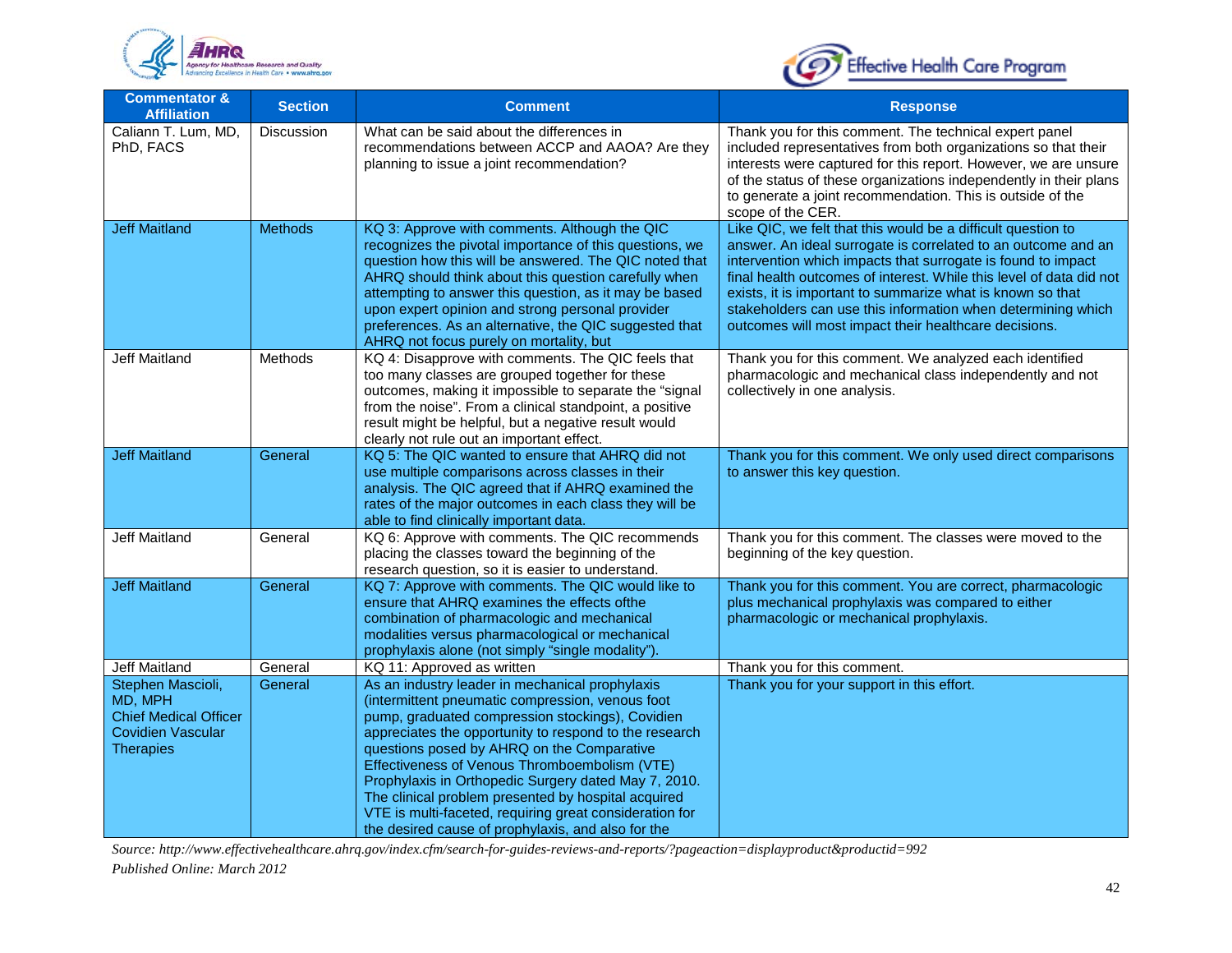



| <b>Commentator &amp;</b><br><b>Affiliation</b> | <b>Section</b> | <b>Comment</b>                                                                           | <b>Response</b> |
|------------------------------------------------|----------------|------------------------------------------------------------------------------------------|-----------------|
|                                                |                | undesired effects, which make answering the questions                                    |                 |
|                                                |                | difficult. Covidien has chosen to submit this statement                                  |                 |
|                                                |                | that highlights our general position and to begin                                        |                 |
|                                                |                | engagement in this process with the expectation that                                     |                 |
|                                                |                | there will be further dialog as the process moves                                        |                 |
|                                                |                | forward. Appropriate prophylaxis in the Total Hip                                        |                 |
|                                                |                | Replacement (THR), Total Knee Replacement (TKR)                                          |                 |
|                                                |                | and Hip Fracture Surgery (HFS) patient continues to                                      |                 |
|                                                |                | generate much debate. It is important that the flexibility                               |                 |
|                                                |                | now provided in the ACCP and AAOS guidelines                                             |                 |
|                                                |                | continues to be supported by the NHIQM so that the                                       |                 |
|                                                |                | surgeon is not put at odds with the hospital because of                                  |                 |
|                                                |                | differences in the guidelines and the core measures. In                                  |                 |
|                                                |                | addition, while there is always a need for further clinical                              |                 |
|                                                |                | evidence, the available data in the THR/TKR patient                                      |                 |
|                                                |                | population remains the most studied patient population                                   |                 |
|                                                |                | where there is the greatest awareness of the problems                                    |                 |
|                                                |                | caused by VTE. The Key Questions read that the goal                                      |                 |
|                                                |                | of this effort is to generate comparative research that is                               |                 |
|                                                |                | able to reach conclusions that certain prophylactic                                      |                 |
|                                                |                | interventions are better than others. Covidien is                                        |                 |
|                                                |                | committed to the process and wants to ensure that the                                    |                 |
|                                                |                | continuum of patient care, from admission through                                        |                 |
|                                                |                | discharge, and what might be appropriate at specific                                     |                 |
|                                                |                | points in time during a hospital stay, is properly                                       |                 |
|                                                |                | addressed. This position, which is shared by many                                        |                 |
|                                                |                | surgical specialties, is a multi-modal strategy offering                                 |                 |
|                                                |                | patients the best care by minimizing their risk of VTE                                   |                 |
|                                                |                | while simultaneously not escalating their risk for                                       |                 |
|                                                |                | bleeding complications. An example of this strategy                                      |                 |
|                                                |                | would be the use of mechanical prophylaxis intra-                                        |                 |
|                                                |                | operatively and continued until discharge with                                           |                 |
|                                                |                | chemoprophylaxis being added when the risk of                                            |                 |
|                                                |                | surgical site bleeding has subsided or a safe time                                       |                 |
|                                                |                | period has elapsed from the use of spinal or epidural                                    |                 |
|                                                |                | anesthesia. The chemoprophylaxis would then be                                           |                 |
|                                                |                | continued for some period post discharge to address                                      |                 |
|                                                |                | the continue risk of VTE. Therefore, guidance on                                         |                 |
|                                                |                | proposed research would be to fund clinical trials that                                  |                 |
|                                                |                | produce data that give guidance to comprehensive                                         |                 |
|                                                |                | strategies. These strategies would cover what                                            |                 |
|                                                |                | prophylaxis is appropriate at times of varying VTE and                                   |                 |
|                                                |                | bleed risk. 15 HAMPSHIRE STREET 508-452-4974 [T]<br>MANSFIELD, MA 02048 508-261-6015 [F] |                 |
|                                                |                |                                                                                          |                 |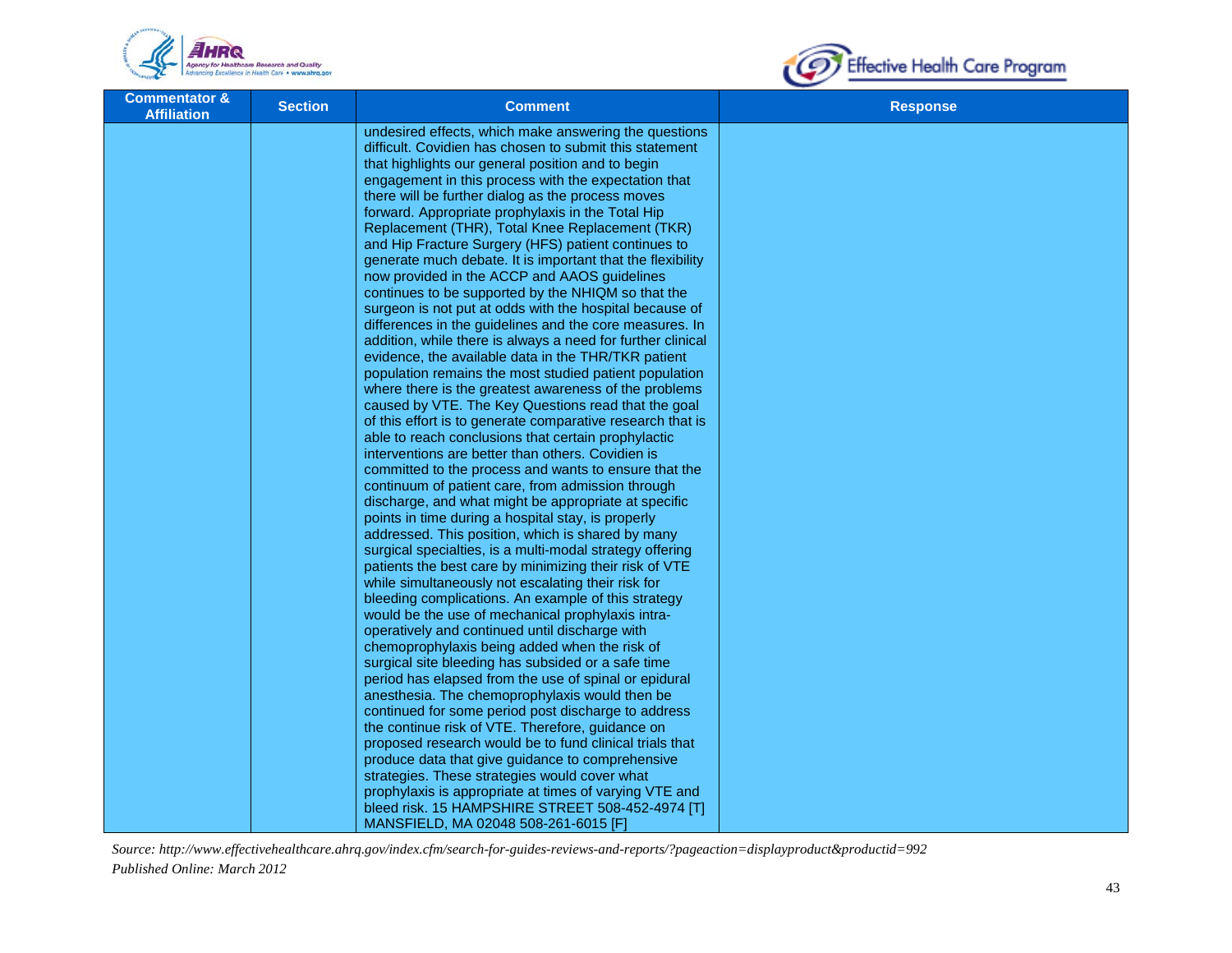



| <b>Commentator &amp;</b><br><b>Affiliation</b>                                                                                        | <b>Section</b> | <b>Comment</b>                                                                                                                                                                                                                                                                                                                                                                                                                                                                                                                                                                                                                                                            | <b>Response</b>                                                                                                                                                                                                                                                                                                                                                                                                                                                                                                                                                                                                                                                                                                                                                                                                                                                                                                                                                                                                                                                                     |
|---------------------------------------------------------------------------------------------------------------------------------------|----------------|---------------------------------------------------------------------------------------------------------------------------------------------------------------------------------------------------------------------------------------------------------------------------------------------------------------------------------------------------------------------------------------------------------------------------------------------------------------------------------------------------------------------------------------------------------------------------------------------------------------------------------------------------------------------------|-------------------------------------------------------------------------------------------------------------------------------------------------------------------------------------------------------------------------------------------------------------------------------------------------------------------------------------------------------------------------------------------------------------------------------------------------------------------------------------------------------------------------------------------------------------------------------------------------------------------------------------------------------------------------------------------------------------------------------------------------------------------------------------------------------------------------------------------------------------------------------------------------------------------------------------------------------------------------------------------------------------------------------------------------------------------------------------|
|                                                                                                                                       |                | In conclusion, Covidien is supportive of AHRQ's efforts<br>to provide increased clarity to clinicians on best-<br>practices to eliminate VTE as well as all-cause<br>morbidity and mortality in hospitalized patients. We look<br>forward to future participation with AHRQ and other<br>stakeholders in this collaborative effort.                                                                                                                                                                                                                                                                                                                                       |                                                                                                                                                                                                                                                                                                                                                                                                                                                                                                                                                                                                                                                                                                                                                                                                                                                                                                                                                                                                                                                                                     |
| Brian McGrory MD,<br>Chairman, Evidence<br><b>Based Medicine</b><br>Committee,<br>American<br>Association of Hip<br>and Knee Surgeons | Methods        | $KQ$ 1:<br>a. Data for specific surgeries should be considered<br>separately. It is likely not useful (and may be<br>confounding) to condense these three different<br>surgeries in one group. Total hip, total knee, and hip<br>fractures should be evaluated separately.<br>b. We feel very strongly that the outcome measure for<br>venous thromboembolism should be symptomatic<br>events. In relation to "bleeding outcomes" we are<br>concerned about blood transfusion, return to the<br>operating room, infection, prolonged drainage,<br>prolonged hospital stay, and any loss of function or<br>increase in pain or stiffness because of the bleeding<br>event. | Thank you for this comment. A) The methodology<br>collaboratively determined with the TEP specified pooling of<br>the three major surgeries together to enhances power to detect<br>differences between interventions. Because of known clinical<br>heterogeneity, arising from the different procedures, we also<br>performed subgroup analyses specific to each of the three<br>surgeries separately.<br>B) The methodology specified inclusion of both symptomatic<br>and asymptomatic events and not limiting to symptomatic<br>events only. This was done since CERs have to satisfy the<br>needs of a variety of stakeholders including clinicians, patients,<br>and policy decision makers. As such, a more inclusive<br>approach such as the one we are proposing will allow each<br>stakeholder group to have the information that they need to<br>make informed health choices. Although previously suggested<br>outcomes such as those stated were considered by the<br>Technical Expert Panel in the development of the protocol,<br>they were not ultimately included. |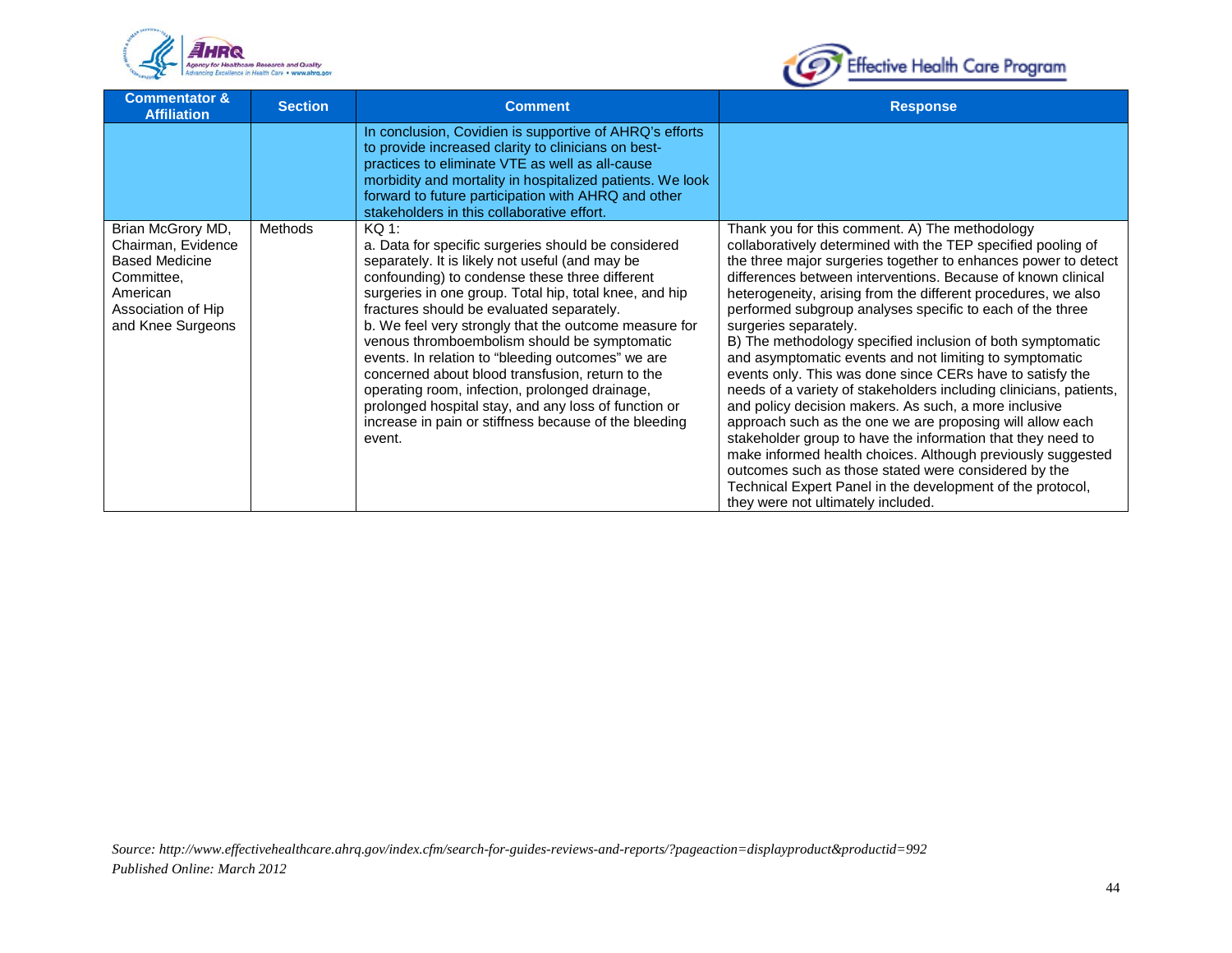



| <b>Commentator &amp;</b><br><b>Affiliation</b>                                                                                        | <b>Section</b> | <b>Comment</b>                                                                                                                                                                                                                                                                                                                                                                                                                                                                                                                                                                                                                                                                                                                                                                                                                                                                                                                                                                                                                                                                                                         | <b>Response</b>                                                                                                                                                                                                                                                                                                                                                                                                                                                                                                                                                                                                                                                                                                                                                     |
|---------------------------------------------------------------------------------------------------------------------------------------|----------------|------------------------------------------------------------------------------------------------------------------------------------------------------------------------------------------------------------------------------------------------------------------------------------------------------------------------------------------------------------------------------------------------------------------------------------------------------------------------------------------------------------------------------------------------------------------------------------------------------------------------------------------------------------------------------------------------------------------------------------------------------------------------------------------------------------------------------------------------------------------------------------------------------------------------------------------------------------------------------------------------------------------------------------------------------------------------------------------------------------------------|---------------------------------------------------------------------------------------------------------------------------------------------------------------------------------------------------------------------------------------------------------------------------------------------------------------------------------------------------------------------------------------------------------------------------------------------------------------------------------------------------------------------------------------------------------------------------------------------------------------------------------------------------------------------------------------------------------------------------------------------------------------------|
| Brian McGrory MD,<br>Chairman, Evidence<br><b>Based Medicine</b><br>Committee,<br>American<br>Association of Hip<br>and Knee Surgeons | <b>Methods</b> | <b>KQ 2:</b><br>a. Data for specific surgeries should be considered<br>separately. It is likely not useful (and may be<br>confounding) to condense these three different<br>surgeries in one group. Total hip, total knee, and hip<br>fractures should be evaluated separately.<br>b. Timing of surgery and immobilization status should<br>be considered in addition to patient specific<br>characteristics. This should include separate analyses<br>for hospital length of stay (timing of patient discharge<br>after joint replacement surgery) and also timing and<br>extent of mobilization after surgery while the patient is<br>in the hospital.<br>c. Mechanical devices should be evaluated<br>independently.<br>d. We feel very strongly that the outcome measure for<br>venous thromboembolism should be symptomatic<br>events. In relation to "bleeding outcomes" we are<br>concerned about blood transfusion, return to the<br>operating room, infection, prolonged drainage,<br>prolonged hospital stay, and any loss of function or<br>increase in pain or stiffness because of the bleeding<br>event. | Thank you for this comment. A) Please see the response<br>above. B) The suggested characteristics were evaluated for, as<br>there were no restrictions in the methodology as to which<br>specific patient and surgical characteristics would be<br>evaluated. All of the data that was identified through our<br>literature search, regardless of the characteristic, have been<br>presented in the results. C) This KQ evaluated predictors of<br>VTE or bleeding outcomes regardless of the method of<br>prophylaxis. The impact of the method of prophylaxis on VTE<br>and bleeding outcome was evaluated in the other KQs in this<br>CER. D) Please see the response above.                                                                                     |
| Brian McGrory MD,<br>Chairman, Evidence<br><b>Based Medicine</b><br>Committee,<br>American<br>Association of Hip<br>and Knee Surgeons | General        | KQ 3:<br>This is a very important question. Based on research<br>available in independent analyses performed by<br>AAHKS members, we are concerned that this question<br>may not be conclusively answered. We feel strongly<br>that one inclusion criteria for studies in this question<br>should be that patients included should have<br>undergone hip replacement, hip fracture or knee<br>replacement surgery. We feel very strongly that the<br>outcome measure for venous thromboembolism should<br>be symptomatic events.                                                                                                                                                                                                                                                                                                                                                                                                                                                                                                                                                                                       | Thank you for the concerns you raise about this KQ. In a CER,<br>we are asked by AHRQ to pose the most important key<br>questions whether or not they can be readily answered by the<br>literature base. The absence of an endpoint in a CER should<br>reflect its relative lack of importance and not a reflection of<br>paucity of data. Additionally, each CER report has a section<br>dedicated to future research needs to elaborate on such areas<br>which have been identified as a result of the CER. We agree<br>that the population used to answer this KQ is patients<br>undergoing total hip replacement total knee replacement or hip<br>fracture surgery and this was the population evaluated.<br>Regarding the outcomes, please see response above. |
| Brian McGrory MD,<br>Chairman, Evidence<br><b>Based Medicine</b><br>Committee,<br>American<br>Association of Hip<br>and Knee Surgeons | General        | <b>KQ 4:</b><br>a. Data for specific surgeries should be considered<br>separately. It is likely not useful (and may be<br>confounding) to condense these three different<br>surgeries in one group. Total hip, total knee, and hip<br>fractures should be evaluated separately.                                                                                                                                                                                                                                                                                                                                                                                                                                                                                                                                                                                                                                                                                                                                                                                                                                        | Thank you for this comment. Please see response above.                                                                                                                                                                                                                                                                                                                                                                                                                                                                                                                                                                                                                                                                                                              |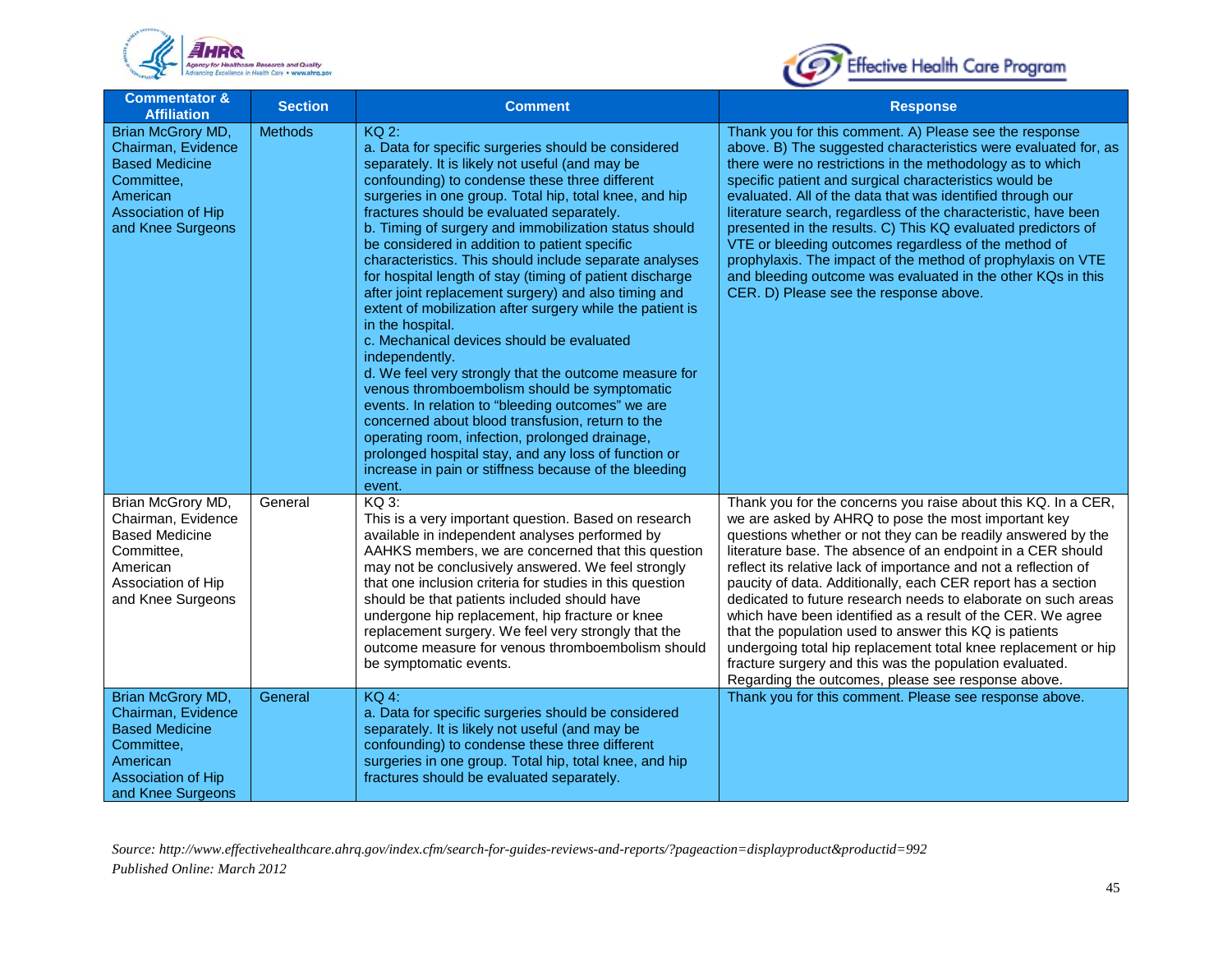



| <b>Commentator &amp;</b><br><b>Affiliation</b>                                                                                        | <b>Section</b> | <b>Comment</b>                                                                                                                                                                                                                                                                                                                                                                                                                                                                                                                                                                                                                                                                                                                                                                                                                                  | <b>Response</b>                                                                                                                                                                                                                                                                                                                                                                                                                                                                                                                                                                                       |
|---------------------------------------------------------------------------------------------------------------------------------------|----------------|-------------------------------------------------------------------------------------------------------------------------------------------------------------------------------------------------------------------------------------------------------------------------------------------------------------------------------------------------------------------------------------------------------------------------------------------------------------------------------------------------------------------------------------------------------------------------------------------------------------------------------------------------------------------------------------------------------------------------------------------------------------------------------------------------------------------------------------------------|-------------------------------------------------------------------------------------------------------------------------------------------------------------------------------------------------------------------------------------------------------------------------------------------------------------------------------------------------------------------------------------------------------------------------------------------------------------------------------------------------------------------------------------------------------------------------------------------------------|
| Brian McGrory MD,<br>Chairman, Evidence<br><b>Based Medicine</b><br>Committee,<br>American<br>Association of Hip<br>and Knee Surgeons | General        | KQ 5:<br>a. Dosages for certain LMWH should be examined.<br>b. Dosage, timing, and monitoring recommendations<br>should be incorporated for oral vitamin K antagonists<br>(VKAs).<br>c. Timing and duration should be examined for<br>mechanical interventions.<br>d. The confounding variable of mobilization should be<br>considered, e. Mechanical devices should be evaluated<br>independently. We feel strongly that DVT prophylaxis is<br>not all pharmacologic.<br>f. Timing of surgery and immobilization status should<br>be considered in addition to patient specific<br>characteristics. This should include separate analyses<br>for hospital length of stay (timing of patient discharge<br>after joint replacement surgery) and also timing and<br>extent of mobilization after surgery while the patient is<br>in the hospital. | Thank you for this comment. The exact dose regimen for each<br>pharmacologic therapy was extracted and included in the<br>evidence tables of this CER. Additionally, specific timing and<br>duration of therapy as reported in the study was also included<br>in the tables. Additionally, information such as drug regimen<br>was considered when evaluating the applicability of the<br>evidence. In terms of confounding factors, we evaluated any<br>available literature that was identified by our literature search of<br>the patient or surgical characteristics that may modify<br>outcomes. |
| Brian McGrory MD,<br>Chairman, Evidence<br><b>Based Medicine</b><br>Committee.<br>American<br>Association of Hip<br>and Knee Surgeons | General        | KQ 6: a. This is a very important question. Based on<br>research available in independent analyses performed<br>by AAHKS members, we are concerned that this<br>question may not be conclusively answered                                                                                                                                                                                                                                                                                                                                                                                                                                                                                                                                                                                                                                       | Thank you for this comment. In a CER, we are asked by AHRQ<br>to pose the most important key questions whether or not they<br>can be readily answered by the literature base. The absence of<br>an endpoint in a CER should reflect its relative lack of<br>importance and not a reflection of paucity of data. In the event<br>where quantitative analysis is not possible for a KQ, qualitative<br>analysis was completed. Additionally, each CER report has a<br>section dedicated to future research needs to elaborate on<br>such areas which have been identified as a result of the CER.       |
| Brian McGrory MD,<br>Chairman, Evidence<br><b>Based Medicine</b><br>Committee,<br>American<br>Association of Hip<br>and Knee Surgeons | General        | KQ 7:<br>a. Data for specific surgeries should be considered<br>separately. It is likely not useful (and may be<br>confounding) to condense these three different<br>surgeries in one group. Total hip, total knee, and hip<br>fractures should be evaluated separately.                                                                                                                                                                                                                                                                                                                                                                                                                                                                                                                                                                        | Thanks you for this comment. A) Please see response above.                                                                                                                                                                                                                                                                                                                                                                                                                                                                                                                                            |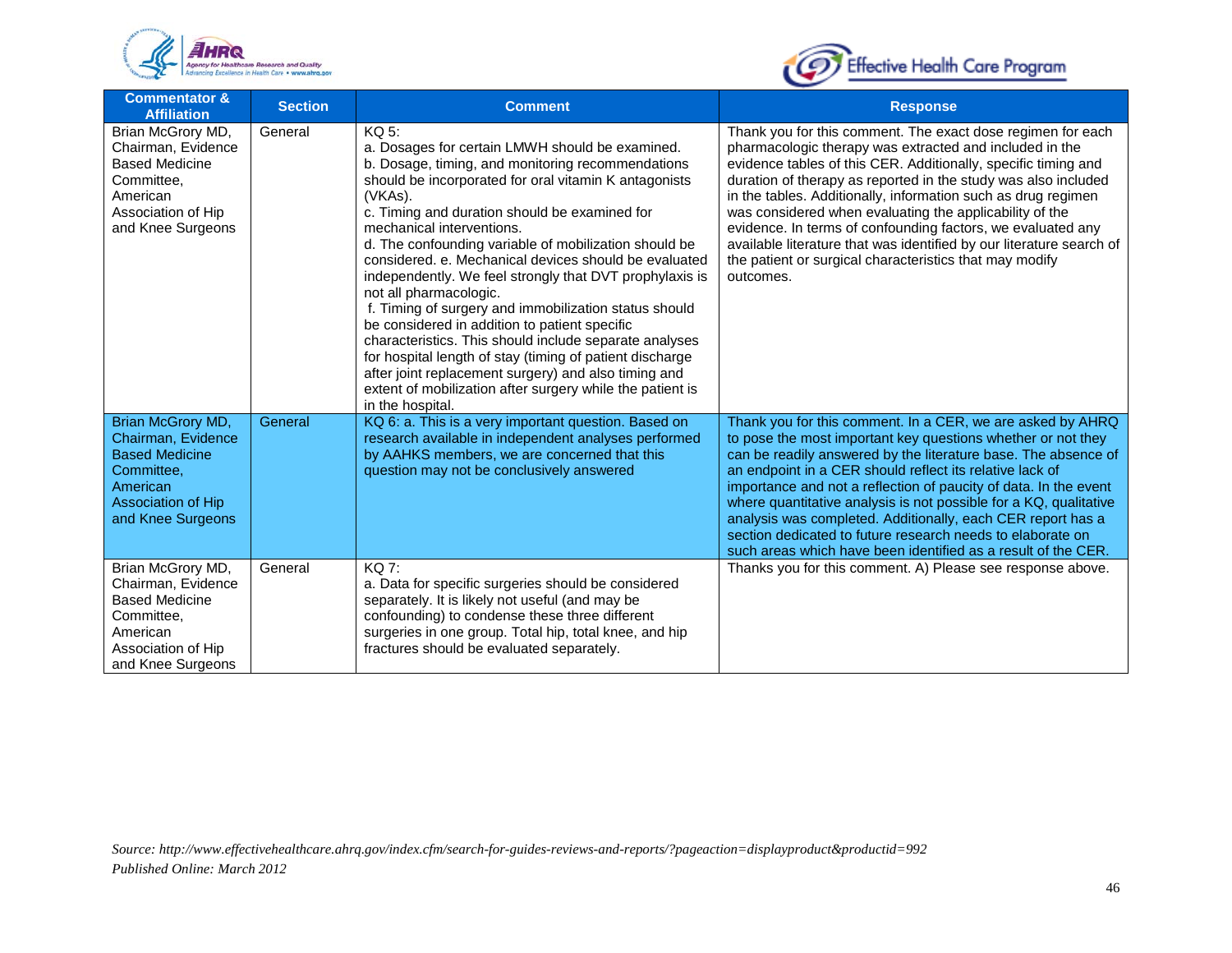



| <b>Commentator &amp;</b><br><b>Affiliation</b>                                                                                               | <b>Section</b> | <b>Comment</b>                                                                                                                                                                                                                                                                                                                                                                                                                                                                                                                                                                                                                                                                                                                                                                                                                                                                                                                                                                          | <b>Response</b>                                                                                                                                                                                                                                                                                                                                                                                                          |
|----------------------------------------------------------------------------------------------------------------------------------------------|----------------|-----------------------------------------------------------------------------------------------------------------------------------------------------------------------------------------------------------------------------------------------------------------------------------------------------------------------------------------------------------------------------------------------------------------------------------------------------------------------------------------------------------------------------------------------------------------------------------------------------------------------------------------------------------------------------------------------------------------------------------------------------------------------------------------------------------------------------------------------------------------------------------------------------------------------------------------------------------------------------------------|--------------------------------------------------------------------------------------------------------------------------------------------------------------------------------------------------------------------------------------------------------------------------------------------------------------------------------------------------------------------------------------------------------------------------|
| Brian McGrory MD,<br>Chairman, Evidence<br><b>Based Medicine</b><br>Committee,<br>American<br><b>Association of Hip</b><br>and Knee Surgeons | General        | <b>KQ 8:</b><br>a. The Seventh ACCP Conference on Antithrombotic<br>and Thrombolytic Therapy conclusions recommend that<br>patients undergoing THR, TKA, or HFS receive<br>pharmacological prophylaxis for at least 10 days. Why<br>was 7 days chosen by the AHQR?<br>b. For extended prophylaxis the same group suggests<br>intervention for up to 28 to 35 days after surgery. Why<br>was 30 days chosen by AHQR?<br>c. We feel very strongly that the outcome measure for<br>venous thromboembolism should be symptomatic<br>events. In relation to "bleeding outcomes" we are<br>concerned about blood transfusion, return to the<br>operating room, infection, prolonged drainage,<br>prolonged hospital stay, and any loss of function or<br>increase in pain or stiffness because of the bleeding<br>event.<br>d. Based on research available in independent<br>analyses performed by AAHKS members, we are<br>concerned that this question may not be conclusively<br>answered. | Thank you for this comment. While this is a consensus<br>recommendation, the majority of data in the literature is for 7<br>days of therapy for standard prophylaxis and for over 30 days<br>for extended prophylaxis. The language of the key question<br>defined the shorter duration as 7 to 10 days and the longer<br>duration as greater than 28 days. C) Please see comment<br>above. D) Please see comment above. |
| Brian McGrory MD,<br>Chairman, Evidence<br><b>Based Medicine</b><br>Committee,<br>American<br>Association of Hip<br>and Knee Surgeons        | General        | KQ 9:<br>Are there times when a filter and pharmacological<br>prophylaxis are both indicated?<br>Should a filter be ultimately removed?<br>We are specifically interested in the benefits of filter<br>placement and removal in hip fracture patients and<br>patients with a prior history of pulmonary embolism.<br>Data for specific surgeries should be considered<br>separately. It is likely not useful (and may be<br>confounding) to condense these three different<br>surgeries in one group. Total hip, total knee, and hip<br>fractures should be evaluated separately.                                                                                                                                                                                                                                                                                                                                                                                                       | Thank you for this comment. We appreciate the questions you<br>have identified. However, as is stated in the report, no literature<br>was found to answer this key question as it is presented.                                                                                                                                                                                                                          |
| Brian McGrory MD,<br>Chairman, Evidence<br><b>Based Medicine</b><br>Committee,<br>American<br><b>Association of Hip</b><br>and Knee Surgeons | General        | KQ 10:<br>a. This is extremely broad: "other orthopedic<br>conditions" covers everything. This should be changed<br>to be very specific with each specific clinical scenario<br>defined, e.g. after knee arthroscopy, after spine<br>surgery, etc.                                                                                                                                                                                                                                                                                                                                                                                                                                                                                                                                                                                                                                                                                                                                      | Thank you for this comment. We agree "opther orthopedic<br>surgery" is a broad term and for that reasons the specific<br>surgeries considered in this key question are specified within<br>the question itself as well as in the inclusion criteria section of<br>the methods.                                                                                                                                           |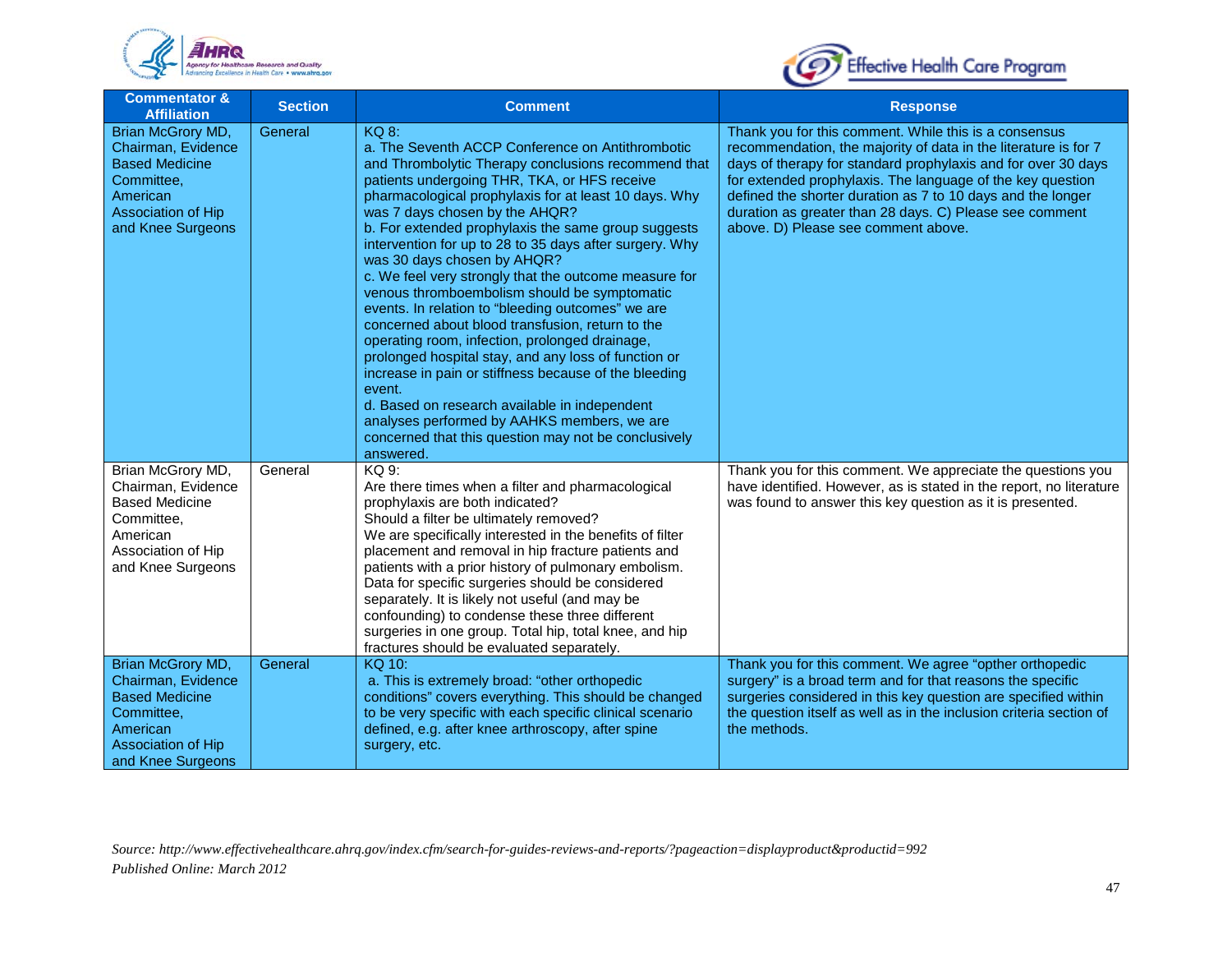



| <b>Commentator &amp;</b><br><b>Affiliation</b>                                                                                                              | <b>Section</b> | <b>Comment</b>                                                                                                                                                                                                                                                                                                                                                                                                                                                                                                                                                                                                                                                                                                                                                                                                                                                                                                                                                                                                                                                                           | <b>Response</b>                                                                                                                                                                                                                                                                                                                                                                                                                                                                                                                                                                    |
|-------------------------------------------------------------------------------------------------------------------------------------------------------------|----------------|------------------------------------------------------------------------------------------------------------------------------------------------------------------------------------------------------------------------------------------------------------------------------------------------------------------------------------------------------------------------------------------------------------------------------------------------------------------------------------------------------------------------------------------------------------------------------------------------------------------------------------------------------------------------------------------------------------------------------------------------------------------------------------------------------------------------------------------------------------------------------------------------------------------------------------------------------------------------------------------------------------------------------------------------------------------------------------------|------------------------------------------------------------------------------------------------------------------------------------------------------------------------------------------------------------------------------------------------------------------------------------------------------------------------------------------------------------------------------------------------------------------------------------------------------------------------------------------------------------------------------------------------------------------------------------|
| Ian Nathanson, MD,<br>FCCP, Chair<br>On behalf of<br><b>Health and Science</b><br><b>Policy Committee</b><br>American College of<br><b>Chest Physicians</b> | General        | The American College of Chest Physicians (ACCP)<br>thanks the Agency for Healthcare Research and Quality<br>(AHRQ) for accepting our proposal for an evidence<br>review on thromboprophylaxis in orthopedic surgery to<br>be conducted by The Effective Healthcare Program's<br>evidence-based practice center (EPC) at the University<br>of Connecticut<br>We believe that the effort could have benefited from our<br>expertise in the areas of methodology and content had<br>we been permitted to provide more input than our<br>drafted research questions and initial conversations<br>about estimating baseline risks.<br>A definitive review on this controversial topic could have<br>helped reconcile differences between non-harmonious<br>guidelines and variable practices in this field. Perhaps<br>any future efforts should include developers of the<br>major guidelines in this area, including ACCP.<br>In view of ACCP's excellent track record of using AHRQ<br>reviews as the basis for our guidelines we look forward<br>to future collaborations with AHRQ EPCs. | Thank you for this comment. The Technical Expert Panel for<br>this CER was comprised eight physicians: three provided the<br>orthopedic surgeon's perspective one of which was a local<br>expert, one provided a local pulmonologist's perspective, two<br>provided expertise in methodology/guideline development, one<br>provided a hematologist's perspective, and one provided<br>expertise in health policy. There was equal representation from<br>both the American College of Chest Physicians and the<br>American Academy of Orthopedic Surgeons (three members<br>each). |
| <b>Vincent Pellegrini</b>                                                                                                                                   | General        | KQ 1: These are competing risks of great importance<br>and, somewhat fortuitously, the prevalence of<br>CLINICALLY APPARENT VTE events (PE; 1-2%) is<br>similar to that of clinically important bleeding events (1-<br>3%) with contemporary chemoprophylaxis. This is in<br>contrast to venographic clot prevalence of 5-30%<br>despite use of newer prophylaxis agents. A focus on<br>clinical events allows appropriate powering of a study to<br>simultaneously assess BOTH competing outcome<br>events.                                                                                                                                                                                                                                                                                                                                                                                                                                                                                                                                                                             | Thank you for this comment which we will consider during the<br>revision process.                                                                                                                                                                                                                                                                                                                                                                                                                                                                                                  |
| Vincent Pellegrini                                                                                                                                          | General        | KQ 2: The nature of the operation is the overwhelming<br>risk factor and it dominates any and all specific patient<br>characteristics. However, a past history of PE or<br>clinically apparent DVT despite adequate prophylaxis is<br>an additional risk factor.                                                                                                                                                                                                                                                                                                                                                                                                                                                                                                                                                                                                                                                                                                                                                                                                                         | Thank you for this comment. We did not limit the patient or<br>surgical characteristics investigated in this key question and<br>have reported data on those identified through our literature<br>search.                                                                                                                                                                                                                                                                                                                                                                          |
| Vincent Pellegrini                                                                                                                                          | General        | KQ 3: While surrogate outcomes can be measured,<br>they are misleading in the setting of an extended period<br>of prophylaxis as used in the present clinical<br>environment since venographic or other screening<br>methods do NOT accurately predict the occurrence of<br>important clinical events.                                                                                                                                                                                                                                                                                                                                                                                                                                                                                                                                                                                                                                                                                                                                                                                   | Thank you for this comment. We included both symptomatic<br>and asymptomatic events as well as DVT and PE events. This<br>is done so that the CER satisfies the needs of a variety of<br>stakeholders including clinicians, patients, and policy decision<br>makers. As such, a more inclusive approach will allow each<br>stakeholder group to have the information that they need to<br>make informed health choices.                                                                                                                                                            |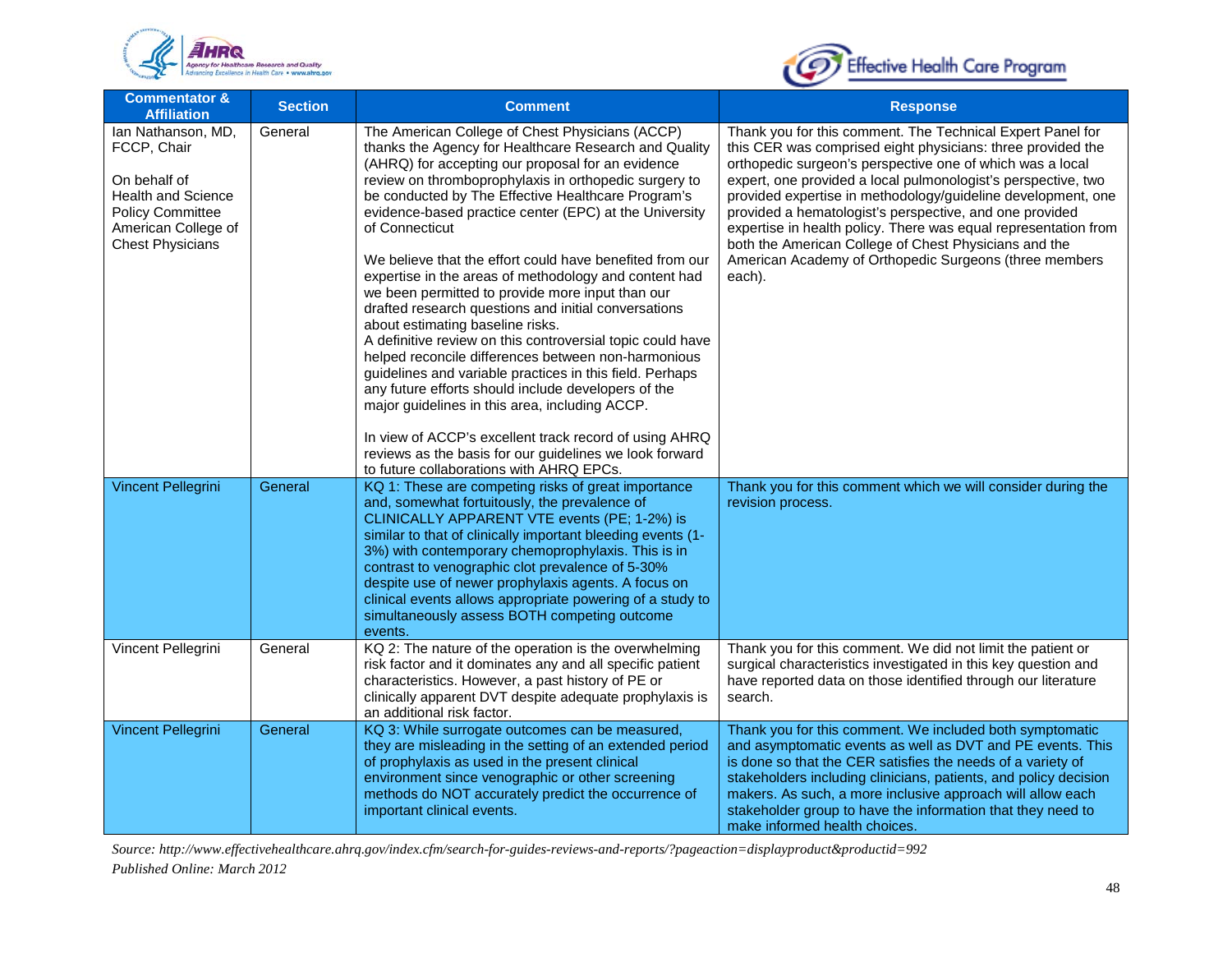



| <b>Commentator &amp;</b><br><b>Affiliation</b> | <b>Section</b> | <b>Comment</b>                                                                                                                                                                                                                                                                                                                                                | <b>Response</b>                                                                                                                                                                                                                                                                                                    |
|------------------------------------------------|----------------|---------------------------------------------------------------------------------------------------------------------------------------------------------------------------------------------------------------------------------------------------------------------------------------------------------------------------------------------------------------|--------------------------------------------------------------------------------------------------------------------------------------------------------------------------------------------------------------------------------------------------------------------------------------------------------------------|
| Vincent Pellegrini                             | General        | KQ 4: Prophylaxis is clearly effective in reducing the<br>incidence of both venographic surrogate events as well<br>as clinical VTE events, while concurrently increasing<br>the risk of worrisome bleeding complications. Hence,<br>appropriate use of prophylaxis represents a discussion<br>of a balance between risks and benefits of use of the<br>drug. | Thank you for this comment. The Technical Expert Panelists<br>were in agreement that including a key question (#5) of<br>comparative benefits and harms on between class<br>comparisons was highly applicable to current practice.                                                                                 |
| <b>Vincent Pellegrini</b>                      | General        | KQ 5: This is the subject of a much needed prospective<br>controlled clinical trial, concurrently considering the<br>relative efficacy of popular agents along with the<br>associated bleeding risk of each intervention. Good<br>comparative information concerning the balance of<br>these risks and benefits is lacking.                                   | Thank you for this comment. In synthesizing the data for key<br>question 5, only direct comparative data was used to obtain the<br>most true comparison between classes of agents in efficacy<br>and safety.                                                                                                       |
| Vincent Pellegrini                             | General        | KQ 6: This information is even harder to come by but<br>the differences are rather modest within intervention<br>classes.                                                                                                                                                                                                                                     | Thank you for this comment. Key questions in a CER should<br>be those of highest importance to the topic rather than those<br>which have the largest volume of literature to answer to<br>question. Determining that there is a lack of evidence or that<br>there is low strength of evidence is of value in CERs. |
| Vincent Pellegrini                             | General        | KQ 7: There are NO good data to answer this question<br>of relative effectiveness of "stacked" modalities in VTE<br>prevention despite the common use of such a strategy<br>in clinical practice, drive by a desire to avoid bleeding<br>complications.                                                                                                       | Thank you for this comment. Key questions in a CER should<br>be those of highest importance to the topic rather than those<br>which have the largest volume of literature to answer to<br>question. Determining that there is a lack of evidence or that<br>there is low strength of evidence is of value in CERs. |
| Vincent Pellegrini                             | General        | KQ 11: Mechanical methods may be relatively more<br>effective with distal lower limb clot prevention based on<br>etiology of the thrombosis, as well as instances when<br>bleeding risk is prohibitively high (such as spinal<br>surgery where risk of epidural bleeding is of great<br>concern).                                                             | Thank you for this comment. No literature was identified to<br>meet the inclusion criteria for this key question.                                                                                                                                                                                                  |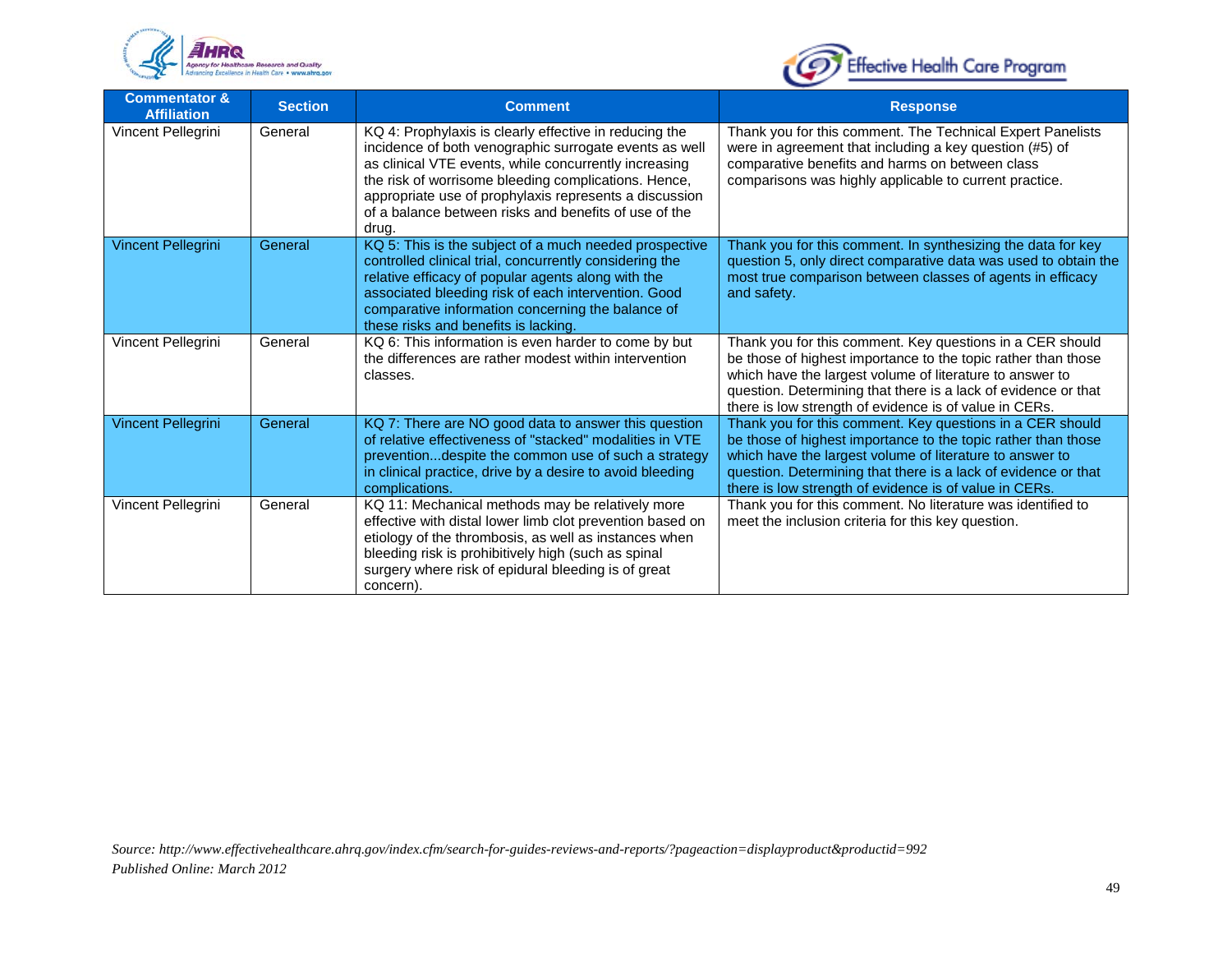



| <b>Commentator &amp;</b><br><b>Affiliation</b> | <b>Section</b> | <b>Comment</b>                                                                                                                                                                                                                                                                                                                                                                                                                                                                                                                                                                                                                                                                                                                                                                                                                                                                                                                                                                                                                                                                                                                                                                                                                                                                                                                                                                                                                                                                                                                                                                                                                                                                                                          | <b>Response</b>                                                                                                                                                                                                                                                                                                                                                                                                                                                                                                                                                                                                                                                                                                                                                |
|------------------------------------------------|----------------|-------------------------------------------------------------------------------------------------------------------------------------------------------------------------------------------------------------------------------------------------------------------------------------------------------------------------------------------------------------------------------------------------------------------------------------------------------------------------------------------------------------------------------------------------------------------------------------------------------------------------------------------------------------------------------------------------------------------------------------------------------------------------------------------------------------------------------------------------------------------------------------------------------------------------------------------------------------------------------------------------------------------------------------------------------------------------------------------------------------------------------------------------------------------------------------------------------------------------------------------------------------------------------------------------------------------------------------------------------------------------------------------------------------------------------------------------------------------------------------------------------------------------------------------------------------------------------------------------------------------------------------------------------------------------------------------------------------------------|----------------------------------------------------------------------------------------------------------------------------------------------------------------------------------------------------------------------------------------------------------------------------------------------------------------------------------------------------------------------------------------------------------------------------------------------------------------------------------------------------------------------------------------------------------------------------------------------------------------------------------------------------------------------------------------------------------------------------------------------------------------|
| Charles Pollack, MD                            | General        | KQ 3: The implication of this question appears to be<br>that $DVT$ – even proximal or symptomatic $DVT$ – is not<br>an "important patient outcome." This implication is given<br>further credence in the "Background" discussion of<br>ACCP vs. AAOS guidelines, wherein the merits of DVT<br>as a "surrogate marker" of PE are discussed. We find<br>this implication deeply troubling. Even though, based on<br>other questions and comments in the text of your draft,<br>we believe you are aware of these, we feel compelled<br>to highlight for a number of reasons: 1) Whether or not<br>it is associated with frank pulmonary embolism, DVT<br>can not be considered a benign condition. It represents<br>a tremendous cost burden to the healthcare system<br>through significantly increased hospital lengths of stay,<br>treatment costs and associated complications (e.g.<br>infection, amputation, and sometimes pulmonary<br>embolism). 2) As many as one-half of patients who<br>develop DVT will develop post-thrombotic syndrome as<br>a direct result, sometimes several years after the<br>instigating episode of DVT. Beyond the well-<br>documented increased risk of repeat thromboembolic<br>events, post-thrombotic syndrome has a permanent<br>impact on quality of life and employability, particularly<br>as we see DVT in younger and younger patients. Thus,<br>the long-term impact of hospital-acquired DVT is at<br>least as consequential as that of non-fatal PE. 3) In<br>short, DVT (or at the very least, proximal DVT) should<br>not be considered merely an "intermediate outcome" or<br>a surrogate marker for PE; rather it should be<br>considered a major outcome endpoint. | Thank you for this comment. The importance of asymptomatic<br>DVT is an area of controversy. While it may increase the risk of<br>PE and post-thrombotic syndrome, asymptomatic DVT would<br>still be considered an intermediate outcome in the analytic<br>framework linked to these other final health outcomes. We<br>have included both symptomatic and asymptomatic events as<br>well as DVT and PE to be evaluated as outcomes so that the<br>CER satisfies the needs of a variety of stakeholders including<br>clinicians, patients, and policy decision makers. As such, a<br>more inclusive approach such as the one we are proposing will<br>allow each stakeholder group to have the information that they<br>need to make informed health choices. |
| Charles Pollack, MD                            | General        | KQ 5: This question gets to the heart of the<br>"comparative effectiveness" issue, and raises several<br>key competing issues which must be balanced in order<br>to arrive at a sensible conclusion. When is one<br>treatment better than another? When it results in<br>reduced thrombotic event rates? When it is associated<br>with less bleeding? When it doesn't cause immune-<br>mediated thrombocytopenia? When it is cheaper?<br>Clearly a balance must be struck which considers<br>efficacy, safety and cost, but which takes priority? We<br>propose the following rubric: 1, Efficacy; 2, Safety; 3,<br>Cost. Financial considerations cannot be ignored, but<br>two key factors render this a tertiary consideration:<br>First, average hospitalization costs run into the                                                                                                                                                                                                                                                                                                                                                                                                                                                                                                                                                                                                                                                                                                                                                                                                                                                                                                                                 | Thank you for this comment. The decision making scheme you<br>proposed seems reasonable but our CER is not a clinical<br>guideline. In a CER, we are charged with determining the<br>balance of benefits and harms, strength of the evidence and<br>applicability. CERs are precluded from evaluating cost as a<br>determinant of comparative effectiveness.<br>We recognize the variability in the definition used to define<br>bleeding outcomes in the literature. For this reason we have<br>included the definitions of major and minor bleeding used by<br>each trial in the evidence tables and have evaluated different<br>types of bleeding (e.g., major, minor, etc.) separately.                                                                    |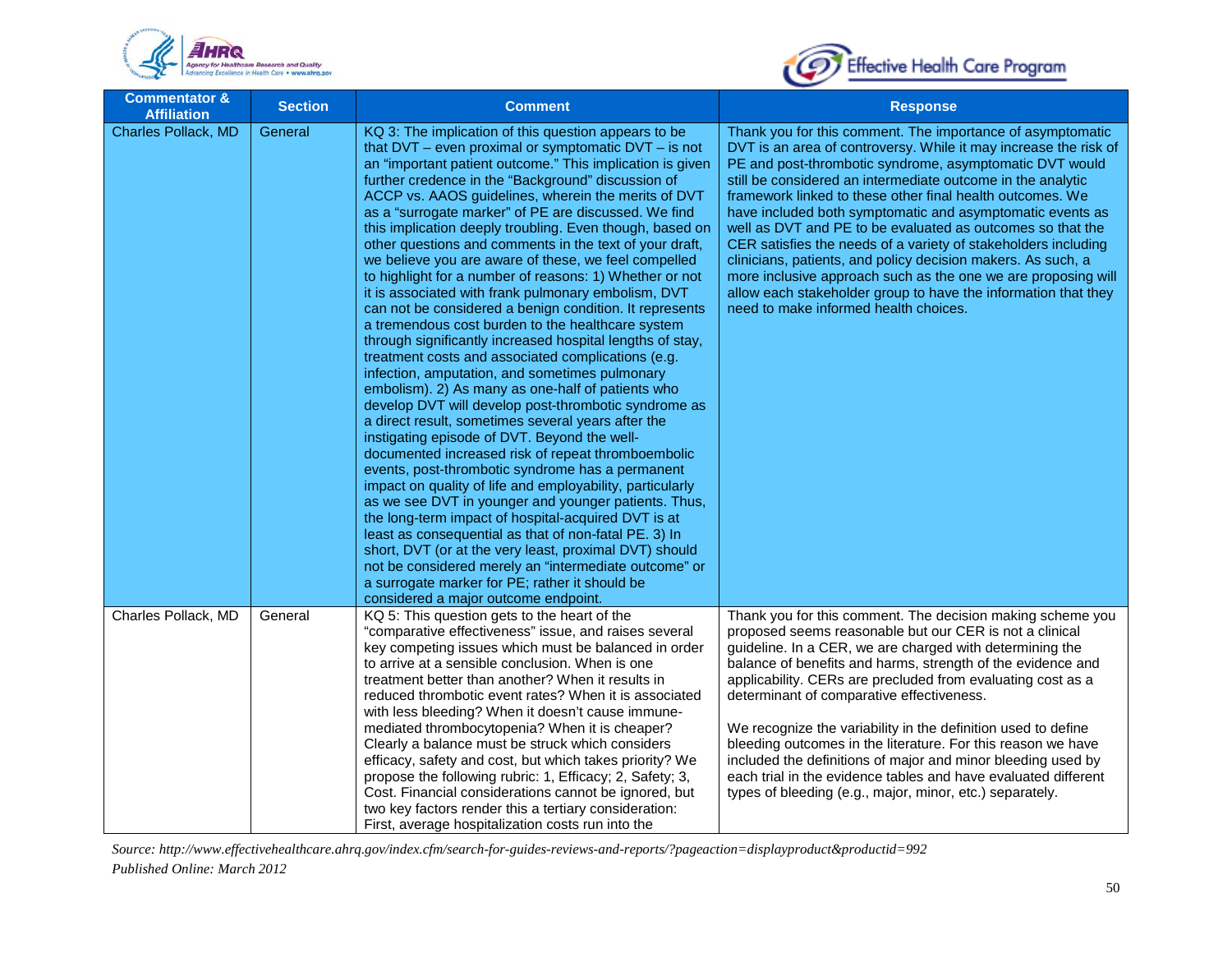



| <b>Commentator &amp;</b><br><b>Affiliation</b> | <b>Section</b> | <b>Comment</b>                                                                                               | <b>Response</b> |
|------------------------------------------------|----------------|--------------------------------------------------------------------------------------------------------------|-----------------|
|                                                |                | thousands of dollars per day (much higher still for ICU                                                      |                 |
|                                                |                | care), and most agents approved for VTE prophylaxis                                                          |                 |
|                                                |                | are relatively inexpensive compared to other drugs or                                                        |                 |
|                                                |                | healthcare costs (including ultrasound screening of<br>asymptomatic patients. Thus, acquisition cost is of   |                 |
|                                                |                | relatively minor importance except at the extremes.                                                          |                 |
|                                                |                | Moreover, differences in less obvious costs such as                                                          |                 |
|                                                |                | monitoring, nursing/pharmacy time for administration                                                         |                 |
|                                                |                | (IV vs. oral vs. SC) which may counterbalance                                                                |                 |
|                                                |                | acquisition costs should be considered. Of far greater                                                       |                 |
|                                                |                | consequence is the fact that the costs of treating a DVT                                                     |                 |
|                                                |                | or PE (the latter of which, of course, may be fatal) when                                                    |                 |
|                                                |                | prophylaxis fails are so high, that preventing only a few                                                    |                 |
|                                                |                | events quickly obscures minor differences in acquisition                                                     |                 |
|                                                |                | costs. The relative significance of efficacy vs safety is                                                    |                 |
|                                                |                | somewhat more difficult to parse. We believe efficacy is                                                     |                 |
|                                                |                | the supreme consideration because the known risk of                                                          |                 |
|                                                |                | VTE is much greater than the risk of serious adverse                                                         |                 |
|                                                |                | events associated with approved therapies. Therefore,                                                        |                 |
|                                                |                | when comparing effectiveness to determine whether a                                                          |                 |
|                                                |                | strategy should be considered superior to a "standard                                                        |                 |
|                                                |                | of care," the following outcomes are possible: 1)<br>Improved Efficacy; Improved Safety 2) Improved          |                 |
|                                                |                | Efficacy; No improvement in Safety 3) No improvement                                                         |                 |
|                                                |                | in Efficacy; Improved Safety 4) No improvement in                                                            |                 |
|                                                |                | Efficacy; No improvement in Safety For outcomes 1-3,                                                         |                 |
|                                                |                | the conclusion is that the new strategy is more effective                                                    |                 |
|                                                |                | and the relative strength of this conclusion is defined by                                                   |                 |
|                                                |                | the numerical order. Assuming there is not an                                                                |                 |
|                                                |                | unreasonable cost associated with the new strategy, it                                                       |                 |
|                                                |                | should be adopted for the patient population evaluated.                                                      |                 |
|                                                |                | For outcome 4, there is no reason to change strategy                                                         |                 |
|                                                |                | unless there is a significant cost or ease-of-use benefit.                                                   |                 |
|                                                |                | Further, the strength of a given recommendation should                                                       |                 |
|                                                |                | be graded based on the strength of evidence                                                                  |                 |
|                                                |                | supporting the conclusion (i.e. multiple large,                                                              |                 |
|                                                |                | randomized clinical trials (RCT) $> 1$ RCT $>$ registry<br>experience, etc.). This comparative effectiveness |                 |
|                                                |                | concept is deceivingly simple. While there are decades                                                       |                 |
|                                                |                | of research which prove the relevance of venography in                                                       |                 |
|                                                |                | identifying VTE and predicting outcomes, there is no                                                         |                 |
|                                                |                | comparable reference standard for bleeding                                                                   |                 |
|                                                |                | complications. Large clinical trials are designed and                                                        |                 |
|                                                |                | executed using remarkably different definitions of what                                                      |                 |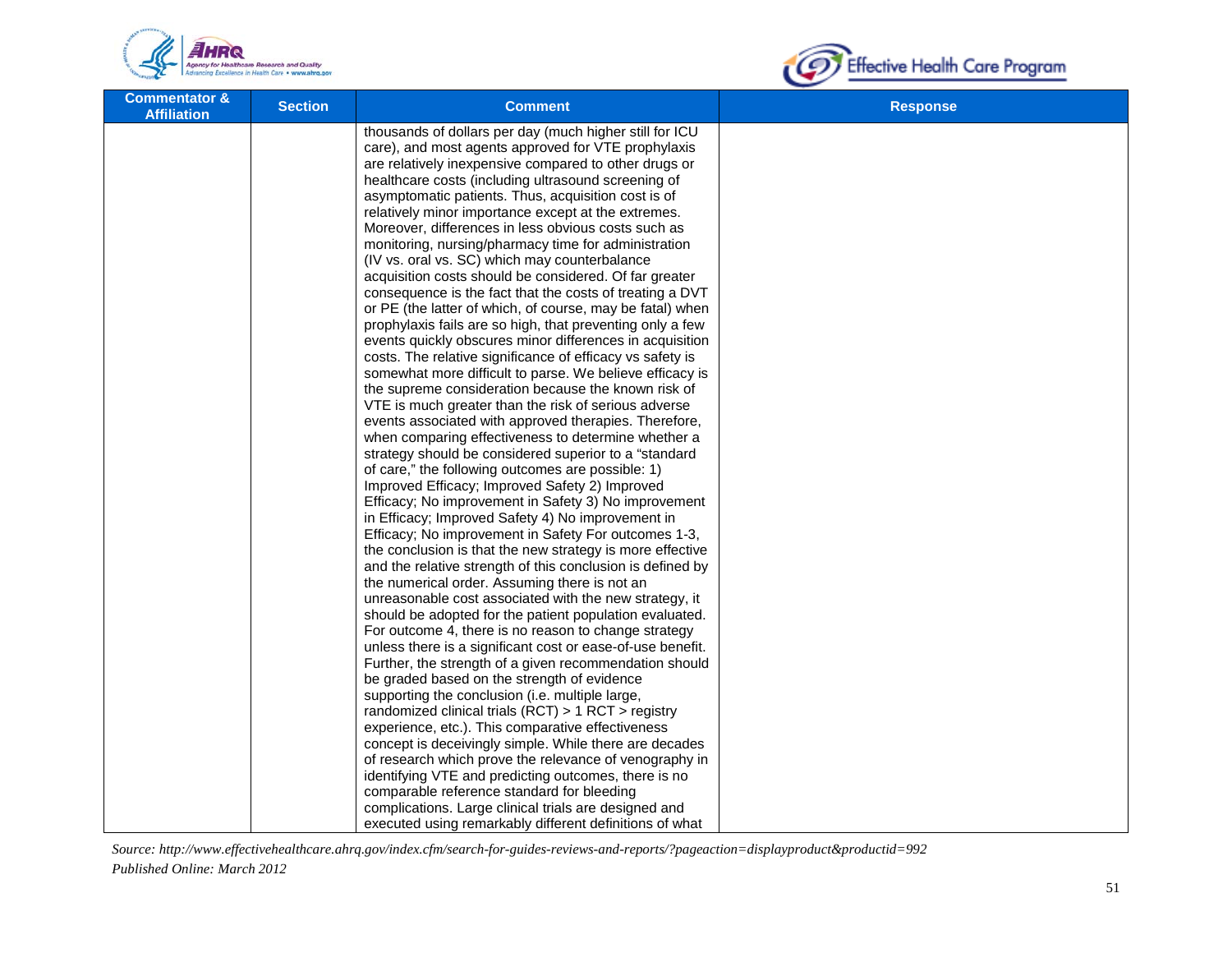



| <b>Commentator &amp;</b><br><b>Affiliation</b> | <b>Section</b> | <b>Comment</b>                                                                                                                                                                                                                                                                                                                                                                                                                                                                                                                                                                                                                                                                                                                                                                                                                                                                                                                                                                                                                                                                                                                                                                                                                                                                                                                                                                                                                                                                                                                                                                                                                                                                                                                                                                                                                                                                            | <b>Response</b>                                                                                                                                                                                                                                                                                                                                                                                                                                                                                                                      |
|------------------------------------------------|----------------|-------------------------------------------------------------------------------------------------------------------------------------------------------------------------------------------------------------------------------------------------------------------------------------------------------------------------------------------------------------------------------------------------------------------------------------------------------------------------------------------------------------------------------------------------------------------------------------------------------------------------------------------------------------------------------------------------------------------------------------------------------------------------------------------------------------------------------------------------------------------------------------------------------------------------------------------------------------------------------------------------------------------------------------------------------------------------------------------------------------------------------------------------------------------------------------------------------------------------------------------------------------------------------------------------------------------------------------------------------------------------------------------------------------------------------------------------------------------------------------------------------------------------------------------------------------------------------------------------------------------------------------------------------------------------------------------------------------------------------------------------------------------------------------------------------------------------------------------------------------------------------------------|--------------------------------------------------------------------------------------------------------------------------------------------------------------------------------------------------------------------------------------------------------------------------------------------------------------------------------------------------------------------------------------------------------------------------------------------------------------------------------------------------------------------------------------|
|                                                |                | constitutes "major" or "minor" bleeding, and even<br>introduce variation as to when bleeding is relevant (e.g.<br>excluding "perioperative" bleeding). There appears to<br>be no attempt to arrive at standard definitions, let alone<br>to try to correlate a bleeding definition with outcomes.<br>Whereas in the Cardiology world, the GUSTO<br>classification of bleeding has been shown to correlate<br>closely with morbidity and mortality, no such definition<br>exists for the orthopedic surgery community. This is a<br>glaring weakness for comparative effectiveness<br>research in this arena.                                                                                                                                                                                                                                                                                                                                                                                                                                                                                                                                                                                                                                                                                                                                                                                                                                                                                                                                                                                                                                                                                                                                                                                                                                                                              |                                                                                                                                                                                                                                                                                                                                                                                                                                                                                                                                      |
| Charles Pollack, MD                            | General        | KQ 6: This question carries the same issues as<br>question 5 with respect to standardization. Our chief<br>concern with this question is the exclusion of direct<br>thrombin inhibitors from the list of classes to be<br>considered. The direct thrombin inhibitor desirudin is<br>approved for DVT prophylaxis in total hip replacement<br>patients, and other injectable and oral drugs of this<br>class are used in this population - either "off-label" or in<br>patients with suspected immune-mediated<br>thrombocytopenia. This class of agents represents the<br>best alternative for patients with known heparin<br>sensitivity or suspected immune-mediated<br>thrombocytopenia and should be included in the AHRQ<br>analysis. Finally, we wish to express our overall support<br>for the vision of the AHRQ in studying the comparative<br>effectiveness of VTE prophylaxis in orthopedic surgery.<br>Comparative Effectiveness Research (CER) will have a<br>substantial influence on our healthcare delivery system,<br>including reimbursement levels for treatment strategies.<br>Operating in a world of finite resources, we understand<br>the necessity of this approach. However, we also feel<br>compelled to express our desire to ensure that<br>regulatory approval pathways and reimbursement<br>pathways remain parallel. The approval pathway for<br>VTE prophylaxis has been well-defined for many years:<br>demonstrate at least non-inferiority vs. the current<br>standard of care for incidence of symptomatic VTE or<br>venographic endpoints for asymptomatic proximal or<br>total DVT. It may be reasonable to debate whether<br>these are the "best" endpoints, but drug development<br>will cease to be practical if CER results in proposed<br>reimbursement strategies which require different<br>endpoints from those required for approval. For | Thank you for this comment. While desirudin is approved for<br>DVT prophylaxis in total hip surgery, the TEP did not feel that<br>comparing one direct thrombin inhibitor to another would be as<br>important to healthcare decision makers as comparing LMWHs<br>to each other and mechanical devices to each other. If a drug<br>is the only FDA approved agent within a class for that<br>indication, intragroup comparisons have less relevance.<br>Heparin Induced Thrombocytopenia is outside of the scope of<br>this project. |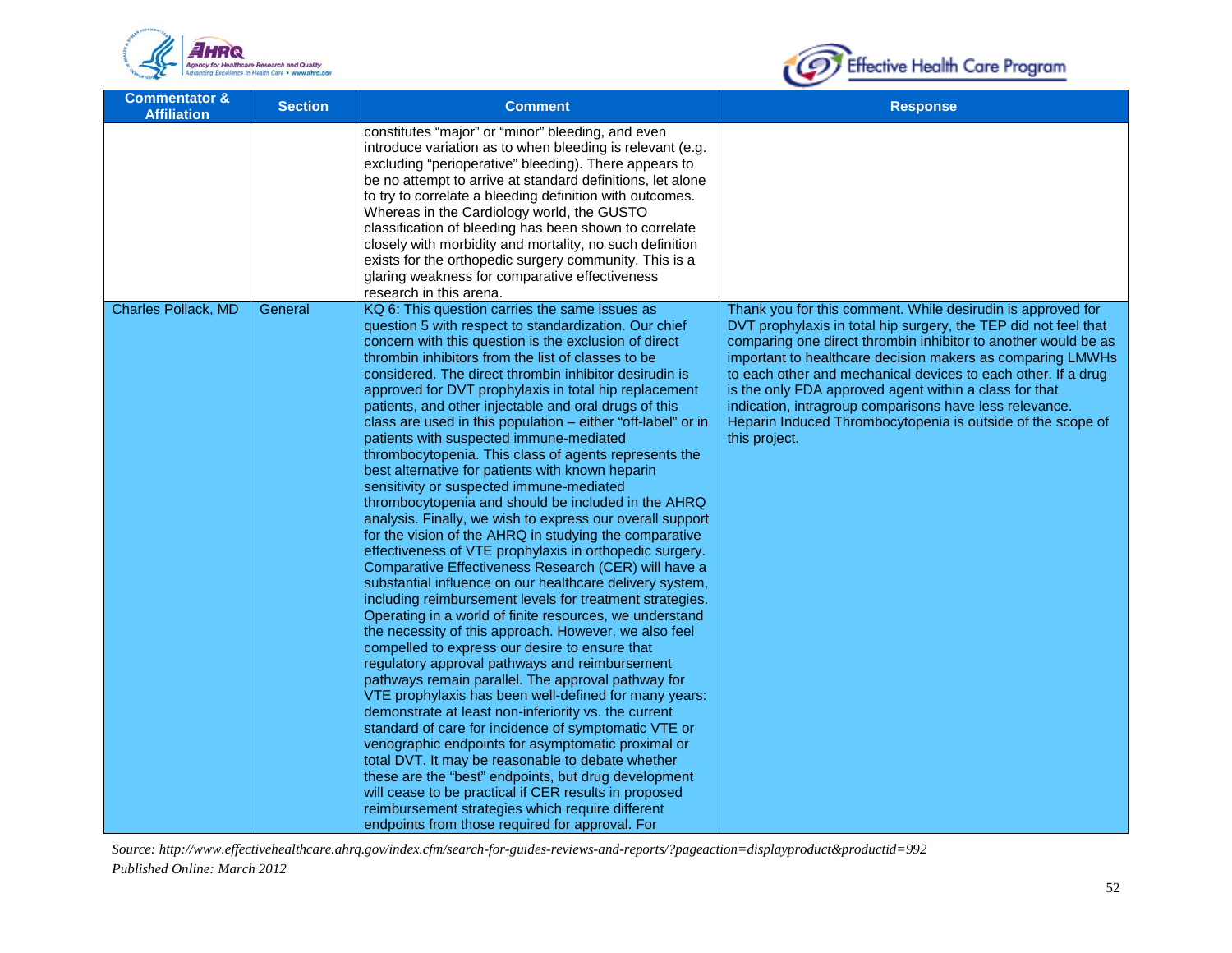



| <b>Commentator &amp;</b><br><b>Affiliation</b> | <b>Section</b> | <b>Comment</b>                                                                                                                                                                                                                                                                                                                                                                                                                                                                                                                                                                                                                                                                                                                                                                                                                                                                                                                                                                                                                                                                                                                                                                                                                                                                                                                                                                       | <b>Response</b>                                                                                                                                                                                                                                                                                                                                                                                                       |
|------------------------------------------------|----------------|--------------------------------------------------------------------------------------------------------------------------------------------------------------------------------------------------------------------------------------------------------------------------------------------------------------------------------------------------------------------------------------------------------------------------------------------------------------------------------------------------------------------------------------------------------------------------------------------------------------------------------------------------------------------------------------------------------------------------------------------------------------------------------------------------------------------------------------------------------------------------------------------------------------------------------------------------------------------------------------------------------------------------------------------------------------------------------------------------------------------------------------------------------------------------------------------------------------------------------------------------------------------------------------------------------------------------------------------------------------------------------------|-----------------------------------------------------------------------------------------------------------------------------------------------------------------------------------------------------------------------------------------------------------------------------------------------------------------------------------------------------------------------------------------------------------------------|
|                                                |                | example, if CER concludes that only differences in PE<br>or mortality are appropriate for choosing a new agent<br>over a prior standard, what use does an "approval" trial<br>which requires expensive venographic identification of<br>venous thrombosis serve? We believe the greatest<br>near-term benefit CER can provide would be to<br>standardize definitions of "safety" for comparison.<br>Recognizing that a small amount of bleeding is likely to<br>occur following major surgery - especially in the<br>presence of anticoagulants - we still have no broadly<br>accepted definition as to what constitutes "serious" or<br>"major" bleeding following "major orthopedic surgery." A<br>standard based on hard outcomes - bleeding-related<br>death, need for re-operation or transfusion would go a<br>long way toward reducing the number of variables in<br>the CER equation. This might also enable more<br>thorough consideration of less common, but still very<br>important safety issues such as immune-mediated<br>thrombocytopenia or other adverse drug responses. For<br>example, if two therapies demonstrated similar efficacy<br>and bleeding-risk profiles, but one agent posed no risk<br>for immune-mediated thrombocytopenia and/or was not<br>contraindicated for patients with thrombocytopenia, how<br>much of an advantage would that represent? |                                                                                                                                                                                                                                                                                                                                                                                                                       |
| Tim Schiro                                     | General        | KQ 1: The baseline may be difficult to ascertain if the<br>evidence in the literature for VTE incidence (40-60%) is<br>weak. A study population not receiving some form of<br>prophylaxis may be difficult to recruit.                                                                                                                                                                                                                                                                                                                                                                                                                                                                                                                                                                                                                                                                                                                                                                                                                                                                                                                                                                                                                                                                                                                                                               | Thank you for this comment. CERs are designed to determine<br>the comparative effectiveness of different interventions. This<br>includes determining the balance of benefits to harms,<br>assessing the strength of evidence, and determining the<br>applicability of evidence. So we will have not only summarized<br>the available evidence we have also provided an assessment<br>of the strength of the evidence. |
| <b>Tim Schiro</b>                              | General        | KQ 2: The answer to this question may improve VTE<br>prophylaxis and anticoagulant safety by limiting<br>chemical prophylaxis to the highest risk patients (e.g.<br>history of VTE, advanced age, stroke)                                                                                                                                                                                                                                                                                                                                                                                                                                                                                                                                                                                                                                                                                                                                                                                                                                                                                                                                                                                                                                                                                                                                                                            | Thank you for this comment. We will take these thoughts under<br>advisement as we revise the CER.                                                                                                                                                                                                                                                                                                                     |
| Tim Schiro                                     | General        | KQ 3: This is an excellent question. The literature<br>suggests that 15% of patients with VTE go on to<br>develop PE, and half of those are fatal. How strong are<br>the studies that support these numbers?                                                                                                                                                                                                                                                                                                                                                                                                                                                                                                                                                                                                                                                                                                                                                                                                                                                                                                                                                                                                                                                                                                                                                                         | Thank you for this comment. CERs are designed to determine<br>the comparative effectiveness of different interventions. This<br>includes determining the balance of benefits to harms,<br>assessing the strength of evidence, and determining the<br>applicability of evidence. So we will have not only summarized<br>the available evidence we have also provided an assessment<br>of the strength of the evidence. |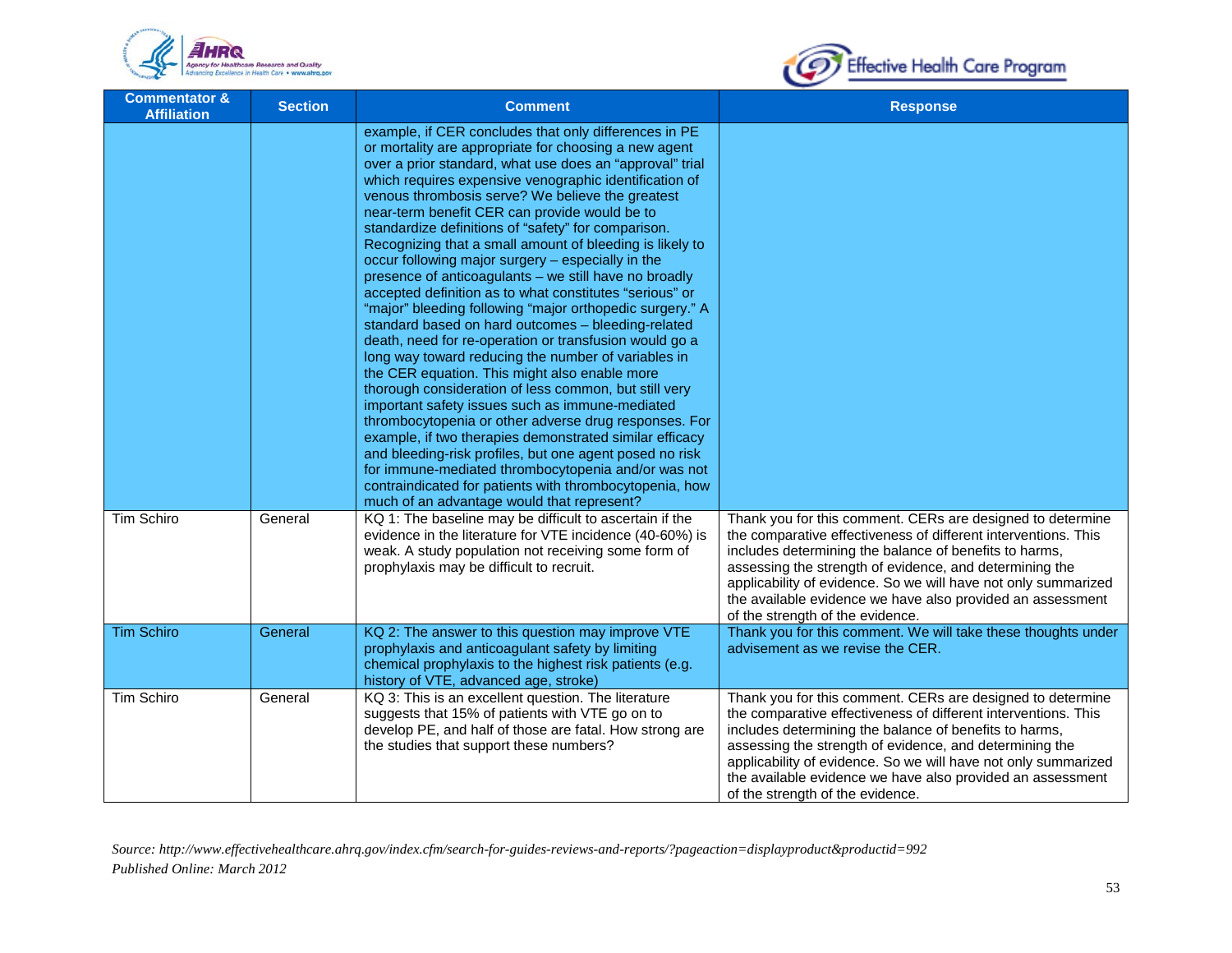



| <b>Commentator &amp;</b><br><b>Affiliation</b>                                                                          | <b>Section</b>                                              | <b>Comment</b>                                                                                                                                                                                                                                                                                                                                                                                                                                                                                                                                                                                                                                                                                                   | <b>Response</b>                                                                                                                                                                                                                |
|-------------------------------------------------------------------------------------------------------------------------|-------------------------------------------------------------|------------------------------------------------------------------------------------------------------------------------------------------------------------------------------------------------------------------------------------------------------------------------------------------------------------------------------------------------------------------------------------------------------------------------------------------------------------------------------------------------------------------------------------------------------------------------------------------------------------------------------------------------------------------------------------------------------------------|--------------------------------------------------------------------------------------------------------------------------------------------------------------------------------------------------------------------------------|
| <b>Teresa Simon</b>                                                                                                     | <b>Executive</b><br>Summary                                 | On behalf of BMS, the summary document did not<br>include 2 of the 3 papers which were published before<br>the cutoff of Sept 2010.(attached as a scientific<br>information package) BMS would like the authors<br>(AHRQ) to consider these publication for inclusion in<br>the draft evidence report of Venous Thromboembolism<br>Prophylaxis in orthopedic surgery                                                                                                                                                                                                                                                                                                                                             | Thank you for this comment. The drug apixaban, since it is not<br>FDA approved for any indication, was not included in this CER.<br>This is a policy of the AHRQ for the completion of CERs.                                   |
| Teresa Simon                                                                                                            | Introduction                                                | see scientific package                                                                                                                                                                                                                                                                                                                                                                                                                                                                                                                                                                                                                                                                                           | Please see response above.                                                                                                                                                                                                     |
| <b>Teresa Simon</b>                                                                                                     | <b>Methods</b>                                              | see scientific package                                                                                                                                                                                                                                                                                                                                                                                                                                                                                                                                                                                                                                                                                           | Please see response above.                                                                                                                                                                                                     |
| Teresa Simon                                                                                                            | Results                                                     | see scientific package                                                                                                                                                                                                                                                                                                                                                                                                                                                                                                                                                                                                                                                                                           | Please see response above.                                                                                                                                                                                                     |
| <b>Teresa Simon</b>                                                                                                     | <b>Discussion</b>                                           | see scientific package                                                                                                                                                                                                                                                                                                                                                                                                                                                                                                                                                                                                                                                                                           | Please see response above.                                                                                                                                                                                                     |
| Teresa Simon                                                                                                            | $\overline{\mathsf{List}}$ of<br>acronyms/<br>abbreviations | see scientific package                                                                                                                                                                                                                                                                                                                                                                                                                                                                                                                                                                                                                                                                                           | Please see response above.                                                                                                                                                                                                     |
| <b>Teresa Simon</b>                                                                                                     | <b>Tables</b>                                               | see scientific package                                                                                                                                                                                                                                                                                                                                                                                                                                                                                                                                                                                                                                                                                           | Please see response above.                                                                                                                                                                                                     |
| <b>Teresa Simon</b>                                                                                                     | Figures                                                     | see scientific package                                                                                                                                                                                                                                                                                                                                                                                                                                                                                                                                                                                                                                                                                           | Please see response above.                                                                                                                                                                                                     |
| <b>Teresa Simon</b>                                                                                                     | <b>Appendixes</b>                                           | see scientific package                                                                                                                                                                                                                                                                                                                                                                                                                                                                                                                                                                                                                                                                                           | Please see response above.                                                                                                                                                                                                     |
| Lawrence A.<br>Solberg, Jr., MD,<br>PhD<br>Chair, Committee on<br>Practice,<br>American Society of<br>Hematology        | General                                                     | The American Society of Hematology (ASH)<br>appreciates the opportunity to comment<br>on the Agency for Healthcare Research and Quality<br>(AHRQ) key questions for VTE prophylaxis in<br>orthopedic surgery. The Society represents more than<br>16,000 clinicians and scientists committed to the study<br>and treatment of blood and blood-related diseases such<br>as thrombosis, leukemia, lymphoma, and anemia. ASH<br>appreciates that the AHRQ recognizes the public health<br>impact of venous thromboembolism (VTE) and that it is<br>focusing on this issue. Below, please find ASH's<br>comments on the key questions that AHRQ proposes to<br>use to address VTE prophylaxis in orthopedic surgery. | Thank you for your comments which we have addressed<br>individually below.                                                                                                                                                     |
| Lawrence A.<br>Solberg, Jr., MD,<br><b>PhD</b><br>Chair, Committee on<br>Practice,<br>American Society of<br>Hematology | General                                                     | <b>Overall Comments:</b><br>While there are clearly gaps in the knowledge on<br>orthopedics and thromboembolism, there are also<br>existing evidence-based resources that can save<br>AHRQ time by avoiding duplication of efforts.<br>Specifically, ASH recommends that AHRQ review<br>references 1 and 8 below. For the questions where<br>there is clearly data lacking, it will be useful for AHRQ<br>to review these topics in the context of driving future<br>research. One of the reasons that AHRQ is<br>reconsidering the use of TP in MOS may have arisen<br>from the differences in the recommendations from the<br>8th ACCP Antithrombotic Guidelines and the document                              | Thank you for your comments. We were aware of the<br>references you suggested which highlight the difference<br>between the organizations mentioned and considered these<br>points when the protocol for this CER was drafted. |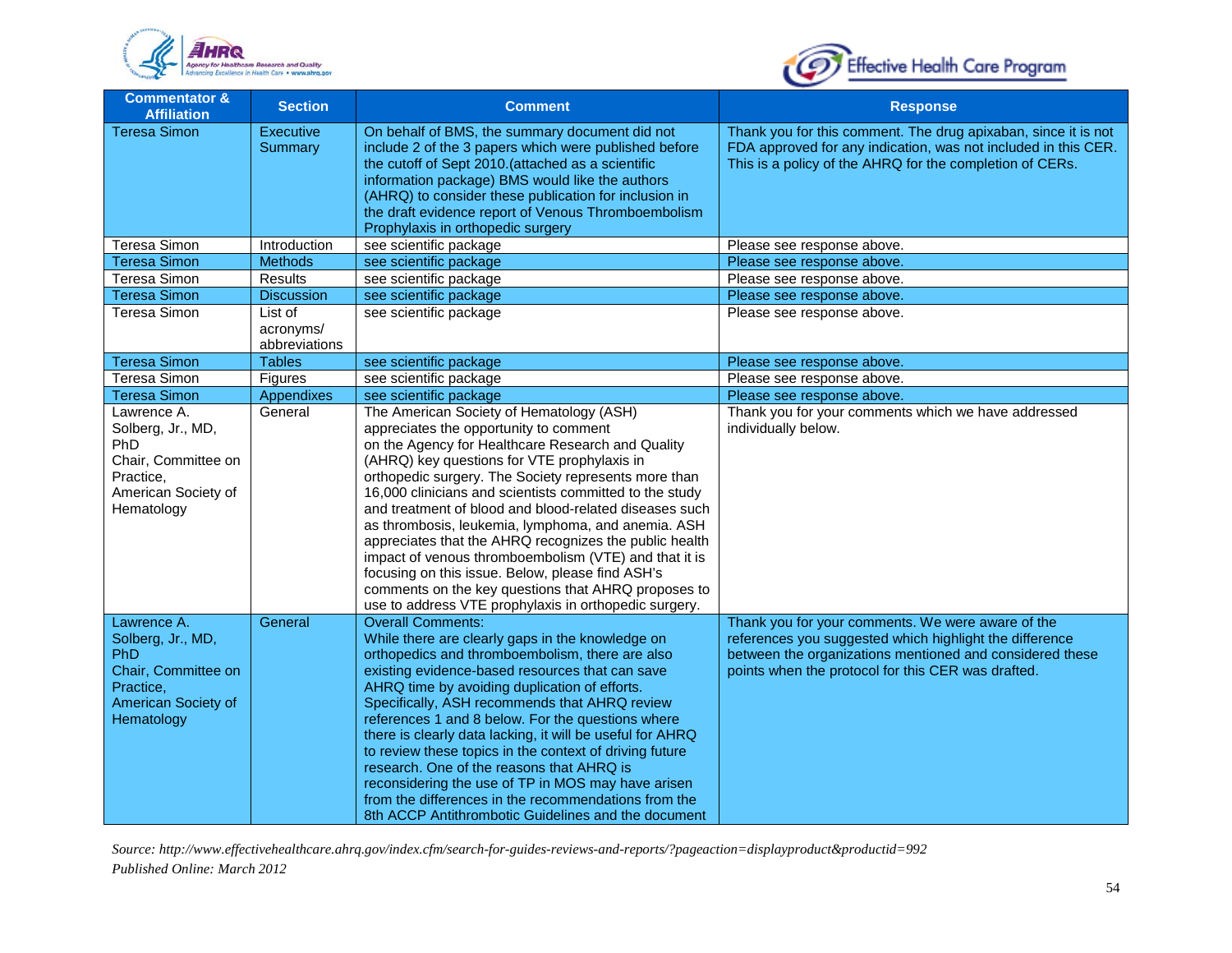



| <b>Commentator &amp;</b><br><b>Affiliation</b> | <b>Section</b> | <b>Comment</b>                                                                                                                                                                                                   | <b>Response</b> |
|------------------------------------------------|----------------|------------------------------------------------------------------------------------------------------------------------------------------------------------------------------------------------------------------|-----------------|
|                                                |                | produced by the American Academy of Orthopedic<br>Surgery. ASH recommends that you also review<br>references 10 and 11 below which compare these two<br>sets of guidelines. The AAOS has stated that it plans to |                 |
|                                                |                | update its guidelines in 2010 and there may be<br>substantial changes.<br>Again, ASH appreciates the opportunity to submit these                                                                                 |                 |
|                                                |                | comments. ASH would be interested in working with the<br>AHRQ on issues related to thrombosis. If you have any<br>questions or require any additional information, please                                        |                 |
|                                                |                | contact ASH Senior Manager of Policy and Practice<br>Carol Schwartz at or 202-776-0544.                                                                                                                          |                 |
|                                                |                | NOTE: ASH appreciates the assistance of Dr. William<br>Geerts and several reviewers in the development of this<br>document.                                                                                      |                 |
|                                                |                | 1. Geerts WH, et al. Prevention of venous<br>thromboembolism. American College of Chest<br><b>Physicians Evidence-Based Clinical Practice Guidelines</b>                                                         |                 |
|                                                |                | (8th Edition). Chest 2008;133:381S-453S.<br>2. Pulmonary Embolism Prevention (PEP) Trial                                                                                                                         |                 |
|                                                |                | Collaborative Group. Prevention of pulmonary<br>embolism and deep vein thrombosis with low dose<br>aspirin. Lancet 2000;355:1295-1302.                                                                           |                 |
|                                                |                | 3. Lagor C, et al. Weaknesses in the classification<br>criteria for antithrombotic-related major bleeding events.<br>Thromb Haemost 2005;94:997-1003.                                                            |                 |
|                                                |                | 4. Schulman S, Kearon C. Definition of major bleeding<br>in clinical investigations of antithrombotic medicinal                                                                                                  |                 |
|                                                |                | products in non-surgical patients. J Thromb Haemost<br>2005;3:692-694.<br>5. Pellegrini VD, et al. Prevention of readmission for                                                                                 |                 |
|                                                |                | venous thromboembolic disease after total hip<br>arthroplasty. Clin Orthop 2005;441:56-62.<br>6. White RH, et al. Predictors of rehospitalization for                                                            |                 |
|                                                |                | symptomatic venous thromboembolism after total hip<br>arthroplasty. N Engl J Med 2000;343:1758-1764.                                                                                                             |                 |
|                                                |                | 7. Quinlan DJ, et al. Association between asymptomatic<br>deep vein thrombosis detected by venography and<br>symptomatic venous thromboembolism in patients                                                      |                 |
|                                                |                | undergoing elective hip or knee surgery. J Thromb<br>Haemost 2007;5:1438-1443.<br>8. National Institute for Health and Clinical Excellence                                                                       |                 |
|                                                |                | VTE Guideline Development Group, 2010. Found at:<br>www.nice.org.uk/guidance/CG92.                                                                                                                               |                 |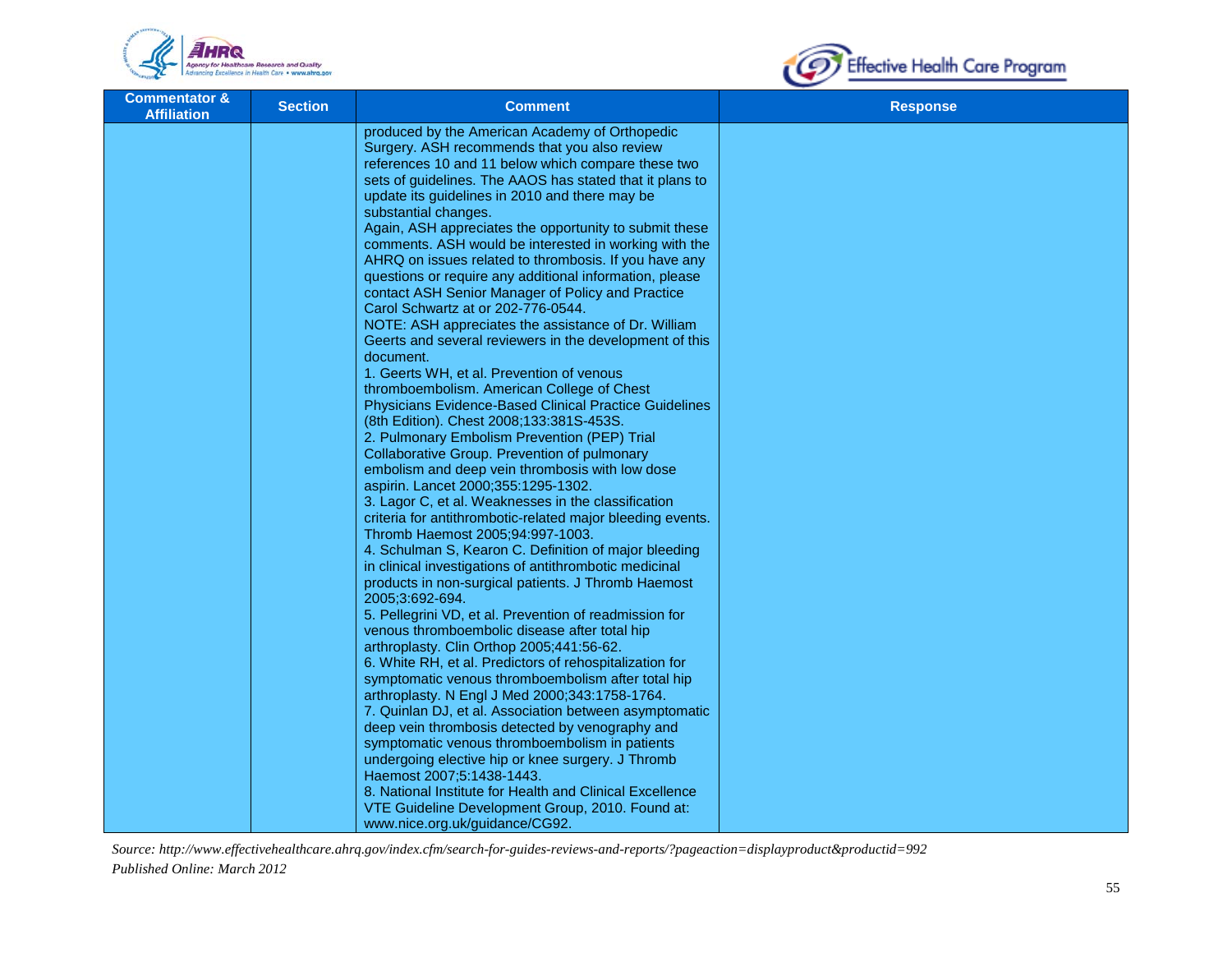



| <b>Commentator &amp;</b><br><b>Affiliation</b>                                                                   | <b>Section</b> | <b>Comment</b>                                                                                                                                                                                                                                                                                                                                                                                                                                                                                                                                                                                                                                                                                                                                                                                                                                                                                                                                                                                                                                                                                                                                                                                                                                                                                                                                                                                                                                                                                                                                                                                                                                             | <b>Response</b>                                                                                                                                                                                                                                                                                                                                                                                                                                                                                                                                                                                                                                                                                                                                                                                                                                                                                                                                                                                                                                                                                                                                                                                                                          |
|------------------------------------------------------------------------------------------------------------------|----------------|------------------------------------------------------------------------------------------------------------------------------------------------------------------------------------------------------------------------------------------------------------------------------------------------------------------------------------------------------------------------------------------------------------------------------------------------------------------------------------------------------------------------------------------------------------------------------------------------------------------------------------------------------------------------------------------------------------------------------------------------------------------------------------------------------------------------------------------------------------------------------------------------------------------------------------------------------------------------------------------------------------------------------------------------------------------------------------------------------------------------------------------------------------------------------------------------------------------------------------------------------------------------------------------------------------------------------------------------------------------------------------------------------------------------------------------------------------------------------------------------------------------------------------------------------------------------------------------------------------------------------------------------------------|------------------------------------------------------------------------------------------------------------------------------------------------------------------------------------------------------------------------------------------------------------------------------------------------------------------------------------------------------------------------------------------------------------------------------------------------------------------------------------------------------------------------------------------------------------------------------------------------------------------------------------------------------------------------------------------------------------------------------------------------------------------------------------------------------------------------------------------------------------------------------------------------------------------------------------------------------------------------------------------------------------------------------------------------------------------------------------------------------------------------------------------------------------------------------------------------------------------------------------------|
|                                                                                                                  |                | 9. O'Donnell M, et al. Reduction of out-of-hospital<br>symptomatic venous thromboembolism by extended<br>thromboprophylaxis with low-molecular-weight heparin<br>following elective hip arthroplasty: a systematic review.<br>Arch Intern Med 2003;163:1362-1366.<br>10. Eikelboom JW, et al. American Association of<br>Orthopedic Surgeons and American College of Chest<br>Physicians guidelines for venous thromboembolism in<br>hip and knee arthroplasty differ. What are the<br>implications for clinicians and patients? Chest<br>2009;135:513-520.<br>11. Struijk-Mulder MC, et al. Comparing consensus                                                                                                                                                                                                                                                                                                                                                                                                                                                                                                                                                                                                                                                                                                                                                                                                                                                                                                                                                                                                                                           |                                                                                                                                                                                                                                                                                                                                                                                                                                                                                                                                                                                                                                                                                                                                                                                                                                                                                                                                                                                                                                                                                                                                                                                                                                          |
|                                                                                                                  |                | guidelines on thromboprophylaxis in orthopedic<br>surgery. J Thromb Haemost 2010;8:678-683.                                                                                                                                                                                                                                                                                                                                                                                                                                                                                                                                                                                                                                                                                                                                                                                                                                                                                                                                                                                                                                                                                                                                                                                                                                                                                                                                                                                                                                                                                                                                                                |                                                                                                                                                                                                                                                                                                                                                                                                                                                                                                                                                                                                                                                                                                                                                                                                                                                                                                                                                                                                                                                                                                                                                                                                                                          |
| Lawrence A.<br>Solberg, Jr., MD,<br>PhD<br>Chair, Committee on<br>Practice,<br>American Society of<br>Hematology | Methods        | KQ 1: ASH would like clarification about how "baseline"<br>is defined and assumes that "baseline" means the rates<br>of VTE and bleeding in patients not receiving<br>thromboprophylaxis (TP). If this assumption is correct,<br>ASH does not believe that the baseline rates of VTE<br>can be determined - there are no recent studies that<br>can provide this information since control groups<br>without TP have been considered unethical in major<br>orthopedic surgery (MOS) for more than 25 years.1<br>Every randomized controlled trial (RCT) done over this<br>time (except for subsets of patients in the PEP trial2)<br>has compared two active interventions. Furthermore, in<br>the clinical trials, highly selected patient groups were<br>used (excluding patients felt to have greater risks of<br>VTE). In addition, surgical techniques, post-operative<br>care and rehabilitation services have changed<br>drastically over the past 25 years. In addition, ASH<br>would like clarification of the definition of "bleeding".<br>There are numerous definitions of bleeding used in the<br>MOS prophylaxis trials with no consensus on which<br>definition is optimal and with limited ability to determine<br>the rates of bleeding using one particular definition if<br>another definition was used in the trial.3,4 For example,<br>whether surgical site bleeding is included or not<br>significantly affects the reported rates of bleeding, and<br>there is no standard definition for what constitutes<br>surgical site bleeding. Furthermore, patients considered<br>to be high risk for bleeding were also excluded from all | This key question uses the definition of "baseline" as the rate of<br>VTE and bleeding in patients not receiving TP. In a CER, we<br>are asked by AHRQ to pose the most important key questions<br>whether or not they can be readily answered by the literature<br>base. The absence of an endpoint in a CER should reflect its<br>relative lack of importance and not a reflection of paucity of<br>data. We qualitatively analyze data when quantitative analysis<br>is not possible. Additionally, the report has a section dedicated<br>to future research needs to elaborate on such areas which<br>have been identified as a result of the CER.<br>We agree with and recognize that there have been substantial<br>changes in surgical techniques and post-operative care and<br>rehabilitation services over the past years. As such a subgroup<br>analysis of data from 2001- present, defined as May 2011<br>when the literature search was updated, was conducted.<br>We agree that the definition of bleeding reported in the<br>literature is not standardized and likely varies between studies.<br>Therefore, we reported the definition used in each trial in the<br>evidence tables, for both major and minor bleeding. |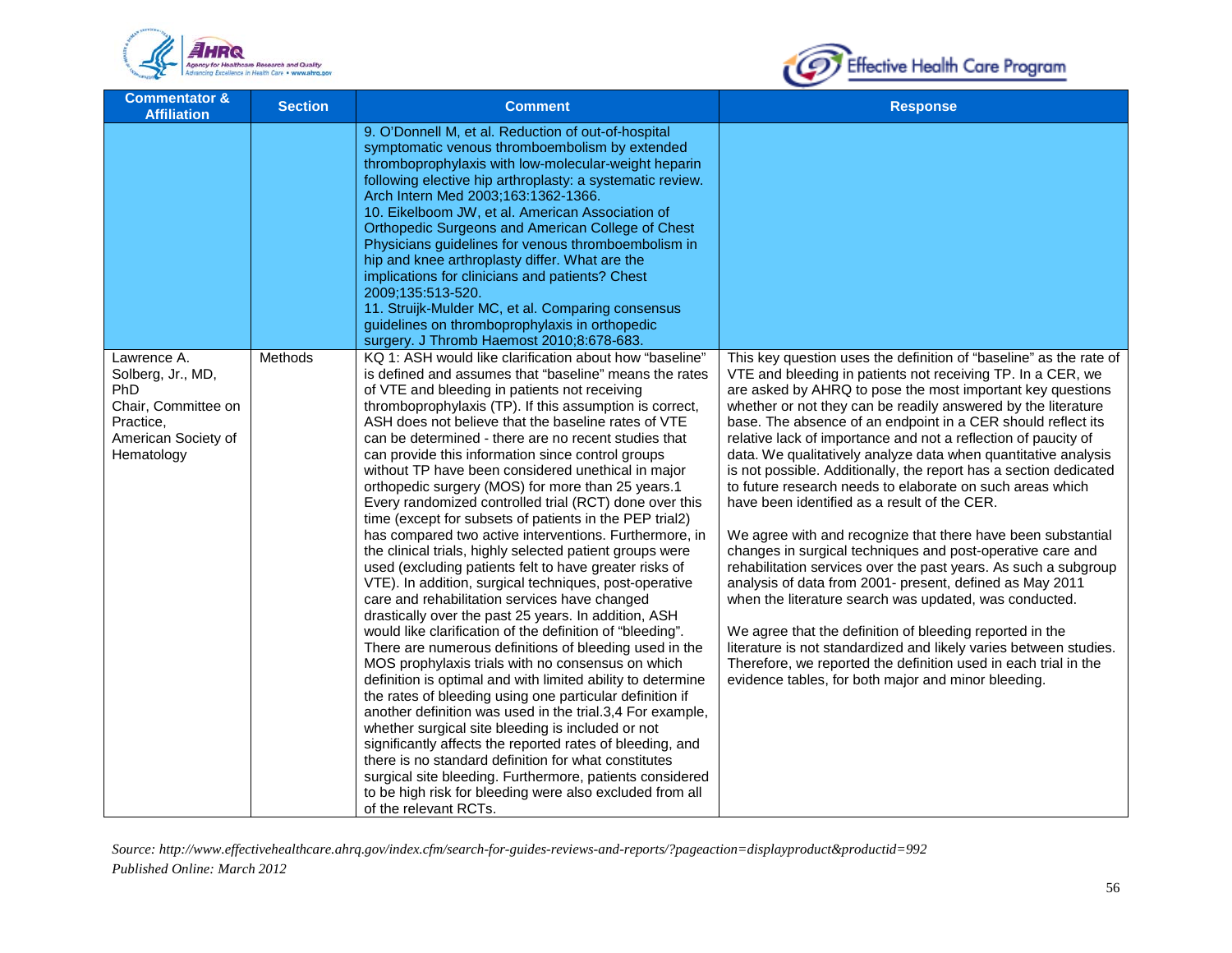



| <b>Commentator &amp;</b><br><b>Affiliation</b>                                                                          | <b>Section</b> | <b>Comment</b>                                                                                                                                                                                                                                                                                                                                                                                                                                                                                                                                                                                                                                                                                                                                                                                                                                                                                                                                                                                                                                                                                                                                  | <b>Response</b>                                                                                                                                                                                                                                                                                                                                                                                                                                                                                                                                                                                                                                                                                                                                                                                                                                    |
|-------------------------------------------------------------------------------------------------------------------------|----------------|-------------------------------------------------------------------------------------------------------------------------------------------------------------------------------------------------------------------------------------------------------------------------------------------------------------------------------------------------------------------------------------------------------------------------------------------------------------------------------------------------------------------------------------------------------------------------------------------------------------------------------------------------------------------------------------------------------------------------------------------------------------------------------------------------------------------------------------------------------------------------------------------------------------------------------------------------------------------------------------------------------------------------------------------------------------------------------------------------------------------------------------------------|----------------------------------------------------------------------------------------------------------------------------------------------------------------------------------------------------------------------------------------------------------------------------------------------------------------------------------------------------------------------------------------------------------------------------------------------------------------------------------------------------------------------------------------------------------------------------------------------------------------------------------------------------------------------------------------------------------------------------------------------------------------------------------------------------------------------------------------------------|
| Lawrence A.<br>Solberg, Jr., MD,<br>PhD<br>Chair, Committee on<br>Practice,<br>American Society of<br>Hematology        | <b>Methods</b> | Key Question 2: ASH suggests that the question be<br>clarified to refer to VTE and bleeding risks in patients<br>that are receiving thromboprophylaxis. There are<br>studies in MOS patients that have assessed predictors<br>of TP "failures" - i.e. patients who develop VTE despite<br>TP or who develop bleeding while on TP. Although this<br>could be summarized in a systematic review, ASH is<br>unsure of the utility of this question. The rates of<br>clinically-important VTE and clinically-important<br>bleeding are both low in recent MOS clinical trials.1,5<br>Predictors of asymptomatic deep vein thrombosis<br>(DVT) in MOS include: bilateral arthroplasty, previous<br>VTE, increased age, reduced postoperative mobility,<br>obesity, use of warfarin as prophylaxis, and failure to<br>provide post-discharge prophylaxis.1,6 The studies that<br>have assessed bleeding risk factors in MOS are few in<br>number and quite heterogeneous. ASH is not aware of<br>any studies in MOS that have specifically identified<br>patients at high risk of VTE or bleeding and then<br>assessed some modification of usual TP. | We have evaluated the characteristics which predict or<br>differentiate risk if VTE and bleeding regardless of TP agent<br>used recognizing that other factors aside from the surgery itself<br>may alter risk of VTE and bleeding and should be considered<br>in weighing the benefits and harms of TP. In a CER, we are<br>asked by AHRQ to pose the most important key questions<br>whether or not they can be readily answered by the literature<br>base. The absence of an endpoint in a CER should reflect its<br>relative lack of importance and not a reflection of paucity of<br>data. In the event where quantitative analysis is not possible<br>for a KQ, qualitative analysis was completed. Additionally, we<br>have used the future research needs to elaborate on such<br>areas which have been identified as a result of the CER. |
| Lawrence A.<br>Solberg, Jr., MD,<br><b>PhD</b><br>Chair, Committee on<br>Practice,<br>American Society of<br>Hematology | Methods        | Key Question 3: ASH suggests increasing the clarity of<br>the question and recommends the following: "Is<br>asymptomatic DVT, assessed by routine contrast<br>venography or DUS, a reasonable and appropriate<br>surrogate outcome for "clinically-important VTE?" There<br>are articles in the current literature to help answer this<br>question .1,7                                                                                                                                                                                                                                                                                                                                                                                                                                                                                                                                                                                                                                                                                                                                                                                         | Thank you for this comment and for the references you<br>provide. The importance of asymptomatic DVT is an area of<br>controversy as is what constitutes a "clinically-significant VTE".<br>That is evident even in the public reviewer's comments that we<br>have received so far. We have chosen to include both<br>symptomatic and asymptomatic DVT as the intermediate<br>outcome evaluated as a CER must satisfy the needs of a<br>variety of stakeholders including clinicians, patients, and policy<br>decision makers.                                                                                                                                                                                                                                                                                                                     |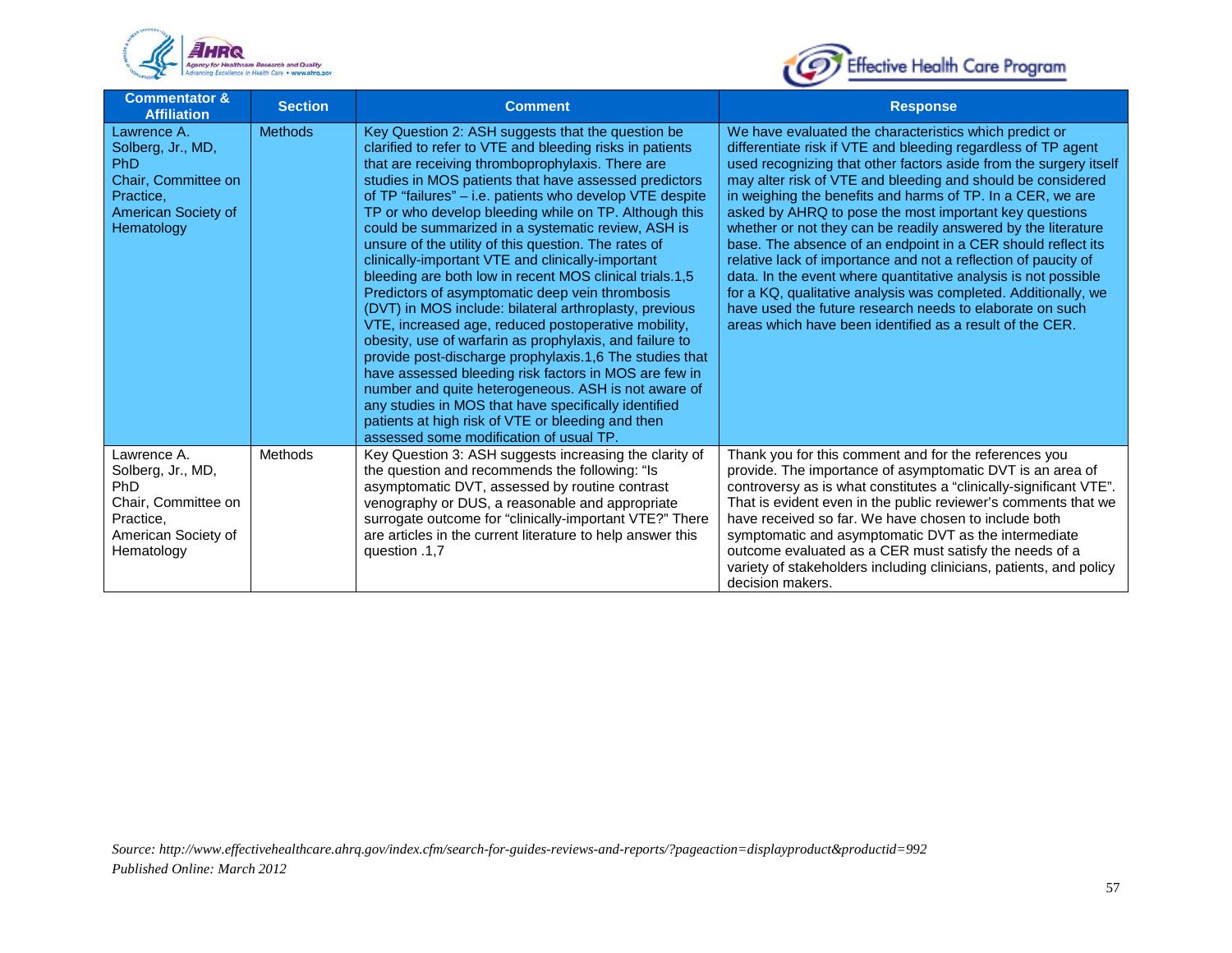



| <b>Commentator &amp;</b><br><b>Affiliation</b>                                                                          | <b>Section</b> | <b>Comment</b>                                                                                                                                                                                                                                                                                                                                                                                                                                                                                                                                                                                                                                                                                                                                                                                                                                                                                                                                                                                                                                                                     | <b>Response</b>                                                                                                                                                                                                                                                                                                                                                                                                                                                                                                                                                                                                                                                                                                                                                                                                                                                                                                                                                                                                                                                        |
|-------------------------------------------------------------------------------------------------------------------------|----------------|------------------------------------------------------------------------------------------------------------------------------------------------------------------------------------------------------------------------------------------------------------------------------------------------------------------------------------------------------------------------------------------------------------------------------------------------------------------------------------------------------------------------------------------------------------------------------------------------------------------------------------------------------------------------------------------------------------------------------------------------------------------------------------------------------------------------------------------------------------------------------------------------------------------------------------------------------------------------------------------------------------------------------------------------------------------------------------|------------------------------------------------------------------------------------------------------------------------------------------------------------------------------------------------------------------------------------------------------------------------------------------------------------------------------------------------------------------------------------------------------------------------------------------------------------------------------------------------------------------------------------------------------------------------------------------------------------------------------------------------------------------------------------------------------------------------------------------------------------------------------------------------------------------------------------------------------------------------------------------------------------------------------------------------------------------------------------------------------------------------------------------------------------------------|
| Lawrence A.<br>Solberg, Jr., MD,<br>PhD<br>Chair, Committee on<br>Practice,<br>American Society of<br>Hematology        | <b>Methods</b> | Key Question 4: ASH believes this question is<br>problematic for several reasons. First, there are no<br>trials comparing one of the modalities of interest to no<br>TP in the past 25 years. Furthermore, the data on<br>antiplatelet agents is well-established. The 2008 ACCP<br>guidelines gave a Grade 1A recommendation against<br>aspirin as TP for any patient group and the 2010 UK<br>NICE guidelines do not include aspirin as TP for any<br>patient group.1,8 There are no injectable DTIs<br>approved for TP, and there are no data looking at PTS<br>after a specific modality of TP. There appears to be an<br>association between wound bleeding and infection but<br>there is no direct evidence linking any prophylaxis<br>modality to wound infection. Finally, there are no useful<br>data related to the following proposed outcomes in<br>MOS: fatal PE, readmission, discomfort, all-cause<br>mortality, re-operation, or fatal bleeding. Therefore, this<br>question cannot be directly answered and the use of<br>indirect comparisons is not acceptable. | Thank you for this comment. In a CER, we are asked by AHRQ<br>to pose the most important key questions whether or not they<br>can be readily answered by the literature base. The absence of<br>an endpoint in a CER should reflect its relative lack of<br>importance and not a reflection of paucity of data. In the event<br>where quantitative analysis is not possible for a KQ, qualitative<br>analysis was completed. Additionally, we used the section<br>dedicated to future research needs to elaborate on such areas<br>which have been identified as a result of the CER.<br>CERs have to satisfy the needs of a variety of stakeholders<br>including clinicians, patients, and policy decision makers. As<br>such, a more inclusive approach to selecting outcomes, such<br>as the one we are proposing, will allow each stakeholder group<br>to have the information that they need to make informed health<br>choices.<br>We agree that indirect comparison is insufficient to address this<br>KQ and therefore we did not use of indirect comparisons. |
| Lawrence A.<br>Solberg, Jr., MD,<br><b>PhD</b><br>Chair, Committee on<br>Practice.<br>American Society of<br>Hematology | Methods        | Key Question 5: This is a clinically relevant question.<br>Please refer to the numerous systematic reviews,<br>meta-analyses and evidence-based guidelines that<br>have addressed this question. 1,8                                                                                                                                                                                                                                                                                                                                                                                                                                                                                                                                                                                                                                                                                                                                                                                                                                                                               | Thank you for your comment. We systematically identified<br>similar meta-analysis conducted on this topic and present the<br>findings in a summary table within the report. Additionally, we<br>refer to the findings of these meta-analyses within the<br>discussion of the report.                                                                                                                                                                                                                                                                                                                                                                                                                                                                                                                                                                                                                                                                                                                                                                                   |
| Lawrence A.<br>Solberg, Jr., MD,<br><b>PhD</b><br>Chair, Committee on<br>Practice,<br>American Society of<br>Hematology | <b>Methods</b> | Key Question 6: Again, ASH considers this to be a<br>potentially very important question but ASH is also<br>aware that there are very few direct comparisons<br>between agents within one class of TP<br>modalities.                                                                                                                                                                                                                                                                                                                                                                                                                                                                                                                                                                                                                                                                                                                                                                                                                                                               | We agree that indirect comparison is insufficient to address this<br>KQ and therefore we only included direct comparison trials. In<br>a CER, we are asked by AHRQ to pose the most important key<br>questions whether or not they can be readily answered by the<br>literature base. The absence of an endpoint in a CER should<br>reflect its relative lack of importance and not a reflection of<br>paucity of data. In the event where quantitative analysis is not<br>possible for a KQ, we qualitatively analyzed data. Additionally,<br>we used the section dedicated to future research needs to<br>elaborate on such areas which have been identified as a result<br>of the CER.                                                                                                                                                                                                                                                                                                                                                                              |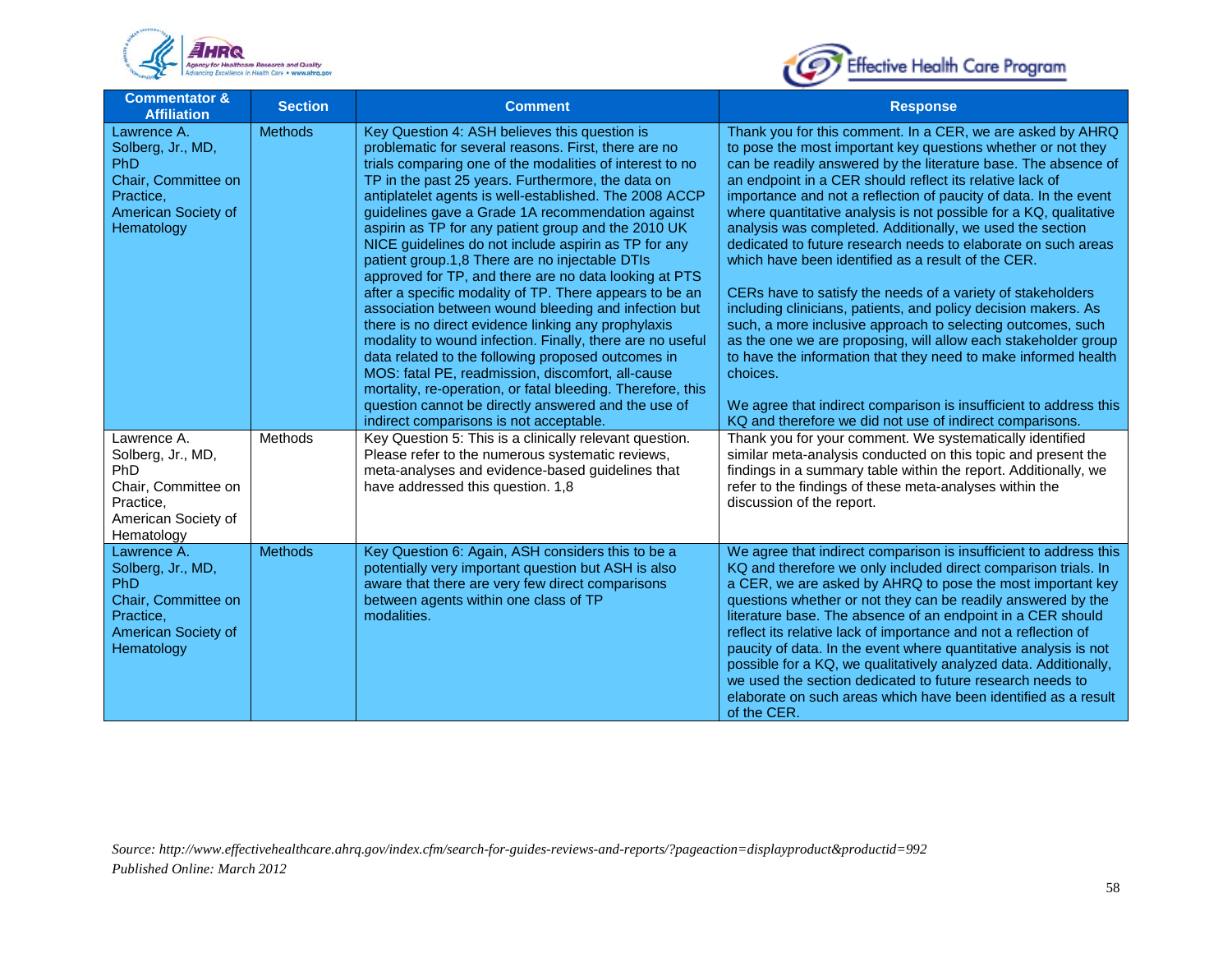



| <b>Commentator &amp;</b><br><b>Affiliation</b>                                                                          | <b>Section</b> | <b>Comment</b>                                                                                                                                                                                                                                                                                                                                                                                            | <b>Response</b>                                                                                                                                                                                                                                                                                                                                                                                                                                                                                                                                                                                                                                                                                                                                                                                   |
|-------------------------------------------------------------------------------------------------------------------------|----------------|-----------------------------------------------------------------------------------------------------------------------------------------------------------------------------------------------------------------------------------------------------------------------------------------------------------------------------------------------------------------------------------------------------------|---------------------------------------------------------------------------------------------------------------------------------------------------------------------------------------------------------------------------------------------------------------------------------------------------------------------------------------------------------------------------------------------------------------------------------------------------------------------------------------------------------------------------------------------------------------------------------------------------------------------------------------------------------------------------------------------------------------------------------------------------------------------------------------------------|
| Lawrence A.<br>Solberg, Jr., MD,<br><b>PhD</b><br>Chair, Committee on<br>Practice,<br>American Society of<br>Hematology | Methods        | Key Question 7: Again, ASH considers this to be a<br>potentially important question but is also aware that<br>there are very few direct comparisons of combined vs.<br>single modality TP and most of the listed outcomes<br>have never been assessed in trials. Therefore, this<br>question cannot be definitively answered.                                                                             | Please see response to KQ 6. Also, in a CER, we are asked by<br>AHRQ to pose the most important key questions whether or<br>not they can be readily answered by the literature base. The<br>absence of an endpoint in a CER should reflect its relative lack<br>of importance and not a reflection of paucity of data. In the<br>event where quantitative analysis is not possible for a KQ, we<br>qualitatively analyzed data. Additionally, we used the section<br>dedicated to future research needs to elaborate on such areas<br>which have been identified as a result of the CER.                                                                                                                                                                                                          |
| Lawrence A.<br>Solberg, Jr., MD,<br>PhD<br>Chair, Committee on<br>Practice,<br>American Society of<br>Hematology        | <b>Methods</b> | Key Question 8: ASH notes that the effects of post-<br>discharge TP on both surrogate and clinically important<br>outcomes have been reasonably well studied and there<br>are multiple systematic reviews/meta-analyses on this<br>subject.1,9 However, even in these trials, only<br>asymptomatic DVT, symptomatic VTE and bleeding<br>have been assessed. The other outcomes have not<br>been assessed. | Thank you for this comment. In a CER, we are asked by AHRQ<br>to pose the most important key questions whether or not they<br>can be readily answered by the literature base. The absence of<br>an endpoint in a CER should reflect its relative lack of<br>importance and not a reflection of paucity of data. In the event<br>where quantitative analysis is not possible for a KQ, we<br>qualitatively analyzed data. Additionally, we used the section<br>dedicated to future research needs to elaborate on such areas<br>which have been identified as a result of the CER.                                                                                                                                                                                                                 |
| Lawrence A.<br>Solberg, Jr., MD,<br><b>PhD</b><br>Chair, Committee on<br>Practice,<br>American Society of<br>Hematology | Methods        | Key Question 9: ASH notes that there are no data on<br>this issue. Not a single randomized trial has specifically<br>addressed MOS patients with a contra-indication to<br>antithrombotic agents. Furthermore, there is not a<br>single RCT of the role of IVC filter use for any patient<br>group as primary prophylaxis (with or without a<br>contraindication to anticoagulant TP).                    | Thank you for this comment. In a CER, we are asked by AHRQ<br>to pose the most important key questions whether or not they<br>can be readily answered by the literature base. The absence of<br>an endpoint in a CER should reflect its relative lack of<br>importance and not a reflection of paucity of data. In the event<br>where quantitative analysis is not possible for a KQ, we<br>qualitatively analyzed data. Additionally, we used the section<br>dedicated to future research needs to elaborate on such areas<br>which have been identified as a result of the CER.<br>A CER assesses the balance of benefits and harms, the<br>strength of evidence, and applicability. Therefore, we present<br>evidence of benefits and harms with accompanying strength of<br>evidence ratings. |
| Lawrence A.<br>Solberg, Jr., MD,<br>PhD<br>Chair, Committee on<br>Practice,<br>American Society of<br>Hematology        | <b>Methods</b> | Key Question 10: ASH suggests that these patient<br>populations be considered separately. The data are<br>limited in these populations and ASH suggests that you<br>refer to existing reviews of the literature.1                                                                                                                                                                                         | We definitely agree and have further specified the surgical<br>populations in the key question and provided even more detail<br>in the methods section of the protocol.                                                                                                                                                                                                                                                                                                                                                                                                                                                                                                                                                                                                                           |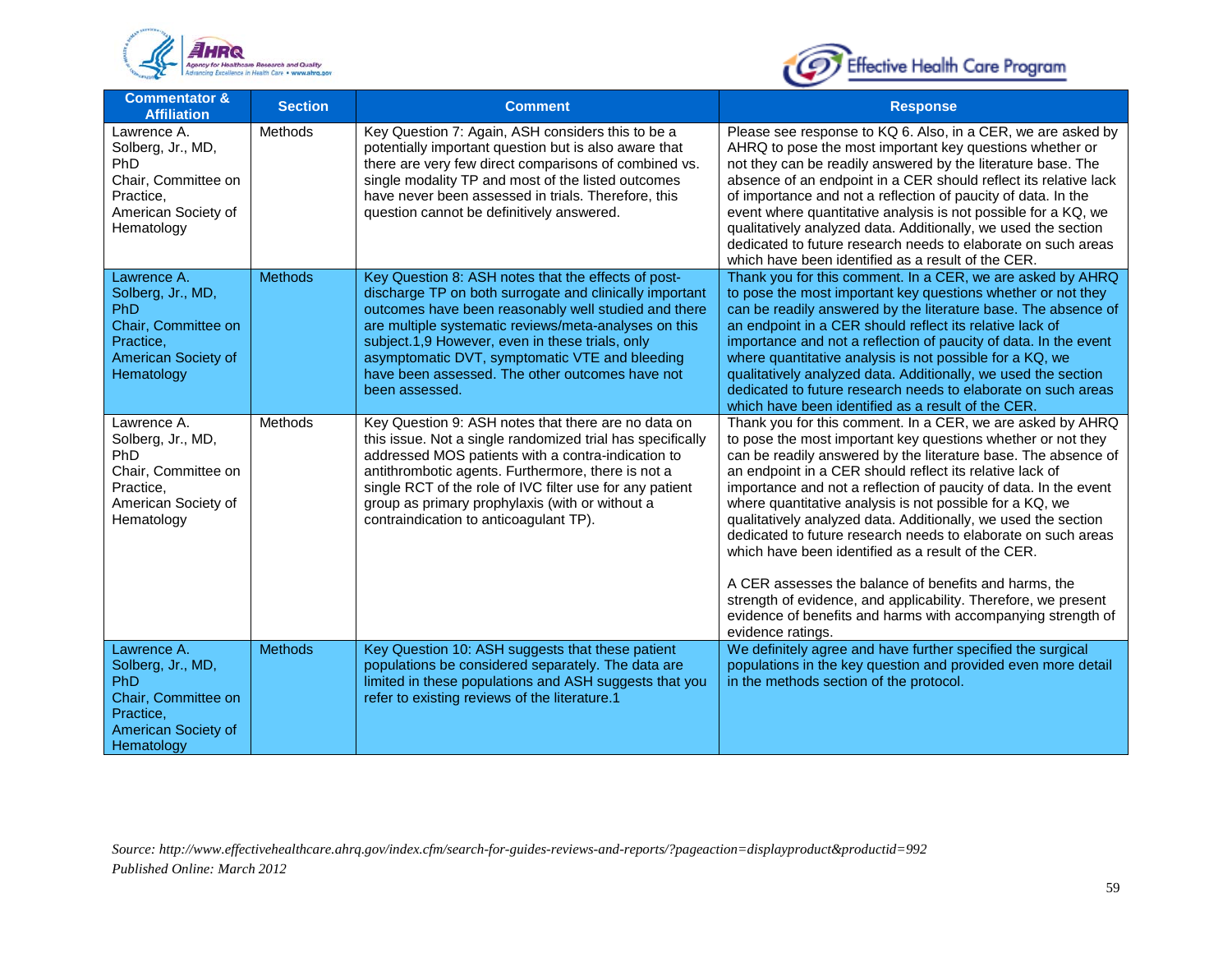



| <b>Commentator &amp;</b><br><b>Affiliation</b>                                                                                                                                                                                    | <b>Section</b> | <b>Comment</b>                                                                                                                                                                                                                                                                                                                                                                                                                                                                                                                                                                                                                                                                                                                                                                                                                                                                                                                                                                                                                                                                                                                                                                                                                                                                         | <b>Response</b>                                                                                                                                                                                                                                                                                    |
|-----------------------------------------------------------------------------------------------------------------------------------------------------------------------------------------------------------------------------------|----------------|----------------------------------------------------------------------------------------------------------------------------------------------------------------------------------------------------------------------------------------------------------------------------------------------------------------------------------------------------------------------------------------------------------------------------------------------------------------------------------------------------------------------------------------------------------------------------------------------------------------------------------------------------------------------------------------------------------------------------------------------------------------------------------------------------------------------------------------------------------------------------------------------------------------------------------------------------------------------------------------------------------------------------------------------------------------------------------------------------------------------------------------------------------------------------------------------------------------------------------------------------------------------------------------|----------------------------------------------------------------------------------------------------------------------------------------------------------------------------------------------------------------------------------------------------------------------------------------------------|
| Lawrence A.<br>Solberg, Jr., MD,<br><b>PhD</b><br>Chair, Committee on<br>Practice,<br>American Society of<br>Hematology                                                                                                           | Methods        | Key Question 11: ASH notes that there are inadequate<br>data to be able to answer this question.                                                                                                                                                                                                                                                                                                                                                                                                                                                                                                                                                                                                                                                                                                                                                                                                                                                                                                                                                                                                                                                                                                                                                                                       | Thank you for this comment. Please see response in KQ 8.                                                                                                                                                                                                                                           |
| Lawrence A.<br>Solberg, Jr., MD,<br><b>PhD</b><br>Chair, Committee on<br>Practice,<br>American Society of<br>Hematology                                                                                                           | <b>Methods</b> | <b>Additional Comment:</b><br>Throughout the AHRQ questions, the term "immune-<br>mediated thrombocytopenia" is used. ASH suggests<br>that the correct terminology is "heparin-induced<br>thrombocytopenia".                                                                                                                                                                                                                                                                                                                                                                                                                                                                                                                                                                                                                                                                                                                                                                                                                                                                                                                                                                                                                                                                           | Thank you for this comment. We have changed the term<br>"immune-mediated thrombocytopenia" to "heparin-induced<br>thrombocytopenia". We wanted to specify that we were not<br>evaluating the early phase mild thrombocytopenia due to<br>heparin therapy through a non immune mediated phenomenon. |
| Peter Wildgoose,<br>Ph.D.<br>Cardio-vascular<br>Therapeutic Area<br>Lead<br>Ortho-McNeil<br>Janssen Scientific<br>Affairs<br>Payal Desai,<br>Pharm.D. Associate<br>Director Ortho-<br>McNeil Janssen<br><b>Scientific Affairs</b> | <b>Methods</b> | Dear AHRQ VTE Report Generation Team:<br>Thank you for the opportunity to comment on the key<br>questions for the proposed comparative effectiveness<br>of VTE prophylaxis in orthopedic surgery report. After<br>reviewing the content of the questions, including the<br>background information, we are forwarding our<br>comments via this correspondence. A number of<br>comments are global in thought, and some relate to<br>specific questions or the background information/figure.<br>Comments are titled by issue of consideration.<br>GLOBAL - Bleeding Outcomes: Due to variation in<br>major bleeding criteria across clinical organizations and<br>drug studies, suggest that a standard definition be<br>included in the question, possibly the ISTH definition.<br>Consider removing the "minor" bleeding category and<br>list out the individual components instead. The<br>individual components of "minor" bleeding could include<br>all events that do not fit the "major" criteria such as<br>gingival bleeding, excessive wound hematoma, nose<br>bleeding and others. If consensus on definitions of<br>"major" and "minor" cannot be reached, it may be<br>clearer to individually list the bleeding events because a<br>consistent definition does not exist. | We agree that the definition of bleeding reported in the<br>literature is not standardized and likely varies between studies.<br>As such, we have recorded the definitions for major and minor<br>bleeding used in each trial and presented them in the evidence<br>tables.                        |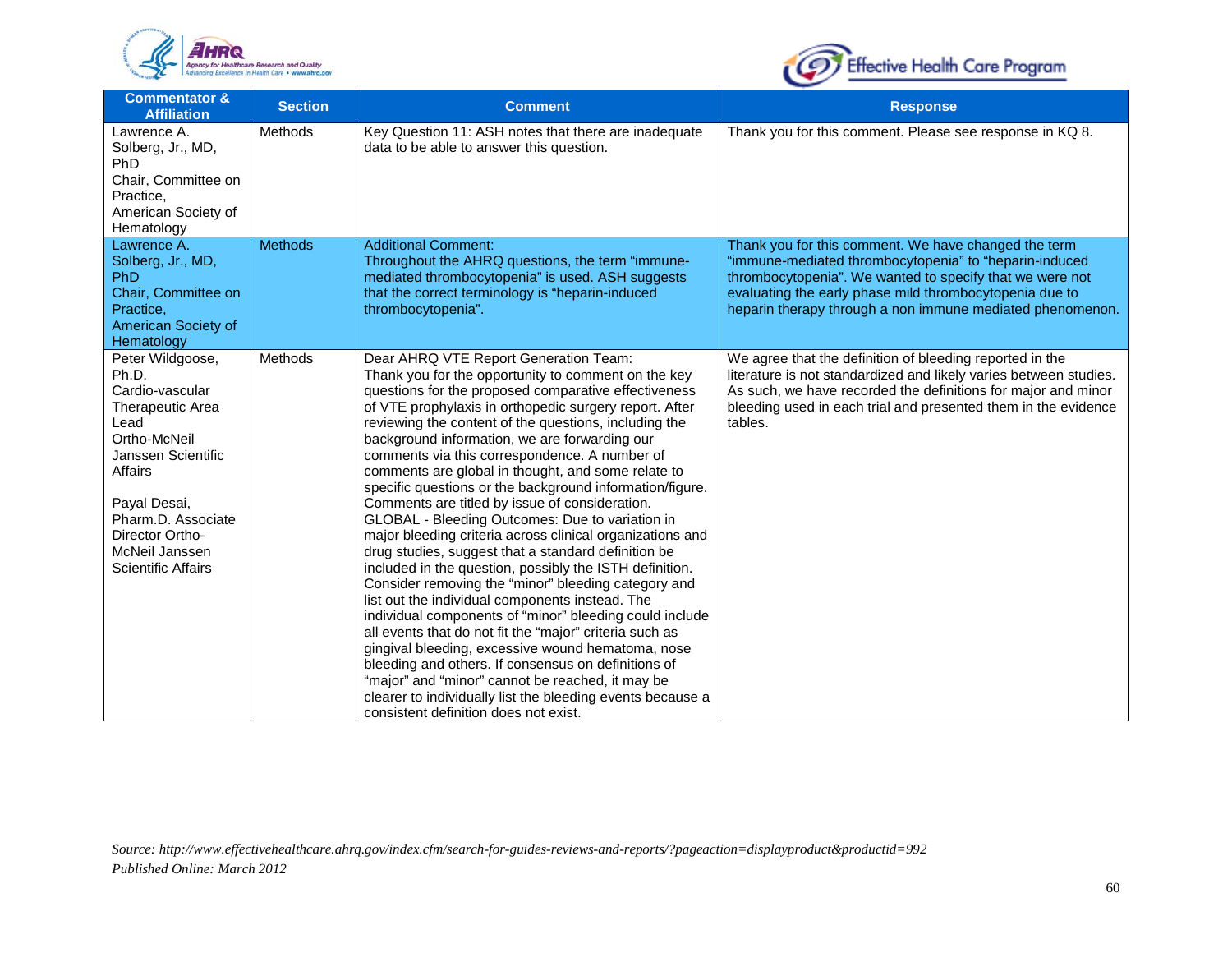



| <b>Commentator &amp;</b><br><b>Affiliation</b>                                                                                                                                                                                                                              | <b>Section</b> | <b>Comment</b>                                                                                                                                                                                                                                                                                                                                                                                                                                                                                                                          | <b>Response</b>                                                                                                                                                                                              |
|-----------------------------------------------------------------------------------------------------------------------------------------------------------------------------------------------------------------------------------------------------------------------------|----------------|-----------------------------------------------------------------------------------------------------------------------------------------------------------------------------------------------------------------------------------------------------------------------------------------------------------------------------------------------------------------------------------------------------------------------------------------------------------------------------------------------------------------------------------------|--------------------------------------------------------------------------------------------------------------------------------------------------------------------------------------------------------------|
| Peter Wildgoose,<br>Ph.D.<br>Cardio-vascular<br><b>Therapeutic Area</b><br>Lead<br><b>Ortho-McNeil</b><br><b>Janssen Scientific</b><br><b>Affairs</b><br>Payal Desai,<br>Pharm.D. Associate<br><b>Director Ortho-</b><br><b>McNeil Janssen</b><br><b>Scientific Affairs</b> | <b>Methods</b> | GLOBAL - Inclusion of Additional Safety endpoints: To<br>evaluate the complete individual product safety profile,<br>it is suggested to include question(s) on other safety<br>endpoints (ex. gastrointestinal effects, renal effects,<br>etc.) in addition to bleeding outcomes.<br>One adverse event of particular interest following any<br>surgery is wound complications such as surgical-site<br>bleeding, oozing etc. Additional questions on the effect<br>of VTE prevention therapies on wound complications<br>are suggested. | Thank you for this comment. Although raised to the TEP, these<br>outcomes were not added to the protocol and therefore not<br>evaluated in this CER.                                                         |
| Peter Wildgoose,<br>Ph.D.<br>Cardio-vascular<br><b>Therapeutic Area</b><br>Lead<br>Ortho-McNeil<br>Janssen Scientific<br>Affairs<br>Payal Desai,<br>Pharm.D. Associate<br>Director Ortho-<br>McNeil Janssen<br><b>Scientific Affairs</b>                                    | Methods        | GLOBAL - Dose timing: Dose timing following surgery<br>is an important factor in safety and efficacy endpoints<br>although the actual timing varies across the clinical<br>trials of the anticoagulant classes. Therefore, including<br>an additional question or subset analysis regarding the<br>optimal benefit/risk timing of the first dose after surgery<br>can shed additional clarity on the observed safety and<br>efficacy endpoints.                                                                                         | Thank you for this comment. However, the research question<br>regarding the timing of prophylaxis relative to surgery was not<br>defined in the protocol and is beyond the scope of the CER at<br>this time. |
| Peter Wildgoose,<br>Ph.D.<br>Cardio-vascular<br><b>Therapeutic Area</b><br>Lead<br>Ortho-McNeil<br><b>Janssen Scientific</b><br>Affairs<br>Payal Desai,<br>Pharm.D. Associate<br><b>Director Ortho-</b><br>McNeil Janssen<br>Scientific Affairs                             | <b>Methods</b> | <b>GLOBAL - Net Clinical Benefit: Inclusion of questions</b><br>around the NCB can provide the balance of adverse<br>effects of anticoagulation with the benefit of VTE<br>reduction. With clearly defined methodology, the net<br>clinical benefit of VTE prevention therapies can be<br>weighed against its risks.                                                                                                                                                                                                                    | Thank you for this comment. CERs do not include an economic<br>evaluation and therefore the NCB was not evaluated.                                                                                           |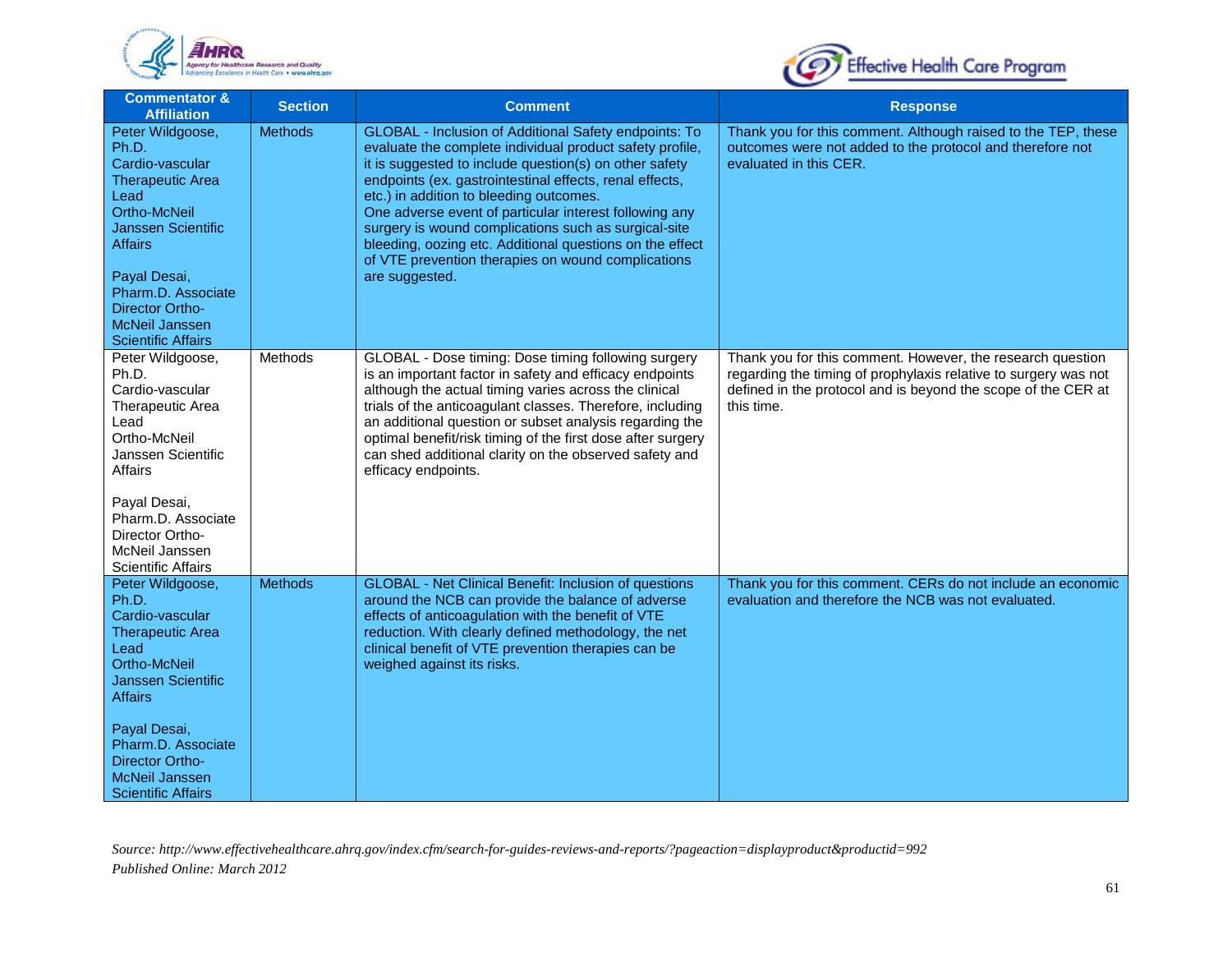



| <b>Commentator &amp;</b><br><b>Affiliation</b>                                                                                                                                                                                                               | <b>Section</b> | <b>Comment</b>                                                                                                                                                                                                                                                                                                                                                                                                                                                                                                                                                                                                                                                                                                                                                                                                                                                                                                                                                                                                                                                       | <b>Response</b>                                                                                                                                                                                                                                                                                                                                                                                                                                                                                                                                                                                                                                                                                                                                                                                                                                                                                                                                                                                                                                                                                                                                                                                                  |
|--------------------------------------------------------------------------------------------------------------------------------------------------------------------------------------------------------------------------------------------------------------|----------------|----------------------------------------------------------------------------------------------------------------------------------------------------------------------------------------------------------------------------------------------------------------------------------------------------------------------------------------------------------------------------------------------------------------------------------------------------------------------------------------------------------------------------------------------------------------------------------------------------------------------------------------------------------------------------------------------------------------------------------------------------------------------------------------------------------------------------------------------------------------------------------------------------------------------------------------------------------------------------------------------------------------------------------------------------------------------|------------------------------------------------------------------------------------------------------------------------------------------------------------------------------------------------------------------------------------------------------------------------------------------------------------------------------------------------------------------------------------------------------------------------------------------------------------------------------------------------------------------------------------------------------------------------------------------------------------------------------------------------------------------------------------------------------------------------------------------------------------------------------------------------------------------------------------------------------------------------------------------------------------------------------------------------------------------------------------------------------------------------------------------------------------------------------------------------------------------------------------------------------------------------------------------------------------------|
| Peter Wildgoose,<br>Ph.D.<br>Cardiovascular<br>Therapeutic Area<br>Lead<br>Ortho-McNeil<br>Janssen Scientific<br>Affairs<br>Payal Desai,<br>Pharm.D. Associate<br>Director Ortho-<br>McNeil Janssen<br><b>Scientific Affairs</b>                             | <b>Methods</b> | GLOBAL - Fig 1 Draft Analytic framework for VTE<br>prophylaxis: The framework of VTE prevention in<br>orthopedic surgery provided in the diagram may not<br>adequately capture actual clinical practice algorithms.<br>First, we suggest that the framework begin with a risk<br>assessment of patients undergoing orthopedic surgery<br>for VTE risk and bleeding risk based on individual<br>parameters such as age, renal, hepatic function, and<br>prior VTE/bleed events. Secondly, the direct<br>association in this diagram of "Thromboprophylaxis"<br>and "Adverse Effects of Treatment" may not provide a<br>complete picture of the effect of anticoagulation and<br>other treatments. Additionally, the adverse effects listed<br>are multivariate and dependent on additional factors.<br>Inclusion of adequate risk assessments can minimize<br>adverse effects. Lastly, further clarification is needed on<br>how DVT (asymptomatic or symptomatic, proximal or<br>distal) is considered an "Intermediate" outcome versus<br>a "Final health outcome". | Thank you for this comment. The analytic framework is not<br>intended to reflect actual clinical practice algorithms. Instead,<br>the analytic framework reflects a logic chain linking the<br>population of interest with the interventions and outcomes<br>(intermediate, safety and final health) and how each key<br>question helps to address these links. Key question 2, which<br>addresses the characteristics which may alter the risk of VTE<br>and bleeding, is considered in all three pathways which link the<br>population to outcomes (intermediate, safety, and final health<br>outcomes) of interest. The importance of asymptomatic DVT is<br>an area of controversy. While it may increase the risk of PE<br>and post-thrombotic syndrome, asymptomatic DVT would still<br>be considered an intermediate outcome in the analytic<br>framework linked to these other final health outcomes. In the<br>evaluation of key questions 4-11, we have included both DVT<br>and PE outcomes. We have chosen this more inclusive<br>approach so that stakeholder groups (i.e. policy decision<br>makers, clinicians, patients) have the information that they<br>need to make informed health choices. |
| Peter Wildgoose,<br>Ph.D.<br>Cardiovascular<br><b>Therapeutic Area</b><br>Lead<br>Ortho-McNeil<br><b>Janssen Scientific</b><br><b>Affairs</b><br>Payal Desai,<br>Pharm.D. Associate<br><b>Director Ortho-</b><br>McNeil Janssen<br><b>Scientific Affairs</b> | <b>Methods</b> | <b>GLOBAL</b> - Special Populations: Following an adequate<br>risk assessment of patients undergoing orthopedic<br>surgery that evaluates co-morbid conditions and other<br>patient factors, it is important to evaluate the effect of<br>anticoagulation therapy in special populations such as<br>elderly, renal, hepatic status, etc. An additional question<br>or subset analysis based on these special populations<br>should be considered.                                                                                                                                                                                                                                                                                                                                                                                                                                                                                                                                                                                                                    | Thank you for this comment. The evaluation of special<br>populations such as those suggested in your comment (i.e.<br>elderly, renal or hepatic status) is beyond the scope of this<br>CER.                                                                                                                                                                                                                                                                                                                                                                                                                                                                                                                                                                                                                                                                                                                                                                                                                                                                                                                                                                                                                      |